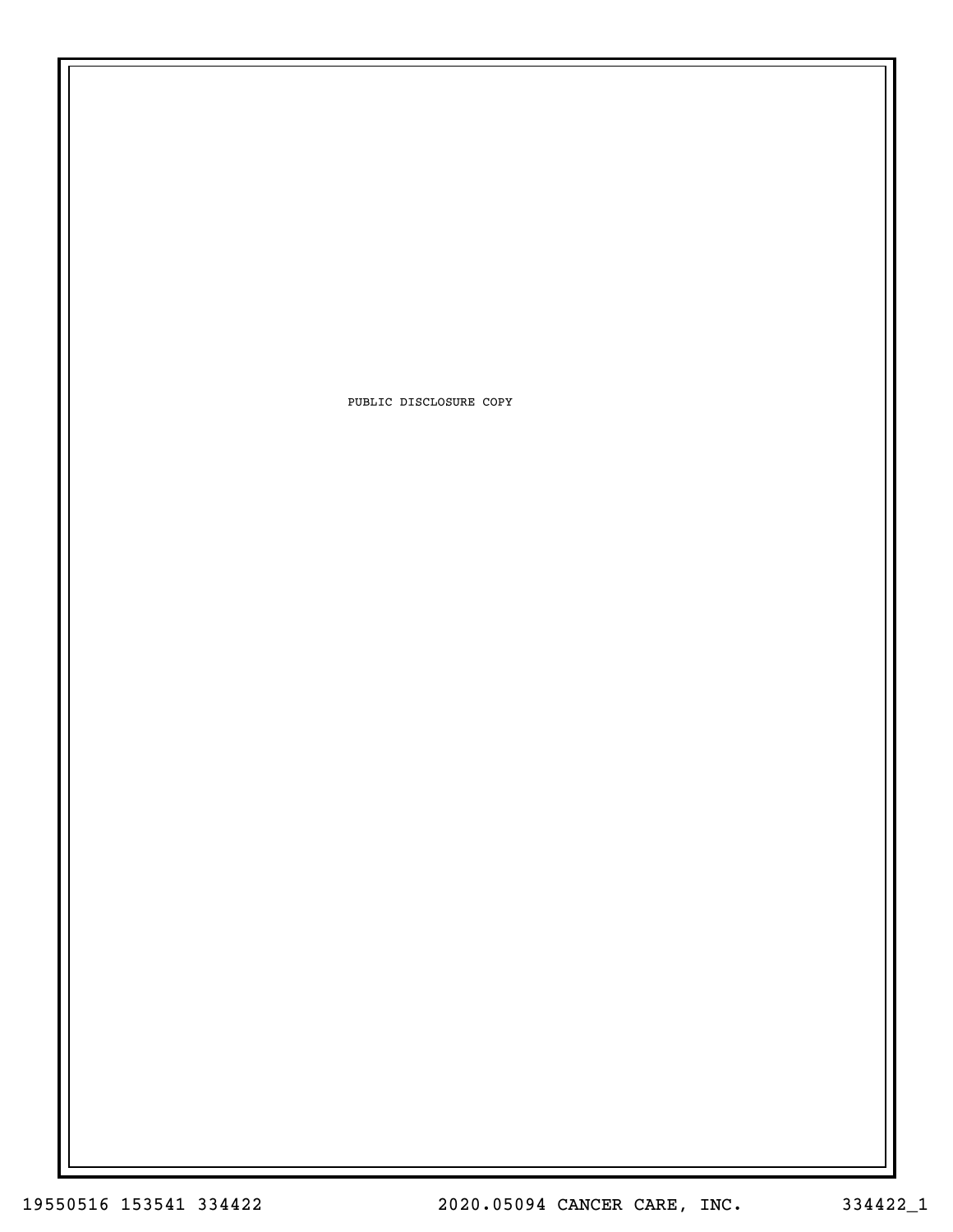| Form |  |
|------|--|

## **Return of Organization Exempt From Income Tax** \*\* PUBLIC DISCLOSURE COPY \*\*

**Under section 501(c), 527, or 4947(a)(1) of the Internal Revenue Code (except private foundations) 2020**

**| Do not enter social security numbers on this form as it may be made public.**

Department of the Treasury Internal Revenue Service

**| Go to www.irs.gov/Form990 for instructions and the latest information. Inspection**



| A For the 2020 calendar year, or tax year beginning<br>JUL 1, 2020                                                                                                        | and ending JUN 30, 2021                                 |                                                        |
|---------------------------------------------------------------------------------------------------------------------------------------------------------------------------|---------------------------------------------------------|--------------------------------------------------------|
| <b>C</b> Name of organization<br><b>B</b> Check if<br>applicable:                                                                                                         | D Employer identification number                        |                                                        |
| Address<br>CANCER CARE, INC.<br>change                                                                                                                                    |                                                         |                                                        |
| Name<br>Doing business as<br>change                                                                                                                                       | 13-1825919                                              |                                                        |
| Initial<br>Number and street (or P.O. box if mail is not delivered to street address)<br>return                                                                           | Room/suite<br><b>E</b> Telephone number                 |                                                        |
| Final<br>275 SEVENTH AVENUE<br>return/                                                                                                                                    | $(212)$ 712-8400                                        |                                                        |
| termin-<br>ated<br>City or town, state or province, country, and ZIP or foreign postal code                                                                               | G Gross receipts \$                                     | 19, 276, 373.                                          |
| Amended<br>NEW YORK, NY 10001<br>return                                                                                                                                   | H(a) Is this a group return                             |                                                        |
| Applica-<br>F Name and address of principal officer: PATRICIA GOLDSMITH<br>tion                                                                                           | for subordinates?                                       | $\sqrt{\mathsf{Yes} \mid \mathsf{X} \mid \mathsf{No}}$ |
| pending<br>CANCER CARE, 275 7TH AVE, NY, NY 10001                                                                                                                         | $H(b)$ Are all subordinates included? $\Box$ Yes $\Box$ | No                                                     |
| Tax-exempt status: $X \ 501(c)(3)$<br>$501(c)$ (<br>$\sqrt{\frac{1}{1}}$ (insert no.)<br>$4947(a)(1)$ or                                                                  | 527                                                     | If "No," attach a list. See instructions               |
| J Website: WWW.CANCERCARE.ORG                                                                                                                                             | $H(c)$ Group exemption number $\blacktriangleright$     |                                                        |
| Other $\blacktriangleright$<br><b>K</b> Form of organization: $\boxed{\textbf{x}}$ Corporation<br>Trust<br>Association                                                    | L Year of formation: 1955                               | $\vert$ M State of legal domicile: NY                  |
| Part I<br><b>Summary</b>                                                                                                                                                  |                                                         |                                                        |
| Briefly describe the organization's mission or most significant activities: SEE SCHEDULE O<br>1.                                                                          |                                                         |                                                        |
|                                                                                                                                                                           |                                                         |                                                        |
| Activities & Governance<br>Check this box $\blacktriangleright \Box$ if the organization discontinued its operations or disposed of more than 25% of its net assets.<br>2 |                                                         |                                                        |
| Number of voting members of the governing body (Part VI, line 1a)<br>З                                                                                                    | 3                                                       | 25                                                     |
| 4                                                                                                                                                                         | $\overline{4}$                                          | 25                                                     |
| 5                                                                                                                                                                         | 5                                                       | 109                                                    |
| 6                                                                                                                                                                         | 6                                                       | 250                                                    |
|                                                                                                                                                                           | 7a                                                      | 0.                                                     |
|                                                                                                                                                                           | 7b                                                      | $\mathbf{0}$ .                                         |
|                                                                                                                                                                           | <b>Prior Year</b>                                       | <b>Current Year</b>                                    |
| Contributions and grants (Part VIII, line 1h)<br>8<br>Revenue                                                                                                             | 15,209,784.                                             | 15, 171, 388.                                          |
| Program service revenue (Part VIII, line 2g)<br>9                                                                                                                         | 0.                                                      | $\mathbf 0$ .                                          |
| 10                                                                                                                                                                        | 644,116.                                                | 455,635.                                               |
| Other revenue (Part VIII, column (A), lines 5, 6d, 8c, 9c, 10c, and 11e)<br>11                                                                                            | 1,060,870.                                              | 1,808,230.                                             |
| Total revenue - add lines 8 through 11 (must equal Part VIII, column (A), line 12)<br>12                                                                                  | 16, 914, 770.                                           | 17, 435, 253.                                          |
| Grants and similar amounts paid (Part IX, column (A), lines 1-3)<br>13                                                                                                    | 3,699,835.                                              | 3,054,775.                                             |
| 14                                                                                                                                                                        | 0.                                                      | $\mathbf{0}$ .                                         |
| Salaries, other compensation, employee benefits (Part IX, column (A), lines 5-10)<br>15                                                                                   | 8,982,747.                                              | 9,504,301.                                             |
| Expenses                                                                                                                                                                  | 43,734.                                                 | 230,958.                                               |
| $\bullet$ 3, 142, 139.<br><b>b</b> Total fundraising expenses (Part IX, column (D), line 25)                                                                              |                                                         |                                                        |
|                                                                                                                                                                           | 5,827,102.                                              | 5,674,409.                                             |
| Total expenses. Add lines 13-17 (must equal Part IX, column (A), line 25)<br>18                                                                                           | 18, 553, 418.                                           | 18, 464, 443.                                          |
| Revenue less expenses. Subtract line 18 from line 12<br>19                                                                                                                | $-1,638,648.$                                           | $-1,029,190.$                                          |
| កង្ក                                                                                                                                                                      | <b>Beginning of Current Year</b>                        | <b>End of Year</b>                                     |
| Assets<br>  Balanc<br>20 Total assets (Part X, line 16)                                                                                                                   | 23,654,305.                                             | 24,998,714.                                            |
| 21 Total liabilities (Part X, line 26)                                                                                                                                    | 5,925,793.                                              | 6,606,752.                                             |
| Dart II Signature Block                                                                                                                                                   | 17,728,512.                                             | 18, 391, 962.                                          |

**Part II Signature Block**

Under penalties of perjury, I declare that I have examined this return, including accompanying schedules and statements, and to the best of my knowledge and belief, it is true, correct, and complete. Declaration of preparer (other than officer) is based on all information of which preparer has any knowledge.

| Sign     | Signature of officer                                                                                         |                      |                          | Date                                           |  |  |  |  |  |  |  |
|----------|--------------------------------------------------------------------------------------------------------------|----------------------|--------------------------|------------------------------------------------|--|--|--|--|--|--|--|
| Here     | JOHN RUTIGLIANO, CFO                                                                                         |                      |                          |                                                |  |  |  |  |  |  |  |
|          | Type or print name and title                                                                                 |                      |                          |                                                |  |  |  |  |  |  |  |
|          | Print/Type preparer's name                                                                                   | Preparer's signature | $^{Date}_{5/13/2022}$ if | <b>PTIN</b><br>Check                           |  |  |  |  |  |  |  |
| Paid     | ROBERT A. ROBINSON                                                                                           | cheuse               |                          | P00741489<br>self-emploved                     |  |  |  |  |  |  |  |
| Preparer | KPMG LLP<br>Firm's name                                                                                      |                      |                          | 13-5565207<br>Firm's $EIN \blacktriangleright$ |  |  |  |  |  |  |  |
| Use Only | 345 PARK AVENUE<br>Firm's address                                                                            |                      |                          |                                                |  |  |  |  |  |  |  |
|          | NEW YORK, NY 10154                                                                                           |                      |                          | Phone no. 212 - 758 - 9700                     |  |  |  |  |  |  |  |
|          | May the IRS discuss this return with the preparer shown above? See instructions                              |                      |                          | X<br>No<br>Yes                                 |  |  |  |  |  |  |  |
|          | Form 990 (2020)<br>LHA For Paperwork Reduction Act Notice, see the separate instructions.<br>032001 12-23-20 |                      |                          |                                                |  |  |  |  |  |  |  |

032001 12-23-20 **For Paperwork Reduction Act Notice, see the separate instructions.** LHA Form (2020)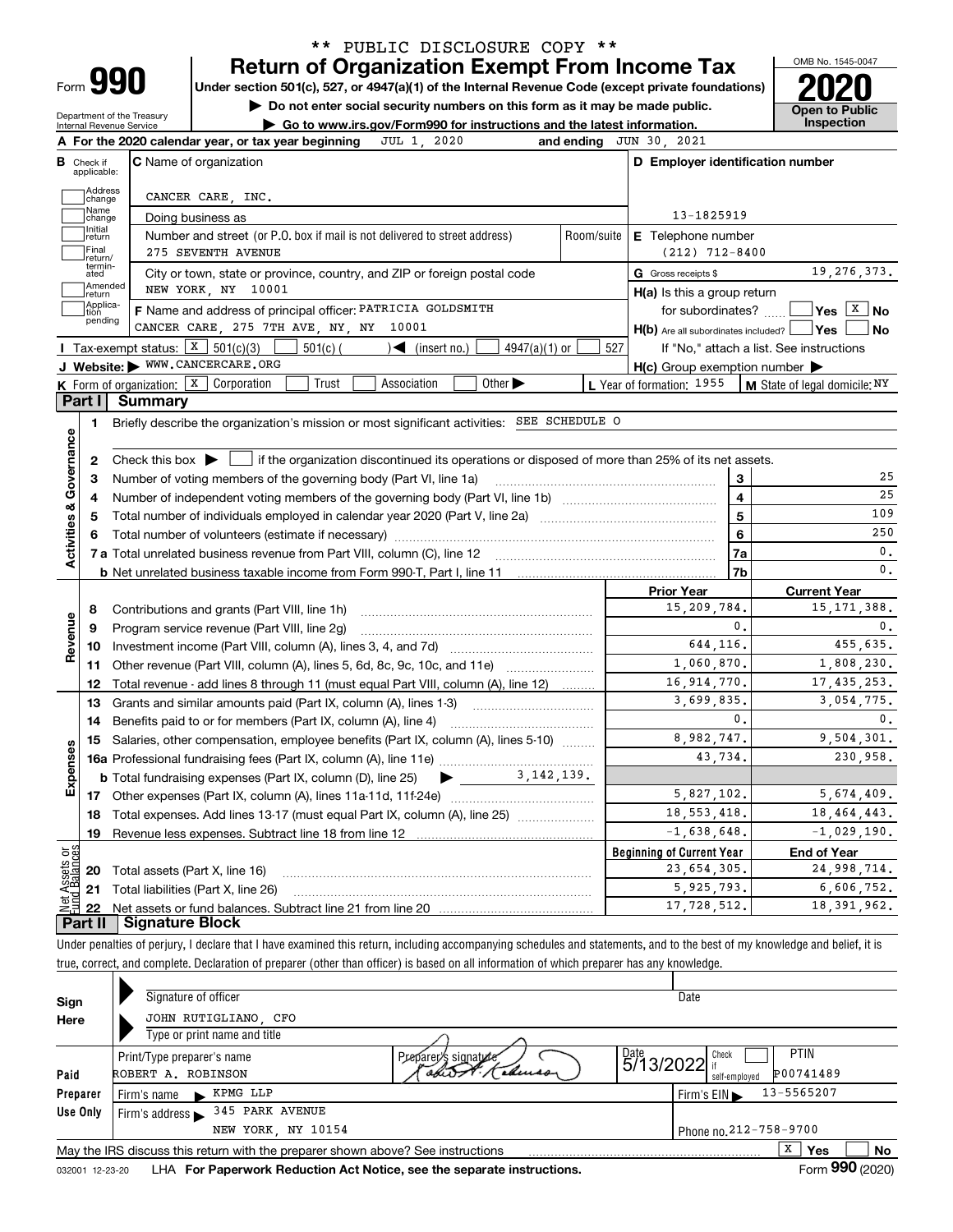(Rev. January 2020)

## Application for Automatic Extension of Time To File an **Exempt Organization Return**

Department of the Treasury Internal Revenue Service

File a separate application for each return.

Go to www.irs.gov/Form8868 for the latest information.

Electronic filing (e-file). You can electronically file Form 8868 to request a 6-month automatic extension of time to file any of the forms listed below with the exception of Form 8870, Information Return for Transfers Associated With Certain Personal Benefit Contracts, for which an extension request must be sent to the IRS in paper format (see instructions). For more details on the electronic filing of this form, visit www.irs.gov/e-file-providers/e-file-for-charities-and-non-profits.

### Automatic 6-Month Extension of Time. Only submit original (no copies needed).

All corporations required to file an income tax return other than Form 990-T (including 1120-C filers), partnerships, REMICs, and trusts must use Form 7004 to request an extension of time to file income tax returns.

| Type or                                                                                                      | Name of exempt organization or other filer, see instructions.                                                                                                                                                                                                                                                                                                                                                                                                                                                                                                                                                           | Taxpayer identification number (TIN) |                                                                                                                                 |              |    |                                              |
|--------------------------------------------------------------------------------------------------------------|-------------------------------------------------------------------------------------------------------------------------------------------------------------------------------------------------------------------------------------------------------------------------------------------------------------------------------------------------------------------------------------------------------------------------------------------------------------------------------------------------------------------------------------------------------------------------------------------------------------------------|--------------------------------------|---------------------------------------------------------------------------------------------------------------------------------|--------------|----|----------------------------------------------|
| print                                                                                                        | CANCER CARE, INC.                                                                                                                                                                                                                                                                                                                                                                                                                                                                                                                                                                                                       |                                      |                                                                                                                                 | 13-1825919   |    |                                              |
| File by the<br>due date for                                                                                  | Number, street, and room or suite no. If a P.O. box, see instructions.                                                                                                                                                                                                                                                                                                                                                                                                                                                                                                                                                  |                                      |                                                                                                                                 |              |    |                                              |
| filing your<br>return. See                                                                                   | 275 SEVENTH AVENUE                                                                                                                                                                                                                                                                                                                                                                                                                                                                                                                                                                                                      |                                      |                                                                                                                                 |              |    |                                              |
| instructions.                                                                                                | City, town or post office, state, and ZIP code. For a foreign address, see instructions.<br>NEW YORK, NY<br>10001                                                                                                                                                                                                                                                                                                                                                                                                                                                                                                       |                                      |                                                                                                                                 |              |    |                                              |
|                                                                                                              | Enter the Return Code for the return that this application is for (file a separate application for each return)                                                                                                                                                                                                                                                                                                                                                                                                                                                                                                         |                                      |                                                                                                                                 |              |    | $\mathbf{0}$<br>$\mathbf 1$                  |
| Application                                                                                                  |                                                                                                                                                                                                                                                                                                                                                                                                                                                                                                                                                                                                                         | Return                               | Application                                                                                                                     |              |    | Return                                       |
| Is For                                                                                                       |                                                                                                                                                                                                                                                                                                                                                                                                                                                                                                                                                                                                                         | Code                                 | <b>Is For</b>                                                                                                                   |              |    | Code                                         |
|                                                                                                              | Form 990 or Form 990-EZ                                                                                                                                                                                                                                                                                                                                                                                                                                                                                                                                                                                                 | 01                                   | Form 990-T (corporation)                                                                                                        |              |    | 07                                           |
| Form 990-BL                                                                                                  |                                                                                                                                                                                                                                                                                                                                                                                                                                                                                                                                                                                                                         | 02                                   | Form 1041-A                                                                                                                     |              |    | 08                                           |
|                                                                                                              | Form 4720 (individual)                                                                                                                                                                                                                                                                                                                                                                                                                                                                                                                                                                                                  | 03                                   | Form 4720 (other than individual)                                                                                               |              |    | 09                                           |
| Form 990-PF                                                                                                  |                                                                                                                                                                                                                                                                                                                                                                                                                                                                                                                                                                                                                         | 04                                   | Form 5227                                                                                                                       |              |    | 10                                           |
|                                                                                                              | Form 990-T (sec. 401(a) or 408(a) trust)                                                                                                                                                                                                                                                                                                                                                                                                                                                                                                                                                                                | 05                                   | Form 6069                                                                                                                       |              |    | 11                                           |
|                                                                                                              | Form 990-T (trust other than above)<br>JOHN RUTIGLIANO                                                                                                                                                                                                                                                                                                                                                                                                                                                                                                                                                                  | 06                                   | Form 8870                                                                                                                       |              |    | 12                                           |
| $box \blacktriangleright$<br>1<br>$\mathbf{2}$                                                               | If this is for a Group Return, enter the organization's four digit Group Exemption Number (GEN) [If this is for the whole group, check this<br>. If it is for part of the group, check this box $\blacktriangleright$<br>I request an automatic 6-month extension of time until MAY 16, 2022<br>the organization named above. The extension is for the organization's return for:<br>calendar year _______ or<br>$\blacktriangleright$ $\boxed{\text{X}}$ tax year beginning $\boxed{\text{JUL}}$ 1, 2020<br>If the tax year entered in line 1 is for less than 12 months, check reason:<br>Change in accounting period |                                      | and attach a list with the names and TINs of all members the extension is for.<br>, and ending $JUN$ 30, 2021<br>Initial return | Final return |    | , to file the exempt organization return for |
| За                                                                                                           | If this application is for Forms 990-BL, 990-PF, 990-T, 4720, or 6069, enter the tentative tax, less<br>any nonrefundable credits. See instructions.                                                                                                                                                                                                                                                                                                                                                                                                                                                                    |                                      |                                                                                                                                 | За           | \$ | $0$ .                                        |
| b                                                                                                            | If this application is for Forms 990-PF, 990-T, 4720, or 6069, enter any refundable credits and                                                                                                                                                                                                                                                                                                                                                                                                                                                                                                                         |                                      |                                                                                                                                 |              |    |                                              |
|                                                                                                              | 3b<br>estimated tax payments made. Include any prior year overpayment allowed as a credit.<br>\$                                                                                                                                                                                                                                                                                                                                                                                                                                                                                                                        |                                      |                                                                                                                                 |              |    |                                              |
| <b>Balance due.</b> Subtract line 3b from line 3a. Include your payment with this form, if required, by<br>c |                                                                                                                                                                                                                                                                                                                                                                                                                                                                                                                                                                                                                         |                                      |                                                                                                                                 |              |    |                                              |
|                                                                                                              | using EFTPS (Electronic Federal Tax Payment System). See instructions.                                                                                                                                                                                                                                                                                                                                                                                                                                                                                                                                                  |                                      |                                                                                                                                 | 3c           | \$ | о.                                           |
| instructions.                                                                                                | Caution: If you are going to make an electronic funds withdrawal (direct debit) with this Form 8868, see Form 8453-EO and Form 8879-EO for payment                                                                                                                                                                                                                                                                                                                                                                                                                                                                      |                                      |                                                                                                                                 |              |    |                                              |
| <b>LHA</b>                                                                                                   | For Privacy Act and Paperwork Reduction Act Notice, see instructions.                                                                                                                                                                                                                                                                                                                                                                                                                                                                                                                                                   |                                      |                                                                                                                                 |              |    | Form 8868 (Rev. 1-2020)                      |

17211028 153541 334422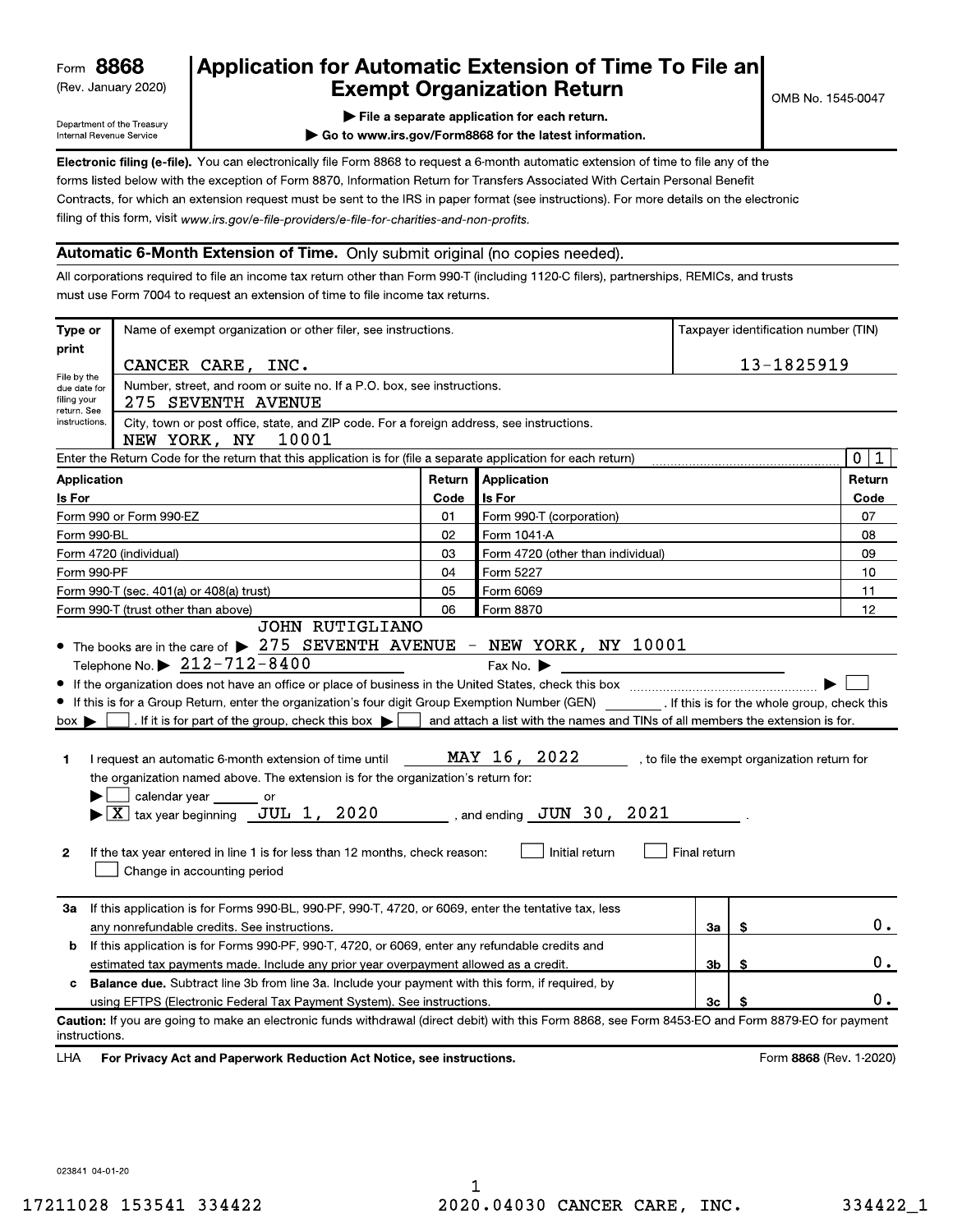|              | CANCER CARE, INC.<br>Form 990 (2020)<br><b>Statement of Program Service Accomplishments</b><br>Part III                                                           | 13-1825919         | Page 2                      |
|--------------|-------------------------------------------------------------------------------------------------------------------------------------------------------------------|--------------------|-----------------------------|
|              |                                                                                                                                                                   |                    | x                           |
| 1            | Briefly describe the organization's mission:                                                                                                                      |                    |                             |
|              | SEE SCHEDULE O                                                                                                                                                    |                    |                             |
|              |                                                                                                                                                                   |                    |                             |
|              |                                                                                                                                                                   |                    |                             |
| $\mathbf{2}$ | Did the organization undertake any significant program services during the year which were not listed on the                                                      |                    |                             |
|              |                                                                                                                                                                   |                    | $\sqrt{}$ Yes $\sqrt{X}$ No |
|              | If "Yes," describe these new services on Schedule O.                                                                                                              |                    |                             |
| З.           | Did the organization cease conducting, or make significant changes in how it conducts, any program services?                                                      |                    | $Yes \sqrt{X}$ No           |
|              | If "Yes," describe these changes on Schedule O.                                                                                                                   |                    |                             |
| 4            | Describe the organization's program service accomplishments for each of its three largest program services, as measured by expenses.                              |                    |                             |
|              | Section 501(c)(3) and 501(c)(4) organizations are required to report the amount of grants and allocations to others, the total expenses, and                      |                    |                             |
|              | revenue, if any, for each program service reported.                                                                                                               |                    |                             |
| 4а           | $\frac{1}{2}$ (Code: ) (Expenses \$ 5,056,920. including grants of \$<br>COUNSELING AND SUPPORT GROUPS - ALL OF OUR PROFESSIONAL ONCOLOGY SOCIAL                  | $0.$ ) (Revenue \$ | 0.                          |
|              | WORKERS HOLD A MASTER'S DEGREE AND ARE EXPERTS AT HELPING PEOPLE COPE                                                                                             |                    |                             |
|              | WITH CANCER, MANAGE EMOTIONS SUCH AS ANXIETY OR SADNESS, IMPROVE                                                                                                  |                    |                             |
|              | COMMUNICATION WITH THEIR HEALTH CARE TEAM, AND FIND RELIABLE                                                                                                      |                    |                             |
|              | INFORMATION AND RESOURCES IN THEIR COMMUNITY. COUNSELING AND                                                                                                      |                    |                             |
|              | FACE-TO-FACE SUPPORT GROUPS ARE LED BY CANCER CARE ONCOLOGY SOCIAL                                                                                                |                    |                             |
|              | WORKERS AT OUR OFFICES IN NEW YORK CITY, LONG ISLAND, NEW JERSEY AND                                                                                              |                    |                             |
|              | CONNECTICUT. CANCER CARE ALSO OFFERS TELEPHONE AND ONLINE SUPPORT                                                                                                 |                    |                             |
|              | GROUPS AND CASE MANAGEMENT SERVICES FOR THOSE LIVING OUTSIDE OF THE NEW                                                                                           |                    |                             |
|              | YORK TRI-STATE AREA.                                                                                                                                              |                    |                             |
|              |                                                                                                                                                                   |                    |                             |
|              | $(1.5)$ (Expenses \$ $4,087,885$ including grants of \$<br>3,054,775. ) (Revenue \$                                                                               |                    | 0.                          |
| 4b           | (Code:<br>FINANCIAL ASSISTANCE - WE HELP WITH CANCER-RELATED COSTS SUCH AS                                                                                        |                    |                             |
|              | TRANSPORTATION TO AND FROM TREATMENT, HOME CARE, CHILD CARE, OTC PAIN                                                                                             |                    |                             |
|              | MEDICATION, AND LYMPHEDEMA SUPPLIES.                                                                                                                              |                    |                             |
|              |                                                                                                                                                                   |                    |                             |
|              |                                                                                                                                                                   |                    |                             |
|              |                                                                                                                                                                   |                    |                             |
|              |                                                                                                                                                                   |                    |                             |
|              |                                                                                                                                                                   |                    |                             |
|              |                                                                                                                                                                   |                    |                             |
|              |                                                                                                                                                                   |                    |                             |
|              |                                                                                                                                                                   |                    |                             |
|              |                                                                                                                                                                   |                    |                             |
|              |                                                                                                                                                                   |                    |                             |
| 4с           | $\frac{1}{2}$ (Code: ) (Expenses \$ 3,388,160. including grants of \$<br>$0.$ ) (Revenue \$<br>INFORMATION AND PUBLICATION - EDUCATION WORKSHOPS OFFER THE LATEST |                    | 0.1                         |
|              | INFORMATION FROM LEADING ONCOLOGY EXPERTS OVER THE PHONE OR ONLINE AS A                                                                                           |                    |                             |
|              | WEBCAST. OUR EASY-TO-READ PUBLICATIONS ARE WRITTEN BY EXPERTS AND                                                                                                 |                    |                             |
|              | PROVIDE RELIABLE INFORMATION ON COPING WITH CANCER AND TREATMENT                                                                                                  |                    |                             |
|              | UPDATES.                                                                                                                                                          |                    |                             |
|              |                                                                                                                                                                   |                    |                             |
|              |                                                                                                                                                                   |                    |                             |
|              |                                                                                                                                                                   |                    |                             |
|              |                                                                                                                                                                   |                    |                             |
|              |                                                                                                                                                                   |                    |                             |
|              |                                                                                                                                                                   |                    |                             |
|              |                                                                                                                                                                   |                    |                             |
|              | 4d Other program services (Describe on Schedule O.)<br>(Expenses \$                                                                                               | 0.                 |                             |
| 4е           | 843, 816. including grants of \$<br>$0.$ ) (Revenue \$<br>13, 376, 781.<br>Total program service expenses                                                         |                    |                             |

19550516 153541 334422 2020.05094 CANCER CARE, INC. 334422\_1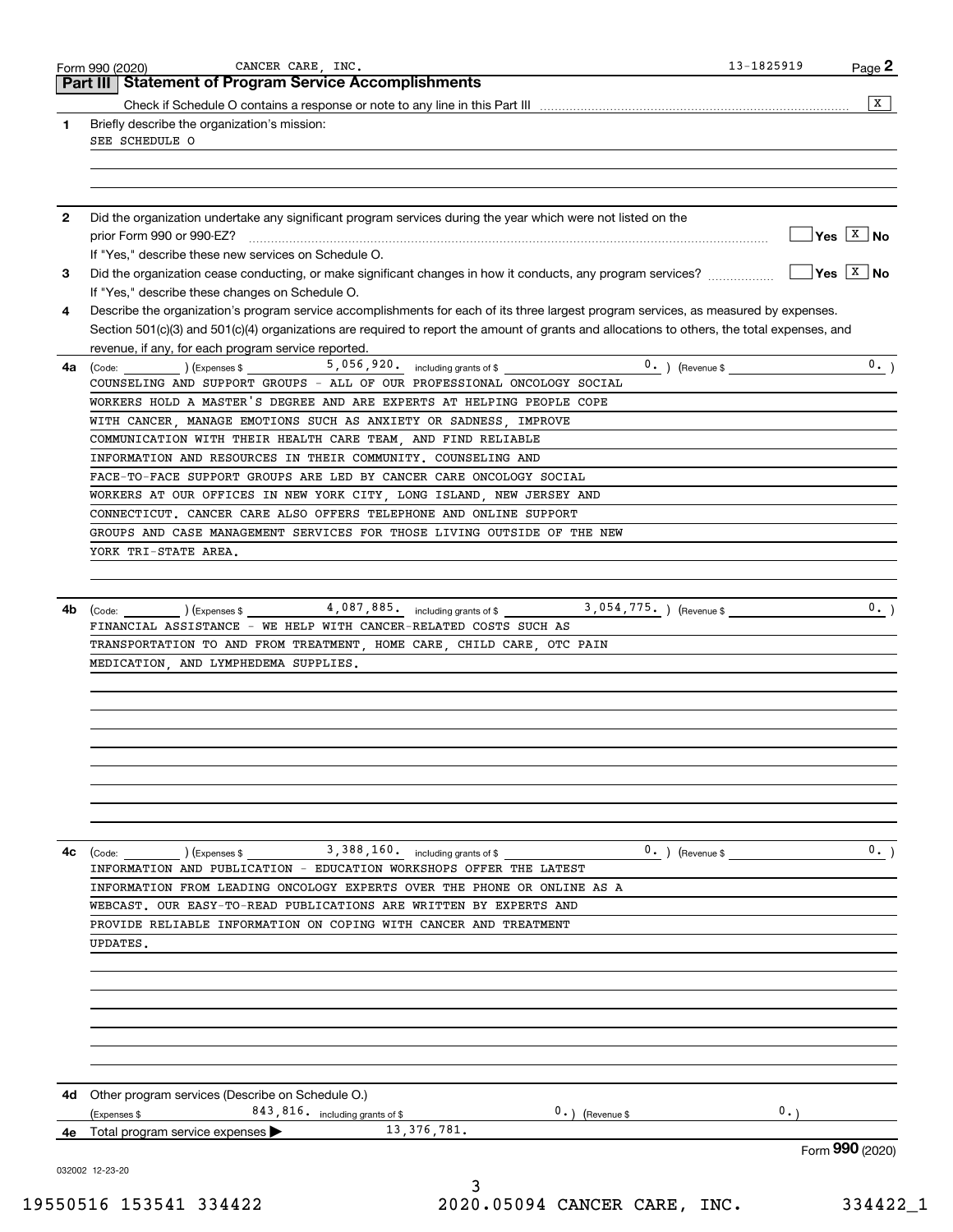|     | CANCER CARE INC.<br>13-1825919<br>Form 990 (2020)                                                                                     |                 |     | $Page$ <sup>3</sup> |
|-----|---------------------------------------------------------------------------------------------------------------------------------------|-----------------|-----|---------------------|
|     | <b>Part IV   Checklist of Required Schedules</b>                                                                                      |                 |     |                     |
|     |                                                                                                                                       |                 | Yes | No                  |
| 1   | Is the organization described in section $501(c)(3)$ or $4947(a)(1)$ (other than a private foundation)?                               |                 |     |                     |
|     |                                                                                                                                       | 1               | х   |                     |
| 2   |                                                                                                                                       | $\mathbf{2}$    | х   |                     |
| З   | Did the organization engage in direct or indirect political campaign activities on behalf of or in opposition to candidates for       |                 |     |                     |
|     |                                                                                                                                       | 3               |     | x                   |
| 4   | Section 501(c)(3) organizations. Did the organization engage in lobbying activities, or have a section 501(h) election in effect      |                 |     |                     |
|     |                                                                                                                                       | 4               | х   |                     |
|     |                                                                                                                                       |                 |     |                     |
| 5   | Is the organization a section 501(c)(4), 501(c)(5), or 501(c)(6) organization that receives membership dues, assessments, or          |                 |     |                     |
|     |                                                                                                                                       | 5               |     | x                   |
| 6   | Did the organization maintain any donor advised funds or any similar funds or accounts for which donors have the right to             |                 |     |                     |
|     | provide advice on the distribution or investment of amounts in such funds or accounts? If "Yes," complete Schedule D, Part I          | 6               |     | х                   |
| 7   | Did the organization receive or hold a conservation easement, including easements to preserve open space,                             |                 |     |                     |
|     |                                                                                                                                       | $\overline{7}$  |     | х                   |
| 8   | Did the organization maintain collections of works of art, historical treasures, or other similar assets? If "Yes," complete          |                 |     |                     |
|     |                                                                                                                                       | 8               |     | х                   |
| 9   | Did the organization report an amount in Part X, line 21, for escrow or custodial account liability, serve as a custodian for         |                 |     |                     |
|     | amounts not listed in Part X; or provide credit counseling, debt management, credit repair, or debt negotiation services?             |                 |     |                     |
|     |                                                                                                                                       | 9               |     | х                   |
|     |                                                                                                                                       |                 |     |                     |
| 10  | Did the organization, directly or through a related organization, hold assets in donor-restricted endowments                          |                 | х   |                     |
|     |                                                                                                                                       | 10              |     |                     |
| 11  | If the organization's answer to any of the following questions is "Yes," then complete Schedule D, Parts VI, VII, VIII, IX, or X      |                 |     |                     |
|     | as applicable.                                                                                                                        |                 |     |                     |
|     | a Did the organization report an amount for land, buildings, and equipment in Part X, line 10? If "Yes," complete Schedule D,         |                 |     |                     |
|     |                                                                                                                                       | 11a             | х   |                     |
|     | <b>b</b> Did the organization report an amount for investments - other securities in Part X, line 12, that is 5% or more of its total |                 |     |                     |
|     |                                                                                                                                       | 11 <sub>b</sub> |     | х                   |
|     | c Did the organization report an amount for investments - program related in Part X, line 13, that is 5% or more of its total         |                 |     |                     |
|     |                                                                                                                                       | 11c             |     | x                   |
|     | d Did the organization report an amount for other assets in Part X, line 15, that is 5% or more of its total assets reported in       |                 |     |                     |
|     |                                                                                                                                       | 11d             |     | x                   |
|     | e Did the organization report an amount for other liabilities in Part X, line 25? If "Yes," complete Schedule D, Part X               | 11e             | X   |                     |
| f   | Did the organization's separate or consolidated financial statements for the tax year include a footnote that addresses               |                 |     |                     |
|     | the organization's liability for uncertain tax positions under FIN 48 (ASC 740)? If "Yes," complete Schedule D, Part X                | 11f             | х   |                     |
|     | 12a Did the organization obtain separate, independent audited financial statements for the tax year? If "Yes," complete               |                 |     |                     |
|     |                                                                                                                                       | 12a             |     |                     |
|     |                                                                                                                                       |                 |     |                     |
|     | b Was the organization included in consolidated, independent audited financial statements for the tax year?                           |                 |     |                     |
|     | If "Yes," and if the organization answered "No" to line 12a, then completing Schedule D, Parts XI and XII is optional manum           | 12 <sub>b</sub> | х   |                     |
| 13  |                                                                                                                                       | 13              |     | Χ                   |
| 14a | Did the organization maintain an office, employees, or agents outside of the United States?                                           | 14a             |     | x                   |
|     | <b>b</b> Did the organization have aggregate revenues or expenses of more than \$10,000 from grantmaking, fundraising, business,      |                 |     |                     |
|     | investment, and program service activities outside the United States, or aggregate foreign investments valued at \$100,000            |                 |     |                     |
|     |                                                                                                                                       | 14b             |     | х                   |
| 15  | Did the organization report on Part IX, column (A), line 3, more than \$5,000 of grants or other assistance to or for any             |                 |     |                     |
|     |                                                                                                                                       | 15              |     | x                   |
| 16  | Did the organization report on Part IX, column (A), line 3, more than \$5,000 of aggregate grants or other assistance to              |                 |     |                     |
|     |                                                                                                                                       | 16              |     | x                   |
| 17  | Did the organization report a total of more than \$15,000 of expenses for professional fundraising services on Part IX,               |                 |     |                     |
|     |                                                                                                                                       |                 | x   |                     |
|     |                                                                                                                                       | 17              |     |                     |
| 18  | Did the organization report more than \$15,000 total of fundraising event gross income and contributions on Part VIII, lines          |                 |     |                     |
|     |                                                                                                                                       | 18              | x   |                     |
| 19  | Did the organization report more than \$15,000 of gross income from gaming activities on Part VIII, line 9a? If "Yes."                |                 |     |                     |
|     |                                                                                                                                       | 19              |     | x                   |
|     |                                                                                                                                       | 20a             |     | х                   |
|     | b If "Yes" to line 20a, did the organization attach a copy of its audited financial statements to this return?                        | 20 <sub>b</sub> |     |                     |
| 21  | Did the organization report more than \$5,000 of grants or other assistance to any domestic organization or                           |                 |     |                     |
|     |                                                                                                                                       | 21              | х   |                     |
|     | 032003 12-23-20                                                                                                                       |                 |     | Form 990 (2020)     |

032003 12-23-20

19550516 153541 334422 2020.05094 CANCER CARE, INC. 334422\_1

4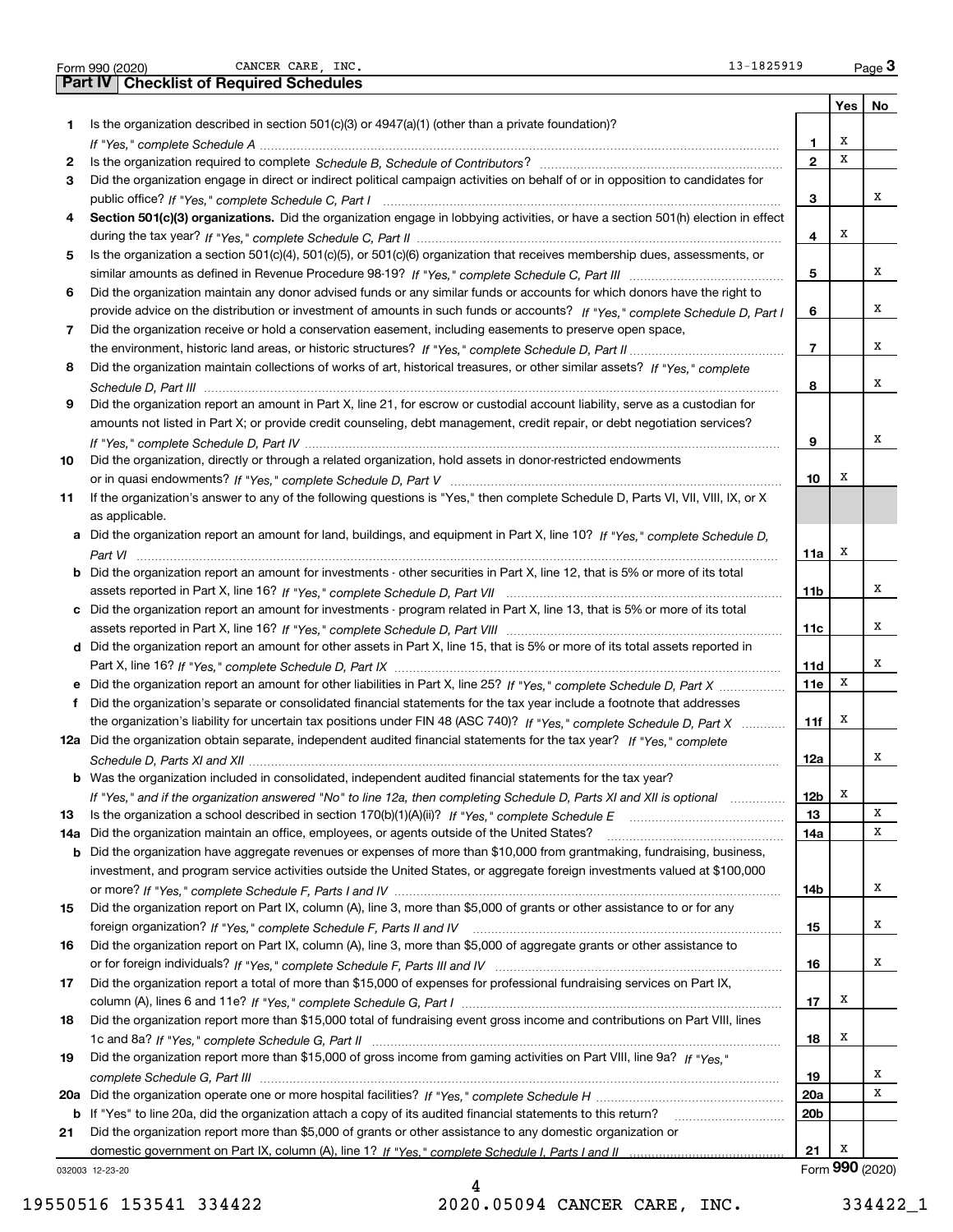|  | Form 990 (2020) |
|--|-----------------|
|  |                 |

Form 990 (2020) CANCER CARE, INC. 13-1825919 Page

|        | 13-1825919<br>CANCER CARE, INC.<br>Form 990 (2020)                                                                                    |                 |                 | Page 4 |  |
|--------|---------------------------------------------------------------------------------------------------------------------------------------|-----------------|-----------------|--------|--|
|        | <b>Checklist of Required Schedules (continued)</b><br>Part IV                                                                         |                 |                 |        |  |
|        |                                                                                                                                       |                 | Yes             | No     |  |
| 22     | Did the organization report more than \$5,000 of grants or other assistance to or for domestic individuals on                         |                 |                 |        |  |
|        |                                                                                                                                       | 22              | Х               |        |  |
| 23     | Did the organization answer "Yes" to Part VII, Section A, line 3, 4, or 5 about compensation of the organization's current            |                 |                 |        |  |
|        | and former officers, directors, trustees, key employees, and highest compensated employees? If "Yes." complete                        |                 |                 |        |  |
|        |                                                                                                                                       | 23              | X               |        |  |
|        | 24a Did the organization have a tax-exempt bond issue with an outstanding principal amount of more than \$100,000 as of the           |                 |                 |        |  |
|        | last day of the year, that was issued after December 31, 2002? If "Yes," answer lines 24b through 24d and complete                    |                 |                 |        |  |
|        |                                                                                                                                       | 24a             |                 | х      |  |
|        | Did the organization invest any proceeds of tax-exempt bonds beyond a temporary period exception?                                     | 24b             |                 |        |  |
|        | c Did the organization maintain an escrow account other than a refunding escrow at any time during the year to defease                |                 |                 |        |  |
|        |                                                                                                                                       | 24c             |                 |        |  |
|        |                                                                                                                                       | 24d             |                 |        |  |
|        | 25a Section 501(c)(3), 501(c)(4), and 501(c)(29) organizations. Did the organization engage in an excess benefit                      |                 |                 |        |  |
|        |                                                                                                                                       | 25a             |                 | x      |  |
|        | Is the organization aware that it engaged in an excess benefit transaction with a disqualified person in a prior year, and            |                 |                 |        |  |
|        | that the transaction has not been reported on any of the organization's prior Forms 990 or 990-EZ? If "Yes." complete                 |                 |                 |        |  |
|        |                                                                                                                                       |                 |                 | x      |  |
|        | Schedule L, Part I<br>Did the organization report any amount on Part X, line 5 or 22, for receivables from or payables to any current | 25 <sub>b</sub> |                 |        |  |
| 26     |                                                                                                                                       |                 |                 |        |  |
|        | or former officer, director, trustee, key employee, creator or founder, substantial contributor, or 35%                               |                 |                 | х      |  |
|        |                                                                                                                                       | 26              |                 |        |  |
| 27     | Did the organization provide a grant or other assistance to any current or former officer, director, trustee, key employee,           |                 |                 |        |  |
|        | creator or founder, substantial contributor or employee thereof, a grant selection committee member, or to a 35% controlled           |                 |                 | х      |  |
|        | entity (including an employee thereof) or family member of any of these persons? If "Yes," complete Schedule L, Part III              | 27              |                 |        |  |
| 28     | Was the organization a party to a business transaction with one of the following parties (see Schedule L, Part IV                     |                 |                 |        |  |
|        | instructions, for applicable filing thresholds, conditions, and exceptions):                                                          |                 |                 |        |  |
| а      | A current or former officer, director, trustee, key employee, creator or founder, or substantial contributor? If                      |                 |                 |        |  |
|        |                                                                                                                                       | 28a             |                 | х      |  |
|        |                                                                                                                                       | 28b             |                 | x      |  |
|        | c A 35% controlled entity of one or more individuals and/or organizations described in lines 28a or 28b? If                           |                 |                 |        |  |
|        |                                                                                                                                       | 28c             |                 | Х      |  |
| 29     |                                                                                                                                       | 29              | х               |        |  |
| 30     | Did the organization receive contributions of art, historical treasures, or other similar assets, or qualified conservation           |                 |                 |        |  |
|        |                                                                                                                                       | 30              |                 | х      |  |
| 31     | Did the organization liquidate, terminate, or dissolve and cease operations? If "Yes," complete Schedule N, Part I                    | 31              |                 | x      |  |
| 32     | Did the organization sell, exchange, dispose of, or transfer more than 25% of its net assets? If "Yes," complete                      |                 |                 |        |  |
|        |                                                                                                                                       | 32              |                 | x      |  |
| 33     | Did the organization own 100% of an entity disregarded as separate from the organization under Regulations                            |                 |                 |        |  |
|        |                                                                                                                                       | 33              |                 | x      |  |
| 34     | Was the organization related to any tax-exempt or taxable entity? If "Yes," complete Schedule R, Part II, III, or IV, and             |                 |                 |        |  |
|        |                                                                                                                                       | 34              | х               |        |  |
|        | 35a Did the organization have a controlled entity within the meaning of section 512(b)(13)?                                           | 35a             | x               |        |  |
|        | b If "Yes" to line 35a, did the organization receive any payment from or engage in any transaction with a controlled entity           |                 |                 |        |  |
|        |                                                                                                                                       | 35b             | x               |        |  |
| 36     | Section 501(c)(3) organizations. Did the organization make any transfers to an exempt non-charitable related organization?            |                 |                 |        |  |
|        |                                                                                                                                       | 36              |                 | x      |  |
| 37     | Did the organization conduct more than 5% of its activities through an entity that is not a related organization                      |                 |                 |        |  |
|        |                                                                                                                                       | 37              |                 | x      |  |
| 38     | Did the organization complete Schedule O and provide explanations in Schedule O for Part VI, lines 11b and 19?                        |                 |                 |        |  |
|        | Note: All Form 990 filers are required to complete Schedule O                                                                         | 38              | x               |        |  |
| Part V | <b>Statements Regarding Other IRS Filings and Tax Compliance</b>                                                                      |                 |                 |        |  |
|        | Check if Schedule O contains a response or note to any line in this Part V                                                            |                 |                 |        |  |
|        |                                                                                                                                       |                 | Yes             | No     |  |
|        | 60<br>1a                                                                                                                              |                 |                 |        |  |
| b      | 0<br>Enter the number of Forms W-2G included in line 1a. Enter -0- if not applicable<br>1b                                            |                 |                 |        |  |
| C.     | Did the organization comply with backup withholding rules for reportable payments to vendors and reportable gaming                    |                 |                 |        |  |
|        | (gambling) winnings to prize winners?                                                                                                 | 1c              | x               |        |  |
|        | 032004 12-23-20                                                                                                                       |                 | Form 990 (2020) |        |  |
|        | 5                                                                                                                                     |                 |                 |        |  |

19550516 153541 334422 2020.05094 CANCER CARE, INC. 334422\_1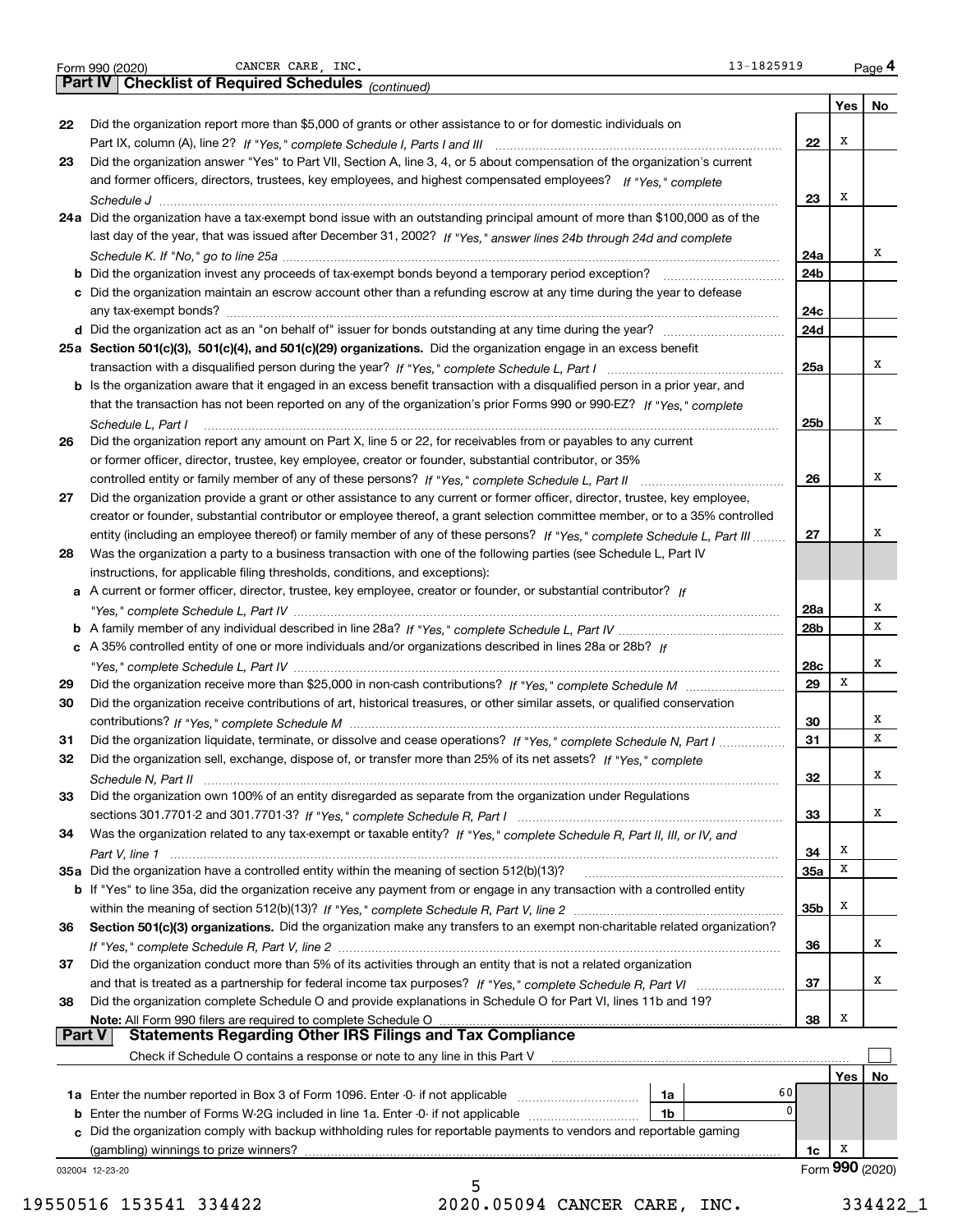|        | CANCER CARE, INC.<br>13-1825919<br>Form 990 (2020)                                                                                                                                 |                |     | $_{\text{Page}}$ 5 |
|--------|------------------------------------------------------------------------------------------------------------------------------------------------------------------------------------|----------------|-----|--------------------|
| Part V | Statements Regarding Other IRS Filings and Tax Compliance (continued)                                                                                                              |                |     |                    |
|        |                                                                                                                                                                                    |                | Yes | No                 |
|        | 2a Enter the number of employees reported on Form W-3, Transmittal of Wage and Tax Statements,                                                                                     |                |     |                    |
|        | 109<br>filed for the calendar year ending with or within the year covered by this return<br>2a                                                                                     |                |     |                    |
|        | <b>b</b> If at least one is reported on line 2a, did the organization file all required federal employment tax returns?                                                            | 2 <sub>b</sub> | х   |                    |
|        |                                                                                                                                                                                    |                |     |                    |
|        | 3a Did the organization have unrelated business gross income of \$1,000 or more during the year?                                                                                   | 3a             |     | x                  |
|        |                                                                                                                                                                                    | 3 <sub>b</sub> |     |                    |
|        | 4a At any time during the calendar year, did the organization have an interest in, or a signature or other authority over, a                                                       |                |     |                    |
|        | financial account in a foreign country (such as a bank account, securities account, or other financial account)?                                                                   | 4a             |     | x                  |
|        | <b>b</b> If "Yes," enter the name of the foreign country $\blacktriangleright$                                                                                                     |                |     |                    |
|        | See instructions for filing requirements for FinCEN Form 114, Report of Foreign Bank and Financial Accounts (FBAR).                                                                |                |     |                    |
|        | 5a Was the organization a party to a prohibited tax shelter transaction at any time during the tax year?                                                                           | 5a             |     | х                  |
| b      |                                                                                                                                                                                    | 5 <sub>b</sub> |     | х                  |
|        |                                                                                                                                                                                    | 5c             |     |                    |
|        | 6a Does the organization have annual gross receipts that are normally greater than \$100,000, and did the organization solicit                                                     |                |     |                    |
|        | any contributions that were not tax deductible as charitable contributions?                                                                                                        | 6a             |     | x                  |
|        | b If "Yes," did the organization include with every solicitation an express statement that such contributions or gifts                                                             |                |     |                    |
|        | were not tax deductible?                                                                                                                                                           | 6b             |     |                    |
| 7      | Organizations that may receive deductible contributions under section 170(c).                                                                                                      |                |     |                    |
|        | a Did the organization receive a payment in excess of \$75 made partly as a contribution and partly for goods and services provided to the payor?                                  | 7a             | х   |                    |
|        | <b>b</b> If "Yes," did the organization notify the donor of the value of the goods or services provided?                                                                           | 7b             | х   |                    |
|        | c Did the organization sell, exchange, or otherwise dispose of tangible personal property for which it was required                                                                |                |     |                    |
|        | to file Form 8282?                                                                                                                                                                 | 7c             |     | x                  |
|        | 7d<br>d If "Yes," indicate the number of Forms 8282 filed during the year                                                                                                          |                |     |                    |
| е      | Did the organization receive any funds, directly or indirectly, to pay premiums on a personal benefit contract?                                                                    | 7e             |     | х                  |
| f      | Did the organization, during the year, pay premiums, directly or indirectly, on a personal benefit contract?                                                                       | 7f             |     | х                  |
| g      | If the organization received a contribution of qualified intellectual property, did the organization file Form 8899 as required?                                                   | 7g             |     |                    |
|        | h If the organization received a contribution of cars, boats, airplanes, or other vehicles, did the organization file a Form 1098-C?                                               | 7h             |     |                    |
| 8      | Sponsoring organizations maintaining donor advised funds. Did a donor advised fund maintained by the                                                                               |                |     |                    |
|        | sponsoring organization have excess business holdings at any time during the year?                                                                                                 | 8              |     |                    |
| 9      | Sponsoring organizations maintaining donor advised funds.                                                                                                                          |                |     |                    |
| a      | Did the sponsoring organization make any taxable distributions under section 4966?                                                                                                 | 9a<br>9b       |     |                    |
| b      | Did the sponsoring organization make a distribution to a donor, donor advisor, or related person?                                                                                  |                |     |                    |
| 10     | Section 501(c)(7) organizations. Enter:                                                                                                                                            |                |     |                    |
|        | 10a<br>a Initiation fees and capital contributions included on Part VIII, line 12<br>b Gross receipts, included on Form 990, Part VIII, line 12, for public use of club facilities |                |     |                    |
|        | 10b<br>Section 501(c)(12) organizations. Enter:                                                                                                                                    |                |     |                    |
| 11     | 11a                                                                                                                                                                                |                |     |                    |
|        | <b>b</b> Gross income from other sources (Do not net amounts due or paid to other sources against                                                                                  |                |     |                    |
|        | amounts due or received from them.)<br>11b                                                                                                                                         |                |     |                    |
|        | 12a Section 4947(a)(1) non-exempt charitable trusts. Is the organization filing Form 990 in lieu of Form 1041?                                                                     | 12a            |     |                    |
|        | <b>b</b> If "Yes," enter the amount of tax-exempt interest received or accrued during the year<br>12b                                                                              |                |     |                    |
| 13     | Section 501(c)(29) qualified nonprofit health insurance issuers.                                                                                                                   |                |     |                    |
|        |                                                                                                                                                                                    | 13a            |     |                    |
|        | Note: See the instructions for additional information the organization must report on Schedule O.                                                                                  |                |     |                    |
|        | <b>b</b> Enter the amount of reserves the organization is required to maintain by the states in which the                                                                          |                |     |                    |
|        | 13b                                                                                                                                                                                |                |     |                    |
|        | 13с                                                                                                                                                                                |                |     |                    |
| 14a    | Did the organization receive any payments for indoor tanning services during the tax year?                                                                                         | 14a            |     | х                  |
|        |                                                                                                                                                                                    | 14b            |     |                    |
| 15     | Is the organization subject to the section 4960 tax on payment(s) of more than \$1,000,000 in remuneration or                                                                      |                |     |                    |
|        |                                                                                                                                                                                    | 15             |     | х                  |
|        | If "Yes," see instructions and file Form 4720, Schedule N.                                                                                                                         |                |     |                    |
| 16     | Is the organization an educational institution subject to the section 4968 excise tax on net investment income?<br>.                                                               | 16             |     | x                  |
|        | If "Yes," complete Form 4720, Schedule O.                                                                                                                                          |                |     |                    |
|        |                                                                                                                                                                                    |                |     |                    |

Form (2020) **990**

032005 12-23-20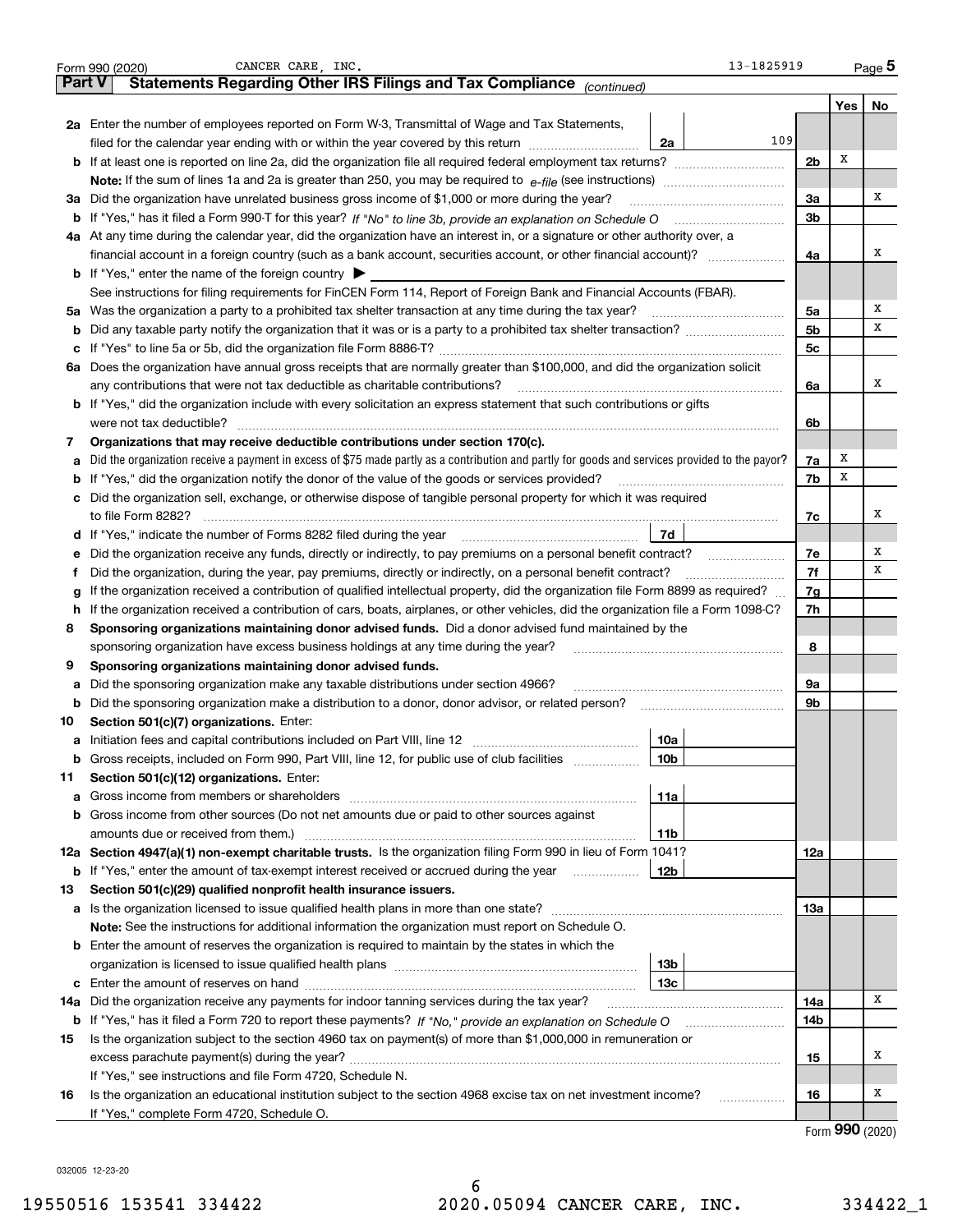|                      | <b>Part VI</b><br>Governance, Management, and Disclosure For each "Yes" response to lines 2 through 7b below, and for a "No" response            |    |    |                 |                 |    |
|----------------------|--------------------------------------------------------------------------------------------------------------------------------------------------|----|----|-----------------|-----------------|----|
|                      | to line 8a, 8b, or 10b below, describe the circumstances, processes, or changes on Schedule O. See instructions.                                 |    |    |                 |                 |    |
|                      |                                                                                                                                                  |    |    |                 |                 | X  |
|                      | <b>Section A. Governing Body and Management</b>                                                                                                  |    |    |                 |                 |    |
|                      |                                                                                                                                                  |    |    |                 | Yes $ $         | No |
|                      | 1a Enter the number of voting members of the governing body at the end of the tax year                                                           | 1a | 25 |                 |                 |    |
|                      | If there are material differences in voting rights among members of the governing body, or if the governing                                      |    |    |                 |                 |    |
|                      | body delegated broad authority to an executive committee or similar committee, explain on Schedule O.                                            |    |    |                 |                 |    |
|                      | <b>b</b> Enter the number of voting members included on line 1a, above, who are independent                                                      | 1b | 25 |                 |                 |    |
| 2                    | Did any officer, director, trustee, or key employee have a family relationship or a business relationship with any other                         |    |    |                 |                 |    |
|                      | officer, director, trustee, or key employee?                                                                                                     |    |    | $\mathbf{2}$    | х               |    |
| 3                    | Did the organization delegate control over management duties customarily performed by or under the direct supervision                            |    |    |                 |                 |    |
|                      | of officers, directors, trustees, or key employees to a management company or other person?                                                      |    |    | 3               |                 | X  |
| 4                    | Did the organization make any significant changes to its governing documents since the prior Form 990 was filed?                                 |    |    | 4               |                 | x  |
| 5                    | Did the organization become aware during the year of a significant diversion of the organization's assets?                                       |    |    | 5               |                 | x  |
| 6                    | Did the organization have members or stockholders?                                                                                               |    |    | 6               |                 | x  |
|                      | 7a Did the organization have members, stockholders, or other persons who had the power to elect or appoint one or                                |    |    |                 |                 |    |
|                      | more members of the governing body?                                                                                                              |    |    | 7a              |                 | х  |
|                      | <b>b</b> Are any governance decisions of the organization reserved to (or subject to approval by) members, stockholders, or                      |    |    |                 |                 |    |
|                      | persons other than the governing body?                                                                                                           |    |    | 7b              |                 | x  |
| 8                    | Did the organization contemporaneously document the meetings held or written actions undertaken during the year by the following:                |    |    |                 |                 |    |
| a                    |                                                                                                                                                  |    |    | 8a              | X               |    |
|                      | Each committee with authority to act on behalf of the governing body?                                                                            |    |    | 8b              | x               |    |
| 9                    | Is there any officer, director, trustee, or key employee listed in Part VII, Section A, who cannot be reached at the                             |    |    |                 |                 |    |
|                      |                                                                                                                                                  |    |    | 9               |                 | X  |
|                      | Section B. Policies (This Section B requests information about policies not required by the Internal Revenue Code.)                              |    |    |                 |                 |    |
|                      |                                                                                                                                                  |    |    |                 | Yes             | No |
|                      |                                                                                                                                                  |    |    | 10a             | x               |    |
|                      | <b>b</b> If "Yes," did the organization have written policies and procedures governing the activities of such chapters, affiliates,              |    |    |                 |                 |    |
|                      | and branches to ensure their operations are consistent with the organization's exempt purposes?                                                  |    |    | 10 <sub>b</sub> | х               |    |
|                      | 11a Has the organization provided a complete copy of this Form 990 to all members of its governing body before filing the form?                  |    |    | 11a             | х               |    |
|                      | <b>b</b> Describe in Schedule O the process, if any, used by the organization to review this Form 990.                                           |    |    |                 |                 |    |
|                      |                                                                                                                                                  |    |    | 12a             | x               |    |
|                      |                                                                                                                                                  |    |    | 12 <sub>b</sub> | х               |    |
|                      | c Did the organization regularly and consistently monitor and enforce compliance with the policy? If "Yes," describe                             |    |    |                 |                 |    |
|                      | in Schedule O how this was done manufactured and continuum control of the state of the state of the state of t                                   |    |    | 12c             | х               |    |
| 13                   | Did the organization have a written whistleblower policy?                                                                                        |    |    | 13              | X               |    |
| 14                   |                                                                                                                                                  |    |    | 14              | х               |    |
| 15                   | Did the process for determining compensation of the following persons include a review and approval by independent                               |    |    |                 |                 |    |
|                      |                                                                                                                                                  |    |    |                 |                 |    |
|                      |                                                                                                                                                  |    |    |                 |                 |    |
|                      | persons, comparability data, and contemporaneous substantiation of the deliberation and decision?                                                |    |    |                 | х               |    |
|                      |                                                                                                                                                  |    |    | 15a             | X               |    |
|                      |                                                                                                                                                  |    |    | 15 <sub>b</sub> |                 |    |
|                      | If "Yes" to line 15a or 15b, describe the process in Schedule O (see instructions).                                                              |    |    |                 |                 |    |
|                      | 16a Did the organization invest in, contribute assets to, or participate in a joint venture or similar arrangement with a                        |    |    |                 |                 |    |
|                      | taxable entity during the year?                                                                                                                  |    |    | 16a             |                 | х  |
|                      | <b>b</b> If "Yes," did the organization follow a written policy or procedure requiring the organization to evaluate its participation            |    |    |                 |                 |    |
|                      | in joint venture arrangements under applicable federal tax law, and take steps to safeguard the organization's                                   |    |    |                 |                 |    |
|                      |                                                                                                                                                  |    |    | 16b             |                 |    |
|                      | <b>Section C. Disclosure</b>                                                                                                                     |    |    |                 |                 |    |
|                      | List the states with which a copy of this Form 990 is required to be filed SEE SCHEDULE O                                                        |    |    |                 |                 |    |
|                      | Section 6104 requires an organization to make its Forms 1023 (1024 or 1024-A, if applicable), 990, and 990-T (Section 501(c)(3)s only) available |    |    |                 |                 |    |
|                      | for public inspection. Indicate how you made these available. Check all that apply.                                                              |    |    |                 |                 |    |
|                      | $X$ Own website<br>$X$ Upon request<br>Another's website<br>Other (explain on Schedule O)                                                        |    |    |                 |                 |    |
|                      | Describe on Schedule O whether (and if so, how) the organization made its governing documents, conflict of interest policy, and financial        |    |    |                 |                 |    |
|                      | statements available to the public during the tax year.                                                                                          |    |    |                 |                 |    |
|                      | State the name, address, and telephone number of the person who possesses the organization's books and records                                   |    |    |                 |                 |    |
| 17<br>18<br>19<br>20 | JOHN RUTIGLIANO - 212-712-8400                                                                                                                   |    |    |                 |                 |    |
|                      | 275 SEVENTH AVENUE, NEW YORK, NY 10001<br>032006 12-23-20                                                                                        |    |    |                 | Form 990 (2020) |    |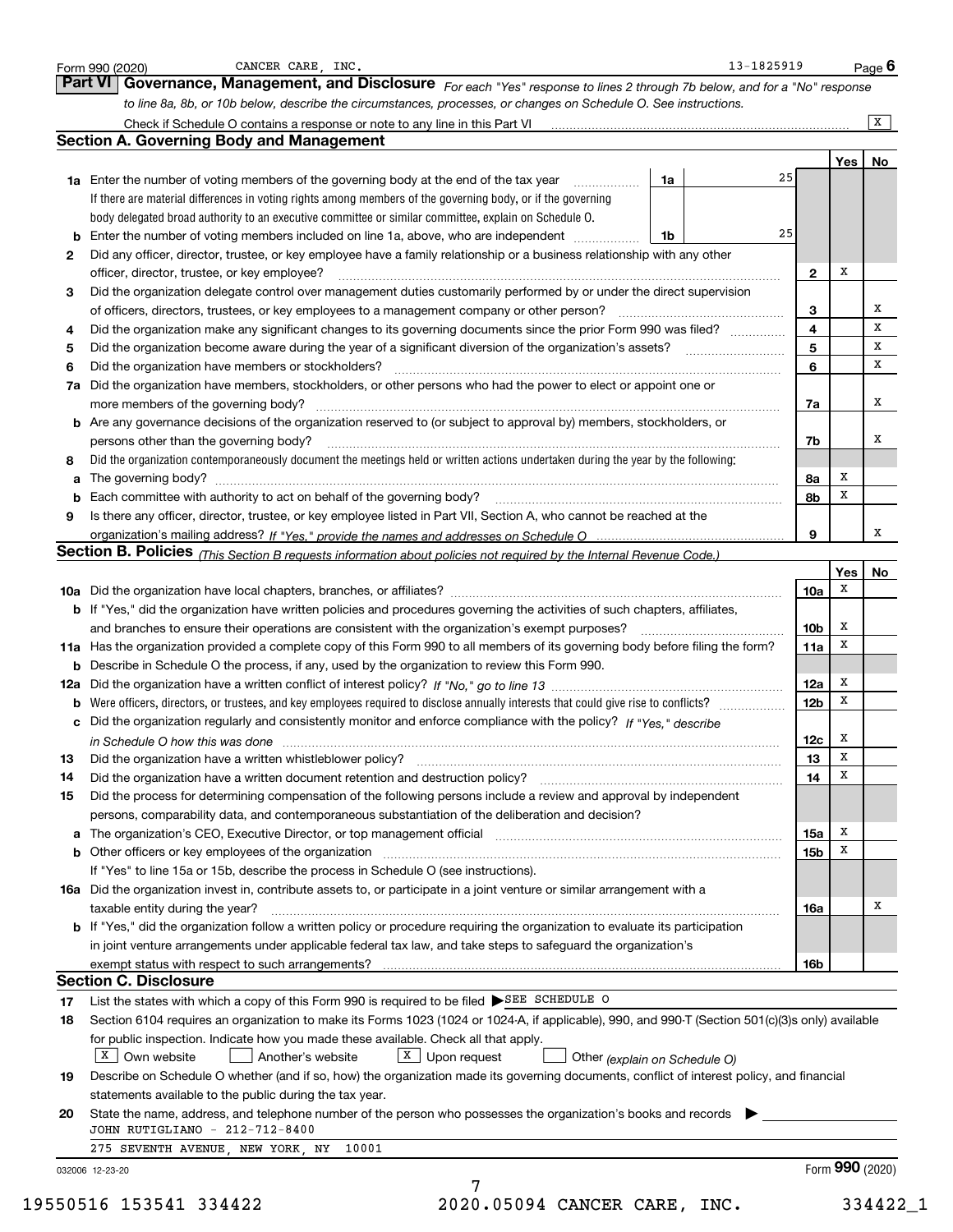| CANCER CARE INC.<br>Form 990 (2020)                                                                                                                        | $13 - 1825919$ | Page |
|------------------------------------------------------------------------------------------------------------------------------------------------------------|----------------|------|
| Part VII Compensation of Officers, Directors, Trustees, Key Employees, Highest Compensated                                                                 |                |      |
| <b>Employees, and Independent Contractors</b>                                                                                                              |                |      |
| Check if Schedule O contains a response or note to any line in this Part VII                                                                               |                |      |
| Officers, Directors, Trustees, Key Employees, and Highest Compensated Employees<br>Section A.                                                              |                |      |
| 1a Complete this table for all persons required to be listed. Report compensation for the calendar year ending with or within the organization's tax year. |                |      |

**•** List all of the organization's current officers, directors, trustees (whether individuals or organizations), regardless of amount of compensation. Enter -0- in columns (D), (E), and (F) if no compensation was paid.

 $\bullet$  List all of the organization's  $\,$ current key employees, if any. See instructions for definition of "key employee."

**•** List the organization's five current highest compensated employees (other than an officer, director, trustee, or key employee) who received reportable compensation (Box 5 of Form W-2 and/or Box 7 of Form 1099-MISC) of more than \$100,000 from the organization and any related organizations.

**•** List all of the organization's former officers, key employees, and highest compensated employees who received more than \$100,000 of reportable compensation from the organization and any related organizations.

**former directors or trustees**  ¥ List all of the organization's that received, in the capacity as a former director or trustee of the organization, more than \$10,000 of reportable compensation from the organization and any related organizations.

See instructions for the order in which to list the persons above.

Check this box if neither the organization nor any related organization compensated any current officer, director, or trustee.  $\mathcal{L}^{\text{max}}$ 

| Position<br>Name and title<br>Reportable<br>Reportable<br>Estimated<br>Average<br>(do not check more than one<br>hours per<br>compensation<br>compensation<br>amount of<br>box, unless person is both an<br>officer and a director/trustee)<br>from related<br>other<br>week<br>from<br>ndividual trustee or director<br>the<br>organizations<br>compensation<br>(list any<br>(W-2/1099-MISC)<br>hours for<br>organization<br>from the<br>Highest compensated<br>employee<br>trustee<br>(W-2/1099-MISC)<br>related<br>organization<br>Key employee<br>organizations<br>and related<br>Institutional t<br>below<br>organizations<br>Former<br>Officer<br>line)<br>PATRICIA GOLDSMITH<br>29.75<br>(1)<br>X<br>CHIEF EXECUTIVE OFFICER<br>5.25<br>382,669.<br>0.<br>75,753.<br>CHRISTINE VERINI<br>(2)<br>21,00<br>X<br>CHIEF OPERATING OFFICER<br>0.<br>14.00<br>342,466.<br>54,254.<br>JOHN RUTIGLIANO<br>24.50<br>(3)<br>CHIEF FINANCIAL AND COMPLIANCE OFCR<br>10.50<br>x<br>0.<br>66,363.<br>281,865<br>LISA KIMBRO<br>35.00<br>(4)<br>X<br>CHIEF BUS DEV AND ALLIANCE OFCR<br>0.<br>0.00<br>278,406.<br>17,303.<br>ELLEN MILLER-SONET<br>35.00<br>(5)<br>CHIEF STRATEGY AND POLICY OFFICER<br>0.00<br>x<br>0.<br>201,303.<br>54,678.<br>FERNANDO MORALEDA<br>(6)<br>33.25<br>X<br>CHIEF INFORMATION OFFICER<br>1.75<br>0.<br>218,834.<br>14,793.<br>SUE LEE<br>(7)<br>35.00<br>X<br>SR DIR DEV AND EXT ADVANCEMENT<br>0.00<br>0.<br>180,252<br>29,282.<br>KEITH MICHON<br>(8)<br>35.00<br>X<br>DIRECTOR OF CORPORATE RELATIONS<br>123,039<br>0.<br>0.00<br>48,787.<br>(9) MICHAEL PARISI<br>5,00<br>PRESIDENT<br>0.00<br>X<br>x<br>0<br>0.<br>$\mathfrak{o}$ .<br>(10) ANDREW C. PIZZO<br>5,00<br>EXECUTIVE VICE PRESIDENT<br>0.00<br>x<br>x<br>0<br>0.<br>$\mathbf{0}$ .<br>(11) LORETTA MOSEMAN<br>5,00<br><b>TREASURER</b><br>0.00<br>X<br>x<br>$\mathbf 0$<br>0.<br>0.<br>(12) SUSAN SMIRNOFF<br>5,00<br>X<br><b>SECRETARY</b><br>0.00<br>X<br>$\mathbf 0$<br>0.<br>0.<br>(13) SEYNABOU BA<br>2,00<br>TRUSTEE (END 06/21)<br>0.00<br>X<br>0<br>0.<br>$\mathbf 0$ .<br>(14) JANET DEWART BELL<br>2,00<br>TRUSTEE<br>0.00<br>х<br>0<br>0.<br>$\mathbf{0}$ .<br>2,00<br>(15) MARGARET R. DIAZ-CRUZ, LMSW<br>TRUSTEE<br>$\mathbf{0}$ .<br>2,00<br>X<br>$\mathbf 0$<br>$\mathbf 0$ .<br>(16) JOHN N. EVANS, CPA<br>2,00<br>TRUSTEE<br>0.00<br>X<br>$\mathbf 0$<br>0.<br>$\mathbf 0$ .<br>(17) STEPHEN M. FIELDS<br>2,00<br>TRUSTEE<br>0.00<br>0.<br>$\mathbf{0}$ .<br>X<br>$\mathbf 0$ . | (A) | (B) |  |  |  | (C) |  | (D) | (E) | (F) |
|--------------------------------------------------------------------------------------------------------------------------------------------------------------------------------------------------------------------------------------------------------------------------------------------------------------------------------------------------------------------------------------------------------------------------------------------------------------------------------------------------------------------------------------------------------------------------------------------------------------------------------------------------------------------------------------------------------------------------------------------------------------------------------------------------------------------------------------------------------------------------------------------------------------------------------------------------------------------------------------------------------------------------------------------------------------------------------------------------------------------------------------------------------------------------------------------------------------------------------------------------------------------------------------------------------------------------------------------------------------------------------------------------------------------------------------------------------------------------------------------------------------------------------------------------------------------------------------------------------------------------------------------------------------------------------------------------------------------------------------------------------------------------------------------------------------------------------------------------------------------------------------------------------------------------------------------------------------------------------------------------------------------------------------------------------------------------------------------------------------------------------------------------------------------------------------------------------------------------------------------------------------------------------------------------------------------------------------------------------------------------------------------------------------------------------------------------------------------------------------------|-----|-----|--|--|--|-----|--|-----|-----|-----|
|                                                                                                                                                                                                                                                                                                                                                                                                                                                                                                                                                                                                                                                                                                                                                                                                                                                                                                                                                                                                                                                                                                                                                                                                                                                                                                                                                                                                                                                                                                                                                                                                                                                                                                                                                                                                                                                                                                                                                                                                                                                                                                                                                                                                                                                                                                                                                                                                                                                                                            |     |     |  |  |  |     |  |     |     |     |
|                                                                                                                                                                                                                                                                                                                                                                                                                                                                                                                                                                                                                                                                                                                                                                                                                                                                                                                                                                                                                                                                                                                                                                                                                                                                                                                                                                                                                                                                                                                                                                                                                                                                                                                                                                                                                                                                                                                                                                                                                                                                                                                                                                                                                                                                                                                                                                                                                                                                                            |     |     |  |  |  |     |  |     |     |     |
|                                                                                                                                                                                                                                                                                                                                                                                                                                                                                                                                                                                                                                                                                                                                                                                                                                                                                                                                                                                                                                                                                                                                                                                                                                                                                                                                                                                                                                                                                                                                                                                                                                                                                                                                                                                                                                                                                                                                                                                                                                                                                                                                                                                                                                                                                                                                                                                                                                                                                            |     |     |  |  |  |     |  |     |     |     |
|                                                                                                                                                                                                                                                                                                                                                                                                                                                                                                                                                                                                                                                                                                                                                                                                                                                                                                                                                                                                                                                                                                                                                                                                                                                                                                                                                                                                                                                                                                                                                                                                                                                                                                                                                                                                                                                                                                                                                                                                                                                                                                                                                                                                                                                                                                                                                                                                                                                                                            |     |     |  |  |  |     |  |     |     |     |
|                                                                                                                                                                                                                                                                                                                                                                                                                                                                                                                                                                                                                                                                                                                                                                                                                                                                                                                                                                                                                                                                                                                                                                                                                                                                                                                                                                                                                                                                                                                                                                                                                                                                                                                                                                                                                                                                                                                                                                                                                                                                                                                                                                                                                                                                                                                                                                                                                                                                                            |     |     |  |  |  |     |  |     |     |     |
|                                                                                                                                                                                                                                                                                                                                                                                                                                                                                                                                                                                                                                                                                                                                                                                                                                                                                                                                                                                                                                                                                                                                                                                                                                                                                                                                                                                                                                                                                                                                                                                                                                                                                                                                                                                                                                                                                                                                                                                                                                                                                                                                                                                                                                                                                                                                                                                                                                                                                            |     |     |  |  |  |     |  |     |     |     |
|                                                                                                                                                                                                                                                                                                                                                                                                                                                                                                                                                                                                                                                                                                                                                                                                                                                                                                                                                                                                                                                                                                                                                                                                                                                                                                                                                                                                                                                                                                                                                                                                                                                                                                                                                                                                                                                                                                                                                                                                                                                                                                                                                                                                                                                                                                                                                                                                                                                                                            |     |     |  |  |  |     |  |     |     |     |
|                                                                                                                                                                                                                                                                                                                                                                                                                                                                                                                                                                                                                                                                                                                                                                                                                                                                                                                                                                                                                                                                                                                                                                                                                                                                                                                                                                                                                                                                                                                                                                                                                                                                                                                                                                                                                                                                                                                                                                                                                                                                                                                                                                                                                                                                                                                                                                                                                                                                                            |     |     |  |  |  |     |  |     |     |     |
|                                                                                                                                                                                                                                                                                                                                                                                                                                                                                                                                                                                                                                                                                                                                                                                                                                                                                                                                                                                                                                                                                                                                                                                                                                                                                                                                                                                                                                                                                                                                                                                                                                                                                                                                                                                                                                                                                                                                                                                                                                                                                                                                                                                                                                                                                                                                                                                                                                                                                            |     |     |  |  |  |     |  |     |     |     |
|                                                                                                                                                                                                                                                                                                                                                                                                                                                                                                                                                                                                                                                                                                                                                                                                                                                                                                                                                                                                                                                                                                                                                                                                                                                                                                                                                                                                                                                                                                                                                                                                                                                                                                                                                                                                                                                                                                                                                                                                                                                                                                                                                                                                                                                                                                                                                                                                                                                                                            |     |     |  |  |  |     |  |     |     |     |
|                                                                                                                                                                                                                                                                                                                                                                                                                                                                                                                                                                                                                                                                                                                                                                                                                                                                                                                                                                                                                                                                                                                                                                                                                                                                                                                                                                                                                                                                                                                                                                                                                                                                                                                                                                                                                                                                                                                                                                                                                                                                                                                                                                                                                                                                                                                                                                                                                                                                                            |     |     |  |  |  |     |  |     |     |     |
|                                                                                                                                                                                                                                                                                                                                                                                                                                                                                                                                                                                                                                                                                                                                                                                                                                                                                                                                                                                                                                                                                                                                                                                                                                                                                                                                                                                                                                                                                                                                                                                                                                                                                                                                                                                                                                                                                                                                                                                                                                                                                                                                                                                                                                                                                                                                                                                                                                                                                            |     |     |  |  |  |     |  |     |     |     |
|                                                                                                                                                                                                                                                                                                                                                                                                                                                                                                                                                                                                                                                                                                                                                                                                                                                                                                                                                                                                                                                                                                                                                                                                                                                                                                                                                                                                                                                                                                                                                                                                                                                                                                                                                                                                                                                                                                                                                                                                                                                                                                                                                                                                                                                                                                                                                                                                                                                                                            |     |     |  |  |  |     |  |     |     |     |
|                                                                                                                                                                                                                                                                                                                                                                                                                                                                                                                                                                                                                                                                                                                                                                                                                                                                                                                                                                                                                                                                                                                                                                                                                                                                                                                                                                                                                                                                                                                                                                                                                                                                                                                                                                                                                                                                                                                                                                                                                                                                                                                                                                                                                                                                                                                                                                                                                                                                                            |     |     |  |  |  |     |  |     |     |     |
|                                                                                                                                                                                                                                                                                                                                                                                                                                                                                                                                                                                                                                                                                                                                                                                                                                                                                                                                                                                                                                                                                                                                                                                                                                                                                                                                                                                                                                                                                                                                                                                                                                                                                                                                                                                                                                                                                                                                                                                                                                                                                                                                                                                                                                                                                                                                                                                                                                                                                            |     |     |  |  |  |     |  |     |     |     |
|                                                                                                                                                                                                                                                                                                                                                                                                                                                                                                                                                                                                                                                                                                                                                                                                                                                                                                                                                                                                                                                                                                                                                                                                                                                                                                                                                                                                                                                                                                                                                                                                                                                                                                                                                                                                                                                                                                                                                                                                                                                                                                                                                                                                                                                                                                                                                                                                                                                                                            |     |     |  |  |  |     |  |     |     |     |
|                                                                                                                                                                                                                                                                                                                                                                                                                                                                                                                                                                                                                                                                                                                                                                                                                                                                                                                                                                                                                                                                                                                                                                                                                                                                                                                                                                                                                                                                                                                                                                                                                                                                                                                                                                                                                                                                                                                                                                                                                                                                                                                                                                                                                                                                                                                                                                                                                                                                                            |     |     |  |  |  |     |  |     |     |     |
|                                                                                                                                                                                                                                                                                                                                                                                                                                                                                                                                                                                                                                                                                                                                                                                                                                                                                                                                                                                                                                                                                                                                                                                                                                                                                                                                                                                                                                                                                                                                                                                                                                                                                                                                                                                                                                                                                                                                                                                                                                                                                                                                                                                                                                                                                                                                                                                                                                                                                            |     |     |  |  |  |     |  |     |     |     |
|                                                                                                                                                                                                                                                                                                                                                                                                                                                                                                                                                                                                                                                                                                                                                                                                                                                                                                                                                                                                                                                                                                                                                                                                                                                                                                                                                                                                                                                                                                                                                                                                                                                                                                                                                                                                                                                                                                                                                                                                                                                                                                                                                                                                                                                                                                                                                                                                                                                                                            |     |     |  |  |  |     |  |     |     |     |
|                                                                                                                                                                                                                                                                                                                                                                                                                                                                                                                                                                                                                                                                                                                                                                                                                                                                                                                                                                                                                                                                                                                                                                                                                                                                                                                                                                                                                                                                                                                                                                                                                                                                                                                                                                                                                                                                                                                                                                                                                                                                                                                                                                                                                                                                                                                                                                                                                                                                                            |     |     |  |  |  |     |  |     |     |     |
|                                                                                                                                                                                                                                                                                                                                                                                                                                                                                                                                                                                                                                                                                                                                                                                                                                                                                                                                                                                                                                                                                                                                                                                                                                                                                                                                                                                                                                                                                                                                                                                                                                                                                                                                                                                                                                                                                                                                                                                                                                                                                                                                                                                                                                                                                                                                                                                                                                                                                            |     |     |  |  |  |     |  |     |     |     |
|                                                                                                                                                                                                                                                                                                                                                                                                                                                                                                                                                                                                                                                                                                                                                                                                                                                                                                                                                                                                                                                                                                                                                                                                                                                                                                                                                                                                                                                                                                                                                                                                                                                                                                                                                                                                                                                                                                                                                                                                                                                                                                                                                                                                                                                                                                                                                                                                                                                                                            |     |     |  |  |  |     |  |     |     |     |
|                                                                                                                                                                                                                                                                                                                                                                                                                                                                                                                                                                                                                                                                                                                                                                                                                                                                                                                                                                                                                                                                                                                                                                                                                                                                                                                                                                                                                                                                                                                                                                                                                                                                                                                                                                                                                                                                                                                                                                                                                                                                                                                                                                                                                                                                                                                                                                                                                                                                                            |     |     |  |  |  |     |  |     |     |     |
|                                                                                                                                                                                                                                                                                                                                                                                                                                                                                                                                                                                                                                                                                                                                                                                                                                                                                                                                                                                                                                                                                                                                                                                                                                                                                                                                                                                                                                                                                                                                                                                                                                                                                                                                                                                                                                                                                                                                                                                                                                                                                                                                                                                                                                                                                                                                                                                                                                                                                            |     |     |  |  |  |     |  |     |     |     |
|                                                                                                                                                                                                                                                                                                                                                                                                                                                                                                                                                                                                                                                                                                                                                                                                                                                                                                                                                                                                                                                                                                                                                                                                                                                                                                                                                                                                                                                                                                                                                                                                                                                                                                                                                                                                                                                                                                                                                                                                                                                                                                                                                                                                                                                                                                                                                                                                                                                                                            |     |     |  |  |  |     |  |     |     |     |
|                                                                                                                                                                                                                                                                                                                                                                                                                                                                                                                                                                                                                                                                                                                                                                                                                                                                                                                                                                                                                                                                                                                                                                                                                                                                                                                                                                                                                                                                                                                                                                                                                                                                                                                                                                                                                                                                                                                                                                                                                                                                                                                                                                                                                                                                                                                                                                                                                                                                                            |     |     |  |  |  |     |  |     |     |     |
|                                                                                                                                                                                                                                                                                                                                                                                                                                                                                                                                                                                                                                                                                                                                                                                                                                                                                                                                                                                                                                                                                                                                                                                                                                                                                                                                                                                                                                                                                                                                                                                                                                                                                                                                                                                                                                                                                                                                                                                                                                                                                                                                                                                                                                                                                                                                                                                                                                                                                            |     |     |  |  |  |     |  |     |     |     |
|                                                                                                                                                                                                                                                                                                                                                                                                                                                                                                                                                                                                                                                                                                                                                                                                                                                                                                                                                                                                                                                                                                                                                                                                                                                                                                                                                                                                                                                                                                                                                                                                                                                                                                                                                                                                                                                                                                                                                                                                                                                                                                                                                                                                                                                                                                                                                                                                                                                                                            |     |     |  |  |  |     |  |     |     |     |
|                                                                                                                                                                                                                                                                                                                                                                                                                                                                                                                                                                                                                                                                                                                                                                                                                                                                                                                                                                                                                                                                                                                                                                                                                                                                                                                                                                                                                                                                                                                                                                                                                                                                                                                                                                                                                                                                                                                                                                                                                                                                                                                                                                                                                                                                                                                                                                                                                                                                                            |     |     |  |  |  |     |  |     |     |     |
|                                                                                                                                                                                                                                                                                                                                                                                                                                                                                                                                                                                                                                                                                                                                                                                                                                                                                                                                                                                                                                                                                                                                                                                                                                                                                                                                                                                                                                                                                                                                                                                                                                                                                                                                                                                                                                                                                                                                                                                                                                                                                                                                                                                                                                                                                                                                                                                                                                                                                            |     |     |  |  |  |     |  |     |     |     |
|                                                                                                                                                                                                                                                                                                                                                                                                                                                                                                                                                                                                                                                                                                                                                                                                                                                                                                                                                                                                                                                                                                                                                                                                                                                                                                                                                                                                                                                                                                                                                                                                                                                                                                                                                                                                                                                                                                                                                                                                                                                                                                                                                                                                                                                                                                                                                                                                                                                                                            |     |     |  |  |  |     |  |     |     |     |
|                                                                                                                                                                                                                                                                                                                                                                                                                                                                                                                                                                                                                                                                                                                                                                                                                                                                                                                                                                                                                                                                                                                                                                                                                                                                                                                                                                                                                                                                                                                                                                                                                                                                                                                                                                                                                                                                                                                                                                                                                                                                                                                                                                                                                                                                                                                                                                                                                                                                                            |     |     |  |  |  |     |  |     |     |     |
|                                                                                                                                                                                                                                                                                                                                                                                                                                                                                                                                                                                                                                                                                                                                                                                                                                                                                                                                                                                                                                                                                                                                                                                                                                                                                                                                                                                                                                                                                                                                                                                                                                                                                                                                                                                                                                                                                                                                                                                                                                                                                                                                                                                                                                                                                                                                                                                                                                                                                            |     |     |  |  |  |     |  |     |     |     |
|                                                                                                                                                                                                                                                                                                                                                                                                                                                                                                                                                                                                                                                                                                                                                                                                                                                                                                                                                                                                                                                                                                                                                                                                                                                                                                                                                                                                                                                                                                                                                                                                                                                                                                                                                                                                                                                                                                                                                                                                                                                                                                                                                                                                                                                                                                                                                                                                                                                                                            |     |     |  |  |  |     |  |     |     |     |
|                                                                                                                                                                                                                                                                                                                                                                                                                                                                                                                                                                                                                                                                                                                                                                                                                                                                                                                                                                                                                                                                                                                                                                                                                                                                                                                                                                                                                                                                                                                                                                                                                                                                                                                                                                                                                                                                                                                                                                                                                                                                                                                                                                                                                                                                                                                                                                                                                                                                                            |     |     |  |  |  |     |  |     |     |     |
|                                                                                                                                                                                                                                                                                                                                                                                                                                                                                                                                                                                                                                                                                                                                                                                                                                                                                                                                                                                                                                                                                                                                                                                                                                                                                                                                                                                                                                                                                                                                                                                                                                                                                                                                                                                                                                                                                                                                                                                                                                                                                                                                                                                                                                                                                                                                                                                                                                                                                            |     |     |  |  |  |     |  |     |     |     |
|                                                                                                                                                                                                                                                                                                                                                                                                                                                                                                                                                                                                                                                                                                                                                                                                                                                                                                                                                                                                                                                                                                                                                                                                                                                                                                                                                                                                                                                                                                                                                                                                                                                                                                                                                                                                                                                                                                                                                                                                                                                                                                                                                                                                                                                                                                                                                                                                                                                                                            |     |     |  |  |  |     |  |     |     |     |
|                                                                                                                                                                                                                                                                                                                                                                                                                                                                                                                                                                                                                                                                                                                                                                                                                                                                                                                                                                                                                                                                                                                                                                                                                                                                                                                                                                                                                                                                                                                                                                                                                                                                                                                                                                                                                                                                                                                                                                                                                                                                                                                                                                                                                                                                                                                                                                                                                                                                                            |     |     |  |  |  |     |  |     |     |     |
|                                                                                                                                                                                                                                                                                                                                                                                                                                                                                                                                                                                                                                                                                                                                                                                                                                                                                                                                                                                                                                                                                                                                                                                                                                                                                                                                                                                                                                                                                                                                                                                                                                                                                                                                                                                                                                                                                                                                                                                                                                                                                                                                                                                                                                                                                                                                                                                                                                                                                            |     |     |  |  |  |     |  |     |     |     |
|                                                                                                                                                                                                                                                                                                                                                                                                                                                                                                                                                                                                                                                                                                                                                                                                                                                                                                                                                                                                                                                                                                                                                                                                                                                                                                                                                                                                                                                                                                                                                                                                                                                                                                                                                                                                                                                                                                                                                                                                                                                                                                                                                                                                                                                                                                                                                                                                                                                                                            |     |     |  |  |  |     |  |     |     |     |
|                                                                                                                                                                                                                                                                                                                                                                                                                                                                                                                                                                                                                                                                                                                                                                                                                                                                                                                                                                                                                                                                                                                                                                                                                                                                                                                                                                                                                                                                                                                                                                                                                                                                                                                                                                                                                                                                                                                                                                                                                                                                                                                                                                                                                                                                                                                                                                                                                                                                                            |     |     |  |  |  |     |  |     |     |     |
|                                                                                                                                                                                                                                                                                                                                                                                                                                                                                                                                                                                                                                                                                                                                                                                                                                                                                                                                                                                                                                                                                                                                                                                                                                                                                                                                                                                                                                                                                                                                                                                                                                                                                                                                                                                                                                                                                                                                                                                                                                                                                                                                                                                                                                                                                                                                                                                                                                                                                            |     |     |  |  |  |     |  |     |     |     |

8

032007 12-23-20

Form (2020) **990**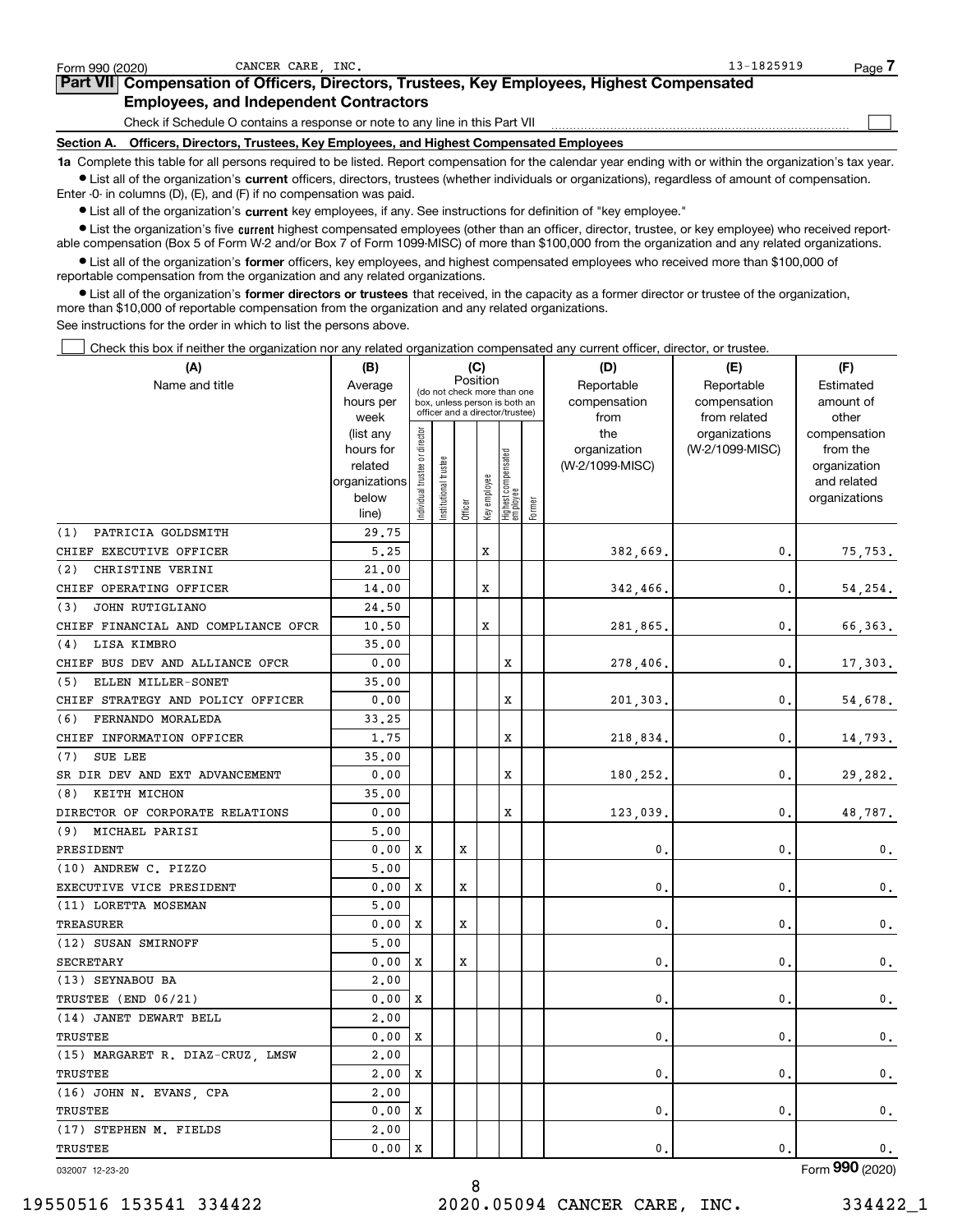| Section A. Officers, Directors, Trustees, Key Employees, and Highest Compensated Employees (continued)<br>(B)<br>(C)<br>(A)<br>(D)<br>(E)<br>(F)<br>Position<br>Average<br>Reportable<br>Name and title<br>Reportable<br>Estimated<br>(do not check more than one<br>hours per<br>compensation<br>compensation<br>amount of<br>box, unless person is both an<br>officer and a director/trustee)<br>week<br>from<br>from related<br>other<br>(list any<br>Individual trustee or director<br>the<br>organizations<br>compensation<br>hours for<br>(W-2/1099-MISC)<br>organization<br>from the<br>Highest compensated<br>employee<br>Institutional trustee<br>related<br>(W-2/1099-MISC)<br>organization<br>organizations<br>Key employee<br>and related<br>below<br>organizations<br>Former<br>Officer<br>line)<br>(18) FLAVIO FIGUEIREDO<br>2,00<br>TRUSTEE<br>0.00<br>X<br>$\mathbf{0}$<br>0.<br>0.<br>(19) RENATA ESPER FIGUEIREDO<br>2,00<br>X<br>TRUSTEE<br>0.00<br>0.<br>0.<br>0.<br>2,00<br>(20) PAUL M. FRIEDMAN<br>X<br>TRUSTEE<br>2,00<br>0.<br>0.<br>$0$ .<br>(21) CHRISTINE CONVERSE HOGAN<br>2,00<br>TRUSTEE<br>2,00<br>X<br>0.<br>0.<br>0.<br>(22) PATTI FINE JEWELL<br>2,00<br>TRUSTEE<br>0.00<br>X<br>0.<br>0.<br>0.<br>(23) KRIS JOHNSON<br>2,00<br>X<br>TRUSTEE<br>0.00<br>0.<br>0.<br>$0$ .<br>(24) JOHN W. KEATING<br>2,00<br>TRUSTEE<br>0.00<br>X<br>0.<br>0.<br>0.<br>(25) ALTON (JOSH) B. KREMER, MD, PHD<br>2,00<br>TRUSTEE<br>0.00<br>X<br>0.<br>0.<br>0.<br>(26) J. LEONARD LICHTENFELD, MD, MACP<br>2,00<br>0.00<br>X<br>TRUSTEE (START 10/2020)<br>0.<br>0.<br>0.<br>361, 213.<br>2,008,834.<br>0.<br>1b Subtotal<br>$\mathbf{0}$ .<br>0.<br>0.<br>c Total from continuation sheets to Part VII, Section A <b>manufarmal</b> contains the Total Section A<br>361,213.<br>2,008,834.<br>0.<br>Total number of individuals (including but not limited to those listed above) who received more than \$100,000 of reportable<br>2<br>33<br>compensation from the organization $\blacktriangleright$<br>Yes<br>No<br>3<br>Did the organization list any former officer, director, trustee, key employee, or highest compensated employee on<br>x<br>З<br>line 1a? If "Yes," complete Schedule J for such individual manufactured contained and the 1a? If "Yes," complete Schedule J for such individual<br>For any individual listed on line 1a, is the sum of reportable compensation and other compensation from the organization<br>4<br>х<br>4<br>5<br>Did any person listed on line 1a receive or accrue compensation from any unrelated organization or individual for services<br>х<br>5<br><b>Section B. Independent Contractors</b><br>Complete this table for your five highest compensated independent contractors that received more than \$100,000 of compensation from<br>1<br>the organization. Report compensation for the calendar year ending with or within the organization's tax year.<br>(C)<br>(A)<br>(B)<br>Name and business address<br>Description of services<br>Compensation<br>SCIENTIFIC EDUCATION SUPPORT, 3 AC COURT,<br>THAMES DITTON, UNITED KINGDOM KT7 OSR<br>MEDICAL WRTG, EDT & PRNT<br>414,000.<br>GABRIEL GROUP<br>P.O. BOX 1000, SOUTHEASTERN, PA 19398-1000<br>DIRECT MARKETING<br>307,394.<br>TIERPOINT HOSTED SOLUTIONS, LLC<br>P.O. BOX 82670, LINCOLN, NE 68501<br>CLOUD SERVICES<br>223,887.<br>COMPUTER DESIGN AND INTEGRATION, LLC<br>696 ROUTE 46 WEST, TETERBORO, NJ 07608<br>IT CONSULTING<br>207,351.<br>NEXTSHIFT, LLC<br>200,530.<br>P.O. BOX 3, OREFIELD, PA 18069<br>PRINTING<br>Total number of independent contractors (including but not limited to those listed above) who received more than<br>$\mathbf{2}$<br>6<br>\$100,000 of compensation from the organization ><br>Form 990 (2020)<br>SEE PART VII, SECTION A CONTINUATION SHEETS | 13-1825919<br>Page 8<br>CANCER CARE, INC.<br>Form 990 (2020) |  |  |  |  |  |  |  |  |  |  |  |  |
|-------------------------------------------------------------------------------------------------------------------------------------------------------------------------------------------------------------------------------------------------------------------------------------------------------------------------------------------------------------------------------------------------------------------------------------------------------------------------------------------------------------------------------------------------------------------------------------------------------------------------------------------------------------------------------------------------------------------------------------------------------------------------------------------------------------------------------------------------------------------------------------------------------------------------------------------------------------------------------------------------------------------------------------------------------------------------------------------------------------------------------------------------------------------------------------------------------------------------------------------------------------------------------------------------------------------------------------------------------------------------------------------------------------------------------------------------------------------------------------------------------------------------------------------------------------------------------------------------------------------------------------------------------------------------------------------------------------------------------------------------------------------------------------------------------------------------------------------------------------------------------------------------------------------------------------------------------------------------------------------------------------------------------------------------------------------------------------------------------------------------------------------------------------------------------------------------------------------------------------------------------------------------------------------------------------------------------------------------------------------------------------------------------------------------------------------------------------------------------------------------------------------------------------------------------------------------------------------------------------------------------------------------------------------------------------------------------------------------------------------------------------------------------------------------------------------------------------------------------------------------------------------------------------------------------------------------------------------------------------------------------------------------------------------------------------------------------------------------------------------------------------------------------------------------------------------------------------------------------------------------------------------------------------------------------------------------------------------------------------------------------------------------------------------------------------------------------------------------------------------------------------------------------------------------------------------------------------------------------------------------------------------------------------------------------------------------------------------------------------------------------------------------------------------------------------------------------|--------------------------------------------------------------|--|--|--|--|--|--|--|--|--|--|--|--|
|                                                                                                                                                                                                                                                                                                                                                                                                                                                                                                                                                                                                                                                                                                                                                                                                                                                                                                                                                                                                                                                                                                                                                                                                                                                                                                                                                                                                                                                                                                                                                                                                                                                                                                                                                                                                                                                                                                                                                                                                                                                                                                                                                                                                                                                                                                                                                                                                                                                                                                                                                                                                                                                                                                                                                                                                                                                                                                                                                                                                                                                                                                                                                                                                                                                                                                                                                                                                                                                                                                                                                                                                                                                                                                                                                                                                                               | <b>Part VII</b>                                              |  |  |  |  |  |  |  |  |  |  |  |  |
|                                                                                                                                                                                                                                                                                                                                                                                                                                                                                                                                                                                                                                                                                                                                                                                                                                                                                                                                                                                                                                                                                                                                                                                                                                                                                                                                                                                                                                                                                                                                                                                                                                                                                                                                                                                                                                                                                                                                                                                                                                                                                                                                                                                                                                                                                                                                                                                                                                                                                                                                                                                                                                                                                                                                                                                                                                                                                                                                                                                                                                                                                                                                                                                                                                                                                                                                                                                                                                                                                                                                                                                                                                                                                                                                                                                                                               |                                                              |  |  |  |  |  |  |  |  |  |  |  |  |
|                                                                                                                                                                                                                                                                                                                                                                                                                                                                                                                                                                                                                                                                                                                                                                                                                                                                                                                                                                                                                                                                                                                                                                                                                                                                                                                                                                                                                                                                                                                                                                                                                                                                                                                                                                                                                                                                                                                                                                                                                                                                                                                                                                                                                                                                                                                                                                                                                                                                                                                                                                                                                                                                                                                                                                                                                                                                                                                                                                                                                                                                                                                                                                                                                                                                                                                                                                                                                                                                                                                                                                                                                                                                                                                                                                                                                               |                                                              |  |  |  |  |  |  |  |  |  |  |  |  |
|                                                                                                                                                                                                                                                                                                                                                                                                                                                                                                                                                                                                                                                                                                                                                                                                                                                                                                                                                                                                                                                                                                                                                                                                                                                                                                                                                                                                                                                                                                                                                                                                                                                                                                                                                                                                                                                                                                                                                                                                                                                                                                                                                                                                                                                                                                                                                                                                                                                                                                                                                                                                                                                                                                                                                                                                                                                                                                                                                                                                                                                                                                                                                                                                                                                                                                                                                                                                                                                                                                                                                                                                                                                                                                                                                                                                                               |                                                              |  |  |  |  |  |  |  |  |  |  |  |  |
|                                                                                                                                                                                                                                                                                                                                                                                                                                                                                                                                                                                                                                                                                                                                                                                                                                                                                                                                                                                                                                                                                                                                                                                                                                                                                                                                                                                                                                                                                                                                                                                                                                                                                                                                                                                                                                                                                                                                                                                                                                                                                                                                                                                                                                                                                                                                                                                                                                                                                                                                                                                                                                                                                                                                                                                                                                                                                                                                                                                                                                                                                                                                                                                                                                                                                                                                                                                                                                                                                                                                                                                                                                                                                                                                                                                                                               |                                                              |  |  |  |  |  |  |  |  |  |  |  |  |
|                                                                                                                                                                                                                                                                                                                                                                                                                                                                                                                                                                                                                                                                                                                                                                                                                                                                                                                                                                                                                                                                                                                                                                                                                                                                                                                                                                                                                                                                                                                                                                                                                                                                                                                                                                                                                                                                                                                                                                                                                                                                                                                                                                                                                                                                                                                                                                                                                                                                                                                                                                                                                                                                                                                                                                                                                                                                                                                                                                                                                                                                                                                                                                                                                                                                                                                                                                                                                                                                                                                                                                                                                                                                                                                                                                                                                               |                                                              |  |  |  |  |  |  |  |  |  |  |  |  |
|                                                                                                                                                                                                                                                                                                                                                                                                                                                                                                                                                                                                                                                                                                                                                                                                                                                                                                                                                                                                                                                                                                                                                                                                                                                                                                                                                                                                                                                                                                                                                                                                                                                                                                                                                                                                                                                                                                                                                                                                                                                                                                                                                                                                                                                                                                                                                                                                                                                                                                                                                                                                                                                                                                                                                                                                                                                                                                                                                                                                                                                                                                                                                                                                                                                                                                                                                                                                                                                                                                                                                                                                                                                                                                                                                                                                                               |                                                              |  |  |  |  |  |  |  |  |  |  |  |  |
|                                                                                                                                                                                                                                                                                                                                                                                                                                                                                                                                                                                                                                                                                                                                                                                                                                                                                                                                                                                                                                                                                                                                                                                                                                                                                                                                                                                                                                                                                                                                                                                                                                                                                                                                                                                                                                                                                                                                                                                                                                                                                                                                                                                                                                                                                                                                                                                                                                                                                                                                                                                                                                                                                                                                                                                                                                                                                                                                                                                                                                                                                                                                                                                                                                                                                                                                                                                                                                                                                                                                                                                                                                                                                                                                                                                                                               |                                                              |  |  |  |  |  |  |  |  |  |  |  |  |
|                                                                                                                                                                                                                                                                                                                                                                                                                                                                                                                                                                                                                                                                                                                                                                                                                                                                                                                                                                                                                                                                                                                                                                                                                                                                                                                                                                                                                                                                                                                                                                                                                                                                                                                                                                                                                                                                                                                                                                                                                                                                                                                                                                                                                                                                                                                                                                                                                                                                                                                                                                                                                                                                                                                                                                                                                                                                                                                                                                                                                                                                                                                                                                                                                                                                                                                                                                                                                                                                                                                                                                                                                                                                                                                                                                                                                               |                                                              |  |  |  |  |  |  |  |  |  |  |  |  |
|                                                                                                                                                                                                                                                                                                                                                                                                                                                                                                                                                                                                                                                                                                                                                                                                                                                                                                                                                                                                                                                                                                                                                                                                                                                                                                                                                                                                                                                                                                                                                                                                                                                                                                                                                                                                                                                                                                                                                                                                                                                                                                                                                                                                                                                                                                                                                                                                                                                                                                                                                                                                                                                                                                                                                                                                                                                                                                                                                                                                                                                                                                                                                                                                                                                                                                                                                                                                                                                                                                                                                                                                                                                                                                                                                                                                                               |                                                              |  |  |  |  |  |  |  |  |  |  |  |  |
|                                                                                                                                                                                                                                                                                                                                                                                                                                                                                                                                                                                                                                                                                                                                                                                                                                                                                                                                                                                                                                                                                                                                                                                                                                                                                                                                                                                                                                                                                                                                                                                                                                                                                                                                                                                                                                                                                                                                                                                                                                                                                                                                                                                                                                                                                                                                                                                                                                                                                                                                                                                                                                                                                                                                                                                                                                                                                                                                                                                                                                                                                                                                                                                                                                                                                                                                                                                                                                                                                                                                                                                                                                                                                                                                                                                                                               |                                                              |  |  |  |  |  |  |  |  |  |  |  |  |
|                                                                                                                                                                                                                                                                                                                                                                                                                                                                                                                                                                                                                                                                                                                                                                                                                                                                                                                                                                                                                                                                                                                                                                                                                                                                                                                                                                                                                                                                                                                                                                                                                                                                                                                                                                                                                                                                                                                                                                                                                                                                                                                                                                                                                                                                                                                                                                                                                                                                                                                                                                                                                                                                                                                                                                                                                                                                                                                                                                                                                                                                                                                                                                                                                                                                                                                                                                                                                                                                                                                                                                                                                                                                                                                                                                                                                               |                                                              |  |  |  |  |  |  |  |  |  |  |  |  |
|                                                                                                                                                                                                                                                                                                                                                                                                                                                                                                                                                                                                                                                                                                                                                                                                                                                                                                                                                                                                                                                                                                                                                                                                                                                                                                                                                                                                                                                                                                                                                                                                                                                                                                                                                                                                                                                                                                                                                                                                                                                                                                                                                                                                                                                                                                                                                                                                                                                                                                                                                                                                                                                                                                                                                                                                                                                                                                                                                                                                                                                                                                                                                                                                                                                                                                                                                                                                                                                                                                                                                                                                                                                                                                                                                                                                                               |                                                              |  |  |  |  |  |  |  |  |  |  |  |  |
|                                                                                                                                                                                                                                                                                                                                                                                                                                                                                                                                                                                                                                                                                                                                                                                                                                                                                                                                                                                                                                                                                                                                                                                                                                                                                                                                                                                                                                                                                                                                                                                                                                                                                                                                                                                                                                                                                                                                                                                                                                                                                                                                                                                                                                                                                                                                                                                                                                                                                                                                                                                                                                                                                                                                                                                                                                                                                                                                                                                                                                                                                                                                                                                                                                                                                                                                                                                                                                                                                                                                                                                                                                                                                                                                                                                                                               |                                                              |  |  |  |  |  |  |  |  |  |  |  |  |
|                                                                                                                                                                                                                                                                                                                                                                                                                                                                                                                                                                                                                                                                                                                                                                                                                                                                                                                                                                                                                                                                                                                                                                                                                                                                                                                                                                                                                                                                                                                                                                                                                                                                                                                                                                                                                                                                                                                                                                                                                                                                                                                                                                                                                                                                                                                                                                                                                                                                                                                                                                                                                                                                                                                                                                                                                                                                                                                                                                                                                                                                                                                                                                                                                                                                                                                                                                                                                                                                                                                                                                                                                                                                                                                                                                                                                               |                                                              |  |  |  |  |  |  |  |  |  |  |  |  |
|                                                                                                                                                                                                                                                                                                                                                                                                                                                                                                                                                                                                                                                                                                                                                                                                                                                                                                                                                                                                                                                                                                                                                                                                                                                                                                                                                                                                                                                                                                                                                                                                                                                                                                                                                                                                                                                                                                                                                                                                                                                                                                                                                                                                                                                                                                                                                                                                                                                                                                                                                                                                                                                                                                                                                                                                                                                                                                                                                                                                                                                                                                                                                                                                                                                                                                                                                                                                                                                                                                                                                                                                                                                                                                                                                                                                                               |                                                              |  |  |  |  |  |  |  |  |  |  |  |  |
|                                                                                                                                                                                                                                                                                                                                                                                                                                                                                                                                                                                                                                                                                                                                                                                                                                                                                                                                                                                                                                                                                                                                                                                                                                                                                                                                                                                                                                                                                                                                                                                                                                                                                                                                                                                                                                                                                                                                                                                                                                                                                                                                                                                                                                                                                                                                                                                                                                                                                                                                                                                                                                                                                                                                                                                                                                                                                                                                                                                                                                                                                                                                                                                                                                                                                                                                                                                                                                                                                                                                                                                                                                                                                                                                                                                                                               |                                                              |  |  |  |  |  |  |  |  |  |  |  |  |
|                                                                                                                                                                                                                                                                                                                                                                                                                                                                                                                                                                                                                                                                                                                                                                                                                                                                                                                                                                                                                                                                                                                                                                                                                                                                                                                                                                                                                                                                                                                                                                                                                                                                                                                                                                                                                                                                                                                                                                                                                                                                                                                                                                                                                                                                                                                                                                                                                                                                                                                                                                                                                                                                                                                                                                                                                                                                                                                                                                                                                                                                                                                                                                                                                                                                                                                                                                                                                                                                                                                                                                                                                                                                                                                                                                                                                               |                                                              |  |  |  |  |  |  |  |  |  |  |  |  |
|                                                                                                                                                                                                                                                                                                                                                                                                                                                                                                                                                                                                                                                                                                                                                                                                                                                                                                                                                                                                                                                                                                                                                                                                                                                                                                                                                                                                                                                                                                                                                                                                                                                                                                                                                                                                                                                                                                                                                                                                                                                                                                                                                                                                                                                                                                                                                                                                                                                                                                                                                                                                                                                                                                                                                                                                                                                                                                                                                                                                                                                                                                                                                                                                                                                                                                                                                                                                                                                                                                                                                                                                                                                                                                                                                                                                                               |                                                              |  |  |  |  |  |  |  |  |  |  |  |  |
|                                                                                                                                                                                                                                                                                                                                                                                                                                                                                                                                                                                                                                                                                                                                                                                                                                                                                                                                                                                                                                                                                                                                                                                                                                                                                                                                                                                                                                                                                                                                                                                                                                                                                                                                                                                                                                                                                                                                                                                                                                                                                                                                                                                                                                                                                                                                                                                                                                                                                                                                                                                                                                                                                                                                                                                                                                                                                                                                                                                                                                                                                                                                                                                                                                                                                                                                                                                                                                                                                                                                                                                                                                                                                                                                                                                                                               |                                                              |  |  |  |  |  |  |  |  |  |  |  |  |
|                                                                                                                                                                                                                                                                                                                                                                                                                                                                                                                                                                                                                                                                                                                                                                                                                                                                                                                                                                                                                                                                                                                                                                                                                                                                                                                                                                                                                                                                                                                                                                                                                                                                                                                                                                                                                                                                                                                                                                                                                                                                                                                                                                                                                                                                                                                                                                                                                                                                                                                                                                                                                                                                                                                                                                                                                                                                                                                                                                                                                                                                                                                                                                                                                                                                                                                                                                                                                                                                                                                                                                                                                                                                                                                                                                                                                               |                                                              |  |  |  |  |  |  |  |  |  |  |  |  |
|                                                                                                                                                                                                                                                                                                                                                                                                                                                                                                                                                                                                                                                                                                                                                                                                                                                                                                                                                                                                                                                                                                                                                                                                                                                                                                                                                                                                                                                                                                                                                                                                                                                                                                                                                                                                                                                                                                                                                                                                                                                                                                                                                                                                                                                                                                                                                                                                                                                                                                                                                                                                                                                                                                                                                                                                                                                                                                                                                                                                                                                                                                                                                                                                                                                                                                                                                                                                                                                                                                                                                                                                                                                                                                                                                                                                                               |                                                              |  |  |  |  |  |  |  |  |  |  |  |  |
|                                                                                                                                                                                                                                                                                                                                                                                                                                                                                                                                                                                                                                                                                                                                                                                                                                                                                                                                                                                                                                                                                                                                                                                                                                                                                                                                                                                                                                                                                                                                                                                                                                                                                                                                                                                                                                                                                                                                                                                                                                                                                                                                                                                                                                                                                                                                                                                                                                                                                                                                                                                                                                                                                                                                                                                                                                                                                                                                                                                                                                                                                                                                                                                                                                                                                                                                                                                                                                                                                                                                                                                                                                                                                                                                                                                                                               |                                                              |  |  |  |  |  |  |  |  |  |  |  |  |
|                                                                                                                                                                                                                                                                                                                                                                                                                                                                                                                                                                                                                                                                                                                                                                                                                                                                                                                                                                                                                                                                                                                                                                                                                                                                                                                                                                                                                                                                                                                                                                                                                                                                                                                                                                                                                                                                                                                                                                                                                                                                                                                                                                                                                                                                                                                                                                                                                                                                                                                                                                                                                                                                                                                                                                                                                                                                                                                                                                                                                                                                                                                                                                                                                                                                                                                                                                                                                                                                                                                                                                                                                                                                                                                                                                                                                               |                                                              |  |  |  |  |  |  |  |  |  |  |  |  |
|                                                                                                                                                                                                                                                                                                                                                                                                                                                                                                                                                                                                                                                                                                                                                                                                                                                                                                                                                                                                                                                                                                                                                                                                                                                                                                                                                                                                                                                                                                                                                                                                                                                                                                                                                                                                                                                                                                                                                                                                                                                                                                                                                                                                                                                                                                                                                                                                                                                                                                                                                                                                                                                                                                                                                                                                                                                                                                                                                                                                                                                                                                                                                                                                                                                                                                                                                                                                                                                                                                                                                                                                                                                                                                                                                                                                                               |                                                              |  |  |  |  |  |  |  |  |  |  |  |  |
|                                                                                                                                                                                                                                                                                                                                                                                                                                                                                                                                                                                                                                                                                                                                                                                                                                                                                                                                                                                                                                                                                                                                                                                                                                                                                                                                                                                                                                                                                                                                                                                                                                                                                                                                                                                                                                                                                                                                                                                                                                                                                                                                                                                                                                                                                                                                                                                                                                                                                                                                                                                                                                                                                                                                                                                                                                                                                                                                                                                                                                                                                                                                                                                                                                                                                                                                                                                                                                                                                                                                                                                                                                                                                                                                                                                                                               |                                                              |  |  |  |  |  |  |  |  |  |  |  |  |
|                                                                                                                                                                                                                                                                                                                                                                                                                                                                                                                                                                                                                                                                                                                                                                                                                                                                                                                                                                                                                                                                                                                                                                                                                                                                                                                                                                                                                                                                                                                                                                                                                                                                                                                                                                                                                                                                                                                                                                                                                                                                                                                                                                                                                                                                                                                                                                                                                                                                                                                                                                                                                                                                                                                                                                                                                                                                                                                                                                                                                                                                                                                                                                                                                                                                                                                                                                                                                                                                                                                                                                                                                                                                                                                                                                                                                               |                                                              |  |  |  |  |  |  |  |  |  |  |  |  |
|                                                                                                                                                                                                                                                                                                                                                                                                                                                                                                                                                                                                                                                                                                                                                                                                                                                                                                                                                                                                                                                                                                                                                                                                                                                                                                                                                                                                                                                                                                                                                                                                                                                                                                                                                                                                                                                                                                                                                                                                                                                                                                                                                                                                                                                                                                                                                                                                                                                                                                                                                                                                                                                                                                                                                                                                                                                                                                                                                                                                                                                                                                                                                                                                                                                                                                                                                                                                                                                                                                                                                                                                                                                                                                                                                                                                                               |                                                              |  |  |  |  |  |  |  |  |  |  |  |  |
|                                                                                                                                                                                                                                                                                                                                                                                                                                                                                                                                                                                                                                                                                                                                                                                                                                                                                                                                                                                                                                                                                                                                                                                                                                                                                                                                                                                                                                                                                                                                                                                                                                                                                                                                                                                                                                                                                                                                                                                                                                                                                                                                                                                                                                                                                                                                                                                                                                                                                                                                                                                                                                                                                                                                                                                                                                                                                                                                                                                                                                                                                                                                                                                                                                                                                                                                                                                                                                                                                                                                                                                                                                                                                                                                                                                                                               |                                                              |  |  |  |  |  |  |  |  |  |  |  |  |
|                                                                                                                                                                                                                                                                                                                                                                                                                                                                                                                                                                                                                                                                                                                                                                                                                                                                                                                                                                                                                                                                                                                                                                                                                                                                                                                                                                                                                                                                                                                                                                                                                                                                                                                                                                                                                                                                                                                                                                                                                                                                                                                                                                                                                                                                                                                                                                                                                                                                                                                                                                                                                                                                                                                                                                                                                                                                                                                                                                                                                                                                                                                                                                                                                                                                                                                                                                                                                                                                                                                                                                                                                                                                                                                                                                                                                               |                                                              |  |  |  |  |  |  |  |  |  |  |  |  |
|                                                                                                                                                                                                                                                                                                                                                                                                                                                                                                                                                                                                                                                                                                                                                                                                                                                                                                                                                                                                                                                                                                                                                                                                                                                                                                                                                                                                                                                                                                                                                                                                                                                                                                                                                                                                                                                                                                                                                                                                                                                                                                                                                                                                                                                                                                                                                                                                                                                                                                                                                                                                                                                                                                                                                                                                                                                                                                                                                                                                                                                                                                                                                                                                                                                                                                                                                                                                                                                                                                                                                                                                                                                                                                                                                                                                                               |                                                              |  |  |  |  |  |  |  |  |  |  |  |  |
|                                                                                                                                                                                                                                                                                                                                                                                                                                                                                                                                                                                                                                                                                                                                                                                                                                                                                                                                                                                                                                                                                                                                                                                                                                                                                                                                                                                                                                                                                                                                                                                                                                                                                                                                                                                                                                                                                                                                                                                                                                                                                                                                                                                                                                                                                                                                                                                                                                                                                                                                                                                                                                                                                                                                                                                                                                                                                                                                                                                                                                                                                                                                                                                                                                                                                                                                                                                                                                                                                                                                                                                                                                                                                                                                                                                                                               |                                                              |  |  |  |  |  |  |  |  |  |  |  |  |
|                                                                                                                                                                                                                                                                                                                                                                                                                                                                                                                                                                                                                                                                                                                                                                                                                                                                                                                                                                                                                                                                                                                                                                                                                                                                                                                                                                                                                                                                                                                                                                                                                                                                                                                                                                                                                                                                                                                                                                                                                                                                                                                                                                                                                                                                                                                                                                                                                                                                                                                                                                                                                                                                                                                                                                                                                                                                                                                                                                                                                                                                                                                                                                                                                                                                                                                                                                                                                                                                                                                                                                                                                                                                                                                                                                                                                               |                                                              |  |  |  |  |  |  |  |  |  |  |  |  |
|                                                                                                                                                                                                                                                                                                                                                                                                                                                                                                                                                                                                                                                                                                                                                                                                                                                                                                                                                                                                                                                                                                                                                                                                                                                                                                                                                                                                                                                                                                                                                                                                                                                                                                                                                                                                                                                                                                                                                                                                                                                                                                                                                                                                                                                                                                                                                                                                                                                                                                                                                                                                                                                                                                                                                                                                                                                                                                                                                                                                                                                                                                                                                                                                                                                                                                                                                                                                                                                                                                                                                                                                                                                                                                                                                                                                                               |                                                              |  |  |  |  |  |  |  |  |  |  |  |  |
|                                                                                                                                                                                                                                                                                                                                                                                                                                                                                                                                                                                                                                                                                                                                                                                                                                                                                                                                                                                                                                                                                                                                                                                                                                                                                                                                                                                                                                                                                                                                                                                                                                                                                                                                                                                                                                                                                                                                                                                                                                                                                                                                                                                                                                                                                                                                                                                                                                                                                                                                                                                                                                                                                                                                                                                                                                                                                                                                                                                                                                                                                                                                                                                                                                                                                                                                                                                                                                                                                                                                                                                                                                                                                                                                                                                                                               |                                                              |  |  |  |  |  |  |  |  |  |  |  |  |
|                                                                                                                                                                                                                                                                                                                                                                                                                                                                                                                                                                                                                                                                                                                                                                                                                                                                                                                                                                                                                                                                                                                                                                                                                                                                                                                                                                                                                                                                                                                                                                                                                                                                                                                                                                                                                                                                                                                                                                                                                                                                                                                                                                                                                                                                                                                                                                                                                                                                                                                                                                                                                                                                                                                                                                                                                                                                                                                                                                                                                                                                                                                                                                                                                                                                                                                                                                                                                                                                                                                                                                                                                                                                                                                                                                                                                               |                                                              |  |  |  |  |  |  |  |  |  |  |  |  |
|                                                                                                                                                                                                                                                                                                                                                                                                                                                                                                                                                                                                                                                                                                                                                                                                                                                                                                                                                                                                                                                                                                                                                                                                                                                                                                                                                                                                                                                                                                                                                                                                                                                                                                                                                                                                                                                                                                                                                                                                                                                                                                                                                                                                                                                                                                                                                                                                                                                                                                                                                                                                                                                                                                                                                                                                                                                                                                                                                                                                                                                                                                                                                                                                                                                                                                                                                                                                                                                                                                                                                                                                                                                                                                                                                                                                                               |                                                              |  |  |  |  |  |  |  |  |  |  |  |  |
|                                                                                                                                                                                                                                                                                                                                                                                                                                                                                                                                                                                                                                                                                                                                                                                                                                                                                                                                                                                                                                                                                                                                                                                                                                                                                                                                                                                                                                                                                                                                                                                                                                                                                                                                                                                                                                                                                                                                                                                                                                                                                                                                                                                                                                                                                                                                                                                                                                                                                                                                                                                                                                                                                                                                                                                                                                                                                                                                                                                                                                                                                                                                                                                                                                                                                                                                                                                                                                                                                                                                                                                                                                                                                                                                                                                                                               |                                                              |  |  |  |  |  |  |  |  |  |  |  |  |
|                                                                                                                                                                                                                                                                                                                                                                                                                                                                                                                                                                                                                                                                                                                                                                                                                                                                                                                                                                                                                                                                                                                                                                                                                                                                                                                                                                                                                                                                                                                                                                                                                                                                                                                                                                                                                                                                                                                                                                                                                                                                                                                                                                                                                                                                                                                                                                                                                                                                                                                                                                                                                                                                                                                                                                                                                                                                                                                                                                                                                                                                                                                                                                                                                                                                                                                                                                                                                                                                                                                                                                                                                                                                                                                                                                                                                               |                                                              |  |  |  |  |  |  |  |  |  |  |  |  |
|                                                                                                                                                                                                                                                                                                                                                                                                                                                                                                                                                                                                                                                                                                                                                                                                                                                                                                                                                                                                                                                                                                                                                                                                                                                                                                                                                                                                                                                                                                                                                                                                                                                                                                                                                                                                                                                                                                                                                                                                                                                                                                                                                                                                                                                                                                                                                                                                                                                                                                                                                                                                                                                                                                                                                                                                                                                                                                                                                                                                                                                                                                                                                                                                                                                                                                                                                                                                                                                                                                                                                                                                                                                                                                                                                                                                                               |                                                              |  |  |  |  |  |  |  |  |  |  |  |  |
|                                                                                                                                                                                                                                                                                                                                                                                                                                                                                                                                                                                                                                                                                                                                                                                                                                                                                                                                                                                                                                                                                                                                                                                                                                                                                                                                                                                                                                                                                                                                                                                                                                                                                                                                                                                                                                                                                                                                                                                                                                                                                                                                                                                                                                                                                                                                                                                                                                                                                                                                                                                                                                                                                                                                                                                                                                                                                                                                                                                                                                                                                                                                                                                                                                                                                                                                                                                                                                                                                                                                                                                                                                                                                                                                                                                                                               |                                                              |  |  |  |  |  |  |  |  |  |  |  |  |
|                                                                                                                                                                                                                                                                                                                                                                                                                                                                                                                                                                                                                                                                                                                                                                                                                                                                                                                                                                                                                                                                                                                                                                                                                                                                                                                                                                                                                                                                                                                                                                                                                                                                                                                                                                                                                                                                                                                                                                                                                                                                                                                                                                                                                                                                                                                                                                                                                                                                                                                                                                                                                                                                                                                                                                                                                                                                                                                                                                                                                                                                                                                                                                                                                                                                                                                                                                                                                                                                                                                                                                                                                                                                                                                                                                                                                               |                                                              |  |  |  |  |  |  |  |  |  |  |  |  |
|                                                                                                                                                                                                                                                                                                                                                                                                                                                                                                                                                                                                                                                                                                                                                                                                                                                                                                                                                                                                                                                                                                                                                                                                                                                                                                                                                                                                                                                                                                                                                                                                                                                                                                                                                                                                                                                                                                                                                                                                                                                                                                                                                                                                                                                                                                                                                                                                                                                                                                                                                                                                                                                                                                                                                                                                                                                                                                                                                                                                                                                                                                                                                                                                                                                                                                                                                                                                                                                                                                                                                                                                                                                                                                                                                                                                                               |                                                              |  |  |  |  |  |  |  |  |  |  |  |  |
|                                                                                                                                                                                                                                                                                                                                                                                                                                                                                                                                                                                                                                                                                                                                                                                                                                                                                                                                                                                                                                                                                                                                                                                                                                                                                                                                                                                                                                                                                                                                                                                                                                                                                                                                                                                                                                                                                                                                                                                                                                                                                                                                                                                                                                                                                                                                                                                                                                                                                                                                                                                                                                                                                                                                                                                                                                                                                                                                                                                                                                                                                                                                                                                                                                                                                                                                                                                                                                                                                                                                                                                                                                                                                                                                                                                                                               |                                                              |  |  |  |  |  |  |  |  |  |  |  |  |
|                                                                                                                                                                                                                                                                                                                                                                                                                                                                                                                                                                                                                                                                                                                                                                                                                                                                                                                                                                                                                                                                                                                                                                                                                                                                                                                                                                                                                                                                                                                                                                                                                                                                                                                                                                                                                                                                                                                                                                                                                                                                                                                                                                                                                                                                                                                                                                                                                                                                                                                                                                                                                                                                                                                                                                                                                                                                                                                                                                                                                                                                                                                                                                                                                                                                                                                                                                                                                                                                                                                                                                                                                                                                                                                                                                                                                               |                                                              |  |  |  |  |  |  |  |  |  |  |  |  |
|                                                                                                                                                                                                                                                                                                                                                                                                                                                                                                                                                                                                                                                                                                                                                                                                                                                                                                                                                                                                                                                                                                                                                                                                                                                                                                                                                                                                                                                                                                                                                                                                                                                                                                                                                                                                                                                                                                                                                                                                                                                                                                                                                                                                                                                                                                                                                                                                                                                                                                                                                                                                                                                                                                                                                                                                                                                                                                                                                                                                                                                                                                                                                                                                                                                                                                                                                                                                                                                                                                                                                                                                                                                                                                                                                                                                                               |                                                              |  |  |  |  |  |  |  |  |  |  |  |  |
|                                                                                                                                                                                                                                                                                                                                                                                                                                                                                                                                                                                                                                                                                                                                                                                                                                                                                                                                                                                                                                                                                                                                                                                                                                                                                                                                                                                                                                                                                                                                                                                                                                                                                                                                                                                                                                                                                                                                                                                                                                                                                                                                                                                                                                                                                                                                                                                                                                                                                                                                                                                                                                                                                                                                                                                                                                                                                                                                                                                                                                                                                                                                                                                                                                                                                                                                                                                                                                                                                                                                                                                                                                                                                                                                                                                                                               |                                                              |  |  |  |  |  |  |  |  |  |  |  |  |
|                                                                                                                                                                                                                                                                                                                                                                                                                                                                                                                                                                                                                                                                                                                                                                                                                                                                                                                                                                                                                                                                                                                                                                                                                                                                                                                                                                                                                                                                                                                                                                                                                                                                                                                                                                                                                                                                                                                                                                                                                                                                                                                                                                                                                                                                                                                                                                                                                                                                                                                                                                                                                                                                                                                                                                                                                                                                                                                                                                                                                                                                                                                                                                                                                                                                                                                                                                                                                                                                                                                                                                                                                                                                                                                                                                                                                               |                                                              |  |  |  |  |  |  |  |  |  |  |  |  |
|                                                                                                                                                                                                                                                                                                                                                                                                                                                                                                                                                                                                                                                                                                                                                                                                                                                                                                                                                                                                                                                                                                                                                                                                                                                                                                                                                                                                                                                                                                                                                                                                                                                                                                                                                                                                                                                                                                                                                                                                                                                                                                                                                                                                                                                                                                                                                                                                                                                                                                                                                                                                                                                                                                                                                                                                                                                                                                                                                                                                                                                                                                                                                                                                                                                                                                                                                                                                                                                                                                                                                                                                                                                                                                                                                                                                                               |                                                              |  |  |  |  |  |  |  |  |  |  |  |  |
|                                                                                                                                                                                                                                                                                                                                                                                                                                                                                                                                                                                                                                                                                                                                                                                                                                                                                                                                                                                                                                                                                                                                                                                                                                                                                                                                                                                                                                                                                                                                                                                                                                                                                                                                                                                                                                                                                                                                                                                                                                                                                                                                                                                                                                                                                                                                                                                                                                                                                                                                                                                                                                                                                                                                                                                                                                                                                                                                                                                                                                                                                                                                                                                                                                                                                                                                                                                                                                                                                                                                                                                                                                                                                                                                                                                                                               |                                                              |  |  |  |  |  |  |  |  |  |  |  |  |
|                                                                                                                                                                                                                                                                                                                                                                                                                                                                                                                                                                                                                                                                                                                                                                                                                                                                                                                                                                                                                                                                                                                                                                                                                                                                                                                                                                                                                                                                                                                                                                                                                                                                                                                                                                                                                                                                                                                                                                                                                                                                                                                                                                                                                                                                                                                                                                                                                                                                                                                                                                                                                                                                                                                                                                                                                                                                                                                                                                                                                                                                                                                                                                                                                                                                                                                                                                                                                                                                                                                                                                                                                                                                                                                                                                                                                               |                                                              |  |  |  |  |  |  |  |  |  |  |  |  |
|                                                                                                                                                                                                                                                                                                                                                                                                                                                                                                                                                                                                                                                                                                                                                                                                                                                                                                                                                                                                                                                                                                                                                                                                                                                                                                                                                                                                                                                                                                                                                                                                                                                                                                                                                                                                                                                                                                                                                                                                                                                                                                                                                                                                                                                                                                                                                                                                                                                                                                                                                                                                                                                                                                                                                                                                                                                                                                                                                                                                                                                                                                                                                                                                                                                                                                                                                                                                                                                                                                                                                                                                                                                                                                                                                                                                                               |                                                              |  |  |  |  |  |  |  |  |  |  |  |  |
|                                                                                                                                                                                                                                                                                                                                                                                                                                                                                                                                                                                                                                                                                                                                                                                                                                                                                                                                                                                                                                                                                                                                                                                                                                                                                                                                                                                                                                                                                                                                                                                                                                                                                                                                                                                                                                                                                                                                                                                                                                                                                                                                                                                                                                                                                                                                                                                                                                                                                                                                                                                                                                                                                                                                                                                                                                                                                                                                                                                                                                                                                                                                                                                                                                                                                                                                                                                                                                                                                                                                                                                                                                                                                                                                                                                                                               |                                                              |  |  |  |  |  |  |  |  |  |  |  |  |
|                                                                                                                                                                                                                                                                                                                                                                                                                                                                                                                                                                                                                                                                                                                                                                                                                                                                                                                                                                                                                                                                                                                                                                                                                                                                                                                                                                                                                                                                                                                                                                                                                                                                                                                                                                                                                                                                                                                                                                                                                                                                                                                                                                                                                                                                                                                                                                                                                                                                                                                                                                                                                                                                                                                                                                                                                                                                                                                                                                                                                                                                                                                                                                                                                                                                                                                                                                                                                                                                                                                                                                                                                                                                                                                                                                                                                               |                                                              |  |  |  |  |  |  |  |  |  |  |  |  |
|                                                                                                                                                                                                                                                                                                                                                                                                                                                                                                                                                                                                                                                                                                                                                                                                                                                                                                                                                                                                                                                                                                                                                                                                                                                                                                                                                                                                                                                                                                                                                                                                                                                                                                                                                                                                                                                                                                                                                                                                                                                                                                                                                                                                                                                                                                                                                                                                                                                                                                                                                                                                                                                                                                                                                                                                                                                                                                                                                                                                                                                                                                                                                                                                                                                                                                                                                                                                                                                                                                                                                                                                                                                                                                                                                                                                                               |                                                              |  |  |  |  |  |  |  |  |  |  |  |  |
|                                                                                                                                                                                                                                                                                                                                                                                                                                                                                                                                                                                                                                                                                                                                                                                                                                                                                                                                                                                                                                                                                                                                                                                                                                                                                                                                                                                                                                                                                                                                                                                                                                                                                                                                                                                                                                                                                                                                                                                                                                                                                                                                                                                                                                                                                                                                                                                                                                                                                                                                                                                                                                                                                                                                                                                                                                                                                                                                                                                                                                                                                                                                                                                                                                                                                                                                                                                                                                                                                                                                                                                                                                                                                                                                                                                                                               |                                                              |  |  |  |  |  |  |  |  |  |  |  |  |
|                                                                                                                                                                                                                                                                                                                                                                                                                                                                                                                                                                                                                                                                                                                                                                                                                                                                                                                                                                                                                                                                                                                                                                                                                                                                                                                                                                                                                                                                                                                                                                                                                                                                                                                                                                                                                                                                                                                                                                                                                                                                                                                                                                                                                                                                                                                                                                                                                                                                                                                                                                                                                                                                                                                                                                                                                                                                                                                                                                                                                                                                                                                                                                                                                                                                                                                                                                                                                                                                                                                                                                                                                                                                                                                                                                                                                               |                                                              |  |  |  |  |  |  |  |  |  |  |  |  |
|                                                                                                                                                                                                                                                                                                                                                                                                                                                                                                                                                                                                                                                                                                                                                                                                                                                                                                                                                                                                                                                                                                                                                                                                                                                                                                                                                                                                                                                                                                                                                                                                                                                                                                                                                                                                                                                                                                                                                                                                                                                                                                                                                                                                                                                                                                                                                                                                                                                                                                                                                                                                                                                                                                                                                                                                                                                                                                                                                                                                                                                                                                                                                                                                                                                                                                                                                                                                                                                                                                                                                                                                                                                                                                                                                                                                                               |                                                              |  |  |  |  |  |  |  |  |  |  |  |  |
|                                                                                                                                                                                                                                                                                                                                                                                                                                                                                                                                                                                                                                                                                                                                                                                                                                                                                                                                                                                                                                                                                                                                                                                                                                                                                                                                                                                                                                                                                                                                                                                                                                                                                                                                                                                                                                                                                                                                                                                                                                                                                                                                                                                                                                                                                                                                                                                                                                                                                                                                                                                                                                                                                                                                                                                                                                                                                                                                                                                                                                                                                                                                                                                                                                                                                                                                                                                                                                                                                                                                                                                                                                                                                                                                                                                                                               |                                                              |  |  |  |  |  |  |  |  |  |  |  |  |
|                                                                                                                                                                                                                                                                                                                                                                                                                                                                                                                                                                                                                                                                                                                                                                                                                                                                                                                                                                                                                                                                                                                                                                                                                                                                                                                                                                                                                                                                                                                                                                                                                                                                                                                                                                                                                                                                                                                                                                                                                                                                                                                                                                                                                                                                                                                                                                                                                                                                                                                                                                                                                                                                                                                                                                                                                                                                                                                                                                                                                                                                                                                                                                                                                                                                                                                                                                                                                                                                                                                                                                                                                                                                                                                                                                                                                               |                                                              |  |  |  |  |  |  |  |  |  |  |  |  |
|                                                                                                                                                                                                                                                                                                                                                                                                                                                                                                                                                                                                                                                                                                                                                                                                                                                                                                                                                                                                                                                                                                                                                                                                                                                                                                                                                                                                                                                                                                                                                                                                                                                                                                                                                                                                                                                                                                                                                                                                                                                                                                                                                                                                                                                                                                                                                                                                                                                                                                                                                                                                                                                                                                                                                                                                                                                                                                                                                                                                                                                                                                                                                                                                                                                                                                                                                                                                                                                                                                                                                                                                                                                                                                                                                                                                                               |                                                              |  |  |  |  |  |  |  |  |  |  |  |  |

032008 12-23-20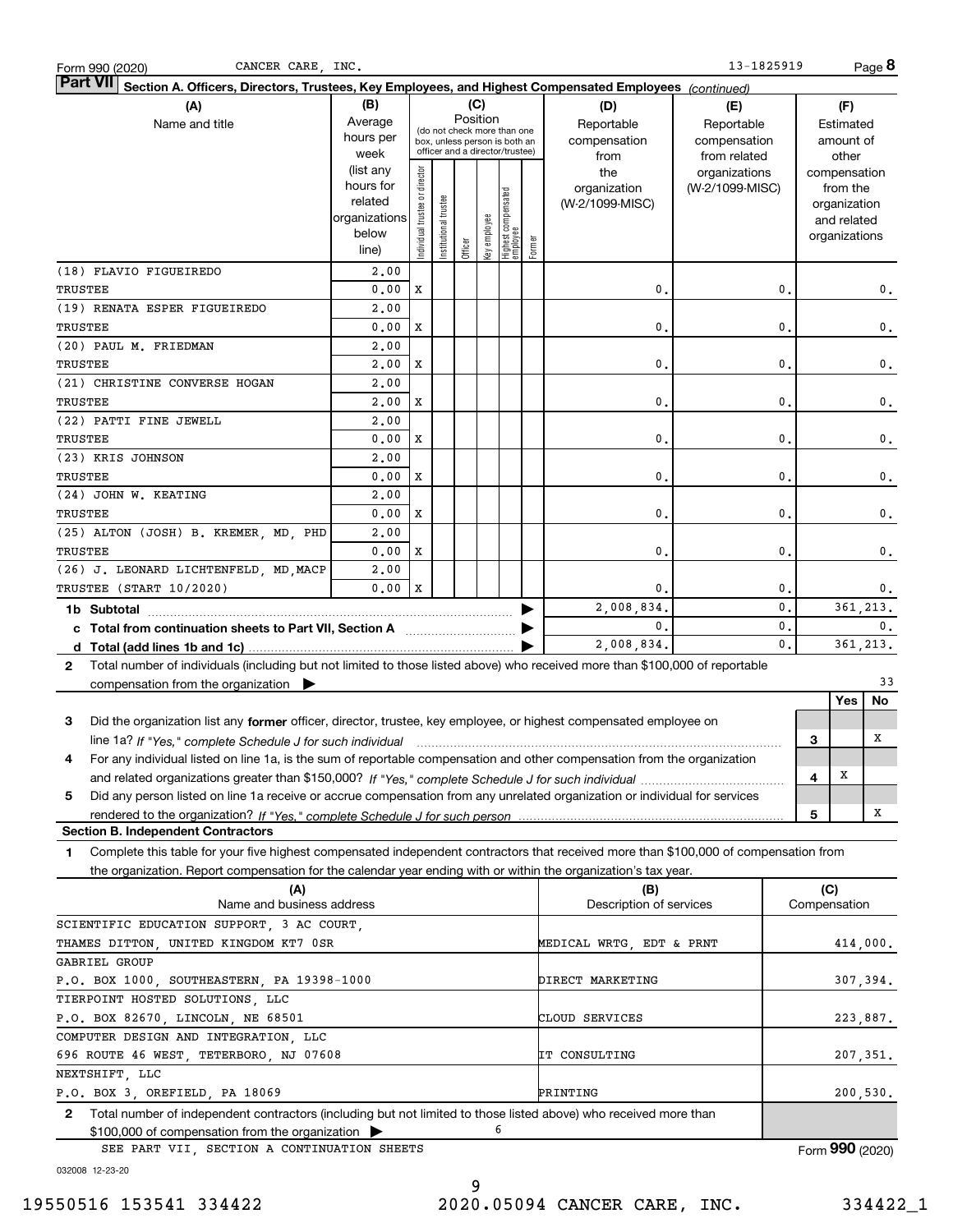| CANCER CARE, INC.<br>Form 990          |                                                                                                                 |                                |                        |         |              |                              |        | 13-1825919          |                                  |                          |  |  |
|----------------------------------------|-----------------------------------------------------------------------------------------------------------------|--------------------------------|------------------------|---------|--------------|------------------------------|--------|---------------------|----------------------------------|--------------------------|--|--|
|                                        | Part VII Section A. Officers, Directors, Trustees, Key Employees, and Highest Compensated Employees (continued) |                                |                        |         |              |                              |        |                     |                                  |                          |  |  |
| (A)                                    | (B)                                                                                                             |                                |                        |         | (C)          |                              |        | (D)                 | (E)                              | (F)                      |  |  |
| Name and title                         | Average                                                                                                         |                                |                        |         | Position     |                              |        | Reportable          | Reportable                       | Estimated                |  |  |
|                                        | hours                                                                                                           |                                | (check all that apply) |         |              |                              |        | compensation        | compensation                     | amount of                |  |  |
|                                        | per                                                                                                             |                                |                        |         |              |                              |        | from                | from related                     | other                    |  |  |
|                                        | week<br>(list any                                                                                               |                                |                        |         |              |                              |        | the<br>organization | organizations<br>(W-2/1099-MISC) | compensation<br>from the |  |  |
|                                        | hours for                                                                                                       |                                |                        |         |              |                              |        | (W-2/1099-MISC)     |                                  | organization             |  |  |
|                                        | related                                                                                                         |                                |                        |         |              |                              |        |                     |                                  | and related              |  |  |
|                                        | organizations                                                                                                   | Individual trustee or director | Institutional trustee  |         |              | Highest compensated employee |        |                     |                                  | organizations            |  |  |
|                                        | below                                                                                                           |                                |                        |         | Key employee |                              | Former |                     |                                  |                          |  |  |
|                                        | line)                                                                                                           |                                |                        | Officer |              |                              |        |                     |                                  |                          |  |  |
| (27) MICHAEL R. MORRONE, CPA, CMA, MST | 2.00                                                                                                            |                                |                        |         |              |                              |        |                     |                                  |                          |  |  |
| TRUSTEE (START 10/2020)                | 0.00                                                                                                            | X                              |                        |         |              |                              |        | $\mathbf{0}$ .      | $\mathbf{0}$ .                   | $\mathbf 0$ .            |  |  |
| (28) MARSHA J. PALANCI                 | 2.00                                                                                                            |                                |                        |         |              |                              |        |                     |                                  |                          |  |  |
| TRUSTEE                                | 0.00                                                                                                            | X                              |                        |         |              |                              |        | $\mathbf{0}$ .      | $\mathbf{0}$ .                   | 0.                       |  |  |
| (29) WILLIAM C. PELSTER                | 2.00                                                                                                            |                                |                        |         |              |                              |        |                     |                                  |                          |  |  |
| TRUSTEE                                | 0.00                                                                                                            | X                              |                        |         |              |                              |        | $\mathbf{0}$ .      | $\mathbf{0}$ .                   | $\mathbf 0$ .            |  |  |
| (30) DOROTHY SCHACHNE                  | 2.00                                                                                                            |                                |                        |         |              |                              |        |                     |                                  |                          |  |  |
| TRUSTEE                                | 0.00                                                                                                            | X                              |                        |         |              |                              |        | $\mathbf{0}$ .      | $\mathbf{0}$ .                   | $\mathbf 0$ .            |  |  |
| (31) HARVEY SHAPIRO                    | 2.00                                                                                                            |                                |                        |         |              |                              |        |                     |                                  |                          |  |  |
| TRUSTEE (START 06/21)                  | 0.00                                                                                                            | X                              |                        |         |              |                              |        | $\mathbf{0}$ .      | $\mathbf{0}$ .                   | $\mathbf 0$ .            |  |  |
| (32) WAYNE SICHEL, RPH, JD             | 2.00                                                                                                            |                                |                        |         |              |                              |        |                     |                                  |                          |  |  |
| TRUSTEE (END 01/21)                    | 0.00                                                                                                            | X                              |                        |         |              |                              |        | $\mathbf{0}$ .      | 0.                               | $\mathbf 0$ .            |  |  |
| (33) WALTER (CHIP) M. STEPPACHER IV    | 2.00                                                                                                            |                                |                        |         |              |                              |        |                     |                                  |                          |  |  |
| TRUSTEE                                | 2,00                                                                                                            | X                              |                        |         |              |                              |        | $\mathbf{0}$ .      | $\mathbf{0}$ .                   | $\mathbf 0$ .            |  |  |
| (34) JOANNE M. VANAK, MSN, BSN         | 2.00                                                                                                            |                                |                        |         |              |                              |        |                     |                                  |                          |  |  |
| TRUSTEE (START 12/20)                  | 0.00                                                                                                            | X                              |                        |         |              |                              |        | $\mathbf{0}$ .      | $\mathbf{0}$ .                   | 0.                       |  |  |
| (35) CRAIG VOSBURG                     | 2.00                                                                                                            |                                |                        |         |              |                              |        |                     |                                  |                          |  |  |
| TRUSTEE                                | 0.00                                                                                                            | X                              |                        |         |              |                              |        | 0.                  | $\mathbf{0}$ .                   | 0.                       |  |  |
|                                        |                                                                                                                 |                                |                        |         |              |                              |        |                     |                                  |                          |  |  |
|                                        |                                                                                                                 |                                |                        |         |              |                              |        |                     |                                  |                          |  |  |
|                                        |                                                                                                                 |                                |                        |         |              |                              |        |                     |                                  |                          |  |  |
|                                        |                                                                                                                 |                                |                        |         |              |                              |        |                     |                                  |                          |  |  |
|                                        |                                                                                                                 |                                |                        |         |              |                              |        |                     |                                  |                          |  |  |
|                                        |                                                                                                                 |                                |                        |         |              |                              |        |                     |                                  |                          |  |  |
|                                        |                                                                                                                 |                                |                        |         |              |                              |        |                     |                                  |                          |  |  |
|                                        |                                                                                                                 |                                |                        |         |              |                              |        |                     |                                  |                          |  |  |
|                                        |                                                                                                                 |                                |                        |         |              |                              |        |                     |                                  |                          |  |  |
|                                        |                                                                                                                 |                                |                        |         |              |                              |        |                     |                                  |                          |  |  |
|                                        |                                                                                                                 |                                |                        |         |              |                              |        |                     |                                  |                          |  |  |
|                                        |                                                                                                                 |                                |                        |         |              |                              |        |                     |                                  |                          |  |  |
|                                        |                                                                                                                 |                                |                        |         |              |                              |        |                     |                                  |                          |  |  |
|                                        |                                                                                                                 |                                |                        |         |              |                              |        |                     |                                  |                          |  |  |
|                                        |                                                                                                                 |                                |                        |         |              |                              |        |                     |                                  |                          |  |  |
|                                        |                                                                                                                 |                                |                        |         |              |                              |        |                     |                                  |                          |  |  |
|                                        |                                                                                                                 |                                |                        |         |              |                              |        |                     |                                  |                          |  |  |
|                                        |                                                                                                                 |                                |                        |         |              |                              |        |                     |                                  |                          |  |  |
|                                        |                                                                                                                 |                                |                        |         |              |                              |        |                     |                                  |                          |  |  |
|                                        |                                                                                                                 |                                |                        |         |              |                              |        |                     |                                  |                          |  |  |
|                                        |                                                                                                                 |                                |                        |         |              |                              |        |                     |                                  |                          |  |  |
|                                        |                                                                                                                 |                                |                        |         |              |                              |        |                     |                                  |                          |  |  |
| Total to Part VII, Section A, line 1c  |                                                                                                                 |                                |                        |         |              |                              |        |                     |                                  |                          |  |  |

032201 04-01-20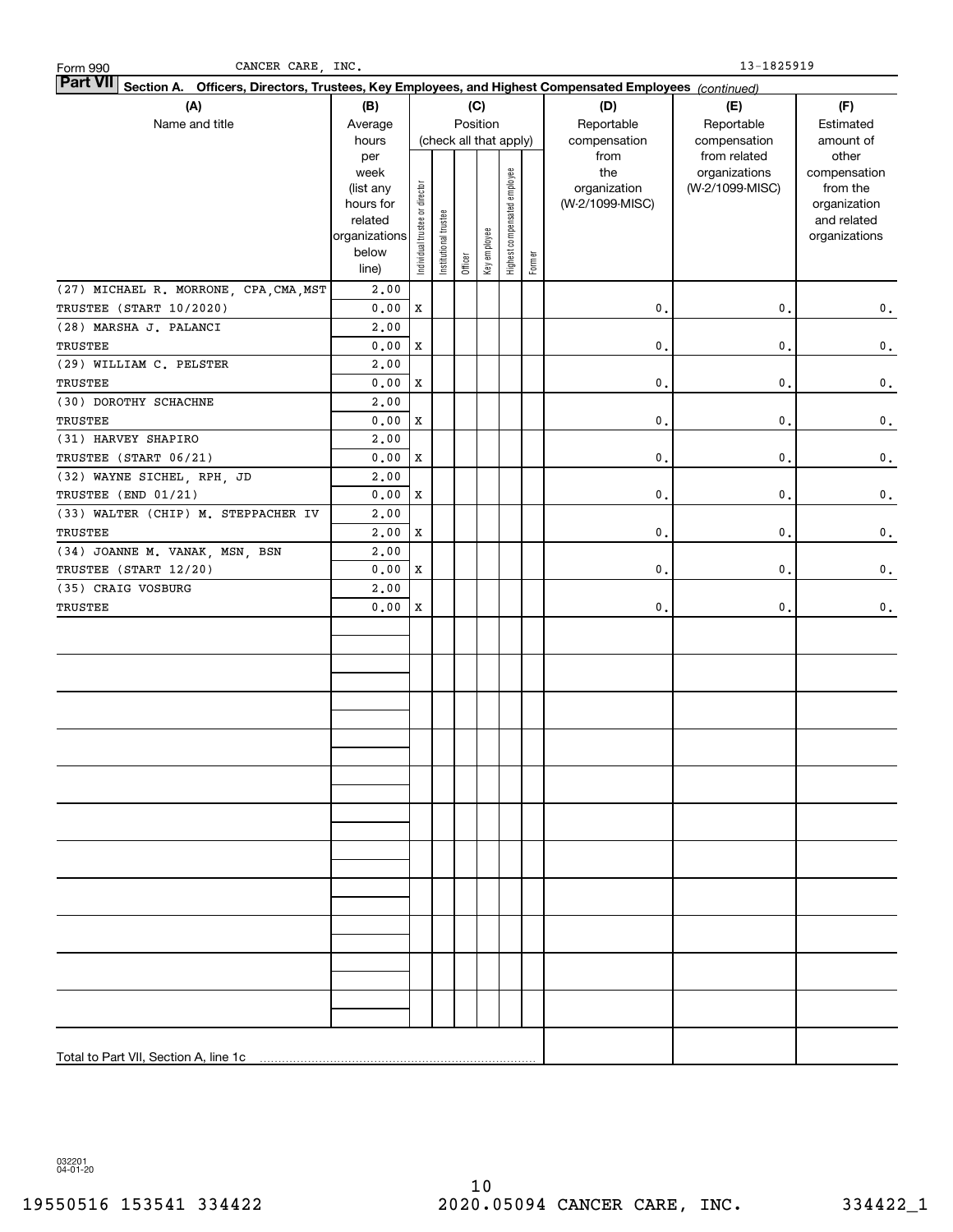|                                                           |                                                         |          | CANCER CARE, INC.<br>Form 990 (2020)                                                                                  |                      |                      |                                                           | 13-1825919                                      | Page 9                                                          |
|-----------------------------------------------------------|---------------------------------------------------------|----------|-----------------------------------------------------------------------------------------------------------------------|----------------------|----------------------|-----------------------------------------------------------|-------------------------------------------------|-----------------------------------------------------------------|
|                                                           | <b>Part VIII</b>                                        |          | <b>Statement of Revenue</b>                                                                                           |                      |                      |                                                           |                                                 |                                                                 |
|                                                           |                                                         |          | Check if Schedule O contains a response or note to any line in this Part VIII                                         |                      |                      |                                                           |                                                 |                                                                 |
|                                                           |                                                         |          |                                                                                                                       |                      | (A)<br>Total revenue | $\overline{(B)}$<br>Related or exempt<br>function revenue | $\overline{C}$<br>Unrelated<br>business revenue | (D)<br>Revenue excluded<br>from tax under<br>sections 512 - 514 |
|                                                           |                                                         |          | 1a<br>1 a Federated campaigns                                                                                         | 31,733.              |                      |                                                           |                                                 |                                                                 |
| Contributions, Gifts, Grants<br>and Other Similar Amounts |                                                         |          | 1 <sub>b</sub><br><b>b</b> Membership dues<br>$\ldots \ldots \ldots \ldots \ldots$                                    |                      |                      |                                                           |                                                 |                                                                 |
|                                                           |                                                         |          | 1 <sub>c</sub><br>c Fundraising events                                                                                | 1,058,106.           |                      |                                                           |                                                 |                                                                 |
|                                                           |                                                         |          | 1 <sub>d</sub><br>d Related organizations                                                                             | 2,500,000.           |                      |                                                           |                                                 |                                                                 |
|                                                           |                                                         |          | e Government grants (contributions)<br>1e                                                                             |                      |                      |                                                           |                                                 |                                                                 |
|                                                           |                                                         |          | f All other contributions, gifts, grants, and                                                                         |                      |                      |                                                           |                                                 |                                                                 |
|                                                           |                                                         |          | similar amounts not included above<br>1f                                                                              | 11,581,549.          |                      |                                                           |                                                 |                                                                 |
|                                                           |                                                         |          | $1g$ \$<br>g Noncash contributions included in lines 1a-1f                                                            | 61,684.              |                      |                                                           |                                                 |                                                                 |
|                                                           |                                                         |          |                                                                                                                       |                      | 15, 171, 388.        |                                                           |                                                 |                                                                 |
|                                                           |                                                         |          |                                                                                                                       | <b>Business Code</b> |                      |                                                           |                                                 |                                                                 |
|                                                           |                                                         | 2 a<br>b | <u> 1989 - Johann Barn, amerikansk politiker (d. 1989)</u>                                                            |                      |                      |                                                           |                                                 |                                                                 |
|                                                           |                                                         | c        | <u> 1989 - Johann Barn, amerikansk politiker (d. 1989)</u>                                                            |                      |                      |                                                           |                                                 |                                                                 |
|                                                           |                                                         | d        | <u> 1989 - Johann Stein, marwolaethau a bhann an t-Amhainn an t-Amhainn an t-Amhainn an t-Amhainn an t-Amhainn an</u> |                      |                      |                                                           |                                                 |                                                                 |
| Program Service<br>Revenue                                |                                                         | е        |                                                                                                                       |                      |                      |                                                           |                                                 |                                                                 |
|                                                           |                                                         |          | f All other program service revenue                                                                                   |                      |                      |                                                           |                                                 |                                                                 |
|                                                           |                                                         |          |                                                                                                                       |                      |                      |                                                           |                                                 |                                                                 |
|                                                           | з                                                       |          | Investment income (including dividends, interest, and                                                                 |                      |                      |                                                           |                                                 |                                                                 |
|                                                           |                                                         |          |                                                                                                                       | ▶                    | 370,866.             |                                                           |                                                 | 370,866.                                                        |
|                                                           | Income from investment of tax-exempt bond proceeds<br>4 |          |                                                                                                                       |                      |                      |                                                           |                                                 |                                                                 |
|                                                           | 5                                                       |          | (i) Real                                                                                                              | (ii) Personal        |                      |                                                           |                                                 |                                                                 |
|                                                           |                                                         |          | 1,056,365.<br>6а                                                                                                      |                      |                      |                                                           |                                                 |                                                                 |
|                                                           |                                                         |          | <b>6 a</b> Gross rents<br>$\mathbf{0}$ .<br>6b<br><b>b</b> Less: rental expenses                                      |                      |                      |                                                           |                                                 |                                                                 |
|                                                           |                                                         |          | 1,056,365.<br>6c<br>c Rental income or (loss)                                                                         |                      |                      |                                                           |                                                 |                                                                 |
|                                                           |                                                         |          | d Net rental income or (loss)                                                                                         |                      | 1,056,365.           |                                                           |                                                 | 1,056,365.                                                      |
|                                                           |                                                         |          | (i) Securities<br>7 a Gross amount from sales of                                                                      | (ii) Other           |                      |                                                           |                                                 |                                                                 |
|                                                           |                                                         |          | 1,262,516.<br>assets other than inventory<br>7a                                                                       |                      |                      |                                                           |                                                 |                                                                 |
|                                                           |                                                         |          | <b>b</b> Less: cost or other basis                                                                                    |                      |                      |                                                           |                                                 |                                                                 |
| wenue                                                     |                                                         |          | 1, 177, 747.<br>7b<br>and sales expenses                                                                              |                      |                      |                                                           |                                                 |                                                                 |
|                                                           |                                                         |          | 84,769.<br>7c<br>c Gain or (loss)                                                                                     |                      |                      |                                                           |                                                 |                                                                 |
|                                                           |                                                         |          |                                                                                                                       |                      | 84,769.              |                                                           |                                                 | 84,769.                                                         |
| Other R                                                   |                                                         |          | 8 a Gross income from fundraising events (not<br>including \$ 1,058,106. of                                           |                      |                      |                                                           |                                                 |                                                                 |
|                                                           |                                                         |          | contributions reported on line 1c). See                                                                               |                      |                      |                                                           |                                                 |                                                                 |
|                                                           |                                                         |          | 8a                                                                                                                    | 394,726.             |                      |                                                           |                                                 |                                                                 |
|                                                           |                                                         |          | l 8b                                                                                                                  | 113,440.             |                      |                                                           |                                                 |                                                                 |
|                                                           |                                                         |          | c Net income or (loss) from fundraising events                                                                        |                      | 281,286.             |                                                           |                                                 | 281.286.                                                        |
|                                                           |                                                         |          | 9 a Gross income from gaming activities. See                                                                          |                      |                      |                                                           |                                                 |                                                                 |
|                                                           |                                                         |          | 9a                                                                                                                    |                      |                      |                                                           |                                                 |                                                                 |
|                                                           |                                                         |          | 9b                                                                                                                    |                      |                      |                                                           |                                                 |                                                                 |
|                                                           |                                                         |          | c Net income or (loss) from gaming activities                                                                         |                      |                      |                                                           |                                                 |                                                                 |
|                                                           |                                                         |          | 10 a Gross sales of inventory, less returns                                                                           | 424,826.             |                      |                                                           |                                                 |                                                                 |
|                                                           |                                                         |          | 10a<br>10b                                                                                                            | 549,933.             |                      |                                                           |                                                 |                                                                 |
|                                                           |                                                         |          | <b>b</b> Less: cost of goods sold<br>c Net income or (loss) from sales of inventory                                   |                      | $-125, 107.$         |                                                           |                                                 | $-125, 107.$                                                    |
|                                                           |                                                         |          |                                                                                                                       | <b>Business Code</b> |                      |                                                           |                                                 |                                                                 |
|                                                           |                                                         | 11 a     | OTHER REVENUE                                                                                                         | 110000               | 595,686.             |                                                           |                                                 | 595,686.                                                        |
|                                                           |                                                         | b        |                                                                                                                       |                      |                      |                                                           |                                                 |                                                                 |
|                                                           |                                                         | с        |                                                                                                                       |                      |                      |                                                           |                                                 |                                                                 |
| Miscellaneous<br>Revenue                                  |                                                         |          |                                                                                                                       |                      |                      |                                                           |                                                 |                                                                 |
|                                                           |                                                         |          |                                                                                                                       |                      | 595,686.             |                                                           |                                                 |                                                                 |
|                                                           | 12                                                      |          |                                                                                                                       |                      | 17, 435, 253.        | 0.                                                        | 0.                                              | 2,263,865.                                                      |
| 032009 12-23-20                                           |                                                         |          |                                                                                                                       |                      |                      |                                                           |                                                 | Form 990 (2020)                                                 |

032009 12-23-20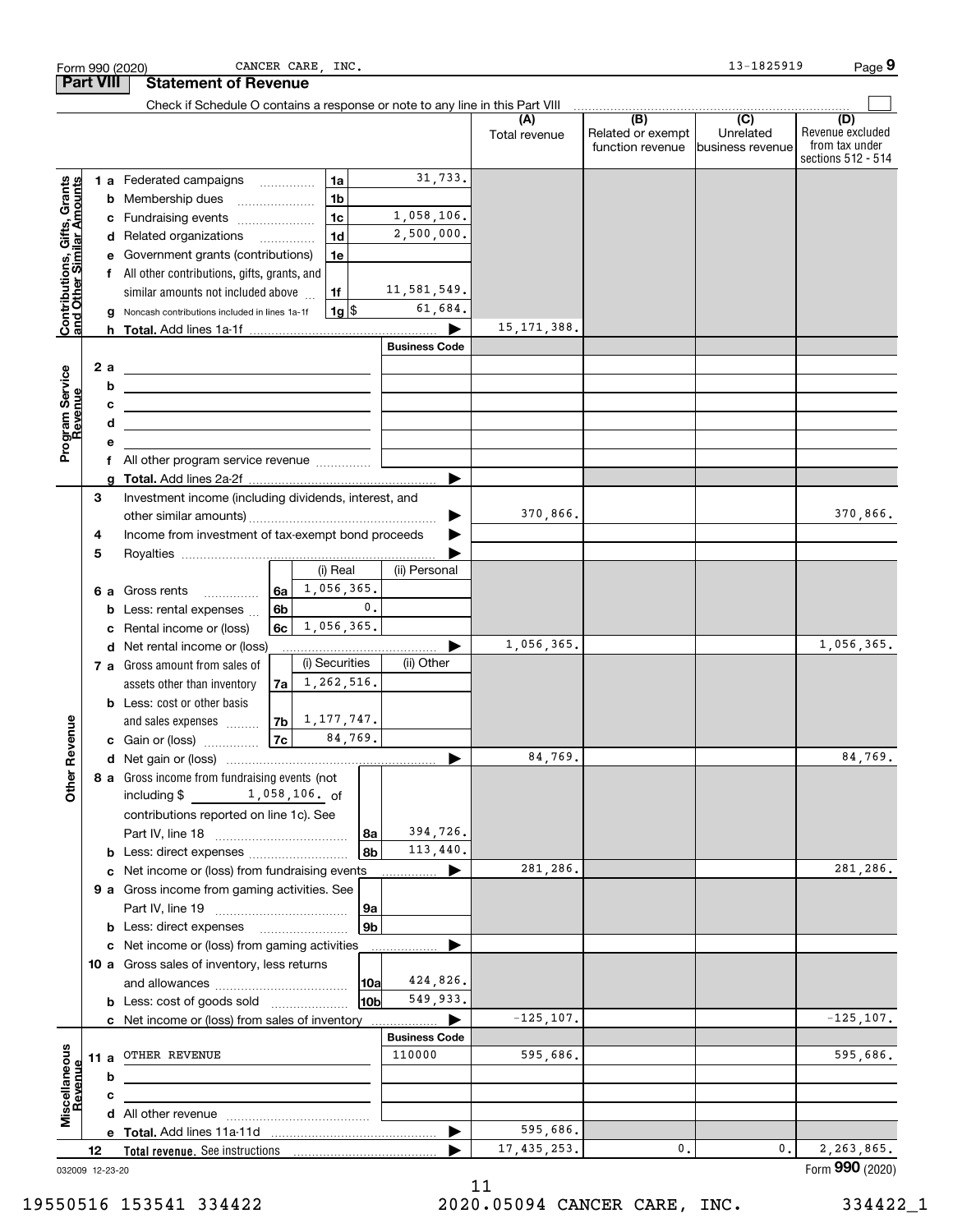**78**

**91011abcdefg**

**121314**

Form 990 (2020) CANCER CARE, INC. 13-1825919 Page **10**

4,417,578. 621,228. 1,517,949.

218,777. 58,147. 55,566. 976,392. 58,769. 215,860. 317,898. 47,521. 105,099.

3,138. 3,984. 4,202. 78,987.

74,003.

1,551,801. 237,129. 280,466.

817,278. 84,131. 126,828.

1,240,841. 188,537. 267,995. 4,782. 1,596. 5,721.

1,241. 170. 288.

219,295. 50,519. 51,875. 95,192. 12,532. 21,697.

40,356. 14,417. 17,815. 22,335. 6,756. 5,692.

437.

 $\boxed{\mathbf{X}}$ 

230,958.

7,216. 83,688.

**(A)**<br>Total expenses **(B) (C) (D) 123456***Section 501(c)(3) and 501(c)(4) organizations must complete all columns. All other organizations must complete column (A).* Grants and other assistance to domestic organizations and domestic governments. See Part IV, line 21 Compensation not included above to disqualified persons (as defined under section 4958(f)(1)) and persons described in section 4958(c)(3)(B) Check if Schedule O contains a response or note to any line in this Part IX [COLOREST TO COLOREST TO COLOREST TO COLOREST TO COLOREST TO COLOREST TO COLOREST TO COLOREST TO COLOREST TO COLOREST TO COLOREST TO COLOREST TO C Program service expensesManagement and general expenses Fundraising expensesGrants and other assistance to domestic individuals. See Part IV, line 22 ..................... Grants and other assistance to foreign organizations, foreign governments, and foreign individuals. See Part IV, lines 15 and 16  $\ldots$ Benefits paid to or for members .................... Compensation of current officers, directors, trustees, and key employees ........................ *Do not include amounts reported on lines 6b, 7b, 8b, 9b, and 10b of Part VIII.* **Part IX Statement of Functional Expenses** 3,054,775. 893,517. 3,054,775. 351,070. 393,173. 149,274.

6,556,755.

332,490. 1,251,021. 470,518.

> 11,324. 78,987.

74,003.

1,697,373. 12,099.

1,699.

321,689. 129,421.

> 72,588. 34,783.

|                                                         | 11,324    |
|---------------------------------------------------------|-----------|
|                                                         | 78,987    |
|                                                         |           |
| Professional fundraising services. See Part IV, line 17 | 230,958   |
| Investment management fees                              | 74,003    |
| Other. (If line 11g amount exceeds 10% of line 25,      |           |
| column (A) amount, list line 11g expenses on Sch 0.)    | 2,069,396 |
|                                                         | 91,341    |
|                                                         | 1,028,237 |
|                                                         |           |
|                                                         |           |

**151617181920212223**Royalties ~~~~~~~~~~~~~~~~~~ Occupancy ~~~~~~~~~~~~~~~~~ Travel ……………………………………………… Payments of travel or entertainment expenses for any federal, state, or local public officials ... Conferences, conventions, and meetings ...... InterestPayments to affiliates ~~~~~~~~~~~~ Depreciation, depletion, and amortization  $\,\,\ldots\,\,$ Insurance~~~~~~~~~~~~~~~~~

Pension plan accruals and contributions (include section 401(k) and 403(b) employer contributions)

Other employee benefits ~~~~~~~~~~

Other salaries and wages ....................

Payroll taxes ~~~~~~~~~~~~~~~~ Fees for services (nonemployees):

**24abcde**Other expenses. Itemize expenses not covered above (List miscellaneous expenses on line 24e. If line 24e amount exceeds 10% of line 25, column (A) amount, list line 24e expenses on Schedule O.) All other expenses MEMBERSHIPS & SUBSCS STAFF/VOL TRAINING

Check here  $\blacktriangleright$   $\boxed{\text{X}}$  if following SOP 98-2 (ASC 958-720) **Total functional expenses.**  Add lines 1 through 24e **Joint costs.** Complete this line only if the organization reported in column (B) joint costs from a combined educational campaign and fundraising solicitation. 51,469. 18,464,443. 336,894. 43,595. 6,708. 1,166. 13,376,781. 1,945,523. 3,142,139. 79,284. 0. 257,610.

032010 12-23-20

**2526**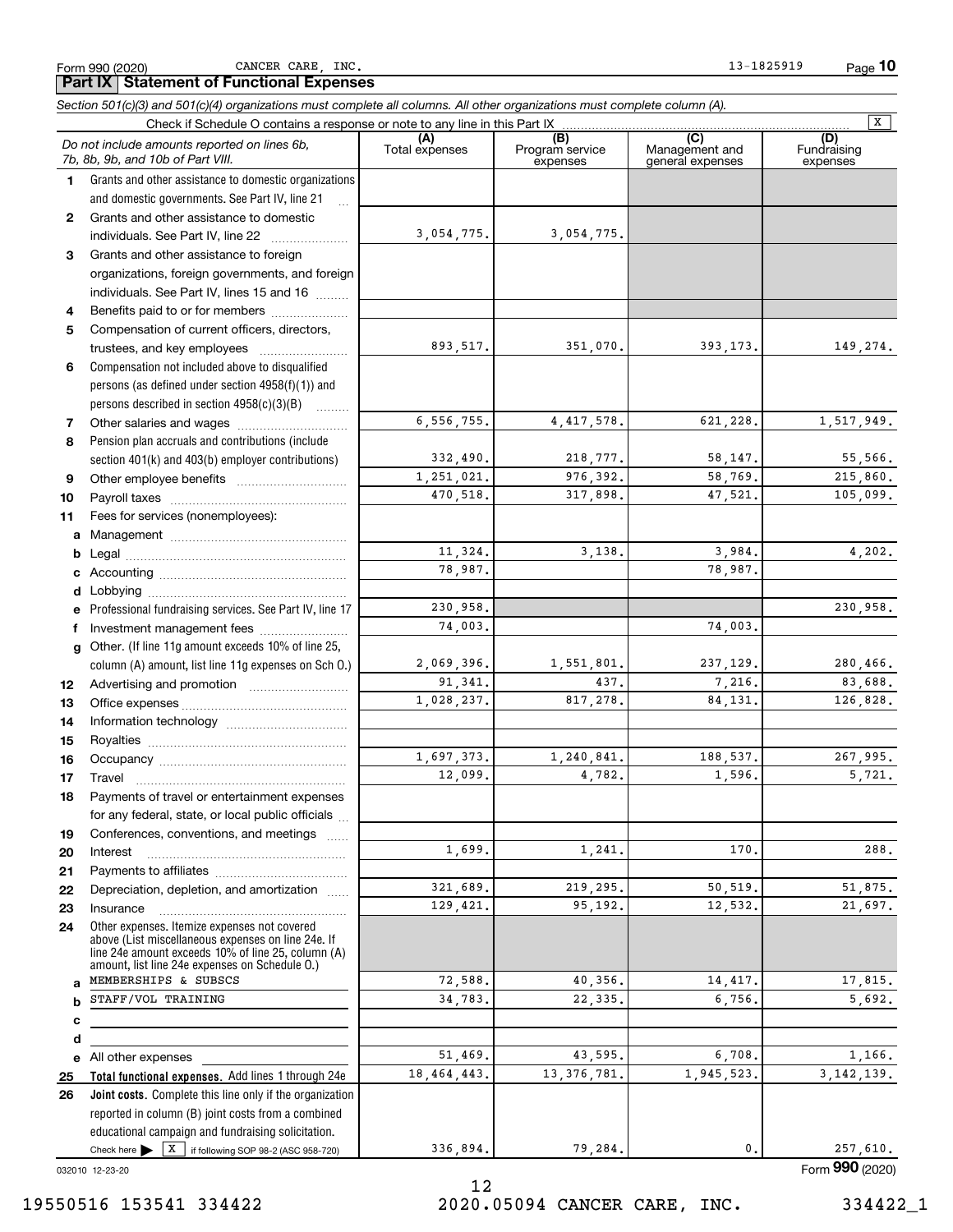**Part X Balance Sheet**

|                             |    |                                                                                                               |                 |                     | (A)<br>Beginning of year |                 | (B)<br>End of year |
|-----------------------------|----|---------------------------------------------------------------------------------------------------------------|-----------------|---------------------|--------------------------|-----------------|--------------------|
|                             | 1  |                                                                                                               |                 |                     | 4,874,604.               | $\mathbf{1}$    | 6,061,850.         |
|                             | 2  |                                                                                                               |                 |                     | 2,964,647.               | $\overline{2}$  | 2,293,837.         |
|                             | 3  |                                                                                                               |                 | 1,543,289.          | 3                        | 1, 135, 205.    |                    |
|                             | 4  |                                                                                                               |                 | 167,604.            | $\overline{4}$           | 46,089.         |                    |
|                             | 5  | Loans and other receivables from any current or former officer, director,                                     |                 |                     |                          |                 |                    |
|                             |    | trustee, key employee, creator or founder, substantial contributor, or 35%                                    |                 |                     |                          |                 |                    |
|                             |    | controlled entity or family member of any of these persons                                                    |                 |                     |                          | 5               |                    |
|                             | 6  | Loans and other receivables from other disqualified persons (as defined                                       |                 |                     |                          |                 |                    |
|                             |    | under section $4958(f)(1)$ , and persons described in section $4958(c)(3)(B)$                                 |                 | $\ldots$            |                          | 6               |                    |
|                             | 7  |                                                                                                               |                 |                     |                          | $\overline{7}$  |                    |
| Assets                      | 8  |                                                                                                               |                 | 8                   |                          |                 |                    |
|                             | 9  | Prepaid expenses and deferred charges                                                                         |                 |                     | 1,293,178.               | 9               | 1,503,323.         |
|                             |    | <b>10a</b> Land, buildings, and equipment: cost or other                                                      |                 |                     |                          |                 |                    |
|                             |    | basis. Complete Part VI of Schedule D  10a                                                                    |                 | 5,986,118.          |                          |                 |                    |
|                             |    | <b>b</b> Less: accumulated depreciation                                                                       | 10 <sub>b</sub> | 4,744,728.          | 1,516,975.               | 10 <sub>c</sub> | 1,241,390.         |
|                             | 11 |                                                                                                               |                 |                     | 10,517,824.              | 11              | 12,588,523.        |
|                             | 12 |                                                                                                               |                 | 12                  |                          |                 |                    |
|                             | 13 |                                                                                                               |                 | 13                  |                          |                 |                    |
|                             | 14 |                                                                                                               |                 |                     | 14                       |                 |                    |
|                             | 15 |                                                                                                               |                 | 776,184.            | 15                       | 128,497.        |                    |
|                             | 16 |                                                                                                               |                 |                     | 23, 654, 305.            | 16              | 24,998,714.        |
|                             | 17 |                                                                                                               |                 |                     | 1,377,278.               | 17              | 1,594,333.         |
|                             | 18 |                                                                                                               |                 | 18                  |                          |                 |                    |
|                             | 19 |                                                                                                               |                 | 1,209,921.          | 19                       | 1,841,437.      |                    |
|                             | 20 |                                                                                                               |                 |                     | 20                       |                 |                    |
|                             | 21 | Escrow or custodial account liability. Complete Part IV of Schedule D                                         |                 | 1.1.1.1.1.1.1.1.1.1 |                          | 21              |                    |
|                             | 22 | Loans and other payables to any current or former officer, director,                                          |                 |                     |                          |                 |                    |
| Liabilities                 |    | trustee, key employee, creator or founder, substantial contributor, or 35%                                    |                 |                     |                          |                 |                    |
|                             |    | controlled entity or family member of any of these persons                                                    |                 |                     |                          | 22              |                    |
|                             | 23 | Secured mortgages and notes payable to unrelated third parties                                                |                 |                     |                          | 23              |                    |
|                             | 24 | Unsecured notes and loans payable to unrelated third parties                                                  |                 |                     |                          | 24              |                    |
|                             | 25 | Other liabilities (including federal income tax, payables to related third                                    |                 |                     |                          |                 |                    |
|                             |    | parties, and other liabilities not included on lines 17-24). Complete Part X                                  |                 |                     |                          |                 |                    |
|                             |    | of Schedule D                                                                                                 |                 |                     | 3, 338, 594.             | 25              | 3,170,982.         |
|                             | 26 | Total liabilities. Add lines 17 through 25                                                                    |                 |                     | 5,925,793.               | 26              | 6,606,752.         |
|                             |    | Organizations that follow FASB ASC 958, check here $\blacktriangleright \begin{array}{c} \perp X \end{array}$ |                 |                     |                          |                 |                    |
|                             |    | and complete lines 27, 28, 32, and 33.                                                                        |                 |                     |                          |                 |                    |
|                             | 27 |                                                                                                               |                 |                     | 13, 184, 945.            | 27              | 14,266,882.        |
|                             | 28 |                                                                                                               |                 |                     | 4,543,567.               | 28              | 4,125,080.         |
|                             |    | Organizations that do not follow FASB ASC 958, check here $\blacktriangleright$                               |                 |                     |                          |                 |                    |
|                             |    | and complete lines 29 through 33.                                                                             |                 |                     |                          |                 |                    |
| Net Assets or Fund Balances | 29 |                                                                                                               |                 |                     |                          | 29              |                    |
|                             | 30 | Paid-in or capital surplus, or land, building, or equipment fund                                              |                 |                     |                          | 30              |                    |
|                             | 31 | Retained earnings, endowment, accumulated income, or other funds                                              |                 |                     |                          | 31              |                    |
|                             | 32 |                                                                                                               |                 |                     | 17,728,512.              | 32              | 18, 391, 962.      |
|                             | 33 |                                                                                                               |                 |                     | 23,654,305.              | 33              | 24,998,714.        |

Form (2020) **990**

032011 12-23-20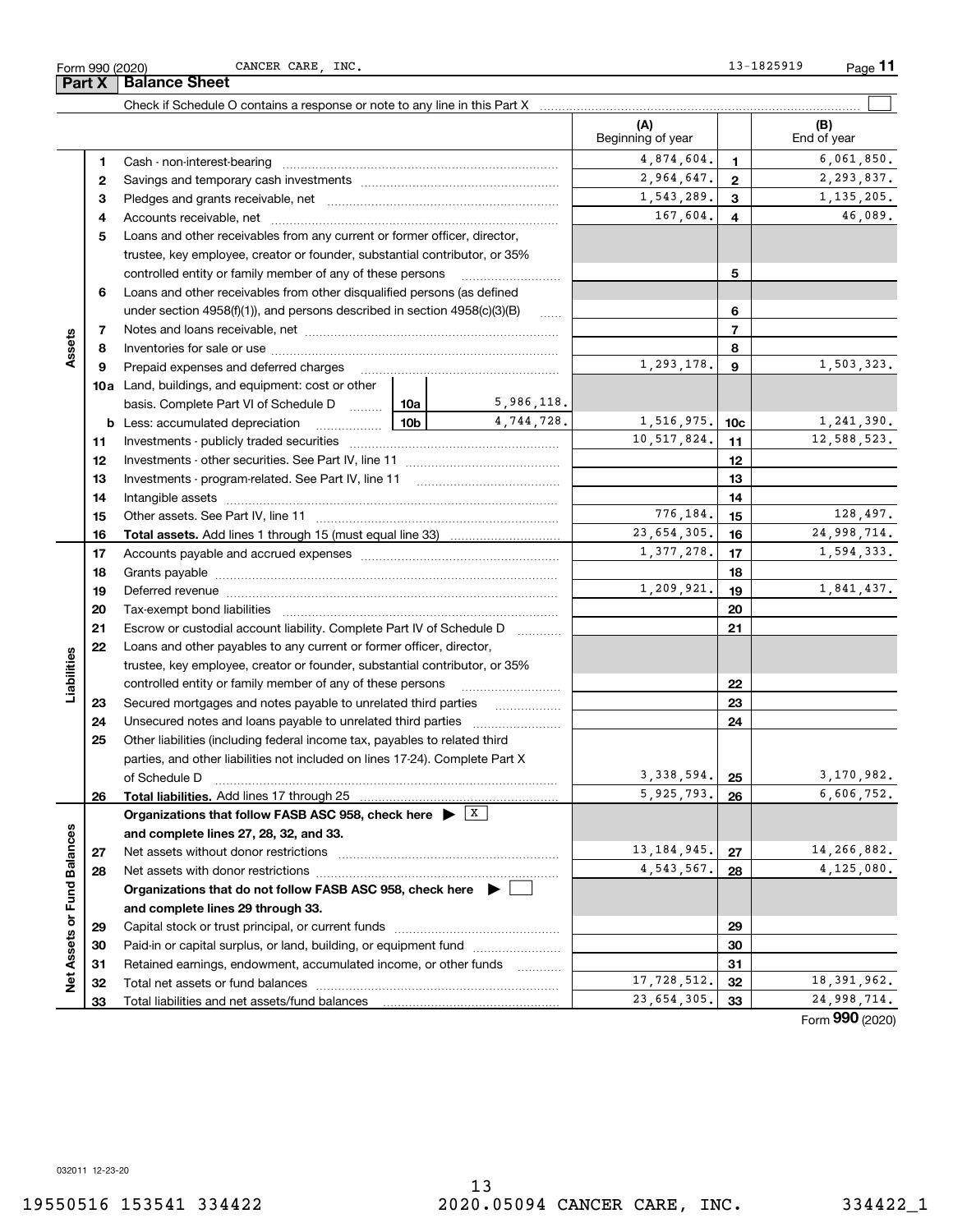| <b>Reconciliation of Net Assets</b><br>Part XI                                                                                                                                                                                           | 17, 435, 253. |
|------------------------------------------------------------------------------------------------------------------------------------------------------------------------------------------------------------------------------------------|---------------|
|                                                                                                                                                                                                                                          |               |
|                                                                                                                                                                                                                                          |               |
|                                                                                                                                                                                                                                          |               |
| 1.<br>1                                                                                                                                                                                                                                  |               |
| 18, 464, 443.<br>$\mathbf{2}$<br>2                                                                                                                                                                                                       |               |
| 3<br>Revenue less expenses. Subtract line 2 from line 1<br>з                                                                                                                                                                             | $-1,029,190.$ |
| $\overline{\mathbf{4}}$<br>4                                                                                                                                                                                                             | 17,728,512.   |
| 5<br>5<br>Net unrealized gains (losses) on investments [11] matter continuum matter is a set of the state of the state of the state of the state of the state of the state of the state of the state of the state of the state of the st | 1,692,640.    |
| 6<br>Donated services and use of facilities [111] Donated and the service of facilities [11] Donated services and use of facilities [11] Donated and the service of the service of the service of the service of the service of the<br>6 |               |
| $\overline{7}$<br>Investment expenses<br>7                                                                                                                                                                                               |               |
| 8<br>8<br>Prior period adjustments www.communication.communication.communication.com/                                                                                                                                                    |               |
| 9<br>Other changes in net assets or fund balances (explain on Schedule O)<br>9                                                                                                                                                           | 0.            |
| Net assets or fund balances at end of year. Combine lines 3 through 9 (must equal Part X, line 32,<br>10                                                                                                                                 |               |
| 10                                                                                                                                                                                                                                       | 18, 391, 962. |
| Part XII Financial Statements and Reporting                                                                                                                                                                                              |               |
| Check if Schedule O contains a response or note to any line in this Part XII manuformal content in the schedule O contains a response or note to any line in this Part XII manuformal contents of the set of the set of the se           |               |
| Yes                                                                                                                                                                                                                                      | <b>No</b>     |
| $\overline{X}$ Accrual<br>Accounting method used to prepare the Form 990: <u>June</u> Cash<br>Other<br>1.                                                                                                                                |               |
| If the organization changed its method of accounting from a prior year or checked "Other," explain in Schedule O.                                                                                                                        |               |
| 2a Were the organization's financial statements compiled or reviewed by an independent accountant?<br>2a                                                                                                                                 | х             |
| If "Yes," check a box below to indicate whether the financial statements for the year were compiled or reviewed on a                                                                                                                     |               |
| separate basis, consolidated basis, or both:                                                                                                                                                                                             |               |
| Separate basis<br>Consolidated basis<br>Both consolidated and separate basis                                                                                                                                                             |               |
| х<br><b>b</b> Were the organization's financial statements audited by an independent accountant?<br>2 <sub>b</sub>                                                                                                                       |               |
| If "Yes," check a box below to indicate whether the financial statements for the year were audited on a separate basis,                                                                                                                  |               |
| consolidated basis, or both:                                                                                                                                                                                                             |               |
| $X$ Consolidated basis<br>Separate basis<br>Both consolidated and separate basis                                                                                                                                                         |               |
| c If "Yes" to line 2a or 2b, does the organization have a committee that assumes responsibility for oversight of the audit,                                                                                                              |               |
| х<br>2c                                                                                                                                                                                                                                  |               |
| If the organization changed either its oversight process or selection process during the tax year, explain on Schedule O.                                                                                                                |               |
| 3a As a result of a federal award, was the organization required to undergo an audit or audits as set forth in the Single Audit                                                                                                          |               |
| 3a                                                                                                                                                                                                                                       | х             |
| b If "Yes," did the organization undergo the required audit or audits? If the organization did not undergo the required audit                                                                                                            |               |
| 3b<br>or audits, explain why on Schedule O and describe any steps taken to undergo such audits matured and the matur<br>$\Omega$                                                                                                         |               |

Form (2020) **990**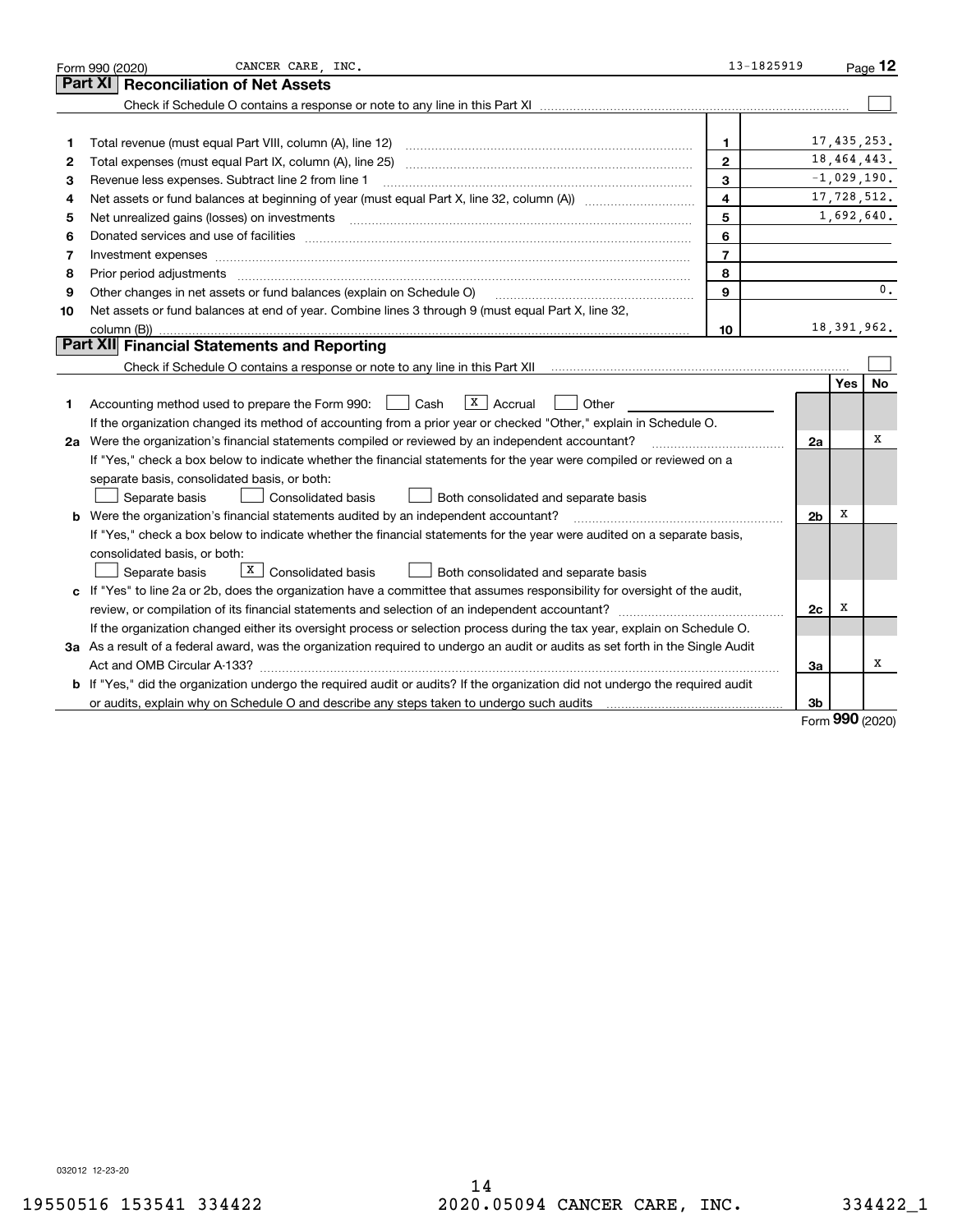| <b>SCHEDULE A</b> |  |
|-------------------|--|
|-------------------|--|

Department of the Treasury

|  |  |  | (Form 990 or 990-EZ) |
|--|--|--|----------------------|
|--|--|--|----------------------|

# **Public Charity Status and Public Support**

**Complete if the organization is a section 501(c)(3) organization or a section 4947(a)(1) nonexempt charitable trust. | Attach to Form 990 or Form 990-EZ.** 

| 2020                                |
|-------------------------------------|
| <b>Open to Public</b><br>Inspection |

OMB No. 1545-0047

| Internal Revenue Service<br>$\blacktriangleright$ Go to www.irs.gov/Form990 for instructions and the latest information. |              |                                                                                                                           |  |                                                                                           |                                                                                                                                              |                             | Inspection                      |                            |  |  |                                       |  |
|--------------------------------------------------------------------------------------------------------------------------|--------------|---------------------------------------------------------------------------------------------------------------------------|--|-------------------------------------------------------------------------------------------|----------------------------------------------------------------------------------------------------------------------------------------------|-----------------------------|---------------------------------|----------------------------|--|--|---------------------------------------|--|
|                                                                                                                          |              | Name of the organization                                                                                                  |  |                                                                                           |                                                                                                                                              |                             |                                 |                            |  |  | <b>Employer identification number</b> |  |
|                                                                                                                          |              |                                                                                                                           |  | CANCER CARE, INC.                                                                         |                                                                                                                                              |                             |                                 |                            |  |  | 13-1825919                            |  |
|                                                                                                                          | Part I       |                                                                                                                           |  |                                                                                           | Reason for Public Charity Status. (All organizations must complete this part.) See instructions.                                             |                             |                                 |                            |  |  |                                       |  |
|                                                                                                                          |              |                                                                                                                           |  |                                                                                           | The organization is not a private foundation because it is: (For lines 1 through 12, check only one box.)                                    |                             |                                 |                            |  |  |                                       |  |
| 1                                                                                                                        |              |                                                                                                                           |  |                                                                                           | A church, convention of churches, or association of churches described in section $170(b)(1)(A)(i)$ .                                        |                             |                                 |                            |  |  |                                       |  |
| 2                                                                                                                        |              |                                                                                                                           |  |                                                                                           | A school described in section 170(b)(1)(A)(ii). (Attach Schedule E (Form 990 or 990-EZ).)                                                    |                             |                                 |                            |  |  |                                       |  |
| з                                                                                                                        |              |                                                                                                                           |  |                                                                                           | A hospital or a cooperative hospital service organization described in section 170(b)(1)(A)(iii).                                            |                             |                                 |                            |  |  |                                       |  |
| 4                                                                                                                        |              |                                                                                                                           |  |                                                                                           | A medical research organization operated in conjunction with a hospital described in section 170(b)(1)(A)(iii), Enter the hospital's name,   |                             |                                 |                            |  |  |                                       |  |
|                                                                                                                          |              | city, and state:                                                                                                          |  |                                                                                           |                                                                                                                                              |                             |                                 |                            |  |  |                                       |  |
| 5                                                                                                                        |              | An organization operated for the benefit of a college or university owned or operated by a governmental unit described in |  |                                                                                           |                                                                                                                                              |                             |                                 |                            |  |  |                                       |  |
|                                                                                                                          |              |                                                                                                                           |  | section 170(b)(1)(A)(iv). (Complete Part II.)                                             |                                                                                                                                              |                             |                                 |                            |  |  |                                       |  |
| 6                                                                                                                        |              |                                                                                                                           |  |                                                                                           | A federal, state, or local government or governmental unit described in section 170(b)(1)(A)(v).                                             |                             |                                 |                            |  |  |                                       |  |
| 7                                                                                                                        | $\mathbf{X}$ |                                                                                                                           |  |                                                                                           | An organization that normally receives a substantial part of its support from a governmental unit or from the general public described in    |                             |                                 |                            |  |  |                                       |  |
|                                                                                                                          |              |                                                                                                                           |  | section 170(b)(1)(A)(vi). (Complete Part II.)                                             |                                                                                                                                              |                             |                                 |                            |  |  |                                       |  |
| 8                                                                                                                        |              |                                                                                                                           |  |                                                                                           | A community trust described in section 170(b)(1)(A)(vi). (Complete Part II.)                                                                 |                             |                                 |                            |  |  |                                       |  |
| 9                                                                                                                        |              |                                                                                                                           |  |                                                                                           | An agricultural research organization described in section 170(b)(1)(A)(ix) operated in conjunction with a land-grant college                |                             |                                 |                            |  |  |                                       |  |
|                                                                                                                          |              |                                                                                                                           |  |                                                                                           | or university or a non-land-grant college of agriculture (see instructions). Enter the name, city, and state of the college or               |                             |                                 |                            |  |  |                                       |  |
|                                                                                                                          |              | university:                                                                                                               |  |                                                                                           |                                                                                                                                              |                             |                                 |                            |  |  |                                       |  |
| 10                                                                                                                       |              |                                                                                                                           |  |                                                                                           | An organization that normally receives (1) more than 33 1/3% of its support from contributions, membership fees, and gross receipts from     |                             |                                 |                            |  |  |                                       |  |
|                                                                                                                          |              |                                                                                                                           |  |                                                                                           | activities related to its exempt functions, subject to certain exceptions; and (2) no more than 33 1/3% of its support from gross investment |                             |                                 |                            |  |  |                                       |  |
|                                                                                                                          |              |                                                                                                                           |  |                                                                                           | income and unrelated business taxable income (less section 511 tax) from businesses acquired by the organization after June 30, 1975.        |                             |                                 |                            |  |  |                                       |  |
| 11                                                                                                                       |              |                                                                                                                           |  | See section 509(a)(2). (Complete Part III.)                                               | An organization organized and operated exclusively to test for public safety. See section 509(a)(4).                                         |                             |                                 |                            |  |  |                                       |  |
| 12                                                                                                                       |              |                                                                                                                           |  |                                                                                           | An organization organized and operated exclusively for the benefit of, to perform the functions of, or to carry out the purposes of one or   |                             |                                 |                            |  |  |                                       |  |
|                                                                                                                          |              |                                                                                                                           |  |                                                                                           | more publicly supported organizations described in section 509(a)(1) or section 509(a)(2). See section 509(a)(3). Check the box in           |                             |                                 |                            |  |  |                                       |  |
|                                                                                                                          |              |                                                                                                                           |  |                                                                                           | lines 12a through 12d that describes the type of supporting organization and complete lines 12e, 12f, and 12g.                               |                             |                                 |                            |  |  |                                       |  |
| а                                                                                                                        |              |                                                                                                                           |  |                                                                                           | Type I. A supporting organization operated, supervised, or controlled by its supported organization(s), typically by giving                  |                             |                                 |                            |  |  |                                       |  |
|                                                                                                                          |              |                                                                                                                           |  |                                                                                           | the supported organization(s) the power to regularly appoint or elect a majority of the directors or trustees of the supporting              |                             |                                 |                            |  |  |                                       |  |
|                                                                                                                          |              |                                                                                                                           |  | organization. You must complete Part IV, Sections A and B.                                |                                                                                                                                              |                             |                                 |                            |  |  |                                       |  |
| b                                                                                                                        |              |                                                                                                                           |  |                                                                                           | Type II. A supporting organization supervised or controlled in connection with its supported organization(s), by having                      |                             |                                 |                            |  |  |                                       |  |
|                                                                                                                          |              |                                                                                                                           |  |                                                                                           | control or management of the supporting organization vested in the same persons that control or manage the supported                         |                             |                                 |                            |  |  |                                       |  |
|                                                                                                                          |              |                                                                                                                           |  | organization(s). You must complete Part IV, Sections A and C.                             |                                                                                                                                              |                             |                                 |                            |  |  |                                       |  |
| с                                                                                                                        |              |                                                                                                                           |  |                                                                                           | Type III functionally integrated. A supporting organization operated in connection with, and functionally integrated with,                   |                             |                                 |                            |  |  |                                       |  |
|                                                                                                                          |              |                                                                                                                           |  |                                                                                           | its supported organization(s) (see instructions). You must complete Part IV, Sections A, D, and E.                                           |                             |                                 |                            |  |  |                                       |  |
| d                                                                                                                        |              |                                                                                                                           |  |                                                                                           | Type III non-functionally integrated. A supporting organization operated in connection with its supported organization(s)                    |                             |                                 |                            |  |  |                                       |  |
|                                                                                                                          |              |                                                                                                                           |  |                                                                                           | that is not functionally integrated. The organization generally must satisfy a distribution requirement and an attentiveness                 |                             |                                 |                            |  |  |                                       |  |
|                                                                                                                          |              |                                                                                                                           |  |                                                                                           | requirement (see instructions). You must complete Part IV, Sections A and D, and Part V.                                                     |                             |                                 |                            |  |  |                                       |  |
| е                                                                                                                        |              |                                                                                                                           |  |                                                                                           | Check this box if the organization received a written determination from the IRS that it is a Type I, Type II, Type III                      |                             |                                 |                            |  |  |                                       |  |
|                                                                                                                          |              |                                                                                                                           |  | functionally integrated, or Type III non-functionally integrated supporting organization. |                                                                                                                                              |                             |                                 |                            |  |  |                                       |  |
| f                                                                                                                        |              | Enter the number of supported organizations                                                                               |  |                                                                                           |                                                                                                                                              |                             |                                 |                            |  |  |                                       |  |
|                                                                                                                          |              | (i) Name of supported                                                                                                     |  | Provide the following information about the supported organization(s).<br>(ii) EIN        | (iii) Type of organization                                                                                                                   |                             | (iv) Is the organization listed | (v) Amount of monetary     |  |  | (vi) Amount of other                  |  |
|                                                                                                                          |              | organization                                                                                                              |  |                                                                                           | (described on lines 1-10                                                                                                                     | in your governing document? |                                 | support (see instructions) |  |  | support (see instructions)            |  |
|                                                                                                                          |              |                                                                                                                           |  |                                                                                           | above (see instructions))                                                                                                                    | Yes                         | No                              |                            |  |  |                                       |  |
|                                                                                                                          |              |                                                                                                                           |  |                                                                                           |                                                                                                                                              |                             |                                 |                            |  |  |                                       |  |
|                                                                                                                          |              |                                                                                                                           |  |                                                                                           |                                                                                                                                              |                             |                                 |                            |  |  |                                       |  |
|                                                                                                                          |              |                                                                                                                           |  |                                                                                           |                                                                                                                                              |                             |                                 |                            |  |  |                                       |  |
|                                                                                                                          |              |                                                                                                                           |  |                                                                                           |                                                                                                                                              |                             |                                 |                            |  |  |                                       |  |
|                                                                                                                          |              |                                                                                                                           |  |                                                                                           |                                                                                                                                              |                             |                                 |                            |  |  |                                       |  |
|                                                                                                                          |              |                                                                                                                           |  |                                                                                           |                                                                                                                                              |                             |                                 |                            |  |  |                                       |  |
|                                                                                                                          |              |                                                                                                                           |  |                                                                                           |                                                                                                                                              |                             |                                 |                            |  |  |                                       |  |
|                                                                                                                          |              |                                                                                                                           |  |                                                                                           |                                                                                                                                              |                             |                                 |                            |  |  |                                       |  |
|                                                                                                                          |              |                                                                                                                           |  |                                                                                           |                                                                                                                                              |                             |                                 |                            |  |  |                                       |  |
| Total                                                                                                                    |              |                                                                                                                           |  |                                                                                           |                                                                                                                                              |                             |                                 |                            |  |  |                                       |  |
|                                                                                                                          |              |                                                                                                                           |  |                                                                                           |                                                                                                                                              |                             |                                 |                            |  |  |                                       |  |

LHA For Paperwork Reduction Act Notice, see the Instructions for Form 990 or 990-EZ. <sub>032021</sub> o1-25-21 Schedule A (Form 990 or 990-EZ) 2020 15

٦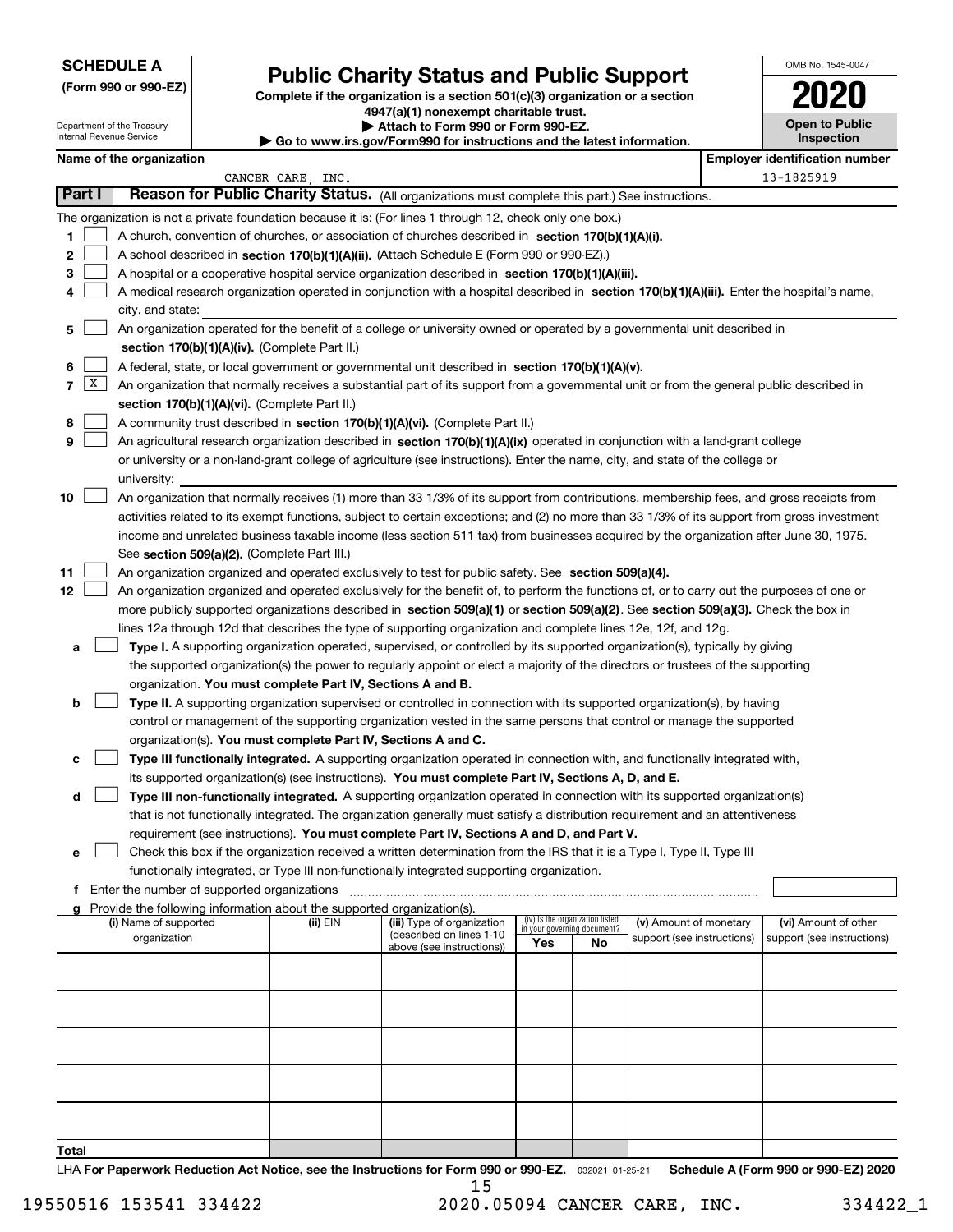#### Schedule A (Form 990 or 990-EZ) 2020 CANCER CARE,INC. 13-1825919 Page

**2**

(Complete only if you checked the box on line 5, 7, or 8 of Part I or if the organization failed to qualify under Part III. If the organization fails to qualify under the tests listed below, please complete Part III.) **Part II Support Schedule for Organizations Described in Sections 170(b)(1)(A)(iv) and 170(b)(1)(A)(vi)**

|   | <b>Section A. Public Support</b>                                                                                                                                                                                               |              |               |             |             |               |                                       |
|---|--------------------------------------------------------------------------------------------------------------------------------------------------------------------------------------------------------------------------------|--------------|---------------|-------------|-------------|---------------|---------------------------------------|
|   | Calendar year (or fiscal year beginning in)                                                                                                                                                                                    | (a) 2016     | (b) 2017      | $(c)$ 2018  | $(d)$ 2019  | (e) 2020      | (f) Total                             |
|   | 1 Gifts, grants, contributions, and                                                                                                                                                                                            |              |               |             |             |               |                                       |
|   | membership fees received. (Do not                                                                                                                                                                                              |              |               |             |             |               |                                       |
|   | include any "unusual grants.")                                                                                                                                                                                                 | 15,818,503.  | 15,465,413.   | 18,557,990. | 15,209,784. | 15, 171, 388. | 80, 223, 078.                         |
|   | 2 Tax revenues levied for the organ-                                                                                                                                                                                           |              |               |             |             |               |                                       |
|   | ization's benefit and either paid to                                                                                                                                                                                           |              |               |             |             |               |                                       |
|   | or expended on its behalf                                                                                                                                                                                                      |              |               |             |             |               |                                       |
|   | 3 The value of services or facilities                                                                                                                                                                                          |              |               |             |             |               |                                       |
|   | furnished by a governmental unit to                                                                                                                                                                                            |              |               |             |             |               |                                       |
|   | the organization without charge                                                                                                                                                                                                |              |               |             |             |               |                                       |
|   | 4 Total. Add lines 1 through 3                                                                                                                                                                                                 | 15,818,503.  | 15, 465, 413. | 18,557,990. | 15,209,784. | 15, 171, 388. | 80, 223, 078.                         |
| 5 | The portion of total contributions                                                                                                                                                                                             |              |               |             |             |               |                                       |
|   | by each person (other than a                                                                                                                                                                                                   |              |               |             |             |               |                                       |
|   | governmental unit or publicly                                                                                                                                                                                                  |              |               |             |             |               |                                       |
|   | supported organization) included                                                                                                                                                                                               |              |               |             |             |               |                                       |
|   | on line 1 that exceeds 2% of the                                                                                                                                                                                               |              |               |             |             |               |                                       |
|   | amount shown on line 11,                                                                                                                                                                                                       |              |               |             |             |               |                                       |
|   | column (f)                                                                                                                                                                                                                     |              |               |             |             |               | 5,808,558.                            |
|   | 6 Public support. Subtract line 5 from line 4.                                                                                                                                                                                 |              |               |             |             |               | 74, 414, 520.                         |
|   | <b>Section B. Total Support</b>                                                                                                                                                                                                |              |               |             |             |               |                                       |
|   | Calendar year (or fiscal year beginning in)                                                                                                                                                                                    | (a) 2016     | (b) 2017      | $(c)$ 2018  | $(d)$ 2019  | (e) 2020      | (f) Total                             |
|   | <b>7</b> Amounts from line 4                                                                                                                                                                                                   | 15,818,503.  | 15, 465, 413. | 18,557,990. | 15,209,784. | 15, 171, 388. | 80, 223, 078.                         |
|   | 8 Gross income from interest,                                                                                                                                                                                                  |              |               |             |             |               |                                       |
|   |                                                                                                                                                                                                                                |              |               |             |             |               |                                       |
|   | dividends, payments received on                                                                                                                                                                                                |              |               |             |             |               |                                       |
|   | securities loans, rents, royalties,                                                                                                                                                                                            | 784,979.     | 1, 112, 039.  | 1,590,377.  | 1,739,986.  | 1,427,231.    | 6,654,612.                            |
|   | and income from similar sources                                                                                                                                                                                                |              |               |             |             |               |                                       |
|   | 9 Net income from unrelated business                                                                                                                                                                                           |              |               |             |             |               |                                       |
|   | activities, whether or not the                                                                                                                                                                                                 |              |               |             |             |               |                                       |
|   | business is regularly carried on                                                                                                                                                                                               |              |               |             |             |               |                                       |
|   | 10 Other income. Do not include gain                                                                                                                                                                                           |              |               |             |             |               |                                       |
|   | or loss from the sale of capital                                                                                                                                                                                               |              |               |             |             |               |                                       |
|   | assets (Explain in Part VI.)                                                                                                                                                                                                   | 1, 145, 914. | 1,410,025.    | 1,262,659.  | 690,743.    | 1,415,238.    | 5,924,579.                            |
|   | 11 Total support. Add lines 7 through 10                                                                                                                                                                                       |              |               |             |             |               | 92,802,269.                           |
|   | <b>12</b> Gross receipts from related activities, etc. (see instructions)                                                                                                                                                      |              |               |             |             | 12            |                                       |
|   | 13 First 5 years. If the Form 990 is for the organization's first, second, third, fourth, or fifth tax year as a section 501(c)(3)                                                                                             |              |               |             |             |               |                                       |
|   | organization, check this box and stop here                                                                                                                                                                                     |              |               |             |             |               |                                       |
|   | <b>Section C. Computation of Public Support Percentage</b>                                                                                                                                                                     |              |               |             |             |               |                                       |
|   |                                                                                                                                                                                                                                |              |               |             |             | 14            | 80.19<br>%                            |
|   | 15 Public support percentage from 2019 Schedule A, Part II, line 14 [11] [11] Dublic support percentage from 2019 Schedule A, Part II, line 14 [11] [12] Dublic support in the Section of the Section of the Section of the Se |              |               |             |             | 15            | 80.05<br>%                            |
|   | 16a 33 1/3% support test - 2020. If the organization did not check the box on line 13, and line 14 is 33 1/3% or more, check this box and                                                                                      |              |               |             |             |               |                                       |
|   | stop here. The organization qualifies as a publicly supported organization                                                                                                                                                     |              |               |             |             |               | $\blacktriangleright$ $\mid$ X $\mid$ |
|   | b 33 1/3% support test - 2019. If the organization did not check a box on line 13 or 16a, and line 15 is 33 1/3% or more, check this box                                                                                       |              |               |             |             |               |                                       |
|   | and <b>stop here.</b> The organization qualifies as a publicly supported organization                                                                                                                                          |              |               |             |             |               |                                       |
|   | 17a 10% -facts-and-circumstances test - 2020. If the organization did not check a box on line 13, 16a, or 16b, and line 14 is 10% or more,                                                                                     |              |               |             |             |               |                                       |
|   | and if the organization meets the facts-and-circumstances test, check this box and stop here. Explain in Part VI how the organization                                                                                          |              |               |             |             |               |                                       |
|   | meets the facts-and-circumstances test. The organization qualifies as a publicly supported organization                                                                                                                        |              |               |             |             |               |                                       |
|   | <b>b 10% -facts-and-circumstances test - 2019.</b> If the organization did not check a box on line 13, 16a, 16b, or 17a, and line 15 is 10% or                                                                                 |              |               |             |             |               |                                       |
|   | more, and if the organization meets the facts-and-circumstances test, check this box and stop here. Explain in Part VI how the                                                                                                 |              |               |             |             |               |                                       |
|   | organization meets the facts-and-circumstances test. The organization qualifies as a publicly supported organization                                                                                                           |              |               |             |             |               |                                       |
|   | 18 Private foundation. If the organization did not check a box on line 13, 16a, 16b, 17a, or 17b, check this box and see instructions                                                                                          |              |               |             |             |               |                                       |
|   |                                                                                                                                                                                                                                |              |               |             |             |               |                                       |

**Schedule A (Form 990 or 990-EZ) 2020**

032022 01-25-21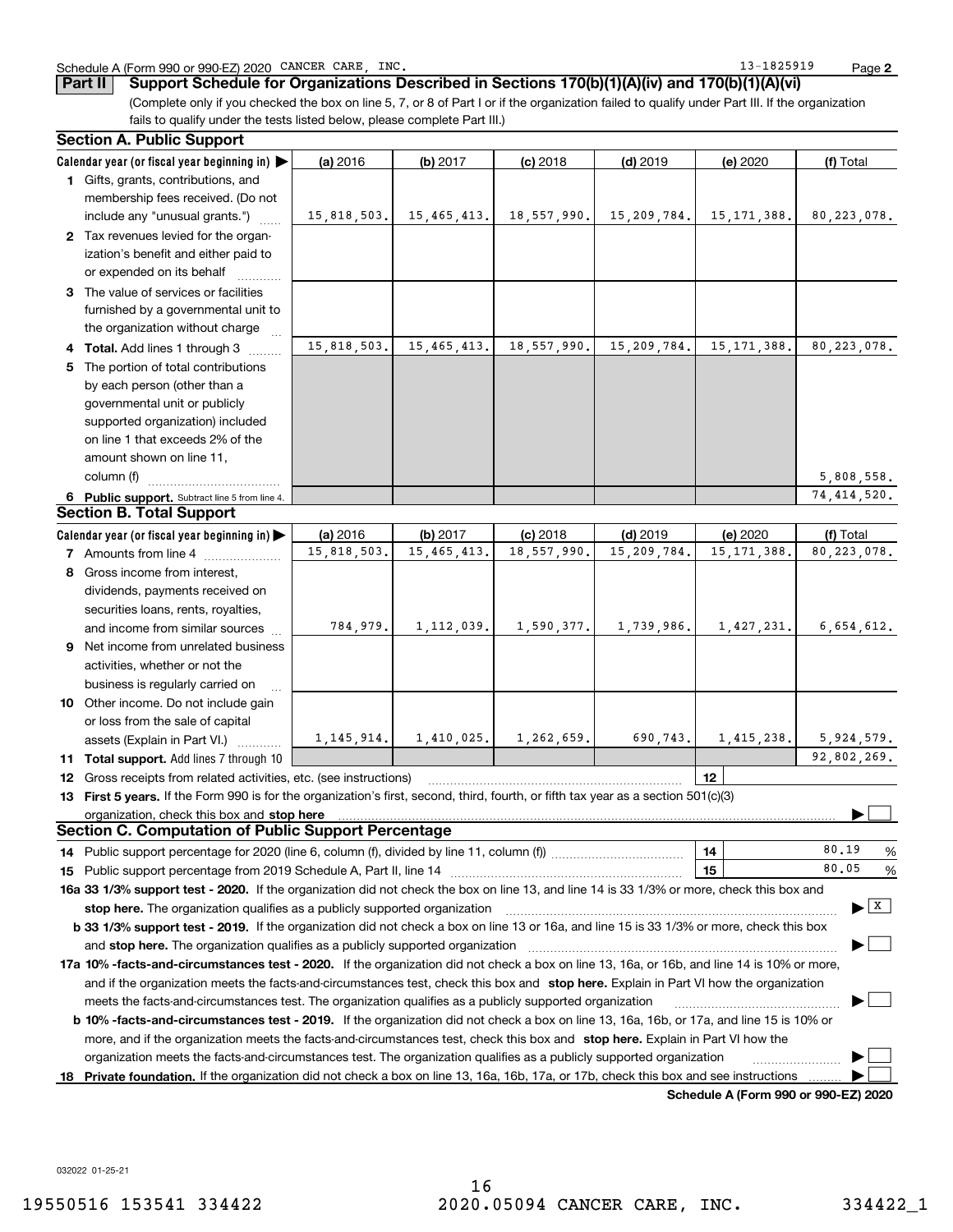#### **Part III Support Schedule for Organizations Described in Section 509(a)(2)**

**3**

(Complete only if you checked the box on line 10 of Part I or if the organization failed to qualify under Part II. If the organization fails to qualify under the tests listed below, please complete Part II.)

| <b>Section A. Public Support</b>                                                                                                                                                                                                                                                             |          |          |            |            |          |                                      |
|----------------------------------------------------------------------------------------------------------------------------------------------------------------------------------------------------------------------------------------------------------------------------------------------|----------|----------|------------|------------|----------|--------------------------------------|
| Calendar year (or fiscal year beginning in) $\blacktriangleright$                                                                                                                                                                                                                            | (a) 2016 | (b) 2017 | $(c)$ 2018 | $(d)$ 2019 | (e) 2020 | (f) Total                            |
| 1 Gifts, grants, contributions, and                                                                                                                                                                                                                                                          |          |          |            |            |          |                                      |
| membership fees received. (Do not                                                                                                                                                                                                                                                            |          |          |            |            |          |                                      |
| include any "unusual grants.")                                                                                                                                                                                                                                                               |          |          |            |            |          |                                      |
| <b>2</b> Gross receipts from admissions,<br>merchandise sold or services per-<br>formed, or facilities furnished in<br>any activity that is related to the<br>organization's tax-exempt purpose                                                                                              |          |          |            |            |          |                                      |
| 3 Gross receipts from activities that<br>are not an unrelated trade or bus-<br>iness under section 513                                                                                                                                                                                       |          |          |            |            |          |                                      |
| 4 Tax revenues levied for the organ-<br>ization's benefit and either paid to<br>or expended on its behalf                                                                                                                                                                                    |          |          |            |            |          |                                      |
| .<br>5 The value of services or facilities<br>furnished by a governmental unit to<br>the organization without charge                                                                                                                                                                         |          |          |            |            |          |                                      |
| <b>6 Total.</b> Add lines 1 through 5                                                                                                                                                                                                                                                        |          |          |            |            |          |                                      |
| 7a Amounts included on lines 1, 2, and<br>3 received from disqualified persons                                                                                                                                                                                                               |          |          |            |            |          |                                      |
| <b>b</b> Amounts included on lines 2 and 3 received<br>from other than disqualified persons that<br>exceed the greater of \$5,000 or 1% of the<br>amount on line 13 for the year                                                                                                             |          |          |            |            |          |                                      |
| c Add lines 7a and 7b                                                                                                                                                                                                                                                                        |          |          |            |            |          |                                      |
| 8 Public support. (Subtract line 7c from line 6.)                                                                                                                                                                                                                                            |          |          |            |            |          |                                      |
| <b>Section B. Total Support</b>                                                                                                                                                                                                                                                              |          |          |            |            |          |                                      |
| Calendar year (or fiscal year beginning in)                                                                                                                                                                                                                                                  | (a) 2016 | (b) 2017 | $(c)$ 2018 | $(d)$ 2019 | (e) 2020 | (f) Total                            |
| 9 Amounts from line 6<br><b>10a</b> Gross income from interest,<br>dividends, payments received on<br>securities loans, rents, royalties,<br>and income from similar sources                                                                                                                 |          |          |            |            |          |                                      |
| <b>b</b> Unrelated business taxable income<br>(less section 511 taxes) from businesses<br>acquired after June 30, 1975 [10001]                                                                                                                                                               |          |          |            |            |          |                                      |
| c Add lines 10a and 10b                                                                                                                                                                                                                                                                      |          |          |            |            |          |                                      |
| 11 Net income from unrelated business<br>activities not included in line 10b,<br>whether or not the business is<br>regularly carried on                                                                                                                                                      |          |          |            |            |          |                                      |
| <b>12</b> Other income. Do not include gain<br>or loss from the sale of capital<br>assets (Explain in Part VI.)                                                                                                                                                                              |          |          |            |            |          |                                      |
| <b>13</b> Total support. (Add lines 9, 10c, 11, and 12.)                                                                                                                                                                                                                                     |          |          |            |            |          |                                      |
| 14 First 5 years. If the Form 990 is for the organization's first, second, third, fourth, or fifth tax year as a section 501(c)(3) organization,                                                                                                                                             |          |          |            |            |          |                                      |
| check this box and stop here measurements are all the state of the state of the state of the state of the state of the state of the state of the state of the state of the state of the state of the state of the state of the<br><b>Section C. Computation of Public Support Percentage</b> |          |          |            |            |          |                                      |
| 15 Public support percentage for 2020 (line 8, column (f), divided by line 13, column (f))                                                                                                                                                                                                   |          |          |            |            |          |                                      |
|                                                                                                                                                                                                                                                                                              |          |          |            |            | 15<br>16 | %<br>%                               |
| 16 Public support percentage from 2019 Schedule A, Part III, line 15<br>Section D. Computation of Investment Income Percentage                                                                                                                                                               |          |          |            |            |          |                                      |
| 17 Investment income percentage for 2020 (line 10c, column (f), divided by line 13, column (f))                                                                                                                                                                                              |          |          |            |            | 17       | %                                    |
| <b>18</b> Investment income percentage from <b>2019</b> Schedule A, Part III, line 17                                                                                                                                                                                                        |          |          |            |            | 18       | %                                    |
| 19a 33 1/3% support tests - 2020. If the organization did not check the box on line 14, and line 15 is more than 33 1/3%, and line 17 is not                                                                                                                                                 |          |          |            |            |          |                                      |
| more than 33 1/3%, check this box and stop here. The organization qualifies as a publicly supported organization                                                                                                                                                                             |          |          |            |            |          | $\sim$<br>▶                          |
| b 33 1/3% support tests - 2019. If the organization did not check a box on line 14 or line 19a, and line 16 is more than 33 1/3%, and                                                                                                                                                        |          |          |            |            |          |                                      |
| line 18 is not more than 33 1/3%, check this box and stop here. The organization qualifies as a publicly supported organization                                                                                                                                                              |          |          |            |            |          |                                      |
| Private foundation. If the organization did not check a box on line 14, 19a, or 19b, check this box and see instructions<br>20                                                                                                                                                               |          |          |            |            |          |                                      |
| 032023 01-25-21                                                                                                                                                                                                                                                                              |          |          |            |            |          | Schedule A (Form 990 or 990-EZ) 2020 |
|                                                                                                                                                                                                                                                                                              |          | 17       |            |            |          |                                      |

19550516 153541 334422 2020.05094 CANCER CARE, INC. 334422\_1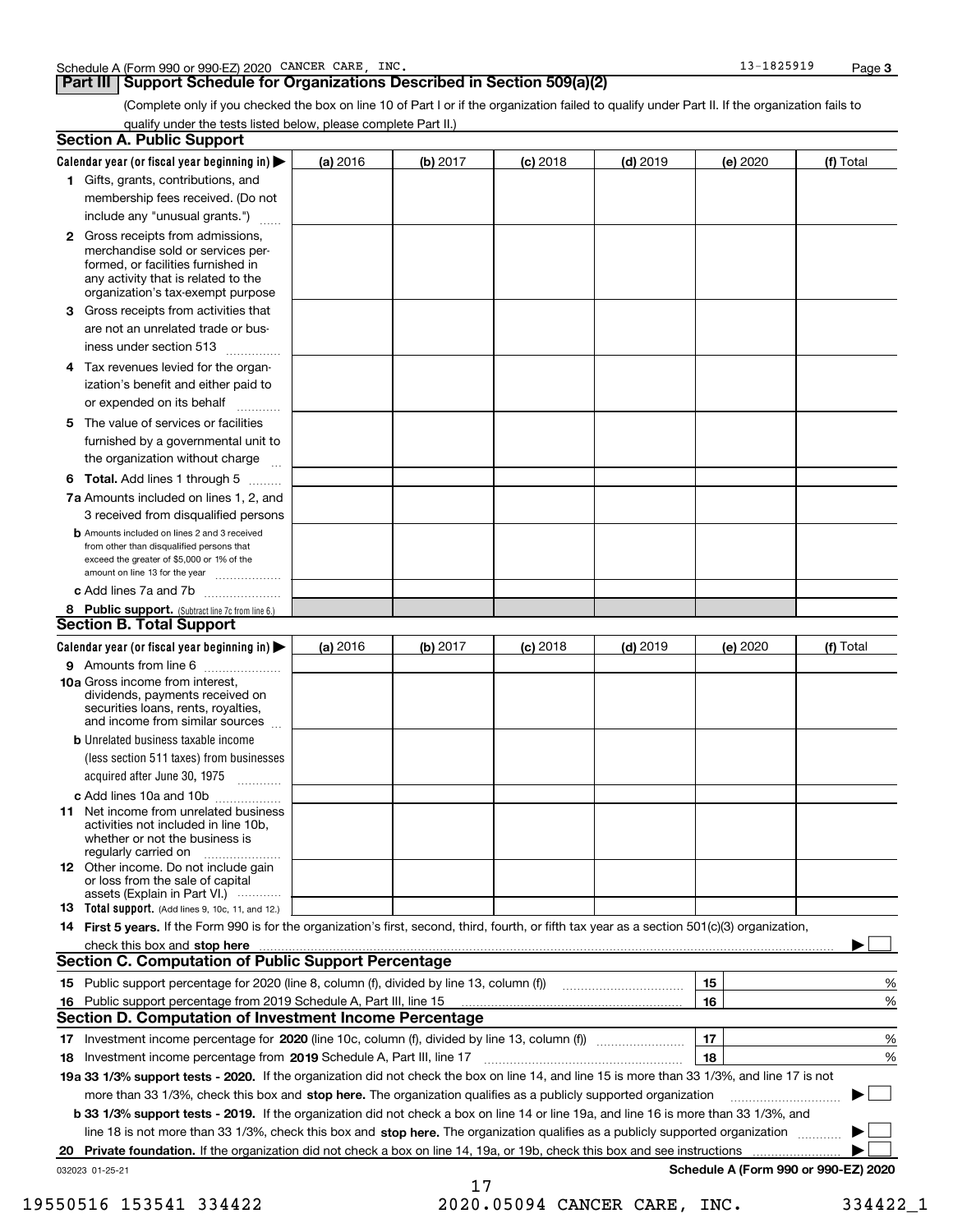(Complete only if you checked a box in line 12 on Part I. If you checked box 12a, Part I, complete Sections A and B. If you checked box 12b, Part I, complete Sections A and C. If you checked box 12c, Part I, complete Sections A, D, and E. If you checked box 12d, Part I, complete Sections A and D, and complete Part V.)

#### **Section A. All Supporting Organizations**

- **1** Are all of the organization's supported organizations listed by name in the organization's governing documents? If "No," describe in **Part VI** how the supported organizations are designated. If designated by *class or purpose, describe the designation. If historic and continuing relationship, explain.*
- **2**under section 509(a)(1) or (2)? If "Yes," explain in Part VI how the organization determined that the supported *organization was described in section 509(a)(1) or (2).* Did the organization have any supported organization that does not have an IRS determination of status
- **3a** Did the organization have a supported organization described in section 501(c)(4), (5), or (6)? If "Yes," answer *lines 3b and 3c below.*
- **b** Did the organization confirm that each supported organization qualified under section 501(c)(4), (5), or (6) and satisfied the public support tests under section 509(a)(2)? If "Yes," describe in **Part VI** when and how the *organization made the determination.*
- **c**Did the organization ensure that all support to such organizations was used exclusively for section 170(c)(2)(B) purposes? If "Yes," explain in **Part VI** what controls the organization put in place to ensure such use.
- **4a** *If* Was any supported organization not organized in the United States ("foreign supported organization")? *"Yes," and if you checked box 12a or 12b in Part I, answer lines 4b and 4c below.*
- **b** Did the organization have ultimate control and discretion in deciding whether to make grants to the foreign supported organization? If "Yes," describe in **Part VI** how the organization had such control and discretion *despite being controlled or supervised by or in connection with its supported organizations.*
- **c** Did the organization support any foreign supported organization that does not have an IRS determination under sections 501(c)(3) and 509(a)(1) or (2)? If "Yes," explain in **Part VI** what controls the organization used *to ensure that all support to the foreign supported organization was used exclusively for section 170(c)(2)(B) purposes.*
- **5a***If "Yes,"* Did the organization add, substitute, or remove any supported organizations during the tax year? answer lines 5b and 5c below (if applicable). Also, provide detail in **Part VI,** including (i) the names and EIN *numbers of the supported organizations added, substituted, or removed; (ii) the reasons for each such action; (iii) the authority under the organization's organizing document authorizing such action; and (iv) how the action was accomplished (such as by amendment to the organizing document).*
- **b** Type I or Type II only. Was any added or substituted supported organization part of a class already designated in the organization's organizing document?
- **cSubstitutions only.**  Was the substitution the result of an event beyond the organization's control?
- **6** Did the organization provide support (whether in the form of grants or the provision of services or facilities) to **Part VI.** *If "Yes," provide detail in* support or benefit one or more of the filing organization's supported organizations? anyone other than (i) its supported organizations, (ii) individuals that are part of the charitable class benefited by one or more of its supported organizations, or (iii) other supporting organizations that also
- **7**Did the organization provide a grant, loan, compensation, or other similar payment to a substantial contributor *If "Yes," complete Part I of Schedule L (Form 990 or 990-EZ).* regard to a substantial contributor? (as defined in section 4958(c)(3)(C)), a family member of a substantial contributor, or a 35% controlled entity with
- **8***If "Yes," complete Part I of Schedule L (Form 990 or 990-EZ).* Did the organization make a loan to a disqualified person (as defined in section 4958) not described in line 7?
- **9a** Was the organization controlled directly or indirectly at any time during the tax year by one or more in section 509(a)(1) or (2))? If "Yes," *provide detail in* <code>Part VI.</code> disqualified persons, as defined in section 4946 (other than foundation managers and organizations described
- **b**the supporting organization had an interest? If "Yes," provide detail in P**art VI**. Did one or more disqualified persons (as defined in line 9a) hold a controlling interest in any entity in which
- **c**Did a disqualified person (as defined in line 9a) have an ownership interest in, or derive any personal benefit from, assets in which the supporting organization also had an interest? If "Yes," provide detail in P**art VI.**
- **10a** Was the organization subject to the excess business holdings rules of section 4943 because of section supporting organizations)? If "Yes," answer line 10b below. 4943(f) (regarding certain Type II supporting organizations, and all Type III non-functionally integrated
- **b** Did the organization have any excess business holdings in the tax year? (Use Schedule C, Form 4720, to *determine whether the organization had excess business holdings.)*

032024 01-25-21

| $\overline{2}$          |  |
|-------------------------|--|
| <u>3a</u>               |  |
|                         |  |
| $\frac{3b}{2}$          |  |
| $\frac{3c}{2}$          |  |
| <u>4a</u>               |  |
|                         |  |
| 4 <sub>b</sub>          |  |
|                         |  |
| $rac{4c}{2}$            |  |
|                         |  |
| $\frac{5a}{2}$          |  |
| $\frac{5b}{5}$          |  |
| $\frac{5c}{2}$          |  |
|                         |  |
| $6 \overline{}$         |  |
| $\overline{7}$          |  |
|                         |  |
| $\overline{\mathbf{8}}$ |  |
| <u>9a</u>               |  |
|                         |  |
| 9 <sub>b</sub>          |  |
| 9c                      |  |
|                         |  |
| 10a                     |  |

**Schedule A (Form 990 or 990-EZ) 2020**

**10b**

**YesNo**

**1**

18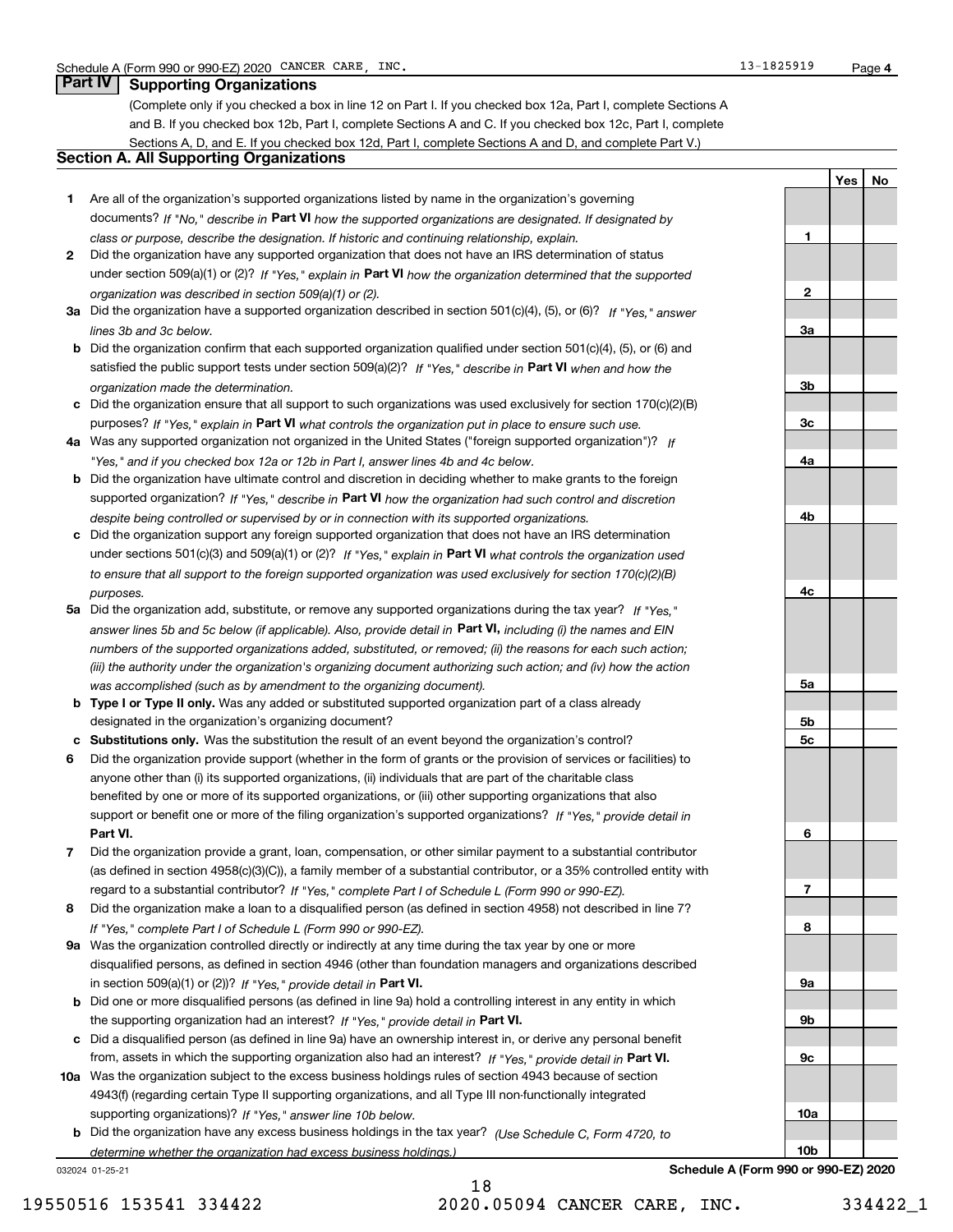| Part IV<br><b>Yes</b><br>Has the organization accepted a gift or contribution from any of the following persons?<br>11<br>a A person who directly or indirectly controls, either alone or together with persons described in lines 11b and<br>11a<br>11c below, the governing body of a supported organization?<br><b>b</b> A family member of a person described in line 11a above?<br>11 <sub>b</sub><br>c A 35% controlled entity of a person described in line 11a or 11b above? If "Yes" to line 11a, 11b, or 11c, provide<br>11c<br>detail in Part VI.<br><b>Section B. Type I Supporting Organizations</b><br><b>Yes</b><br>Did the governing body, members of the governing body, officers acting in their official capacity, or membership of one or<br>1<br>more supported organizations have the power to regularly appoint or elect at least a majority of the organization's officers,<br>directors, or trustees at all times during the tax year? If "No," describe in Part VI how the supported organization(s)<br>effectively operated, supervised, or controlled the organization's activities. If the organization had more than one supported<br>organization, describe how the powers to appoint and/or remove officers, directors, or trustees were allocated among the<br>1<br>supported organizations and what conditions or restrictions, if any, applied to such powers during the tax year.<br>Did the organization operate for the benefit of any supported organization other than the supported<br>$\mathbf{2}$<br>organization(s) that operated, supervised, or controlled the supporting organization? If "Yes," explain in<br>Part VI how providing such benefit carried out the purposes of the supported organization(s) that operated,<br>$\mathbf{2}$<br>supervised, or controlled the supporting organization.<br>Section C. Type II Supporting Organizations<br><b>Yes</b><br>Were a majority of the organization's directors or trustees during the tax year also a majority of the directors<br>1.<br>or trustees of each of the organization's supported organization(s)? If "No." describe in Part VI how control<br>or management of the supporting organization was vested in the same persons that controlled or managed<br>1<br>the supported organization(s).<br><b>Section D. All Type III Supporting Organizations</b><br>Yes<br><b>No</b><br>Did the organization provide to each of its supported organizations, by the last day of the fifth month of the<br>1 | Schedule A (Form 990 or 990-EZ) 2020 CANCER CARE, INC.                                                                | 13-1825919 | Page 5    |
|--------------------------------------------------------------------------------------------------------------------------------------------------------------------------------------------------------------------------------------------------------------------------------------------------------------------------------------------------------------------------------------------------------------------------------------------------------------------------------------------------------------------------------------------------------------------------------------------------------------------------------------------------------------------------------------------------------------------------------------------------------------------------------------------------------------------------------------------------------------------------------------------------------------------------------------------------------------------------------------------------------------------------------------------------------------------------------------------------------------------------------------------------------------------------------------------------------------------------------------------------------------------------------------------------------------------------------------------------------------------------------------------------------------------------------------------------------------------------------------------------------------------------------------------------------------------------------------------------------------------------------------------------------------------------------------------------------------------------------------------------------------------------------------------------------------------------------------------------------------------------------------------------------------------------------------------------------------------------------------------------------------------------------------------------------------------------------------------------------------------------------------------------------------------------------------------------------------------------------------------------------------------------------------------------------------------------------------------------------------------------------------------------------------------------------------------------------------------------------------------------------------------|-----------------------------------------------------------------------------------------------------------------------|------------|-----------|
|                                                                                                                                                                                                                                                                                                                                                                                                                                                                                                                                                                                                                                                                                                                                                                                                                                                                                                                                                                                                                                                                                                                                                                                                                                                                                                                                                                                                                                                                                                                                                                                                                                                                                                                                                                                                                                                                                                                                                                                                                                                                                                                                                                                                                                                                                                                                                                                                                                                                                                                    | <b>Supporting Organizations (continued)</b>                                                                           |            |           |
|                                                                                                                                                                                                                                                                                                                                                                                                                                                                                                                                                                                                                                                                                                                                                                                                                                                                                                                                                                                                                                                                                                                                                                                                                                                                                                                                                                                                                                                                                                                                                                                                                                                                                                                                                                                                                                                                                                                                                                                                                                                                                                                                                                                                                                                                                                                                                                                                                                                                                                                    |                                                                                                                       |            | No        |
|                                                                                                                                                                                                                                                                                                                                                                                                                                                                                                                                                                                                                                                                                                                                                                                                                                                                                                                                                                                                                                                                                                                                                                                                                                                                                                                                                                                                                                                                                                                                                                                                                                                                                                                                                                                                                                                                                                                                                                                                                                                                                                                                                                                                                                                                                                                                                                                                                                                                                                                    |                                                                                                                       |            |           |
|                                                                                                                                                                                                                                                                                                                                                                                                                                                                                                                                                                                                                                                                                                                                                                                                                                                                                                                                                                                                                                                                                                                                                                                                                                                                                                                                                                                                                                                                                                                                                                                                                                                                                                                                                                                                                                                                                                                                                                                                                                                                                                                                                                                                                                                                                                                                                                                                                                                                                                                    |                                                                                                                       |            |           |
|                                                                                                                                                                                                                                                                                                                                                                                                                                                                                                                                                                                                                                                                                                                                                                                                                                                                                                                                                                                                                                                                                                                                                                                                                                                                                                                                                                                                                                                                                                                                                                                                                                                                                                                                                                                                                                                                                                                                                                                                                                                                                                                                                                                                                                                                                                                                                                                                                                                                                                                    |                                                                                                                       |            |           |
|                                                                                                                                                                                                                                                                                                                                                                                                                                                                                                                                                                                                                                                                                                                                                                                                                                                                                                                                                                                                                                                                                                                                                                                                                                                                                                                                                                                                                                                                                                                                                                                                                                                                                                                                                                                                                                                                                                                                                                                                                                                                                                                                                                                                                                                                                                                                                                                                                                                                                                                    |                                                                                                                       |            |           |
|                                                                                                                                                                                                                                                                                                                                                                                                                                                                                                                                                                                                                                                                                                                                                                                                                                                                                                                                                                                                                                                                                                                                                                                                                                                                                                                                                                                                                                                                                                                                                                                                                                                                                                                                                                                                                                                                                                                                                                                                                                                                                                                                                                                                                                                                                                                                                                                                                                                                                                                    |                                                                                                                       |            |           |
|                                                                                                                                                                                                                                                                                                                                                                                                                                                                                                                                                                                                                                                                                                                                                                                                                                                                                                                                                                                                                                                                                                                                                                                                                                                                                                                                                                                                                                                                                                                                                                                                                                                                                                                                                                                                                                                                                                                                                                                                                                                                                                                                                                                                                                                                                                                                                                                                                                                                                                                    |                                                                                                                       |            |           |
|                                                                                                                                                                                                                                                                                                                                                                                                                                                                                                                                                                                                                                                                                                                                                                                                                                                                                                                                                                                                                                                                                                                                                                                                                                                                                                                                                                                                                                                                                                                                                                                                                                                                                                                                                                                                                                                                                                                                                                                                                                                                                                                                                                                                                                                                                                                                                                                                                                                                                                                    |                                                                                                                       |            |           |
|                                                                                                                                                                                                                                                                                                                                                                                                                                                                                                                                                                                                                                                                                                                                                                                                                                                                                                                                                                                                                                                                                                                                                                                                                                                                                                                                                                                                                                                                                                                                                                                                                                                                                                                                                                                                                                                                                                                                                                                                                                                                                                                                                                                                                                                                                                                                                                                                                                                                                                                    |                                                                                                                       |            | <b>No</b> |
|                                                                                                                                                                                                                                                                                                                                                                                                                                                                                                                                                                                                                                                                                                                                                                                                                                                                                                                                                                                                                                                                                                                                                                                                                                                                                                                                                                                                                                                                                                                                                                                                                                                                                                                                                                                                                                                                                                                                                                                                                                                                                                                                                                                                                                                                                                                                                                                                                                                                                                                    |                                                                                                                       |            |           |
|                                                                                                                                                                                                                                                                                                                                                                                                                                                                                                                                                                                                                                                                                                                                                                                                                                                                                                                                                                                                                                                                                                                                                                                                                                                                                                                                                                                                                                                                                                                                                                                                                                                                                                                                                                                                                                                                                                                                                                                                                                                                                                                                                                                                                                                                                                                                                                                                                                                                                                                    |                                                                                                                       |            |           |
|                                                                                                                                                                                                                                                                                                                                                                                                                                                                                                                                                                                                                                                                                                                                                                                                                                                                                                                                                                                                                                                                                                                                                                                                                                                                                                                                                                                                                                                                                                                                                                                                                                                                                                                                                                                                                                                                                                                                                                                                                                                                                                                                                                                                                                                                                                                                                                                                                                                                                                                    |                                                                                                                       |            |           |
|                                                                                                                                                                                                                                                                                                                                                                                                                                                                                                                                                                                                                                                                                                                                                                                                                                                                                                                                                                                                                                                                                                                                                                                                                                                                                                                                                                                                                                                                                                                                                                                                                                                                                                                                                                                                                                                                                                                                                                                                                                                                                                                                                                                                                                                                                                                                                                                                                                                                                                                    |                                                                                                                       |            |           |
|                                                                                                                                                                                                                                                                                                                                                                                                                                                                                                                                                                                                                                                                                                                                                                                                                                                                                                                                                                                                                                                                                                                                                                                                                                                                                                                                                                                                                                                                                                                                                                                                                                                                                                                                                                                                                                                                                                                                                                                                                                                                                                                                                                                                                                                                                                                                                                                                                                                                                                                    |                                                                                                                       |            |           |
|                                                                                                                                                                                                                                                                                                                                                                                                                                                                                                                                                                                                                                                                                                                                                                                                                                                                                                                                                                                                                                                                                                                                                                                                                                                                                                                                                                                                                                                                                                                                                                                                                                                                                                                                                                                                                                                                                                                                                                                                                                                                                                                                                                                                                                                                                                                                                                                                                                                                                                                    |                                                                                                                       |            |           |
|                                                                                                                                                                                                                                                                                                                                                                                                                                                                                                                                                                                                                                                                                                                                                                                                                                                                                                                                                                                                                                                                                                                                                                                                                                                                                                                                                                                                                                                                                                                                                                                                                                                                                                                                                                                                                                                                                                                                                                                                                                                                                                                                                                                                                                                                                                                                                                                                                                                                                                                    |                                                                                                                       |            |           |
|                                                                                                                                                                                                                                                                                                                                                                                                                                                                                                                                                                                                                                                                                                                                                                                                                                                                                                                                                                                                                                                                                                                                                                                                                                                                                                                                                                                                                                                                                                                                                                                                                                                                                                                                                                                                                                                                                                                                                                                                                                                                                                                                                                                                                                                                                                                                                                                                                                                                                                                    |                                                                                                                       |            | No        |
|                                                                                                                                                                                                                                                                                                                                                                                                                                                                                                                                                                                                                                                                                                                                                                                                                                                                                                                                                                                                                                                                                                                                                                                                                                                                                                                                                                                                                                                                                                                                                                                                                                                                                                                                                                                                                                                                                                                                                                                                                                                                                                                                                                                                                                                                                                                                                                                                                                                                                                                    |                                                                                                                       |            |           |
|                                                                                                                                                                                                                                                                                                                                                                                                                                                                                                                                                                                                                                                                                                                                                                                                                                                                                                                                                                                                                                                                                                                                                                                                                                                                                                                                                                                                                                                                                                                                                                                                                                                                                                                                                                                                                                                                                                                                                                                                                                                                                                                                                                                                                                                                                                                                                                                                                                                                                                                    |                                                                                                                       |            |           |
|                                                                                                                                                                                                                                                                                                                                                                                                                                                                                                                                                                                                                                                                                                                                                                                                                                                                                                                                                                                                                                                                                                                                                                                                                                                                                                                                                                                                                                                                                                                                                                                                                                                                                                                                                                                                                                                                                                                                                                                                                                                                                                                                                                                                                                                                                                                                                                                                                                                                                                                    |                                                                                                                       |            |           |
|                                                                                                                                                                                                                                                                                                                                                                                                                                                                                                                                                                                                                                                                                                                                                                                                                                                                                                                                                                                                                                                                                                                                                                                                                                                                                                                                                                                                                                                                                                                                                                                                                                                                                                                                                                                                                                                                                                                                                                                                                                                                                                                                                                                                                                                                                                                                                                                                                                                                                                                    |                                                                                                                       |            |           |
|                                                                                                                                                                                                                                                                                                                                                                                                                                                                                                                                                                                                                                                                                                                                                                                                                                                                                                                                                                                                                                                                                                                                                                                                                                                                                                                                                                                                                                                                                                                                                                                                                                                                                                                                                                                                                                                                                                                                                                                                                                                                                                                                                                                                                                                                                                                                                                                                                                                                                                                    |                                                                                                                       |            |           |
|                                                                                                                                                                                                                                                                                                                                                                                                                                                                                                                                                                                                                                                                                                                                                                                                                                                                                                                                                                                                                                                                                                                                                                                                                                                                                                                                                                                                                                                                                                                                                                                                                                                                                                                                                                                                                                                                                                                                                                                                                                                                                                                                                                                                                                                                                                                                                                                                                                                                                                                    |                                                                                                                       |            |           |
|                                                                                                                                                                                                                                                                                                                                                                                                                                                                                                                                                                                                                                                                                                                                                                                                                                                                                                                                                                                                                                                                                                                                                                                                                                                                                                                                                                                                                                                                                                                                                                                                                                                                                                                                                                                                                                                                                                                                                                                                                                                                                                                                                                                                                                                                                                                                                                                                                                                                                                                    |                                                                                                                       |            |           |
|                                                                                                                                                                                                                                                                                                                                                                                                                                                                                                                                                                                                                                                                                                                                                                                                                                                                                                                                                                                                                                                                                                                                                                                                                                                                                                                                                                                                                                                                                                                                                                                                                                                                                                                                                                                                                                                                                                                                                                                                                                                                                                                                                                                                                                                                                                                                                                                                                                                                                                                    | organization's tax year, (i) a written notice describing the type and amount of support provided during the prior tax |            |           |
| year, (ii) a copy of the Form 990 that was most recently filed as of the date of notification, and (iii) copies of the                                                                                                                                                                                                                                                                                                                                                                                                                                                                                                                                                                                                                                                                                                                                                                                                                                                                                                                                                                                                                                                                                                                                                                                                                                                                                                                                                                                                                                                                                                                                                                                                                                                                                                                                                                                                                                                                                                                                                                                                                                                                                                                                                                                                                                                                                                                                                                                             |                                                                                                                       |            |           |
| organization's governing documents in effect on the date of notification, to the extent not previously provided?<br>1                                                                                                                                                                                                                                                                                                                                                                                                                                                                                                                                                                                                                                                                                                                                                                                                                                                                                                                                                                                                                                                                                                                                                                                                                                                                                                                                                                                                                                                                                                                                                                                                                                                                                                                                                                                                                                                                                                                                                                                                                                                                                                                                                                                                                                                                                                                                                                                              |                                                                                                                       |            |           |
| Were any of the organization's officers, directors, or trustees either (i) appointed or elected by the supported<br>$\mathbf{2}$                                                                                                                                                                                                                                                                                                                                                                                                                                                                                                                                                                                                                                                                                                                                                                                                                                                                                                                                                                                                                                                                                                                                                                                                                                                                                                                                                                                                                                                                                                                                                                                                                                                                                                                                                                                                                                                                                                                                                                                                                                                                                                                                                                                                                                                                                                                                                                                   |                                                                                                                       |            |           |
| organization(s) or (ii) serving on the governing body of a supported organization? If "No," explain in Part VI how                                                                                                                                                                                                                                                                                                                                                                                                                                                                                                                                                                                                                                                                                                                                                                                                                                                                                                                                                                                                                                                                                                                                                                                                                                                                                                                                                                                                                                                                                                                                                                                                                                                                                                                                                                                                                                                                                                                                                                                                                                                                                                                                                                                                                                                                                                                                                                                                 |                                                                                                                       |            |           |
| $\mathbf{2}$<br>the organization maintained a close and continuous working relationship with the supported organization(s).                                                                                                                                                                                                                                                                                                                                                                                                                                                                                                                                                                                                                                                                                                                                                                                                                                                                                                                                                                                                                                                                                                                                                                                                                                                                                                                                                                                                                                                                                                                                                                                                                                                                                                                                                                                                                                                                                                                                                                                                                                                                                                                                                                                                                                                                                                                                                                                        |                                                                                                                       |            |           |

**3**income or assets at all times during the tax year? If "Yes," describe in **Part VI** the role the organization's By reason of the relationship described in line 2, above, did the organization's supported organizations have a significant voice in the organization's investment policies and in directing the use of the organization's

*supported organizations played in this regard.* **Section E. Type III Functionally Integrated Supporting Organizations**

|  | * Check the box next to the method that the organization used to satisfy the Integral Part Test during the year (see instructions). |  |  |
|--|-------------------------------------------------------------------------------------------------------------------------------------|--|--|
|--|-------------------------------------------------------------------------------------------------------------------------------------|--|--|

- **a**The organization satisfied the Activities Test. *Complete* line 2 below.  $\mathcal{L}^{\text{max}}$
- **b**The organization is the parent of each of its supported organizations. *Complete* line 3 *below.*  $\mathcal{L}^{\text{max}}$

|  |  | The organization supported a governmental entity. Describe in Part VI how you supported a governmental entity (see instructions). |  |
|--|--|-----------------------------------------------------------------------------------------------------------------------------------|--|
|--|--|-----------------------------------------------------------------------------------------------------------------------------------|--|

- **2Answer lines 2a and 2b below. Yes No** Activities Test.
- **a** Did substantially all of the organization's activities during the tax year directly further the exempt purposes of the supported organization(s) to which the organization was responsive? If "Yes," then in **Part VI identify those supported organizations and explain**  *how these activities directly furthered their exempt purposes, how the organization was responsive to those supported organizations, and how the organization determined that these activities constituted substantially all of its activities.*
- **b** Did the activities described in line 2a, above, constitute activities that, but for the organization's involvement, **Part VI**  *the reasons for the organization's position that its supported organization(s) would have engaged in* one or more of the organization's supported organization(s) would have been engaged in? If "Yes," e*xplain in these activities but for the organization's involvement.*
- **3**Parent of Supported Organizations. Answer lines 3a and 3b below.

**a** Did the organization have the power to regularly appoint or elect a majority of the officers, directors, or trustees of each of the supported organizations? If "Yes" or "No" provide details in **Part VI.** 

**b** Did the organization exercise a substantial degree of direction over the policies, programs, and activities of each of its supported organizations? If "Yes," describe in Part VI the role played by the organization in this regard.

032025 01-25-21

**Schedule A (Form 990 or 990-EZ) 2020**

**3**

**2a**

**2b**

**3a**

**3b**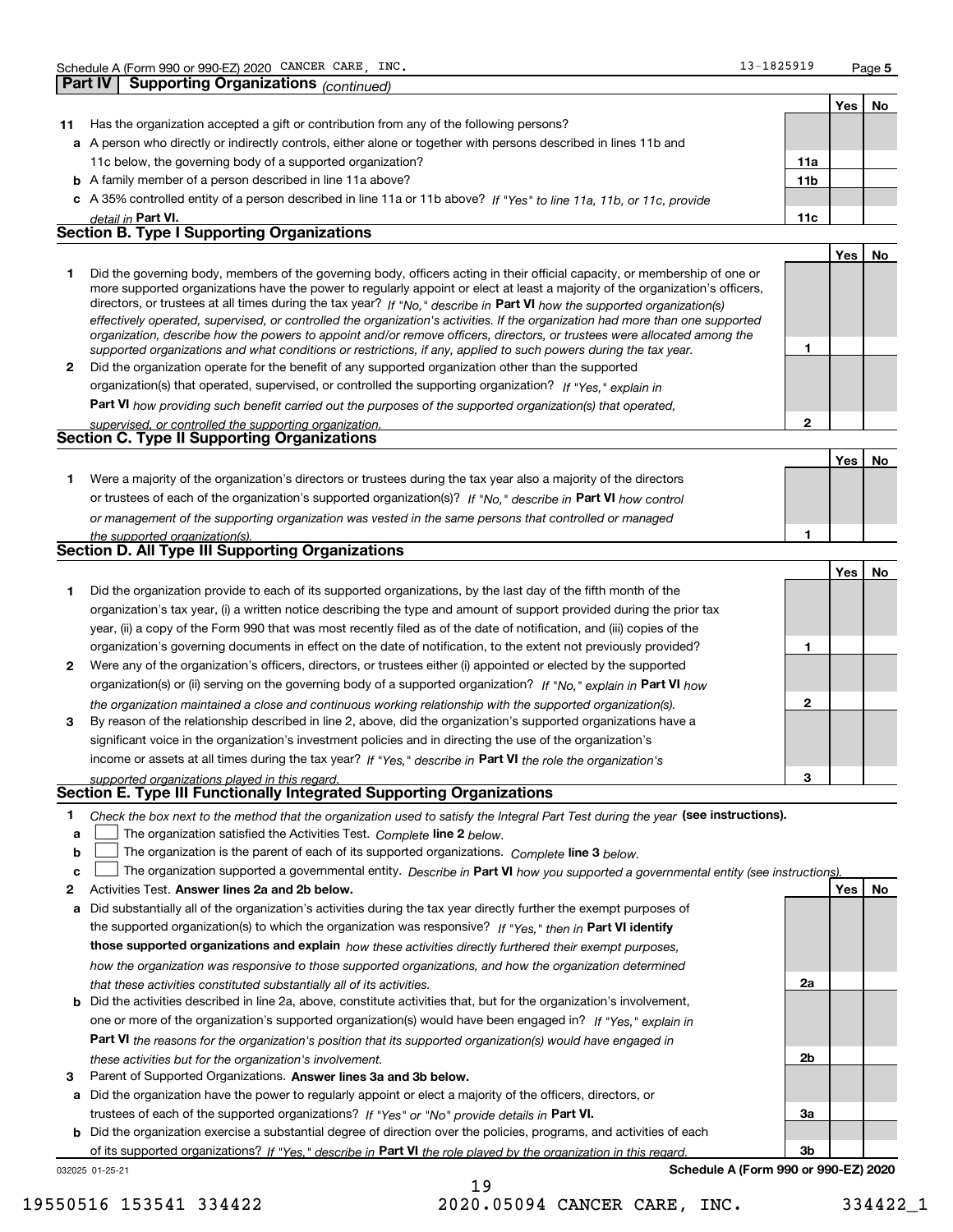Schedule A (Form 990 or 990-EZ) 2020 CANCER CARE,INC. 13-1825919 Page  $\texttt{CANCER} \quad \texttt{CARE} \quad \texttt{INC.} \tag{13-1825919}$ 

|                | Type III Non-Functionally Integrated 509(a)(3) Supporting Organizations<br><b>Part V</b>                                                       |                |                |                                |
|----------------|------------------------------------------------------------------------------------------------------------------------------------------------|----------------|----------------|--------------------------------|
| 1.             | Check here if the organization satisfied the Integral Part Test as a qualifying trust on Nov. 20, 1970 (explain in Part VI). See instructions. |                |                |                                |
|                | All other Type III non-functionally integrated supporting organizations must complete Sections A through E.                                    |                |                |                                |
|                | Section A - Adjusted Net Income                                                                                                                |                | (A) Prior Year | (B) Current Year<br>(optional) |
| 1              | Net short-term capital gain                                                                                                                    | 1              |                |                                |
| 2              | Recoveries of prior-year distributions                                                                                                         | $\mathbf{2}$   |                |                                |
| 3              | Other gross income (see instructions)                                                                                                          | 3              |                |                                |
| 4              | Add lines 1 through 3.                                                                                                                         | 4              |                |                                |
| 5              | Depreciation and depletion                                                                                                                     | 5              |                |                                |
| 6              | Portion of operating expenses paid or incurred for production or                                                                               |                |                |                                |
|                | collection of gross income or for management, conservation, or                                                                                 |                |                |                                |
|                | maintenance of property held for production of income (see instructions)                                                                       | 6              |                |                                |
| 7              | Other expenses (see instructions)                                                                                                              | $\overline{7}$ |                |                                |
| 8              | <b>Adjusted Net Income</b> (subtract lines 5, 6, and 7 from line 4)                                                                            | 8              |                |                                |
|                | <b>Section B - Minimum Asset Amount</b>                                                                                                        |                | (A) Prior Year | (B) Current Year<br>(optional) |
| 1.             | Aggregate fair market value of all non-exempt-use assets (see                                                                                  |                |                |                                |
|                | instructions for short tax year or assets held for part of year):                                                                              |                |                |                                |
|                | a Average monthly value of securities                                                                                                          | 1a             |                |                                |
|                | <b>b</b> Average monthly cash balances                                                                                                         | 1b             |                |                                |
|                | c Fair market value of other non-exempt-use assets                                                                                             | 1c             |                |                                |
|                | <b>d</b> Total (add lines 1a, 1b, and 1c)                                                                                                      | 1d             |                |                                |
|                | e Discount claimed for blockage or other factors                                                                                               |                |                |                                |
|                | (explain in detail in <b>Part VI</b> ):                                                                                                        |                |                |                                |
| 2              | Acquisition indebtedness applicable to non-exempt-use assets                                                                                   | $\mathbf{2}$   |                |                                |
| 3              | Subtract line 2 from line 1d.                                                                                                                  | 3              |                |                                |
| 4              | Cash deemed held for exempt use. Enter 0.015 of line 3 (for greater amount,                                                                    |                |                |                                |
|                | see instructions).                                                                                                                             | 4              |                |                                |
| 5              | Net value of non-exempt-use assets (subtract line 4 from line 3)                                                                               | 5              |                |                                |
| 6              | Multiply line 5 by 0.035.                                                                                                                      | 6              |                |                                |
| 7              | Recoveries of prior-year distributions                                                                                                         | $\overline{7}$ |                |                                |
| 8              | Minimum Asset Amount (add line 7 to line 6)                                                                                                    | 8              |                |                                |
|                | <b>Section C - Distributable Amount</b>                                                                                                        |                |                | <b>Current Year</b>            |
| 1              | Adjusted net income for prior year (from Section A, line 8, column A)                                                                          | 1              |                |                                |
| $\overline{2}$ | Enter 0.85 of line 1.                                                                                                                          | $\mathbf{2}$   |                |                                |
| 3              | Minimum asset amount for prior year (from Section B, line 8, column A)                                                                         | 3              |                |                                |
| 4              | Enter greater of line 2 or line 3.                                                                                                             | 4              |                |                                |
| 5              | Income tax imposed in prior year                                                                                                               | 5              |                |                                |
| 6              | <b>Distributable Amount.</b> Subtract line 5 from line 4, unless subject to                                                                    |                |                |                                |
|                | emergency temporary reduction (see instructions).                                                                                              | 6              |                |                                |

**7**Check here if the current year is the organization's first as a non-functionally integrated Type III supporting organization (see instructions).

**Schedule A (Form 990 or 990-EZ) 2020**

032026 01-25-21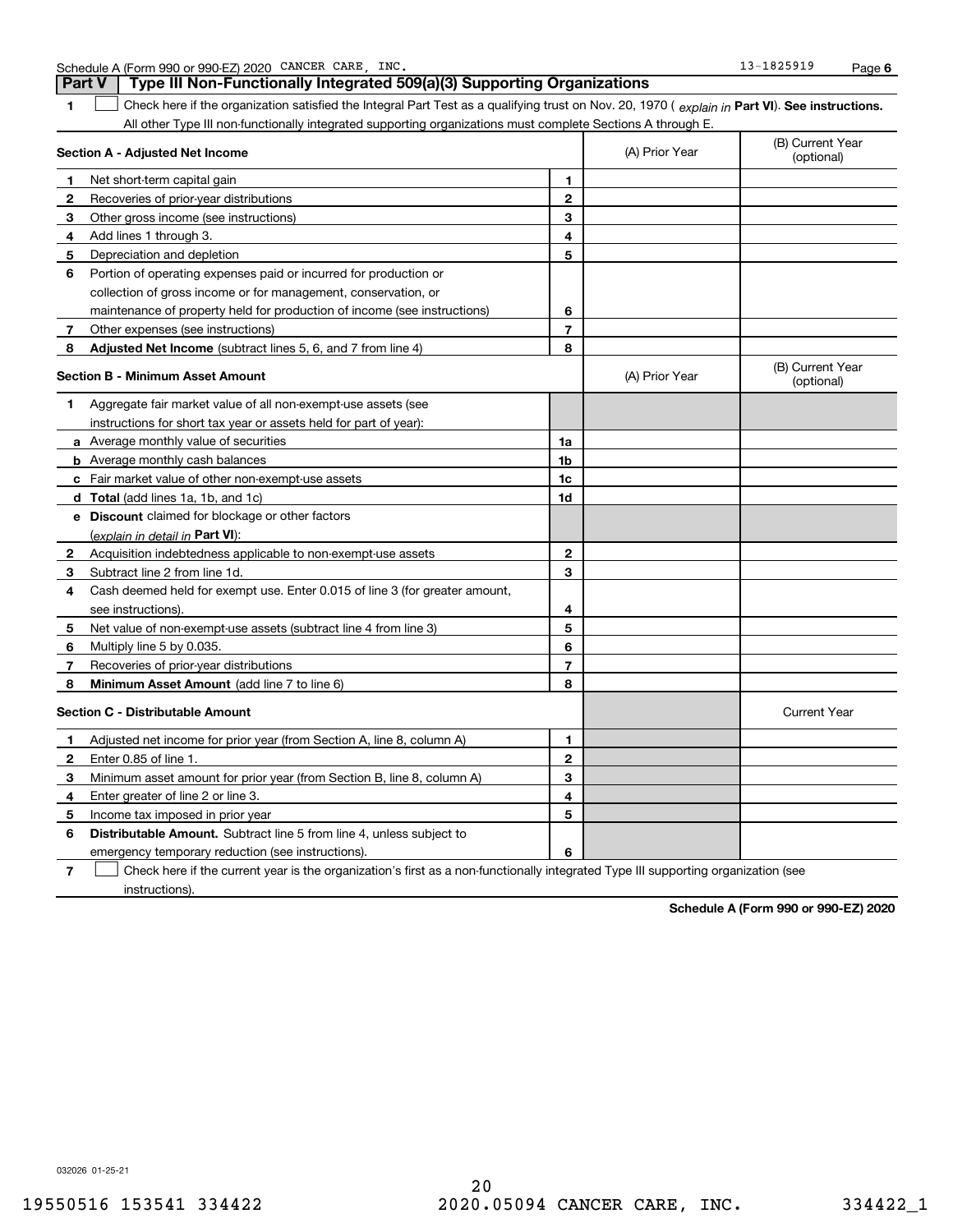| <b>Part V</b> | Type III Non-Functionally Integrated 509(a)(3) Supporting Organizations                    |                                    | (continued)                                   |              |                                                  |
|---------------|--------------------------------------------------------------------------------------------|------------------------------------|-----------------------------------------------|--------------|--------------------------------------------------|
|               | <b>Section D - Distributions</b>                                                           |                                    |                                               |              | <b>Current Year</b>                              |
| 1             | Amounts paid to supported organizations to accomplish exempt purposes                      |                                    |                                               | 1            |                                                  |
| 2             | Amounts paid to perform activity that directly furthers exempt purposes of supported       |                                    |                                               |              |                                                  |
|               | organizations, in excess of income from activity                                           |                                    |                                               | $\mathbf{2}$ |                                                  |
| 3             | Administrative expenses paid to accomplish exempt purposes of supported organizations      |                                    |                                               | 3            |                                                  |
| 4             | Amounts paid to acquire exempt-use assets                                                  |                                    |                                               | 4            |                                                  |
| 5             | Qualified set-aside amounts (prior IRS approval required - provide details in Part VI)     |                                    |                                               | 5            |                                                  |
| 6             | Other distributions ( <i>describe in</i> Part VI). See instructions.                       |                                    |                                               | 6            |                                                  |
| 7             | Total annual distributions. Add lines 1 through 6.                                         |                                    |                                               | 7            |                                                  |
| 8             | Distributions to attentive supported organizations to which the organization is responsive |                                    |                                               |              |                                                  |
|               | (provide details in Part VI). See instructions.                                            |                                    |                                               | 8            |                                                  |
| 9             | Distributable amount for 2020 from Section C, line 6                                       |                                    |                                               | 9            |                                                  |
| 10            | Line 8 amount divided by line 9 amount                                                     |                                    |                                               | 10           |                                                  |
|               | <b>Section E - Distribution Allocations</b> (see instructions)                             | (i)<br><b>Excess Distributions</b> | (ii)<br><b>Underdistributions</b><br>Pre-2020 |              | (iii)<br><b>Distributable</b><br>Amount for 2020 |
| 1             | Distributable amount for 2020 from Section C, line 6                                       |                                    |                                               |              |                                                  |
| 2             | Underdistributions, if any, for years prior to 2020 (reason-                               |                                    |                                               |              |                                                  |
|               | able cause required - explain in Part VI). See instructions.                               |                                    |                                               |              |                                                  |
| 3             | Excess distributions carryover, if any, to 2020                                            |                                    |                                               |              |                                                  |
|               | a From 2015                                                                                |                                    |                                               |              |                                                  |
|               | <b>b</b> From 2016                                                                         |                                    |                                               |              |                                                  |
|               | $c$ From 2017                                                                              |                                    |                                               |              |                                                  |
|               | d From 2018                                                                                |                                    |                                               |              |                                                  |
|               | e From 2019                                                                                |                                    |                                               |              |                                                  |
|               | f Total of lines 3a through 3e                                                             |                                    |                                               |              |                                                  |
|               | g Applied to underdistributions of prior years                                             |                                    |                                               |              |                                                  |
|               | <b>h</b> Applied to 2020 distributable amount                                              |                                    |                                               |              |                                                  |
|               | Carryover from 2015 not applied (see instructions)                                         |                                    |                                               |              |                                                  |
|               | Remainder. Subtract lines 3g, 3h, and 3i from line 3f.                                     |                                    |                                               |              |                                                  |
| 4             | Distributions for 2020 from Section D,                                                     |                                    |                                               |              |                                                  |
|               | line $7:$                                                                                  |                                    |                                               |              |                                                  |
|               | a Applied to underdistributions of prior years                                             |                                    |                                               |              |                                                  |
|               | <b>b</b> Applied to 2020 distributable amount                                              |                                    |                                               |              |                                                  |
|               | c Remainder. Subtract lines 4a and 4b from line 4.                                         |                                    |                                               |              |                                                  |
| 5.            | Remaining underdistributions for years prior to 2020, if                                   |                                    |                                               |              |                                                  |
|               | any. Subtract lines 3g and 4a from line 2. For result greater                              |                                    |                                               |              |                                                  |
|               | than zero, explain in Part VI. See instructions.                                           |                                    |                                               |              |                                                  |
| 6             | Remaining underdistributions for 2020. Subtract lines 3h                                   |                                    |                                               |              |                                                  |
|               | and 4b from line 1. For result greater than zero, explain in                               |                                    |                                               |              |                                                  |
|               | Part VI. See instructions.                                                                 |                                    |                                               |              |                                                  |
| 7             | Excess distributions carryover to 2021. Add lines 3j                                       |                                    |                                               |              |                                                  |
|               | and 4c.                                                                                    |                                    |                                               |              |                                                  |
| 8             | Breakdown of line 7:                                                                       |                                    |                                               |              |                                                  |
|               | a Excess from 2016                                                                         |                                    |                                               |              |                                                  |
|               | <b>b</b> Excess from 2017                                                                  |                                    |                                               |              |                                                  |
|               | c Excess from 2018                                                                         |                                    |                                               |              |                                                  |
|               | d Excess from 2019                                                                         |                                    |                                               |              |                                                  |
|               | e Excess from 2020                                                                         |                                    |                                               |              |                                                  |

**Schedule A (Form 990 or 990-EZ) 2020**

032027 01-25-21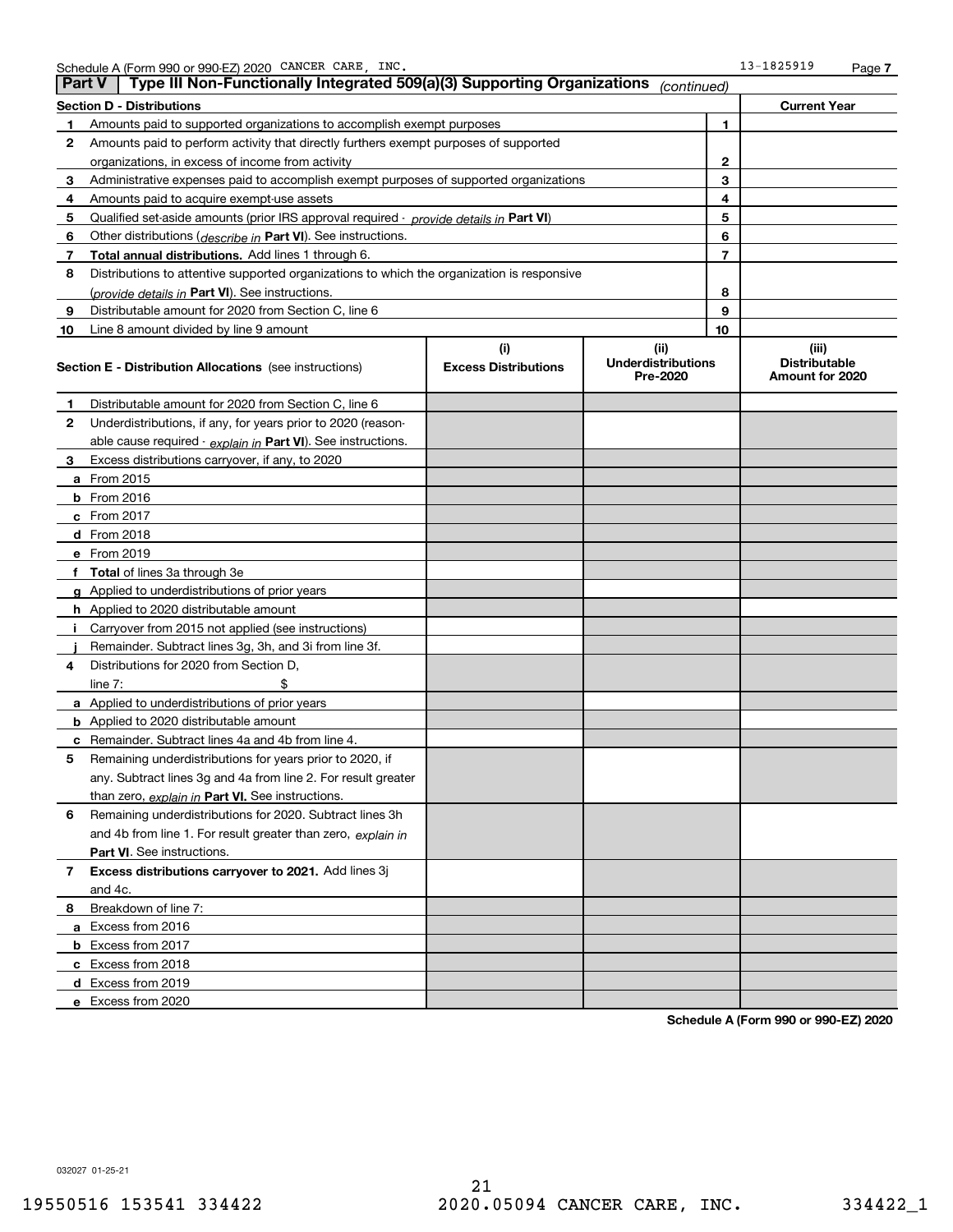| <b>Part VI   Supplemental Information.</b> Provide the explanations required by Part II, line 10; Part II, line 17a or 17b; Part III, line 12;   |
|--------------------------------------------------------------------------------------------------------------------------------------------------|
| Part IV, Section A, lines 1, 2, 3b, 3c, 4b, 4c, 5a, 6, 9a, 9b, 9c, 11a, 11b, and 11c; Part IV, Section B, lines 1 and 2; Part IV, Section C,     |
| line 1; Part IV, Section D, lines 2 and 3; Part IV, Section E, lines 1c, 2a, 2b, 3a, and 3b; Part V, line 1; Part V, Section B, line 1e; Part V, |
| Section D, lines 5, 6, and 8; and Part V, Section E, lines 2, 5, and 6. Also complete this part for any additional information.                  |
| (See instructions.)                                                                                                                              |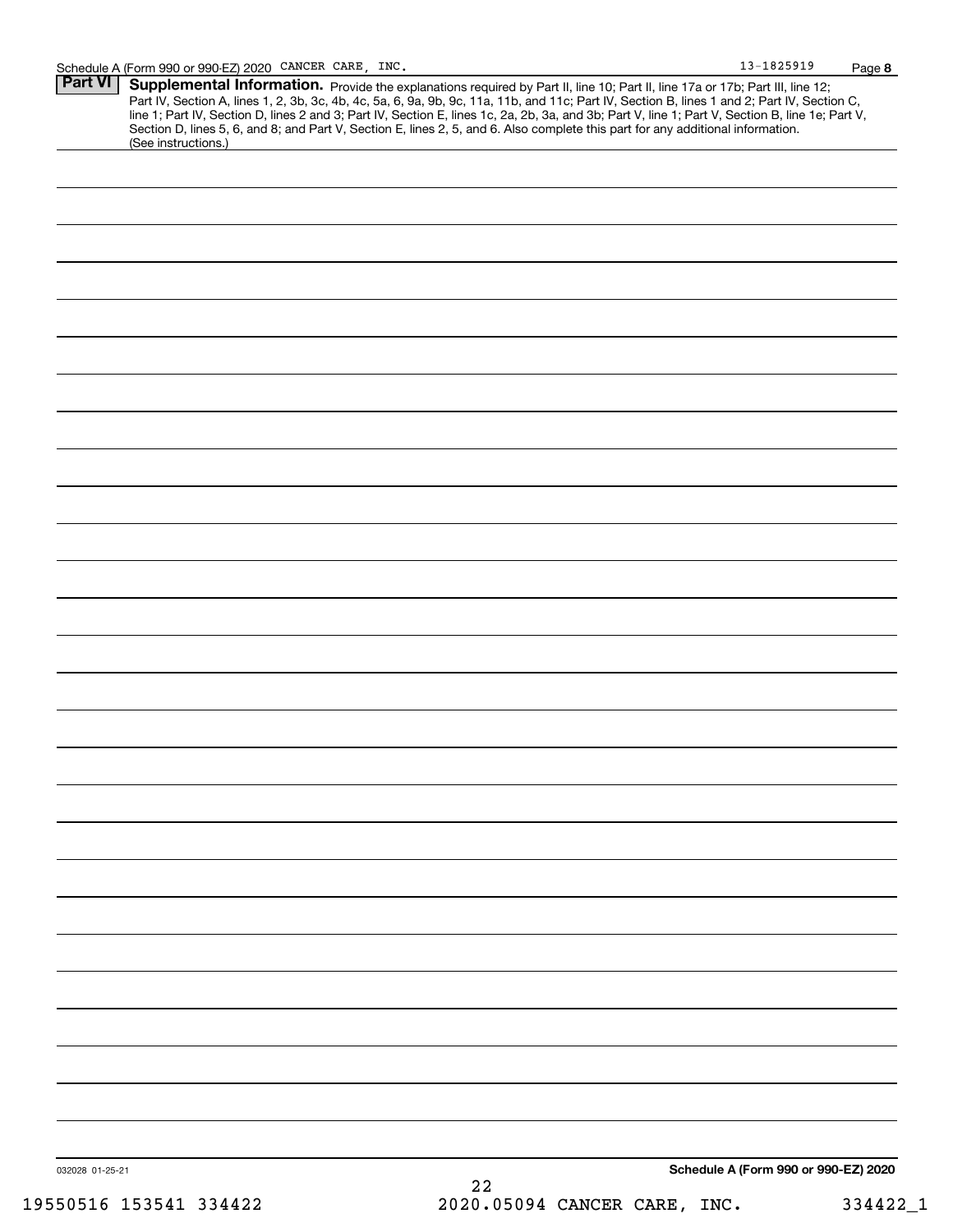Department of the Treasury Internal Revenue Service **(Form 990, 990-EZ, or 990-PF)**

Name of the organization

**Organization type** (check one):

\*\* PUBLIC DISCLOSURE COPY \*\*

## **Schedule B Schedule of Contributors**

**| Attach to Form 990, Form 990-EZ, or Form 990-PF. | Go to www.irs.gov/Form990 for the latest information.** OMB No. 1545-0047

**2020**

**Employer identification number**

| CANCER CARE<br><b>INC</b> | 13-1825919 |
|---------------------------|------------|
|---------------------------|------------|

| Filers of:         | Section:                                                                           |
|--------------------|------------------------------------------------------------------------------------|
| Form 990 or 990-FZ | $\boxed{\text{X}}$ 501(c)( <sup>3</sup> ) (enter number) organization              |
|                    | $4947(a)(1)$ nonexempt charitable trust <b>not</b> treated as a private foundation |
|                    | 527 political organization                                                         |
| Form 990-PF        | 501(c)(3) exempt private foundation                                                |
|                    | 4947(a)(1) nonexempt charitable trust treated as a private foundation              |
|                    | 501(c)(3) taxable private foundation                                               |

Check if your organization is covered by the **General Rule** or a **Special Rule. Note:**  Only a section 501(c)(7), (8), or (10) organization can check boxes for both the General Rule and a Special Rule. See instructions.

#### **General Rule**

 $\mathcal{L}^{\text{max}}$ 

For an organization filing Form 990, 990-EZ, or 990-PF that received, during the year, contributions totaling \$5,000 or more (in money or property) from any one contributor. Complete Parts I and II. See instructions for determining a contributor's total contributions.

#### **Special Rules**

any one contributor, during the year, total contributions of the greater of  $\,$  (1) \$5,000; or **(2)** 2% of the amount on (i) Form 990, Part VIII, line 1h;  $\overline{X}$  For an organization described in section 501(c)(3) filing Form 990 or 990-EZ that met the 33 1/3% support test of the regulations under sections 509(a)(1) and 170(b)(1)(A)(vi), that checked Schedule A (Form 990 or 990-EZ), Part II, line 13, 16a, or 16b, and that received from or (ii) Form 990-EZ, line 1. Complete Parts I and II.

For an organization described in section 501(c)(7), (8), or (10) filing Form 990 or 990-EZ that received from any one contributor, during the year, total contributions of more than \$1,000 exclusively for religious, charitable, scientific, literary, or educational purposes, or for the prevention of cruelty to children or animals. Complete Parts I (entering "N/A" in column (b) instead of the contributor name and address), II, and III.  $\mathcal{L}^{\text{max}}$ 

purpose. Don't complete any of the parts unless the **General Rule** applies to this organization because it received *nonexclusively* year, contributions <sub>exclusively</sub> for religious, charitable, etc., purposes, but no such contributions totaled more than \$1,000. If this box is checked, enter here the total contributions that were received during the year for an  $\;$ exclusively religious, charitable, etc., For an organization described in section 501(c)(7), (8), or (10) filing Form 990 or 990-EZ that received from any one contributor, during the religious, charitable, etc., contributions totaling \$5,000 or more during the year  $\Box$ — $\Box$   $\Box$  $\mathcal{L}^{\text{max}}$ 

**Caution:**  An organization that isn't covered by the General Rule and/or the Special Rules doesn't file Schedule B (Form 990, 990-EZ, or 990-PF),  **must** but it answer "No" on Part IV, line 2, of its Form 990; or check the box on line H of its Form 990-EZ or on its Form 990-PF, Part I, line 2, to certify that it doesn't meet the filing requirements of Schedule B (Form 990, 990-EZ, or 990-PF).

**For Paperwork Reduction Act Notice, see the instructions for Form 990, 990-EZ, or 990-PF. Schedule B (Form 990, 990-EZ, or 990-PF) (2020)** LHA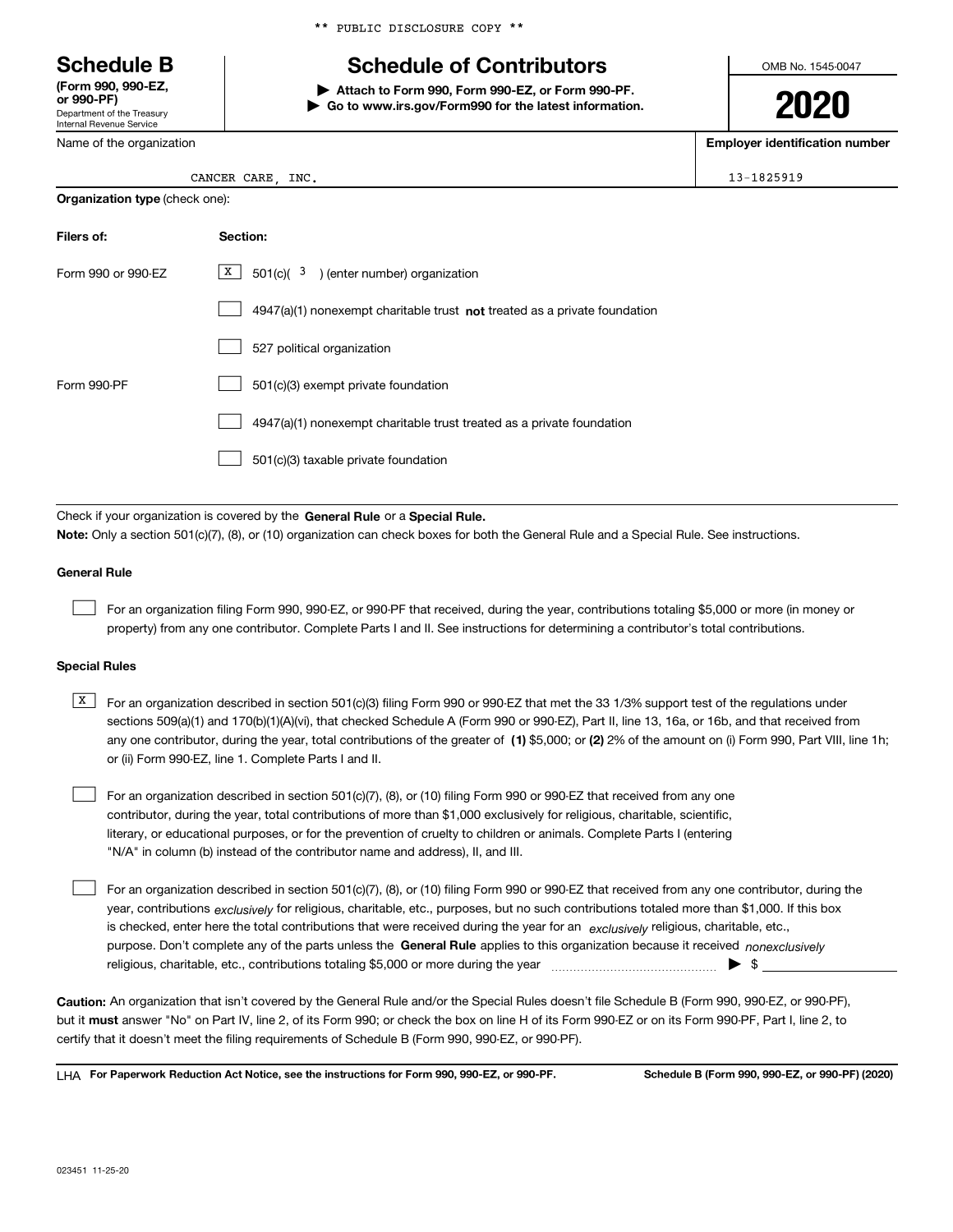| (2020)<br>Schedule<br>990-EZ<br>$\sim$<br>∍990<br>I DE<br>∕ (Form<br>or<br>ಎಶ∪-⊢−் | Page |
|------------------------------------------------------------------------------------|------|
|                                                                                    |      |

| Name of organization<br>CANCER CARE, INC.<br>Part I<br>Contributors (see instructions). Use duplicate copies of Part I if additional space is needed.<br>(c)<br>(a)<br>(b)<br><b>Total contributions</b><br>No.<br>Name, address, and ZIP + 4<br>1<br>1,236,500.<br>$\$$<br>(c)<br>(a)<br>(b)<br>No.<br>Name, address, and ZIP + 4<br><b>Total contributions</b><br>2<br>801,000.<br>\$<br>(c)<br>(a)<br>(b)<br>No.<br>Name, address, and ZIP + 4<br><b>Total contributions</b><br>3<br>655,420.<br>\$ | <b>Employer identification number</b>                                                 |  |  |
|--------------------------------------------------------------------------------------------------------------------------------------------------------------------------------------------------------------------------------------------------------------------------------------------------------------------------------------------------------------------------------------------------------------------------------------------------------------------------------------------------------|---------------------------------------------------------------------------------------|--|--|
|                                                                                                                                                                                                                                                                                                                                                                                                                                                                                                        |                                                                                       |  |  |
|                                                                                                                                                                                                                                                                                                                                                                                                                                                                                                        | 13-1825919                                                                            |  |  |
|                                                                                                                                                                                                                                                                                                                                                                                                                                                                                                        |                                                                                       |  |  |
|                                                                                                                                                                                                                                                                                                                                                                                                                                                                                                        | (d)<br>Type of contribution                                                           |  |  |
|                                                                                                                                                                                                                                                                                                                                                                                                                                                                                                        | x<br>Person<br>Payroll<br>Noncash<br>(Complete Part II for<br>noncash contributions.) |  |  |
|                                                                                                                                                                                                                                                                                                                                                                                                                                                                                                        | (d)<br>Type of contribution                                                           |  |  |
|                                                                                                                                                                                                                                                                                                                                                                                                                                                                                                        | х<br>Person<br>Payroll<br>Noncash<br>(Complete Part II for<br>noncash contributions.) |  |  |
|                                                                                                                                                                                                                                                                                                                                                                                                                                                                                                        | (d)<br>Type of contribution                                                           |  |  |
|                                                                                                                                                                                                                                                                                                                                                                                                                                                                                                        | X<br>Person<br>Payroll<br>Noncash<br>(Complete Part II for<br>noncash contributions.) |  |  |
| (c)<br>(a)<br>(b)<br>No.<br><b>Total contributions</b><br>Name, address, and ZIP + 4                                                                                                                                                                                                                                                                                                                                                                                                                   | (d)<br>Type of contribution                                                           |  |  |
| 4<br>649,572.<br>\$                                                                                                                                                                                                                                                                                                                                                                                                                                                                                    | х<br>Person<br>Payroll<br>Noncash<br>(Complete Part II for<br>noncash contributions.) |  |  |
| (b)<br>(c)<br>(a)<br><b>Total contributions</b><br>No.<br>Name, address, and ZIP + 4                                                                                                                                                                                                                                                                                                                                                                                                                   | (d)<br>Type of contribution                                                           |  |  |
| 5<br>469,900.<br>\$                                                                                                                                                                                                                                                                                                                                                                                                                                                                                    | X<br>Person<br>Payroll<br>Noncash<br>(Complete Part II for<br>noncash contributions.) |  |  |
| (c)<br>(a)<br>(b)<br><b>Total contributions</b><br>No.<br>Name, address, and ZIP + 4                                                                                                                                                                                                                                                                                                                                                                                                                   | (d)<br>Type of contribution                                                           |  |  |
| 6<br>457,500.<br>\$<br>noncash contributions.)<br>Schedule B (Form 990, 990-EZ, or 990-PF) (2020)<br>023452 11-25-20                                                                                                                                                                                                                                                                                                                                                                                   | X<br>Person<br>Payroll<br>Noncash<br>(Complete Part II for                            |  |  |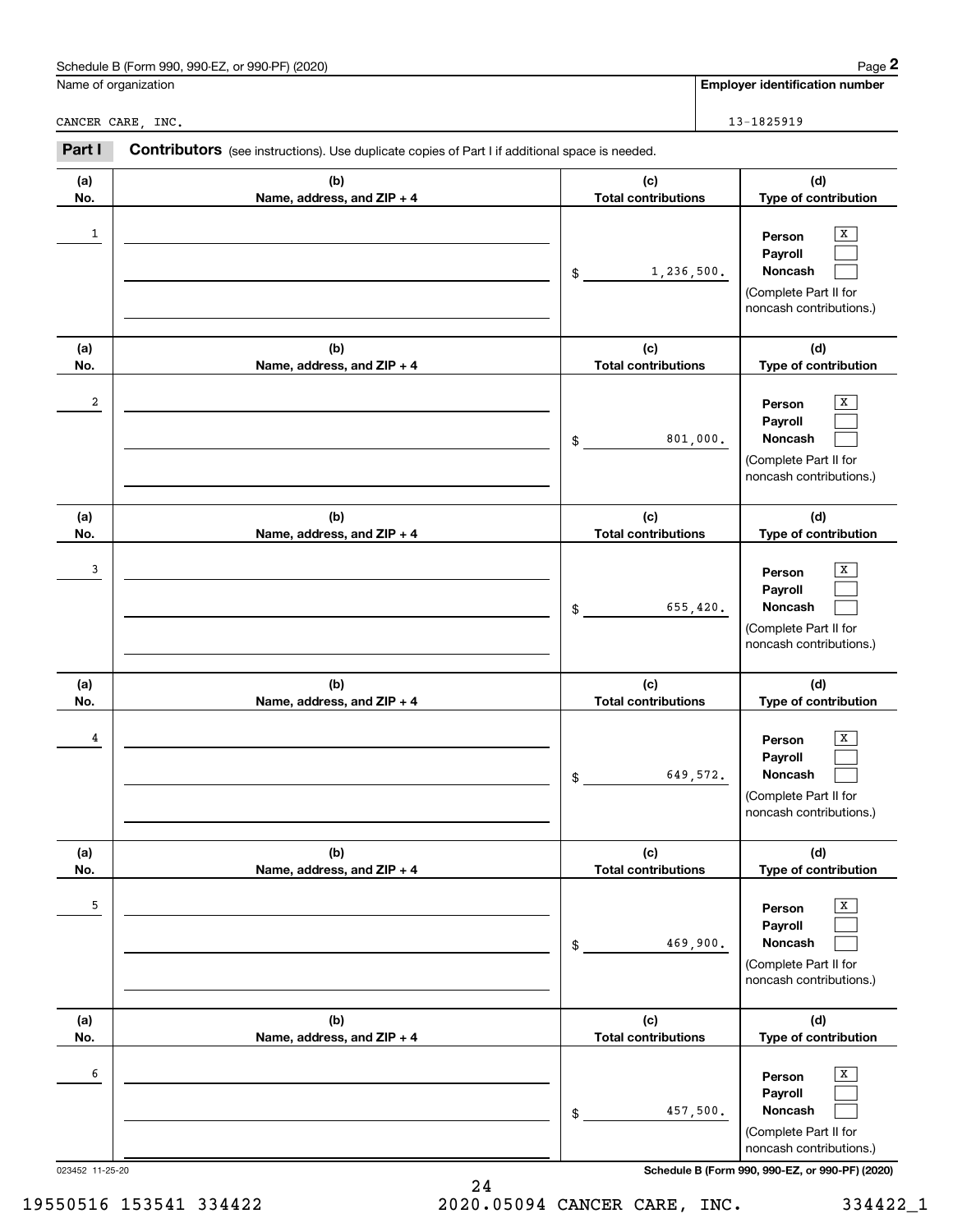| (2020)<br>Schedu<br>$990 - F$<br>990-PF)<br>990<br>ನ (Form<br>$\sim$<br>ШE<br>יש<br>the contract of the contract of | 12000<br>aue |
|---------------------------------------------------------------------------------------------------------------------|--------------|
|                                                                                                                     |              |

|                 | Schedule B (Form 990, 990-EZ, or 990-PF) (2020)                                                |                                   |          | Page 2                                                                                                      |  |                                                                                       |
|-----------------|------------------------------------------------------------------------------------------------|-----------------------------------|----------|-------------------------------------------------------------------------------------------------------------|--|---------------------------------------------------------------------------------------|
|                 | Name of organization                                                                           |                                   |          | <b>Employer identification number</b>                                                                       |  |                                                                                       |
|                 | CANCER CARE, INC.                                                                              |                                   |          | 13-1825919                                                                                                  |  |                                                                                       |
| Part I          | Contributors (see instructions). Use duplicate copies of Part I if additional space is needed. |                                   |          |                                                                                                             |  |                                                                                       |
| (a)<br>No.      | (b)<br>Name, address, and ZIP + 4                                                              | (c)<br><b>Total contributions</b> |          | (d)<br>Type of contribution                                                                                 |  |                                                                                       |
| 7               |                                                                                                | 450,000.<br>\$                    |          |                                                                                                             |  | х<br>Person<br>Payroll<br>Noncash<br>(Complete Part II for<br>noncash contributions.) |
| (a)<br>No.      | (b)<br>Name, address, and ZIP + 4                                                              | (c)<br><b>Total contributions</b> |          | (d)<br>Type of contribution                                                                                 |  |                                                                                       |
| 8               |                                                                                                | \$                                | 434,500. | х<br>Person<br>Payroll<br>Noncash<br>(Complete Part II for<br>noncash contributions.)                       |  |                                                                                       |
| (a)<br>No.      | (b)<br>Name, address, and ZIP + 4                                                              | (c)<br><b>Total contributions</b> |          | (d)<br>Type of contribution                                                                                 |  |                                                                                       |
| 9               |                                                                                                | \$                                | 420,200. | X<br>Person<br>Payroll<br>Noncash<br>(Complete Part II for<br>noncash contributions.)                       |  |                                                                                       |
| (a)<br>No.      | (b)<br>Name, address, and ZIP + 4                                                              | (c)<br><b>Total contributions</b> |          | (d)<br>Type of contribution                                                                                 |  |                                                                                       |
| 10              |                                                                                                | \$                                | 369,500. | х<br>Person<br>Payroll<br>Noncash<br>(Complete Part II for<br>noncash contributions.)                       |  |                                                                                       |
| (a)<br>No.      | (b)<br>Name, address, and ZIP + 4                                                              | (c)<br><b>Total contributions</b> |          | (d)<br>Type of contribution                                                                                 |  |                                                                                       |
| 11              |                                                                                                | \$                                | 365,000. | $\overline{\textbf{X}}$<br>Person<br>Payroll<br>Noncash<br>(Complete Part II for<br>noncash contributions.) |  |                                                                                       |
| (a)<br>No.      | (b)<br>Name, address, and ZIP + 4                                                              | (c)<br><b>Total contributions</b> |          | (d)<br>Type of contribution                                                                                 |  |                                                                                       |
| 12              |                                                                                                | \$                                | 364,583. | X<br>Person<br>Payroll<br>Noncash<br>(Complete Part II for<br>noncash contributions.)                       |  |                                                                                       |
| 023452 11-25-20 |                                                                                                |                                   |          | Schedule B (Form 990, 990-EZ, or 990-PF) (2020)                                                             |  |                                                                                       |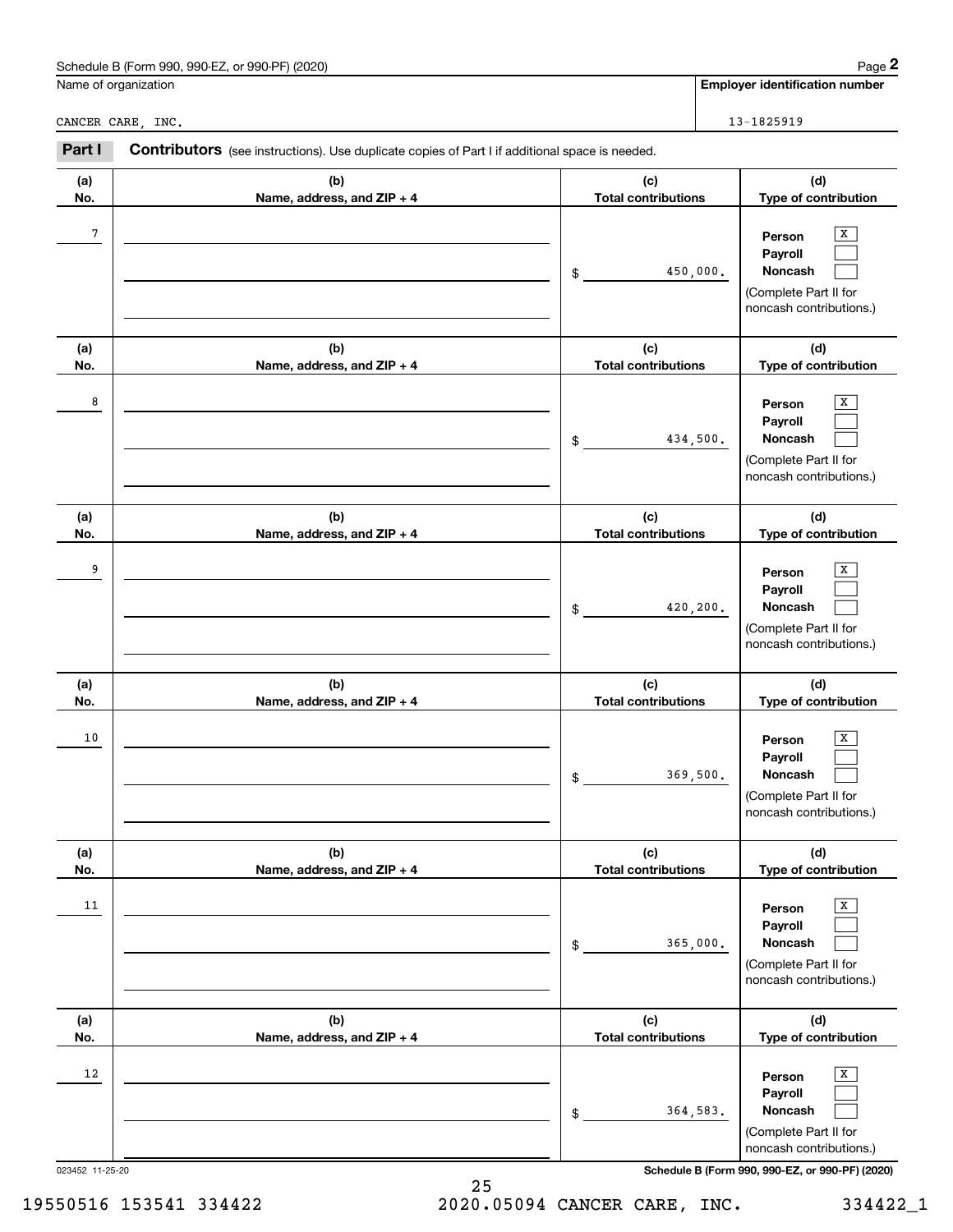|                              | Schedule B (Form 990, 990-EZ, or 990-PF) (2020)                                                     |                                                 | Page 3                                          |
|------------------------------|-----------------------------------------------------------------------------------------------------|-------------------------------------------------|-------------------------------------------------|
|                              | Name of organization                                                                                |                                                 | <b>Employer identification number</b>           |
|                              | CANCER CARE, INC.                                                                                   |                                                 | 13-1825919                                      |
| Part II                      | Noncash Property (see instructions). Use duplicate copies of Part II if additional space is needed. |                                                 |                                                 |
| (a)<br>No.<br>from<br>Part I | (b)<br>Description of noncash property given                                                        | (c)<br>FMV (or estimate)<br>(See instructions.) | (d)<br>Date received                            |
|                              |                                                                                                     | \$                                              |                                                 |
| (a)<br>No.<br>from<br>Part I | (b)<br>Description of noncash property given                                                        | (c)<br>FMV (or estimate)<br>(See instructions.) | (d)<br>Date received                            |
|                              |                                                                                                     | \$                                              |                                                 |
| (a)<br>No.<br>from<br>Part I | (b)<br>Description of noncash property given                                                        | (c)<br>FMV (or estimate)<br>(See instructions.) | (d)<br>Date received                            |
|                              |                                                                                                     | \$                                              |                                                 |
| (a)<br>No.<br>from<br>Part I | (b)<br>Description of noncash property given                                                        | (c)<br>FMV (or estimate)<br>(See instructions.) | (d)<br>Date received                            |
|                              |                                                                                                     | \$                                              |                                                 |
| (a)<br>No.<br>from<br>Part I | (b)<br>Description of noncash property given                                                        | (c)<br>FMV (or estimate)<br>(See instructions.) | (d)<br>Date received                            |
|                              |                                                                                                     | \$                                              |                                                 |
| (a)<br>No.<br>from<br>Part I | (b)<br>Description of noncash property given                                                        | (c)<br>FMV (or estimate)<br>(See instructions.) | (d)<br>Date received                            |
|                              |                                                                                                     | \$                                              |                                                 |
| 023453 11-25-20              |                                                                                                     |                                                 | Schedule B (Form 990, 990-EZ, or 990-PF) (2020) |

Schedule B (Form 990, 990-EZ, or 990-PF) (2020) Page 3

## 19550516 153541 334422 2020.05094 CANCER CARE, INC. 334422\_1

26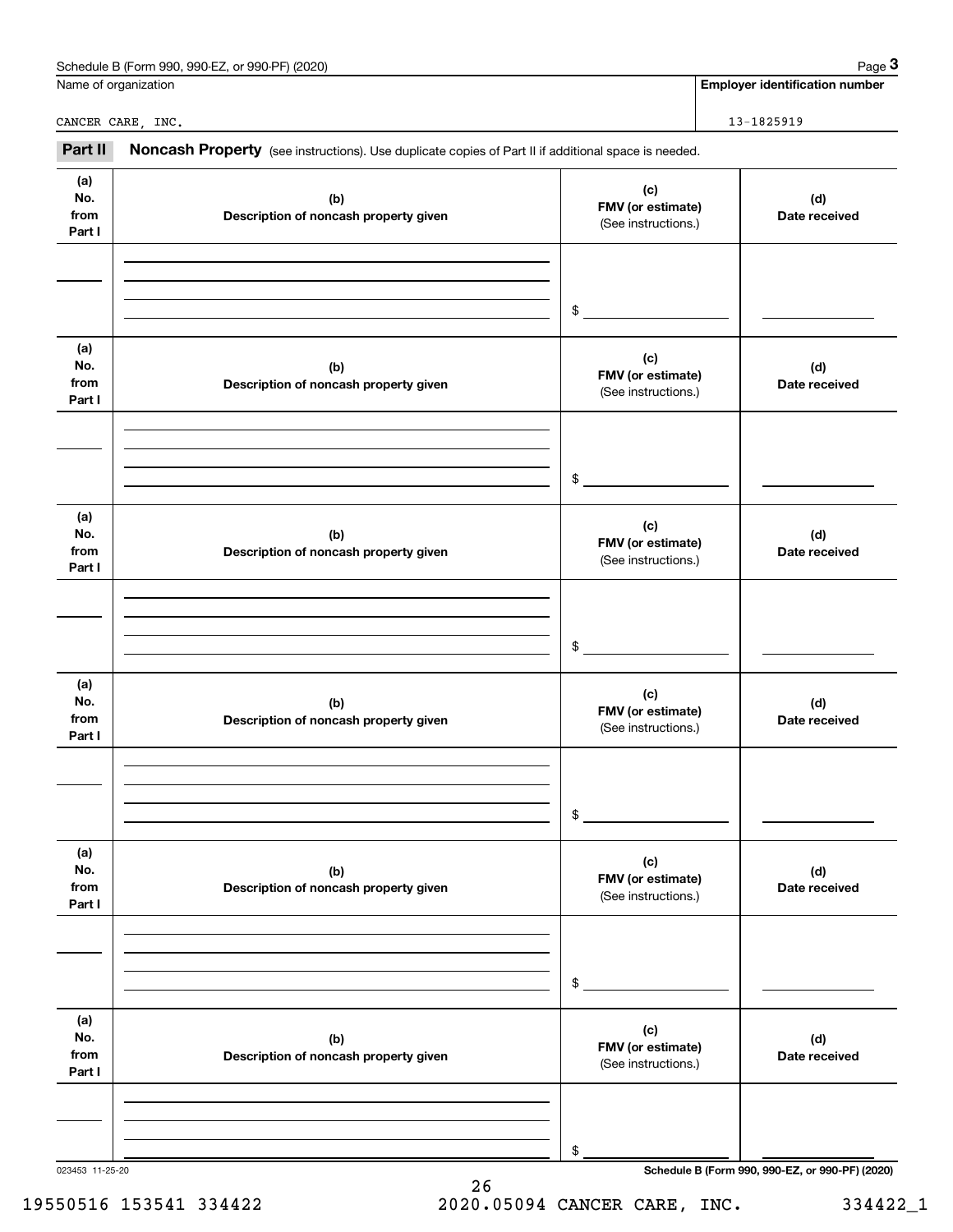|                             | Schedule B (Form 990, 990-EZ, or 990-PF) (2020)                                                                                                                                                                                                                                                 |                      | Page 4                                                                                                                                                         |  |  |  |  |
|-----------------------------|-------------------------------------------------------------------------------------------------------------------------------------------------------------------------------------------------------------------------------------------------------------------------------------------------|----------------------|----------------------------------------------------------------------------------------------------------------------------------------------------------------|--|--|--|--|
|                             | Name of organization                                                                                                                                                                                                                                                                            |                      | <b>Employer identification number</b>                                                                                                                          |  |  |  |  |
|                             | CANCER CARE, INC.                                                                                                                                                                                                                                                                               |                      | 13-1825919                                                                                                                                                     |  |  |  |  |
| Part III                    |                                                                                                                                                                                                                                                                                                 |                      | Exclusively religious, charitable, etc., contributions to organizations described in section 501(c)(7), (8), or (10) that total more than \$1,000 for the year |  |  |  |  |
|                             | from any one contributor. Complete columns (a) through (e) and the following line entry. For organizations<br>completing Part III, enter the total of exclusively religious, charitable, etc., contributions of \$1,000 or less for the year. (Enter this info. once.) $\blacktriangleright$ \$ |                      |                                                                                                                                                                |  |  |  |  |
|                             | Use duplicate copies of Part III if additional space is needed.                                                                                                                                                                                                                                 |                      |                                                                                                                                                                |  |  |  |  |
| $(a)$ No.<br>from<br>Part I | (b) Purpose of gift                                                                                                                                                                                                                                                                             | (c) Use of gift      | (d) Description of how gift is held                                                                                                                            |  |  |  |  |
|                             |                                                                                                                                                                                                                                                                                                 |                      |                                                                                                                                                                |  |  |  |  |
|                             |                                                                                                                                                                                                                                                                                                 | (e) Transfer of gift |                                                                                                                                                                |  |  |  |  |
|                             | Transferee's name, address, and ZIP + 4                                                                                                                                                                                                                                                         |                      | Relationship of transferor to transferee                                                                                                                       |  |  |  |  |
|                             |                                                                                                                                                                                                                                                                                                 |                      |                                                                                                                                                                |  |  |  |  |
| (a) No.                     |                                                                                                                                                                                                                                                                                                 |                      |                                                                                                                                                                |  |  |  |  |
| from<br>Part I              | (b) Purpose of gift                                                                                                                                                                                                                                                                             | (c) Use of gift      | (d) Description of how gift is held                                                                                                                            |  |  |  |  |
|                             |                                                                                                                                                                                                                                                                                                 |                      |                                                                                                                                                                |  |  |  |  |
|                             | (e) Transfer of gift                                                                                                                                                                                                                                                                            |                      |                                                                                                                                                                |  |  |  |  |
|                             | Transferee's name, address, and $ZIP + 4$                                                                                                                                                                                                                                                       |                      | Relationship of transferor to transferee                                                                                                                       |  |  |  |  |
|                             |                                                                                                                                                                                                                                                                                                 |                      |                                                                                                                                                                |  |  |  |  |
| (a) No.                     |                                                                                                                                                                                                                                                                                                 |                      |                                                                                                                                                                |  |  |  |  |
| from<br>Part I              | (b) Purpose of gift                                                                                                                                                                                                                                                                             | (c) Use of gift      | (d) Description of how gift is held                                                                                                                            |  |  |  |  |
|                             |                                                                                                                                                                                                                                                                                                 |                      |                                                                                                                                                                |  |  |  |  |
|                             | (e) Transfer of gift                                                                                                                                                                                                                                                                            |                      |                                                                                                                                                                |  |  |  |  |
|                             | Transferee's name, address, and ZIP + 4                                                                                                                                                                                                                                                         |                      | Relationship of transferor to transferee                                                                                                                       |  |  |  |  |
|                             |                                                                                                                                                                                                                                                                                                 |                      |                                                                                                                                                                |  |  |  |  |
|                             |                                                                                                                                                                                                                                                                                                 |                      |                                                                                                                                                                |  |  |  |  |
| (a) No.<br>from<br>Part I   | (b) Purpose of gift                                                                                                                                                                                                                                                                             | (c) Use of gift      | (d) Description of how gift is held                                                                                                                            |  |  |  |  |
|                             |                                                                                                                                                                                                                                                                                                 |                      |                                                                                                                                                                |  |  |  |  |
|                             |                                                                                                                                                                                                                                                                                                 |                      |                                                                                                                                                                |  |  |  |  |
|                             | (e) Transfer of gift                                                                                                                                                                                                                                                                            |                      |                                                                                                                                                                |  |  |  |  |
|                             | Transferee's name, address, and $ZIP + 4$                                                                                                                                                                                                                                                       |                      | Relationship of transferor to transferee                                                                                                                       |  |  |  |  |
|                             |                                                                                                                                                                                                                                                                                                 |                      |                                                                                                                                                                |  |  |  |  |
| 023454 11-25-20             |                                                                                                                                                                                                                                                                                                 |                      | Schedule B (Form 990, 990-EZ, or 990-PF) (2020)                                                                                                                |  |  |  |  |

19550516 153541 334422 2020.05094 CANCER CARE, INC. 334422\_1

27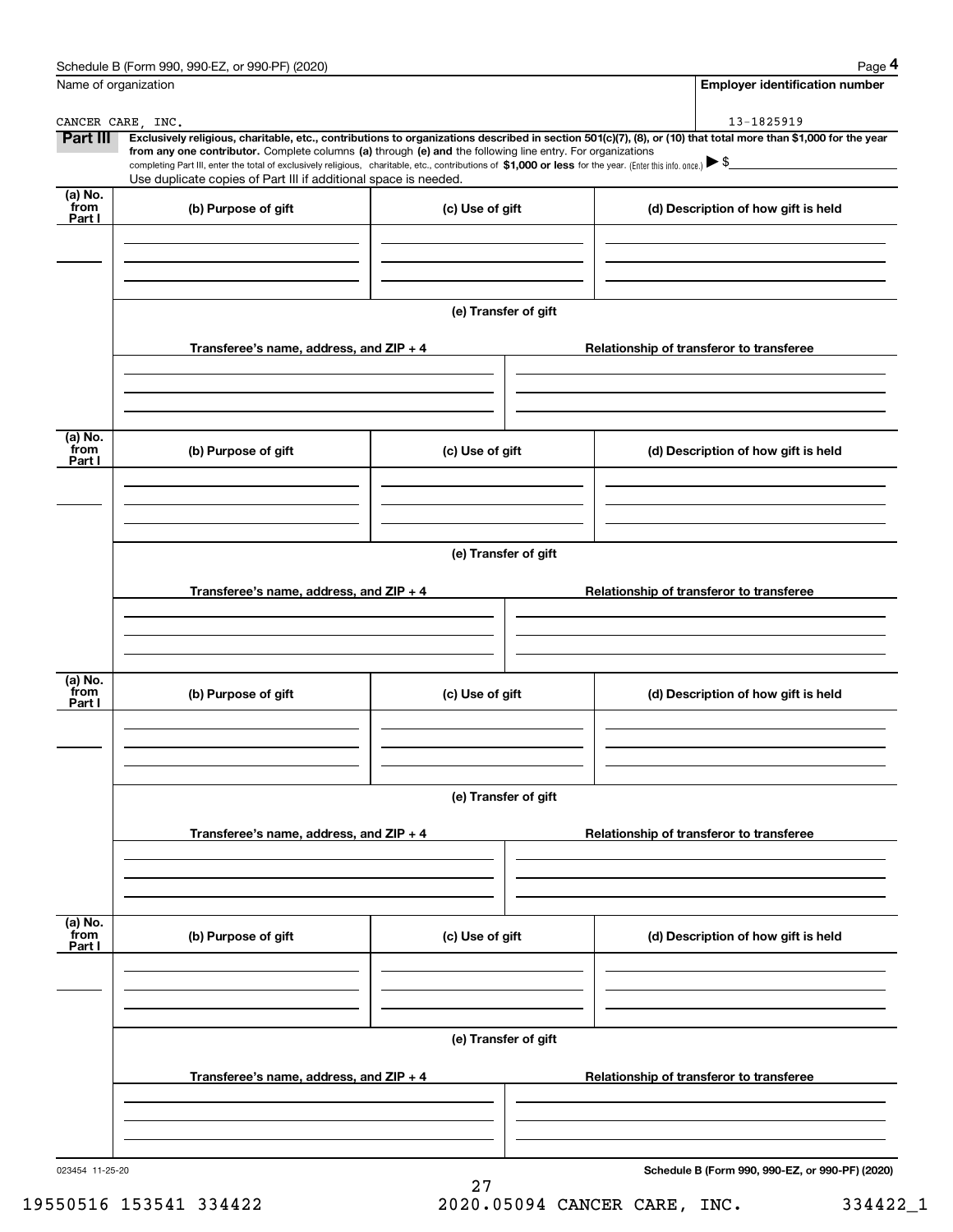| (Form 990 or 990-EZ)<br>For Organizations Exempt From Income Tax Under section 501(c) and section 527<br>> Complete if the organization is described below. > Attach to Form 990 or Form 990-EZ.<br><b>Open to Public</b><br><b>Inspection</b><br>Go to www.irs.gov/Form990 for instructions and the latest information.<br>If the organization answered "Yes," on Form 990, Part IV, line 3, or Form 990-EZ, Part V, line 46 (Political Campaign Activities), then<br>• Section 501(c)(3) organizations: Complete Parts I-A and B. Do not complete Part I-C.<br>• Section 501(c) (other than section 501(c)(3)) organizations: Complete Parts I-A and C below. Do not complete Part I-B.<br>• Section 527 organizations: Complete Part I-A only.<br>If the organization answered "Yes," on Form 990, Part IV, line 4, or Form 990-EZ, Part VI, line 47 (Lobbying Activities), then<br>• Section 501(c)(3) organizations that have filed Form 5768 (election under section 501(h)): Complete Part II-A. Do not complete Part II-B.<br>• Section 501(c)(3) organizations that have NOT filed Form 5768 (election under section 501(h)): Complete Part II-B. Do not complete Part II-A.<br>If the organization answered "Yes," on Form 990, Part IV, line 5 (Proxy Tax) (See separate instructions) or Form 990-EZ, Part V, line 35c (Proxy<br>Tax) (See separate instructions), then<br>• Section 501(c)(4), (5), or (6) organizations: Complete Part III.<br>Name of organization<br><b>Employer identification number</b><br>13-1825919<br>CANCER CARE, INC.<br>Complete if the organization is exempt under section 501(c) or is a section 527 organization.<br>Part I-A<br>1 Provide a description of the organization's direct and indirect political campaign activities in Part IV.<br>$\blacktriangleright$ \$<br><b>2</b> Political campaign activity expenditures<br>Volunteer hours for political campaign activities<br>З<br>Complete if the organization is exempt under section 501(c)(3).<br>Part I-B<br>$\bullet \mathsf{s}$<br>1 Enter the amount of any excise tax incurred by the organization under section 4955<br>2<br><b>Yes</b><br><b>No</b><br>З<br>Yes<br>No<br><b>b</b> If "Yes," describe in Part IV.<br>Part I-C Complete if the organization is exempt under section 501(c), except section 501(c)(3).<br>$\blacktriangleright$ \$<br>1 Enter the amount directly expended by the filing organization for section 527 exempt function activities<br>2 Enter the amount of the filing organization's funds contributed to other organizations for section 527<br>$\blacktriangleright$ \$<br>exempt function activities<br>3 Total exempt function expenditures. Add lines 1 and 2. Enter here and on Form 1120-POL,<br>$\triangleright$ \$<br>Yes<br><b>No</b><br>5 Enter the names, addresses and employer identification number (EIN) of all section 527 political organizations to which the filing organization<br>made payments. For each organization listed, enter the amount paid from the filing organization's funds. Also enter the amount of political<br>contributions received that were promptly and directly delivered to a separate political organization, such as a separate segregated fund or a<br>political action committee (PAC). If additional space is needed, provide information in Part IV.<br>(a) Name<br>(b) Address<br>$(c)$ EIN<br>(d) Amount paid from<br>(e) Amount of political<br>contributions received and<br>filing organization's<br>promptly and directly<br>funds. If none, enter -0-.<br>delivered to a separate<br>political organization.<br>If none, enter -0-. | <b>SCHEDULE C</b>                                      |  | <b>Political Campaign and Lobbying Activities</b> |  |  |  | OMB No. 1545-0047 |
|---------------------------------------------------------------------------------------------------------------------------------------------------------------------------------------------------------------------------------------------------------------------------------------------------------------------------------------------------------------------------------------------------------------------------------------------------------------------------------------------------------------------------------------------------------------------------------------------------------------------------------------------------------------------------------------------------------------------------------------------------------------------------------------------------------------------------------------------------------------------------------------------------------------------------------------------------------------------------------------------------------------------------------------------------------------------------------------------------------------------------------------------------------------------------------------------------------------------------------------------------------------------------------------------------------------------------------------------------------------------------------------------------------------------------------------------------------------------------------------------------------------------------------------------------------------------------------------------------------------------------------------------------------------------------------------------------------------------------------------------------------------------------------------------------------------------------------------------------------------------------------------------------------------------------------------------------------------------------------------------------------------------------------------------------------------------------------------------------------------------------------------------------------------------------------------------------------------------------------------------------------------------------------------------------------------------------------------------------------------------------------------------------------------------------------------------------------------------------------------------------------------------------------------------------------------------------------------------------------------------------------------------------------------------------------------------------------------------------------------------------------------------------------------------------------------------------------------------------------------------------------------------------------------------------------------------------------------------------------------------------------------------------------------------------------------------------------------------------------------------------------------------------------------------------------------------------------------------------------------------------------------------------------------------------------------------------------------------------------------------------------------------------------------------------------------------------------------------------------------------------------------------------------------------------------------------------------------------------------------------------------------------|--------------------------------------------------------|--|---------------------------------------------------|--|--|--|-------------------|
|                                                                                                                                                                                                                                                                                                                                                                                                                                                                                                                                                                                                                                                                                                                                                                                                                                                                                                                                                                                                                                                                                                                                                                                                                                                                                                                                                                                                                                                                                                                                                                                                                                                                                                                                                                                                                                                                                                                                                                                                                                                                                                                                                                                                                                                                                                                                                                                                                                                                                                                                                                                                                                                                                                                                                                                                                                                                                                                                                                                                                                                                                                                                                                                                                                                                                                                                                                                                                                                                                                                                                                                                                                             |                                                        |  |                                                   |  |  |  |                   |
|                                                                                                                                                                                                                                                                                                                                                                                                                                                                                                                                                                                                                                                                                                                                                                                                                                                                                                                                                                                                                                                                                                                                                                                                                                                                                                                                                                                                                                                                                                                                                                                                                                                                                                                                                                                                                                                                                                                                                                                                                                                                                                                                                                                                                                                                                                                                                                                                                                                                                                                                                                                                                                                                                                                                                                                                                                                                                                                                                                                                                                                                                                                                                                                                                                                                                                                                                                                                                                                                                                                                                                                                                                             |                                                        |  |                                                   |  |  |  |                   |
|                                                                                                                                                                                                                                                                                                                                                                                                                                                                                                                                                                                                                                                                                                                                                                                                                                                                                                                                                                                                                                                                                                                                                                                                                                                                                                                                                                                                                                                                                                                                                                                                                                                                                                                                                                                                                                                                                                                                                                                                                                                                                                                                                                                                                                                                                                                                                                                                                                                                                                                                                                                                                                                                                                                                                                                                                                                                                                                                                                                                                                                                                                                                                                                                                                                                                                                                                                                                                                                                                                                                                                                                                                             | Department of the Treasury<br>Internal Revenue Service |  |                                                   |  |  |  |                   |
|                                                                                                                                                                                                                                                                                                                                                                                                                                                                                                                                                                                                                                                                                                                                                                                                                                                                                                                                                                                                                                                                                                                                                                                                                                                                                                                                                                                                                                                                                                                                                                                                                                                                                                                                                                                                                                                                                                                                                                                                                                                                                                                                                                                                                                                                                                                                                                                                                                                                                                                                                                                                                                                                                                                                                                                                                                                                                                                                                                                                                                                                                                                                                                                                                                                                                                                                                                                                                                                                                                                                                                                                                                             |                                                        |  |                                                   |  |  |  |                   |
|                                                                                                                                                                                                                                                                                                                                                                                                                                                                                                                                                                                                                                                                                                                                                                                                                                                                                                                                                                                                                                                                                                                                                                                                                                                                                                                                                                                                                                                                                                                                                                                                                                                                                                                                                                                                                                                                                                                                                                                                                                                                                                                                                                                                                                                                                                                                                                                                                                                                                                                                                                                                                                                                                                                                                                                                                                                                                                                                                                                                                                                                                                                                                                                                                                                                                                                                                                                                                                                                                                                                                                                                                                             |                                                        |  |                                                   |  |  |  |                   |
|                                                                                                                                                                                                                                                                                                                                                                                                                                                                                                                                                                                                                                                                                                                                                                                                                                                                                                                                                                                                                                                                                                                                                                                                                                                                                                                                                                                                                                                                                                                                                                                                                                                                                                                                                                                                                                                                                                                                                                                                                                                                                                                                                                                                                                                                                                                                                                                                                                                                                                                                                                                                                                                                                                                                                                                                                                                                                                                                                                                                                                                                                                                                                                                                                                                                                                                                                                                                                                                                                                                                                                                                                                             |                                                        |  |                                                   |  |  |  |                   |
|                                                                                                                                                                                                                                                                                                                                                                                                                                                                                                                                                                                                                                                                                                                                                                                                                                                                                                                                                                                                                                                                                                                                                                                                                                                                                                                                                                                                                                                                                                                                                                                                                                                                                                                                                                                                                                                                                                                                                                                                                                                                                                                                                                                                                                                                                                                                                                                                                                                                                                                                                                                                                                                                                                                                                                                                                                                                                                                                                                                                                                                                                                                                                                                                                                                                                                                                                                                                                                                                                                                                                                                                                                             |                                                        |  |                                                   |  |  |  |                   |
|                                                                                                                                                                                                                                                                                                                                                                                                                                                                                                                                                                                                                                                                                                                                                                                                                                                                                                                                                                                                                                                                                                                                                                                                                                                                                                                                                                                                                                                                                                                                                                                                                                                                                                                                                                                                                                                                                                                                                                                                                                                                                                                                                                                                                                                                                                                                                                                                                                                                                                                                                                                                                                                                                                                                                                                                                                                                                                                                                                                                                                                                                                                                                                                                                                                                                                                                                                                                                                                                                                                                                                                                                                             |                                                        |  |                                                   |  |  |  |                   |
|                                                                                                                                                                                                                                                                                                                                                                                                                                                                                                                                                                                                                                                                                                                                                                                                                                                                                                                                                                                                                                                                                                                                                                                                                                                                                                                                                                                                                                                                                                                                                                                                                                                                                                                                                                                                                                                                                                                                                                                                                                                                                                                                                                                                                                                                                                                                                                                                                                                                                                                                                                                                                                                                                                                                                                                                                                                                                                                                                                                                                                                                                                                                                                                                                                                                                                                                                                                                                                                                                                                                                                                                                                             |                                                        |  |                                                   |  |  |  |                   |
|                                                                                                                                                                                                                                                                                                                                                                                                                                                                                                                                                                                                                                                                                                                                                                                                                                                                                                                                                                                                                                                                                                                                                                                                                                                                                                                                                                                                                                                                                                                                                                                                                                                                                                                                                                                                                                                                                                                                                                                                                                                                                                                                                                                                                                                                                                                                                                                                                                                                                                                                                                                                                                                                                                                                                                                                                                                                                                                                                                                                                                                                                                                                                                                                                                                                                                                                                                                                                                                                                                                                                                                                                                             |                                                        |  |                                                   |  |  |  |                   |
|                                                                                                                                                                                                                                                                                                                                                                                                                                                                                                                                                                                                                                                                                                                                                                                                                                                                                                                                                                                                                                                                                                                                                                                                                                                                                                                                                                                                                                                                                                                                                                                                                                                                                                                                                                                                                                                                                                                                                                                                                                                                                                                                                                                                                                                                                                                                                                                                                                                                                                                                                                                                                                                                                                                                                                                                                                                                                                                                                                                                                                                                                                                                                                                                                                                                                                                                                                                                                                                                                                                                                                                                                                             |                                                        |  |                                                   |  |  |  |                   |
|                                                                                                                                                                                                                                                                                                                                                                                                                                                                                                                                                                                                                                                                                                                                                                                                                                                                                                                                                                                                                                                                                                                                                                                                                                                                                                                                                                                                                                                                                                                                                                                                                                                                                                                                                                                                                                                                                                                                                                                                                                                                                                                                                                                                                                                                                                                                                                                                                                                                                                                                                                                                                                                                                                                                                                                                                                                                                                                                                                                                                                                                                                                                                                                                                                                                                                                                                                                                                                                                                                                                                                                                                                             |                                                        |  |                                                   |  |  |  |                   |
|                                                                                                                                                                                                                                                                                                                                                                                                                                                                                                                                                                                                                                                                                                                                                                                                                                                                                                                                                                                                                                                                                                                                                                                                                                                                                                                                                                                                                                                                                                                                                                                                                                                                                                                                                                                                                                                                                                                                                                                                                                                                                                                                                                                                                                                                                                                                                                                                                                                                                                                                                                                                                                                                                                                                                                                                                                                                                                                                                                                                                                                                                                                                                                                                                                                                                                                                                                                                                                                                                                                                                                                                                                             |                                                        |  |                                                   |  |  |  |                   |
|                                                                                                                                                                                                                                                                                                                                                                                                                                                                                                                                                                                                                                                                                                                                                                                                                                                                                                                                                                                                                                                                                                                                                                                                                                                                                                                                                                                                                                                                                                                                                                                                                                                                                                                                                                                                                                                                                                                                                                                                                                                                                                                                                                                                                                                                                                                                                                                                                                                                                                                                                                                                                                                                                                                                                                                                                                                                                                                                                                                                                                                                                                                                                                                                                                                                                                                                                                                                                                                                                                                                                                                                                                             |                                                        |  |                                                   |  |  |  |                   |
|                                                                                                                                                                                                                                                                                                                                                                                                                                                                                                                                                                                                                                                                                                                                                                                                                                                                                                                                                                                                                                                                                                                                                                                                                                                                                                                                                                                                                                                                                                                                                                                                                                                                                                                                                                                                                                                                                                                                                                                                                                                                                                                                                                                                                                                                                                                                                                                                                                                                                                                                                                                                                                                                                                                                                                                                                                                                                                                                                                                                                                                                                                                                                                                                                                                                                                                                                                                                                                                                                                                                                                                                                                             |                                                        |  |                                                   |  |  |  |                   |
|                                                                                                                                                                                                                                                                                                                                                                                                                                                                                                                                                                                                                                                                                                                                                                                                                                                                                                                                                                                                                                                                                                                                                                                                                                                                                                                                                                                                                                                                                                                                                                                                                                                                                                                                                                                                                                                                                                                                                                                                                                                                                                                                                                                                                                                                                                                                                                                                                                                                                                                                                                                                                                                                                                                                                                                                                                                                                                                                                                                                                                                                                                                                                                                                                                                                                                                                                                                                                                                                                                                                                                                                                                             |                                                        |  |                                                   |  |  |  |                   |
|                                                                                                                                                                                                                                                                                                                                                                                                                                                                                                                                                                                                                                                                                                                                                                                                                                                                                                                                                                                                                                                                                                                                                                                                                                                                                                                                                                                                                                                                                                                                                                                                                                                                                                                                                                                                                                                                                                                                                                                                                                                                                                                                                                                                                                                                                                                                                                                                                                                                                                                                                                                                                                                                                                                                                                                                                                                                                                                                                                                                                                                                                                                                                                                                                                                                                                                                                                                                                                                                                                                                                                                                                                             |                                                        |  |                                                   |  |  |  |                   |
|                                                                                                                                                                                                                                                                                                                                                                                                                                                                                                                                                                                                                                                                                                                                                                                                                                                                                                                                                                                                                                                                                                                                                                                                                                                                                                                                                                                                                                                                                                                                                                                                                                                                                                                                                                                                                                                                                                                                                                                                                                                                                                                                                                                                                                                                                                                                                                                                                                                                                                                                                                                                                                                                                                                                                                                                                                                                                                                                                                                                                                                                                                                                                                                                                                                                                                                                                                                                                                                                                                                                                                                                                                             |                                                        |  |                                                   |  |  |  |                   |
|                                                                                                                                                                                                                                                                                                                                                                                                                                                                                                                                                                                                                                                                                                                                                                                                                                                                                                                                                                                                                                                                                                                                                                                                                                                                                                                                                                                                                                                                                                                                                                                                                                                                                                                                                                                                                                                                                                                                                                                                                                                                                                                                                                                                                                                                                                                                                                                                                                                                                                                                                                                                                                                                                                                                                                                                                                                                                                                                                                                                                                                                                                                                                                                                                                                                                                                                                                                                                                                                                                                                                                                                                                             |                                                        |  |                                                   |  |  |  |                   |
|                                                                                                                                                                                                                                                                                                                                                                                                                                                                                                                                                                                                                                                                                                                                                                                                                                                                                                                                                                                                                                                                                                                                                                                                                                                                                                                                                                                                                                                                                                                                                                                                                                                                                                                                                                                                                                                                                                                                                                                                                                                                                                                                                                                                                                                                                                                                                                                                                                                                                                                                                                                                                                                                                                                                                                                                                                                                                                                                                                                                                                                                                                                                                                                                                                                                                                                                                                                                                                                                                                                                                                                                                                             |                                                        |  |                                                   |  |  |  |                   |
|                                                                                                                                                                                                                                                                                                                                                                                                                                                                                                                                                                                                                                                                                                                                                                                                                                                                                                                                                                                                                                                                                                                                                                                                                                                                                                                                                                                                                                                                                                                                                                                                                                                                                                                                                                                                                                                                                                                                                                                                                                                                                                                                                                                                                                                                                                                                                                                                                                                                                                                                                                                                                                                                                                                                                                                                                                                                                                                                                                                                                                                                                                                                                                                                                                                                                                                                                                                                                                                                                                                                                                                                                                             |                                                        |  |                                                   |  |  |  |                   |
|                                                                                                                                                                                                                                                                                                                                                                                                                                                                                                                                                                                                                                                                                                                                                                                                                                                                                                                                                                                                                                                                                                                                                                                                                                                                                                                                                                                                                                                                                                                                                                                                                                                                                                                                                                                                                                                                                                                                                                                                                                                                                                                                                                                                                                                                                                                                                                                                                                                                                                                                                                                                                                                                                                                                                                                                                                                                                                                                                                                                                                                                                                                                                                                                                                                                                                                                                                                                                                                                                                                                                                                                                                             |                                                        |  |                                                   |  |  |  |                   |
|                                                                                                                                                                                                                                                                                                                                                                                                                                                                                                                                                                                                                                                                                                                                                                                                                                                                                                                                                                                                                                                                                                                                                                                                                                                                                                                                                                                                                                                                                                                                                                                                                                                                                                                                                                                                                                                                                                                                                                                                                                                                                                                                                                                                                                                                                                                                                                                                                                                                                                                                                                                                                                                                                                                                                                                                                                                                                                                                                                                                                                                                                                                                                                                                                                                                                                                                                                                                                                                                                                                                                                                                                                             |                                                        |  |                                                   |  |  |  |                   |
|                                                                                                                                                                                                                                                                                                                                                                                                                                                                                                                                                                                                                                                                                                                                                                                                                                                                                                                                                                                                                                                                                                                                                                                                                                                                                                                                                                                                                                                                                                                                                                                                                                                                                                                                                                                                                                                                                                                                                                                                                                                                                                                                                                                                                                                                                                                                                                                                                                                                                                                                                                                                                                                                                                                                                                                                                                                                                                                                                                                                                                                                                                                                                                                                                                                                                                                                                                                                                                                                                                                                                                                                                                             |                                                        |  |                                                   |  |  |  |                   |
|                                                                                                                                                                                                                                                                                                                                                                                                                                                                                                                                                                                                                                                                                                                                                                                                                                                                                                                                                                                                                                                                                                                                                                                                                                                                                                                                                                                                                                                                                                                                                                                                                                                                                                                                                                                                                                                                                                                                                                                                                                                                                                                                                                                                                                                                                                                                                                                                                                                                                                                                                                                                                                                                                                                                                                                                                                                                                                                                                                                                                                                                                                                                                                                                                                                                                                                                                                                                                                                                                                                                                                                                                                             |                                                        |  |                                                   |  |  |  |                   |
|                                                                                                                                                                                                                                                                                                                                                                                                                                                                                                                                                                                                                                                                                                                                                                                                                                                                                                                                                                                                                                                                                                                                                                                                                                                                                                                                                                                                                                                                                                                                                                                                                                                                                                                                                                                                                                                                                                                                                                                                                                                                                                                                                                                                                                                                                                                                                                                                                                                                                                                                                                                                                                                                                                                                                                                                                                                                                                                                                                                                                                                                                                                                                                                                                                                                                                                                                                                                                                                                                                                                                                                                                                             |                                                        |  |                                                   |  |  |  |                   |
|                                                                                                                                                                                                                                                                                                                                                                                                                                                                                                                                                                                                                                                                                                                                                                                                                                                                                                                                                                                                                                                                                                                                                                                                                                                                                                                                                                                                                                                                                                                                                                                                                                                                                                                                                                                                                                                                                                                                                                                                                                                                                                                                                                                                                                                                                                                                                                                                                                                                                                                                                                                                                                                                                                                                                                                                                                                                                                                                                                                                                                                                                                                                                                                                                                                                                                                                                                                                                                                                                                                                                                                                                                             |                                                        |  |                                                   |  |  |  |                   |
|                                                                                                                                                                                                                                                                                                                                                                                                                                                                                                                                                                                                                                                                                                                                                                                                                                                                                                                                                                                                                                                                                                                                                                                                                                                                                                                                                                                                                                                                                                                                                                                                                                                                                                                                                                                                                                                                                                                                                                                                                                                                                                                                                                                                                                                                                                                                                                                                                                                                                                                                                                                                                                                                                                                                                                                                                                                                                                                                                                                                                                                                                                                                                                                                                                                                                                                                                                                                                                                                                                                                                                                                                                             |                                                        |  |                                                   |  |  |  |                   |
|                                                                                                                                                                                                                                                                                                                                                                                                                                                                                                                                                                                                                                                                                                                                                                                                                                                                                                                                                                                                                                                                                                                                                                                                                                                                                                                                                                                                                                                                                                                                                                                                                                                                                                                                                                                                                                                                                                                                                                                                                                                                                                                                                                                                                                                                                                                                                                                                                                                                                                                                                                                                                                                                                                                                                                                                                                                                                                                                                                                                                                                                                                                                                                                                                                                                                                                                                                                                                                                                                                                                                                                                                                             |                                                        |  |                                                   |  |  |  |                   |
|                                                                                                                                                                                                                                                                                                                                                                                                                                                                                                                                                                                                                                                                                                                                                                                                                                                                                                                                                                                                                                                                                                                                                                                                                                                                                                                                                                                                                                                                                                                                                                                                                                                                                                                                                                                                                                                                                                                                                                                                                                                                                                                                                                                                                                                                                                                                                                                                                                                                                                                                                                                                                                                                                                                                                                                                                                                                                                                                                                                                                                                                                                                                                                                                                                                                                                                                                                                                                                                                                                                                                                                                                                             |                                                        |  |                                                   |  |  |  |                   |
|                                                                                                                                                                                                                                                                                                                                                                                                                                                                                                                                                                                                                                                                                                                                                                                                                                                                                                                                                                                                                                                                                                                                                                                                                                                                                                                                                                                                                                                                                                                                                                                                                                                                                                                                                                                                                                                                                                                                                                                                                                                                                                                                                                                                                                                                                                                                                                                                                                                                                                                                                                                                                                                                                                                                                                                                                                                                                                                                                                                                                                                                                                                                                                                                                                                                                                                                                                                                                                                                                                                                                                                                                                             |                                                        |  |                                                   |  |  |  |                   |
|                                                                                                                                                                                                                                                                                                                                                                                                                                                                                                                                                                                                                                                                                                                                                                                                                                                                                                                                                                                                                                                                                                                                                                                                                                                                                                                                                                                                                                                                                                                                                                                                                                                                                                                                                                                                                                                                                                                                                                                                                                                                                                                                                                                                                                                                                                                                                                                                                                                                                                                                                                                                                                                                                                                                                                                                                                                                                                                                                                                                                                                                                                                                                                                                                                                                                                                                                                                                                                                                                                                                                                                                                                             |                                                        |  |                                                   |  |  |  |                   |
|                                                                                                                                                                                                                                                                                                                                                                                                                                                                                                                                                                                                                                                                                                                                                                                                                                                                                                                                                                                                                                                                                                                                                                                                                                                                                                                                                                                                                                                                                                                                                                                                                                                                                                                                                                                                                                                                                                                                                                                                                                                                                                                                                                                                                                                                                                                                                                                                                                                                                                                                                                                                                                                                                                                                                                                                                                                                                                                                                                                                                                                                                                                                                                                                                                                                                                                                                                                                                                                                                                                                                                                                                                             |                                                        |  |                                                   |  |  |  |                   |
|                                                                                                                                                                                                                                                                                                                                                                                                                                                                                                                                                                                                                                                                                                                                                                                                                                                                                                                                                                                                                                                                                                                                                                                                                                                                                                                                                                                                                                                                                                                                                                                                                                                                                                                                                                                                                                                                                                                                                                                                                                                                                                                                                                                                                                                                                                                                                                                                                                                                                                                                                                                                                                                                                                                                                                                                                                                                                                                                                                                                                                                                                                                                                                                                                                                                                                                                                                                                                                                                                                                                                                                                                                             |                                                        |  |                                                   |  |  |  |                   |
|                                                                                                                                                                                                                                                                                                                                                                                                                                                                                                                                                                                                                                                                                                                                                                                                                                                                                                                                                                                                                                                                                                                                                                                                                                                                                                                                                                                                                                                                                                                                                                                                                                                                                                                                                                                                                                                                                                                                                                                                                                                                                                                                                                                                                                                                                                                                                                                                                                                                                                                                                                                                                                                                                                                                                                                                                                                                                                                                                                                                                                                                                                                                                                                                                                                                                                                                                                                                                                                                                                                                                                                                                                             |                                                        |  |                                                   |  |  |  |                   |
|                                                                                                                                                                                                                                                                                                                                                                                                                                                                                                                                                                                                                                                                                                                                                                                                                                                                                                                                                                                                                                                                                                                                                                                                                                                                                                                                                                                                                                                                                                                                                                                                                                                                                                                                                                                                                                                                                                                                                                                                                                                                                                                                                                                                                                                                                                                                                                                                                                                                                                                                                                                                                                                                                                                                                                                                                                                                                                                                                                                                                                                                                                                                                                                                                                                                                                                                                                                                                                                                                                                                                                                                                                             |                                                        |  |                                                   |  |  |  |                   |
|                                                                                                                                                                                                                                                                                                                                                                                                                                                                                                                                                                                                                                                                                                                                                                                                                                                                                                                                                                                                                                                                                                                                                                                                                                                                                                                                                                                                                                                                                                                                                                                                                                                                                                                                                                                                                                                                                                                                                                                                                                                                                                                                                                                                                                                                                                                                                                                                                                                                                                                                                                                                                                                                                                                                                                                                                                                                                                                                                                                                                                                                                                                                                                                                                                                                                                                                                                                                                                                                                                                                                                                                                                             |                                                        |  |                                                   |  |  |  |                   |
|                                                                                                                                                                                                                                                                                                                                                                                                                                                                                                                                                                                                                                                                                                                                                                                                                                                                                                                                                                                                                                                                                                                                                                                                                                                                                                                                                                                                                                                                                                                                                                                                                                                                                                                                                                                                                                                                                                                                                                                                                                                                                                                                                                                                                                                                                                                                                                                                                                                                                                                                                                                                                                                                                                                                                                                                                                                                                                                                                                                                                                                                                                                                                                                                                                                                                                                                                                                                                                                                                                                                                                                                                                             |                                                        |  |                                                   |  |  |  |                   |
|                                                                                                                                                                                                                                                                                                                                                                                                                                                                                                                                                                                                                                                                                                                                                                                                                                                                                                                                                                                                                                                                                                                                                                                                                                                                                                                                                                                                                                                                                                                                                                                                                                                                                                                                                                                                                                                                                                                                                                                                                                                                                                                                                                                                                                                                                                                                                                                                                                                                                                                                                                                                                                                                                                                                                                                                                                                                                                                                                                                                                                                                                                                                                                                                                                                                                                                                                                                                                                                                                                                                                                                                                                             |                                                        |  |                                                   |  |  |  |                   |
|                                                                                                                                                                                                                                                                                                                                                                                                                                                                                                                                                                                                                                                                                                                                                                                                                                                                                                                                                                                                                                                                                                                                                                                                                                                                                                                                                                                                                                                                                                                                                                                                                                                                                                                                                                                                                                                                                                                                                                                                                                                                                                                                                                                                                                                                                                                                                                                                                                                                                                                                                                                                                                                                                                                                                                                                                                                                                                                                                                                                                                                                                                                                                                                                                                                                                                                                                                                                                                                                                                                                                                                                                                             |                                                        |  |                                                   |  |  |  |                   |
|                                                                                                                                                                                                                                                                                                                                                                                                                                                                                                                                                                                                                                                                                                                                                                                                                                                                                                                                                                                                                                                                                                                                                                                                                                                                                                                                                                                                                                                                                                                                                                                                                                                                                                                                                                                                                                                                                                                                                                                                                                                                                                                                                                                                                                                                                                                                                                                                                                                                                                                                                                                                                                                                                                                                                                                                                                                                                                                                                                                                                                                                                                                                                                                                                                                                                                                                                                                                                                                                                                                                                                                                                                             |                                                        |  |                                                   |  |  |  |                   |
|                                                                                                                                                                                                                                                                                                                                                                                                                                                                                                                                                                                                                                                                                                                                                                                                                                                                                                                                                                                                                                                                                                                                                                                                                                                                                                                                                                                                                                                                                                                                                                                                                                                                                                                                                                                                                                                                                                                                                                                                                                                                                                                                                                                                                                                                                                                                                                                                                                                                                                                                                                                                                                                                                                                                                                                                                                                                                                                                                                                                                                                                                                                                                                                                                                                                                                                                                                                                                                                                                                                                                                                                                                             |                                                        |  |                                                   |  |  |  |                   |
|                                                                                                                                                                                                                                                                                                                                                                                                                                                                                                                                                                                                                                                                                                                                                                                                                                                                                                                                                                                                                                                                                                                                                                                                                                                                                                                                                                                                                                                                                                                                                                                                                                                                                                                                                                                                                                                                                                                                                                                                                                                                                                                                                                                                                                                                                                                                                                                                                                                                                                                                                                                                                                                                                                                                                                                                                                                                                                                                                                                                                                                                                                                                                                                                                                                                                                                                                                                                                                                                                                                                                                                                                                             |                                                        |  |                                                   |  |  |  |                   |
|                                                                                                                                                                                                                                                                                                                                                                                                                                                                                                                                                                                                                                                                                                                                                                                                                                                                                                                                                                                                                                                                                                                                                                                                                                                                                                                                                                                                                                                                                                                                                                                                                                                                                                                                                                                                                                                                                                                                                                                                                                                                                                                                                                                                                                                                                                                                                                                                                                                                                                                                                                                                                                                                                                                                                                                                                                                                                                                                                                                                                                                                                                                                                                                                                                                                                                                                                                                                                                                                                                                                                                                                                                             |                                                        |  |                                                   |  |  |  |                   |
|                                                                                                                                                                                                                                                                                                                                                                                                                                                                                                                                                                                                                                                                                                                                                                                                                                                                                                                                                                                                                                                                                                                                                                                                                                                                                                                                                                                                                                                                                                                                                                                                                                                                                                                                                                                                                                                                                                                                                                                                                                                                                                                                                                                                                                                                                                                                                                                                                                                                                                                                                                                                                                                                                                                                                                                                                                                                                                                                                                                                                                                                                                                                                                                                                                                                                                                                                                                                                                                                                                                                                                                                                                             |                                                        |  |                                                   |  |  |  |                   |
|                                                                                                                                                                                                                                                                                                                                                                                                                                                                                                                                                                                                                                                                                                                                                                                                                                                                                                                                                                                                                                                                                                                                                                                                                                                                                                                                                                                                                                                                                                                                                                                                                                                                                                                                                                                                                                                                                                                                                                                                                                                                                                                                                                                                                                                                                                                                                                                                                                                                                                                                                                                                                                                                                                                                                                                                                                                                                                                                                                                                                                                                                                                                                                                                                                                                                                                                                                                                                                                                                                                                                                                                                                             |                                                        |  |                                                   |  |  |  |                   |
|                                                                                                                                                                                                                                                                                                                                                                                                                                                                                                                                                                                                                                                                                                                                                                                                                                                                                                                                                                                                                                                                                                                                                                                                                                                                                                                                                                                                                                                                                                                                                                                                                                                                                                                                                                                                                                                                                                                                                                                                                                                                                                                                                                                                                                                                                                                                                                                                                                                                                                                                                                                                                                                                                                                                                                                                                                                                                                                                                                                                                                                                                                                                                                                                                                                                                                                                                                                                                                                                                                                                                                                                                                             |                                                        |  |                                                   |  |  |  |                   |
|                                                                                                                                                                                                                                                                                                                                                                                                                                                                                                                                                                                                                                                                                                                                                                                                                                                                                                                                                                                                                                                                                                                                                                                                                                                                                                                                                                                                                                                                                                                                                                                                                                                                                                                                                                                                                                                                                                                                                                                                                                                                                                                                                                                                                                                                                                                                                                                                                                                                                                                                                                                                                                                                                                                                                                                                                                                                                                                                                                                                                                                                                                                                                                                                                                                                                                                                                                                                                                                                                                                                                                                                                                             |                                                        |  |                                                   |  |  |  |                   |

**For Paperwork Reduction Act Notice, see the Instructions for Form 990 or 990-EZ. Schedule C (Form 990 or 990-EZ) 2020** LHA

032041 12-02-20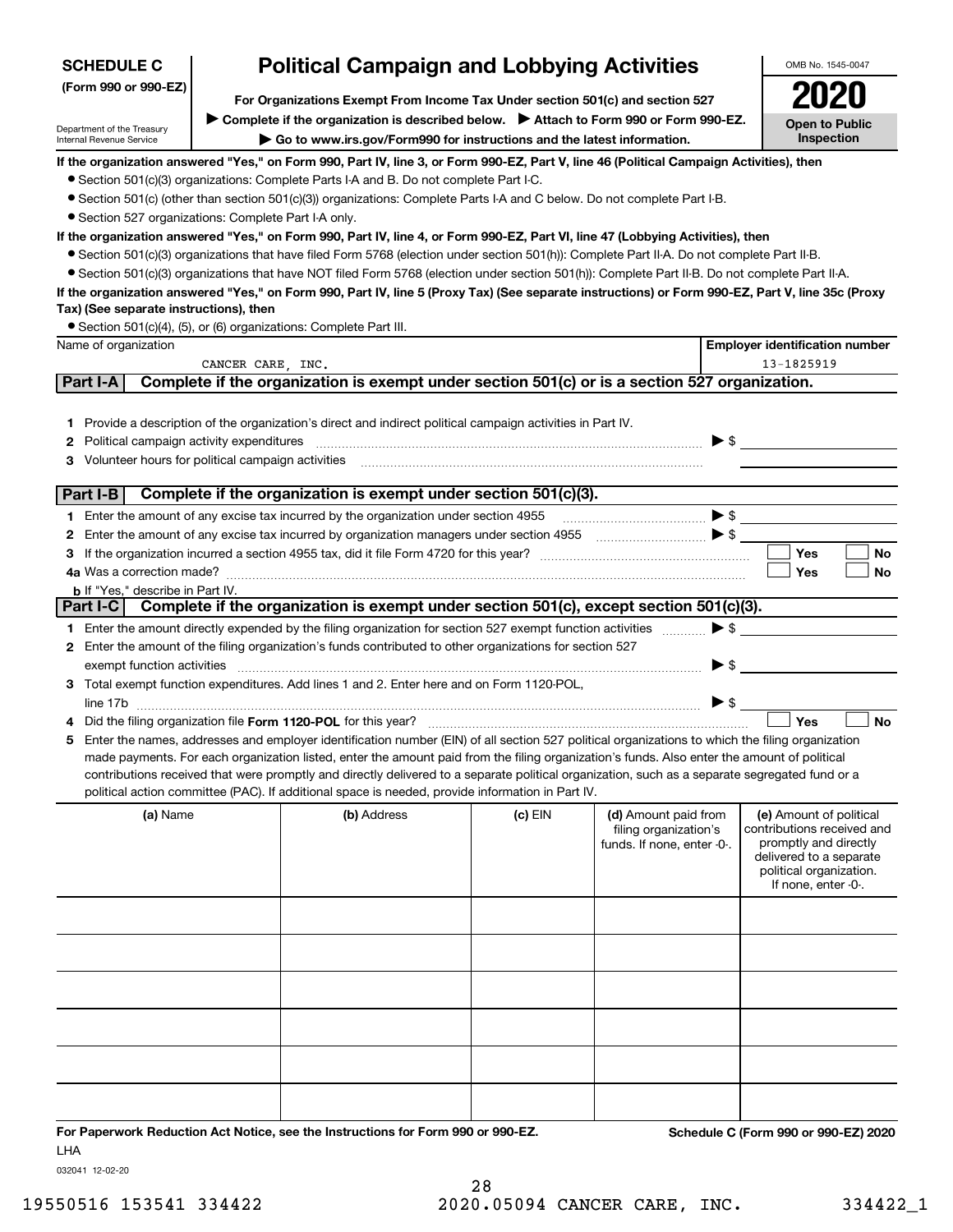| Schedule C (Form 990 or 990-EZ) 2020 CANCER CARE | INC | $-3 - 1825919$ | Page |  |
|--------------------------------------------------|-----|----------------|------|--|
|--------------------------------------------------|-----|----------------|------|--|

| Part II-A<br>section 501(h)).                                                                           |                                        |                                                                                  | Complete if the organization is exempt under section 501(c)(3) and filed Form 5768 (election under                                                                        |                                        |                                |
|---------------------------------------------------------------------------------------------------------|----------------------------------------|----------------------------------------------------------------------------------|---------------------------------------------------------------------------------------------------------------------------------------------------------------------------|----------------------------------------|--------------------------------|
| A Check $\blacktriangleright$                                                                           |                                        |                                                                                  | if the filing organization belongs to an affiliated group (and list in Part IV each affiliated group member's name, address, EIN,                                         |                                        |                                |
|                                                                                                         |                                        | expenses, and share of excess lobbying expenditures).                            |                                                                                                                                                                           |                                        |                                |
| <b>B</b> Check $\blacktriangleright$                                                                    |                                        | if the filing organization checked box A and "limited control" provisions apply. |                                                                                                                                                                           |                                        |                                |
|                                                                                                         | <b>Limits on Lobbying Expenditures</b> | (The term "expenditures" means amounts paid or incurred.)                        |                                                                                                                                                                           | (a) Filing<br>organization's<br>totals | (b) Affiliated group<br>totals |
| 1a Total lobbying expenditures to influence public opinion (grassroots lobbying)                        |                                        |                                                                                  |                                                                                                                                                                           |                                        |                                |
| <b>b</b> Total lobbying expenditures to influence a legislative body (direct lobbying)                  |                                        |                                                                                  |                                                                                                                                                                           |                                        |                                |
| c                                                                                                       |                                        |                                                                                  |                                                                                                                                                                           |                                        |                                |
| Other exempt purpose expenditures<br>d                                                                  |                                        |                                                                                  |                                                                                                                                                                           |                                        |                                |
| Total exempt purpose expenditures (add lines 1c and 1d)<br>е                                            |                                        |                                                                                  |                                                                                                                                                                           |                                        |                                |
| f Lobbying nontaxable amount. Enter the amount from the following table in both columns.                |                                        |                                                                                  |                                                                                                                                                                           |                                        |                                |
| If the amount on line 1e, column (a) or (b) is:                                                         |                                        | The lobbying nontaxable amount is:                                               |                                                                                                                                                                           |                                        |                                |
| Not over \$500,000                                                                                      |                                        | 20% of the amount on line 1e.                                                    |                                                                                                                                                                           |                                        |                                |
| Over \$500,000 but not over \$1,000,000                                                                 |                                        | \$100,000 plus 15% of the excess over \$500,000.                                 |                                                                                                                                                                           |                                        |                                |
| Over \$1,000,000 but not over \$1,500,000                                                               |                                        |                                                                                  | \$175,000 plus 10% of the excess over \$1,000,000.                                                                                                                        |                                        |                                |
| Over \$1,500,000 but not over \$17,000,000                                                              |                                        |                                                                                  | \$225,000 plus 5% of the excess over \$1,500,000.                                                                                                                         |                                        |                                |
| Over \$17,000,000                                                                                       |                                        | \$1,000,000.                                                                     |                                                                                                                                                                           |                                        |                                |
|                                                                                                         |                                        |                                                                                  |                                                                                                                                                                           |                                        |                                |
| g Grassroots nontaxable amount (enter 25% of line 1f)                                                   |                                        |                                                                                  |                                                                                                                                                                           |                                        |                                |
| h Subtract line 1g from line 1a. If zero or less, enter -0-                                             |                                        |                                                                                  |                                                                                                                                                                           |                                        |                                |
| i Subtract line 1f from line 1c. If zero or less, enter -0-                                             |                                        |                                                                                  |                                                                                                                                                                           |                                        |                                |
| If there is an amount other than zero on either line 1h or line 1i, did the organization file Form 4720 |                                        |                                                                                  |                                                                                                                                                                           |                                        |                                |
| reporting section 4911 tax for this year?                                                               |                                        |                                                                                  |                                                                                                                                                                           |                                        | Yes<br>No                      |
|                                                                                                         |                                        | 4-Year Averaging Period Under Section 501(h)                                     | (Some organizations that made a section 501(h) election do not have to complete all of the five columns below.<br>See the separate instructions for lines 2a through 2f.) |                                        |                                |
|                                                                                                         |                                        |                                                                                  | Lobbying Expenditures During 4-Year Averaging Period                                                                                                                      |                                        |                                |
| Calendar year<br>(or fiscal year beginning in)                                                          | (a) $2017$                             | (b) 2018                                                                         | $(c)$ 2019                                                                                                                                                                | (d) $2020$                             | (e) Total                      |
| 2a Lobbying nontaxable amount                                                                           |                                        |                                                                                  |                                                                                                                                                                           |                                        |                                |
| <b>b</b> Lobbying ceiling amount<br>(150% of line 2a, column(e))                                        |                                        |                                                                                  |                                                                                                                                                                           |                                        |                                |
| c Total lobbying expenditures                                                                           |                                        |                                                                                  |                                                                                                                                                                           |                                        |                                |
| d Grassroots nontaxable amount                                                                          |                                        |                                                                                  |                                                                                                                                                                           |                                        |                                |
| e Grassroots ceiling amount<br>(150% of line 2d, column (e))                                            |                                        |                                                                                  |                                                                                                                                                                           |                                        |                                |
|                                                                                                         |                                        |                                                                                  |                                                                                                                                                                           |                                        |                                |

**Schedule C (Form 990 or 990-EZ) 2020**

032042 12-02-20

**f** Grassroots lobbying expenditures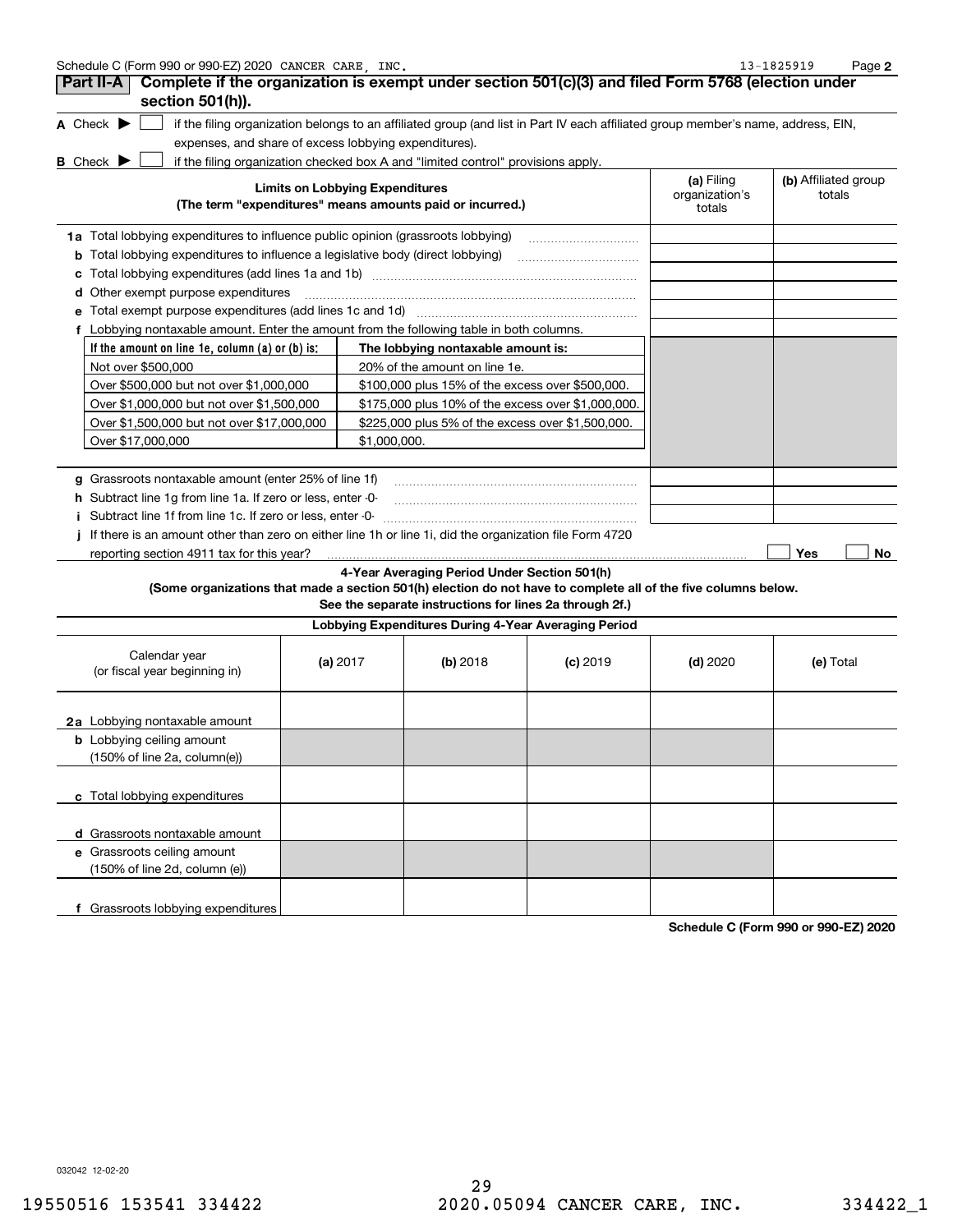### **Part II-B** Complete if the organization is exempt under section 501(c)(3) and has NOT filed Form 5768 **(election under section 501(h)).**

|                | For each "Yes" response on lines 1a through 1i below, provide in Part IV a detailed description                                                                                                                                | (a) |    |                |        | (b)      |
|----------------|--------------------------------------------------------------------------------------------------------------------------------------------------------------------------------------------------------------------------------|-----|----|----------------|--------|----------|
|                | of the lobbying activity.                                                                                                                                                                                                      | Yes | No |                | Amount |          |
| 1              | During the year, did the filing organization attempt to influence foreign, national, state, or                                                                                                                                 |     |    |                |        |          |
|                | local legislation, including any attempt to influence public opinion on a legislative matter                                                                                                                                   |     |    |                |        |          |
|                | or referendum, through the use of:                                                                                                                                                                                             |     |    |                |        |          |
|                |                                                                                                                                                                                                                                |     | х  |                |        |          |
|                | <b>b</b> Paid staff or management (include compensation in expenses reported on lines 1c through 1i)?<br>$\sim$                                                                                                                |     |    | X              |        |          |
|                |                                                                                                                                                                                                                                |     |    | X              |        |          |
|                |                                                                                                                                                                                                                                | x   |    |                |        | 120,206. |
|                | e Publications, or published or broadcast statements?                                                                                                                                                                          | X   |    |                |        | 29,913.  |
|                | f Grants to other organizations for lobbying purposes?                                                                                                                                                                         |     |    | x              |        |          |
|                | Direct contact with legislators, their staffs, government officials, or a legislative body?                                                                                                                                    |     |    | x              |        |          |
|                | h Rallies, demonstrations, seminars, conventions, speeches, lectures, or any similar means?                                                                                                                                    |     |    | X              |        |          |
|                | <i>i</i> Other activities?                                                                                                                                                                                                     |     |    | X              |        |          |
|                |                                                                                                                                                                                                                                |     |    |                |        | 150,119. |
|                | 2a Did the activities in line 1 cause the organization to be not described in section 501(c)(3)?                                                                                                                               |     |    | x              |        |          |
|                |                                                                                                                                                                                                                                |     |    |                |        |          |
|                | c If "Yes," enter the amount of any tax incurred by organization managers under section 4912                                                                                                                                   |     |    |                |        |          |
|                | d If the filing organization incurred a section 4912 tax, did it file Form 4720 for this year?                                                                                                                                 |     |    |                |        |          |
|                | ling organization incurred a section 4912 tax, did it file Form 4720 for this year? …………………!<br>  Complete if the organization is exempt under section 501(c)(4), section 501(c)(5), or section<br><b>Part III-A</b>           |     |    |                |        |          |
|                | $501(c)(6)$ .                                                                                                                                                                                                                  |     |    |                |        |          |
|                |                                                                                                                                                                                                                                |     |    |                | Yes    | No       |
| 1              | Were substantially all (90% or more) dues received nondeductible by members? [111] was accordingly not all the substantially all (90% or more) dues received nondeductible by members? [11] was according to the substantial w |     |    | 1              |        |          |
| 2              |                                                                                                                                                                                                                                |     |    | $\mathbf{2}$   |        |          |
| з              | Did the organization agree to carry over lobbying and political campaign activity expenditures from the prior year?                                                                                                            |     |    | 3              |        |          |
|                | Part III-B Complete if the organization is exempt under section $501(c)(4)$ , section $501(c)(5)$ , or section                                                                                                                 |     |    |                |        |          |
|                | 501(c)(6) and if either (a) BOTH Part III-A, lines 1 and 2, are answered "No" OR (b) Part III-A, line 3, is                                                                                                                    |     |    |                |        |          |
|                | answered "Yes."                                                                                                                                                                                                                |     |    |                |        |          |
| 1              |                                                                                                                                                                                                                                |     |    | 1              |        |          |
| 2              | Section 162(e) nondeductible lobbying and political expenditures (do not include amounts of political                                                                                                                          |     |    |                |        |          |
|                | expenses for which the section 527(f) tax was paid).                                                                                                                                                                           |     |    |                |        |          |
|                |                                                                                                                                                                                                                                |     |    | 2a             |        |          |
|                | b Carryover from last year manufactured and content to content the content of the content of the content of the content of the content of the content of the content of the content of the content of the content of the conte |     |    | 2 <sub>b</sub> |        |          |
| c              |                                                                                                                                                                                                                                |     |    | 2c             |        |          |
|                | Aggregate amount reported in section 6033(e)(1)(A) notices of nondeductible section 162(e) dues                                                                                                                                |     |    | 3              |        |          |
| 4              | If notices were sent and the amount on line 2c exceeds the amount on line 3, what portion of the excess                                                                                                                        |     |    |                |        |          |
|                | does the organization agree to carryover to the reasonable estimate of nondeductible lobbying and political                                                                                                                    |     |    |                |        |          |
|                | expenditure next year?                                                                                                                                                                                                         |     |    | 4              |        |          |
| 5              | Taxable amount of lobbying and political expenditures (See instructions)                                                                                                                                                       |     |    | 5              |        |          |
| <b>Part IV</b> | <b>Supplemental Information</b>                                                                                                                                                                                                |     |    |                |        |          |
|                | Provide the descriptions required for Part I-A, line 1; Part I-B, line 4; Part I-C, line 5; Part II-A (affiliated group list); Part II-A, lines 1 and 2 (See                                                                   |     |    |                |        |          |
|                | instructions); and Part II-B, line 1. Also, complete this part for any additional information.                                                                                                                                 |     |    |                |        |          |
|                | PART II-B, LINE 1, LOBBYING ACTIVITIES:                                                                                                                                                                                        |     |    |                |        |          |
|                |                                                                                                                                                                                                                                |     |    |                |        |          |
|                | CANCER CARE COMMUNICATES THROUGH DIRECT MAILINGS AND PUBLISHED                                                                                                                                                                 |     |    |                |        |          |
|                |                                                                                                                                                                                                                                |     |    |                |        |          |
|                | STATEMENTS (OR AS A SIGNATORY TO COLLECTIVE MAILINGS AND STATEMENTS                                                                                                                                                            |     |    |                |        |          |
|                |                                                                                                                                                                                                                                |     |    |                |        |          |
|                | WITH OTHER ORGANIZATIONS) TO ITS SUPPORTERS, LEGISLATORS AND THE PUBLIC                                                                                                                                                        |     |    |                |        |          |
|                |                                                                                                                                                                                                                                |     |    |                |        |          |
|                | ON MATTERS RELATING TO ACCESS TO HEALTH CARE AND MEDICATIONS WHICH                                                                                                                                                             |     |    |                |        |          |
|                |                                                                                                                                                                                                                                |     |    |                |        |          |

IMPACT PEOPLE LIVING WITH A DIAGNOSIS OF CANCER.

032043 12-02-20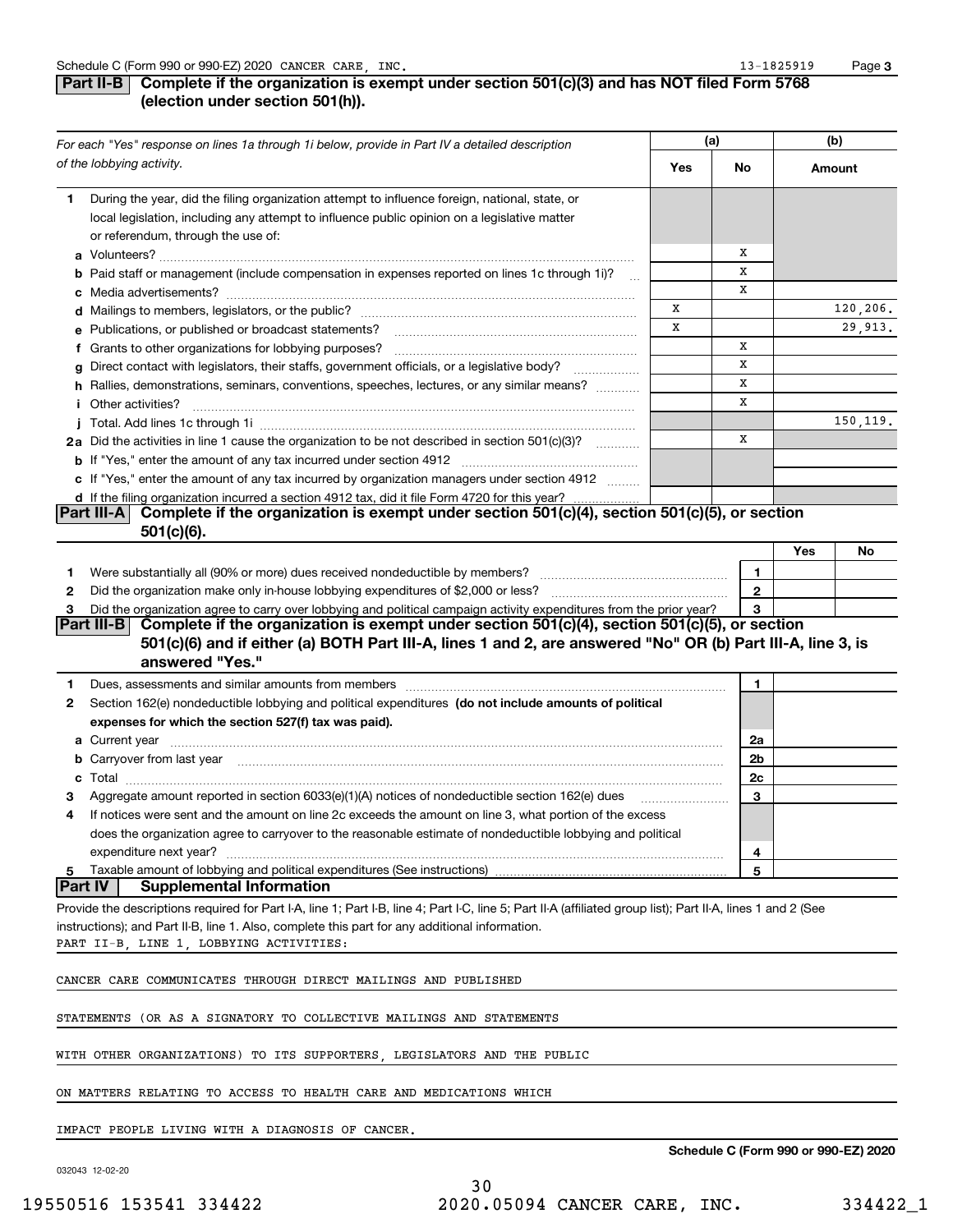| <b>SCHEDULE D</b> |
|-------------------|
|                   |

Department of the Treasury Internal Revenue Service

## **SCHEDULE D Supplemental Financial Statements**

(Form 990)<br>
Pepartment of the Treasury<br>
Department of the Treasury<br>
Department of the Treasury<br>
Department of the Treasury<br> **Co to www.irs.gov/Form990 for instructions and the latest information.**<br> **Co to www.irs.gov/Form9** 



|         | Name of the organization<br>CANCER CARE, INC.                                                                                                                     |                                                    |                          | <b>Employer identification number</b><br>13-1825919 |
|---------|-------------------------------------------------------------------------------------------------------------------------------------------------------------------|----------------------------------------------------|--------------------------|-----------------------------------------------------|
| Part I  | Organizations Maintaining Donor Advised Funds or Other Similar Funds or Accounts. Complete if the                                                                 |                                                    |                          |                                                     |
|         | organization answered "Yes" on Form 990, Part IV, line 6.                                                                                                         |                                                    |                          |                                                     |
|         |                                                                                                                                                                   | (a) Donor advised funds                            |                          | (b) Funds and other accounts                        |
| 1       |                                                                                                                                                                   |                                                    |                          |                                                     |
| 2       | Aggregate value of contributions to (during year)                                                                                                                 |                                                    |                          |                                                     |
| 3       | Aggregate value of grants from (during year)                                                                                                                      |                                                    |                          |                                                     |
| 4       | Aggregate value at end of year manufactured and property of the Aggregate value at end of year                                                                    |                                                    |                          |                                                     |
| 5       | Did the organization inform all donors and donor advisors in writing that the assets held in donor advised funds                                                  |                                                    |                          |                                                     |
|         |                                                                                                                                                                   |                                                    |                          | Yes<br>No                                           |
| 6       | Did the organization inform all grantees, donors, and donor advisors in writing that grant funds can be used only                                                 |                                                    |                          |                                                     |
|         | for charitable purposes and not for the benefit of the donor or donor advisor, or for any other purpose conferring                                                |                                                    |                          |                                                     |
|         | impermissible private benefit?                                                                                                                                    |                                                    |                          | Yes<br>No                                           |
| Part II | Conservation Easements. Complete if the organization answered "Yes" on Form 990, Part IV, line 7.                                                                 |                                                    |                          |                                                     |
| 1       | Purpose(s) of conservation easements held by the organization (check all that apply).                                                                             |                                                    |                          |                                                     |
|         | Preservation of land for public use (for example, recreation or education)                                                                                        | Preservation of a historically important land area |                          |                                                     |
|         | Protection of natural habitat                                                                                                                                     | Preservation of a certified historic structure     |                          |                                                     |
|         | Preservation of open space                                                                                                                                        |                                                    |                          |                                                     |
| 2       | Complete lines 2a through 2d if the organization held a qualified conservation contribution in the form of a conservation easement on the last                    |                                                    |                          |                                                     |
|         | day of the tax year.                                                                                                                                              |                                                    |                          | Held at the End of the Tax Year                     |
|         | a Total number of conservation easements                                                                                                                          |                                                    | 2a                       |                                                     |
|         | <b>b</b> Total acreage restricted by conservation easements                                                                                                       |                                                    | 2 <sub>b</sub>           |                                                     |
| c       | Number of conservation easements on a certified historic structure included in (a) manufacture included in (a)                                                    |                                                    | 2c                       |                                                     |
|         | d Number of conservation easements included in (c) acquired after 7/25/06, and not on a historic structure                                                        |                                                    |                          |                                                     |
|         |                                                                                                                                                                   |                                                    | 2d                       |                                                     |
| з       | Number of conservation easements modified, transferred, released, extinguished, or terminated by the organization during the tax                                  |                                                    |                          |                                                     |
|         | year                                                                                                                                                              |                                                    |                          |                                                     |
| 4       | Number of states where property subject to conservation easement is located >                                                                                     |                                                    |                          |                                                     |
| 5       | Does the organization have a written policy regarding the periodic monitoring, inspection, handling of                                                            |                                                    |                          |                                                     |
|         | violations, and enforcement of the conservation easements it holds?                                                                                               |                                                    |                          | <b>Yes</b><br>No                                    |
| 6       | Staff and volunteer hours devoted to monitoring, inspecting, handling of violations, and enforcing conservation easements during the year                         |                                                    |                          |                                                     |
|         |                                                                                                                                                                   |                                                    |                          |                                                     |
| 7       | Amount of expenses incurred in monitoring, inspecting, handling of violations, and enforcing conservation easements during the year                               |                                                    |                          |                                                     |
|         | ▶ \$                                                                                                                                                              |                                                    |                          |                                                     |
| 8       | Does each conservation easement reported on line 2(d) above satisfy the requirements of section 170(h)(4)(B)(i)                                                   |                                                    |                          |                                                     |
|         |                                                                                                                                                                   |                                                    |                          | Yes<br>No                                           |
|         | In Part XIII, describe how the organization reports conservation easements in its revenue and expense statement and                                               |                                                    |                          |                                                     |
|         | balance sheet, and include, if applicable, the text of the footnote to the organization's financial statements that describes the                                 |                                                    |                          |                                                     |
|         | organization's accounting for conservation easements.<br>Organizations Maintaining Collections of Art, Historical Treasures, or Other Similar Assets.<br>Part III |                                                    |                          |                                                     |
|         | Complete if the organization answered "Yes" on Form 990, Part IV, line 8.                                                                                         |                                                    |                          |                                                     |
|         | 1a If the organization elected, as permitted under FASB ASC 958, not to report in its revenue statement and balance sheet works                                   |                                                    |                          |                                                     |
|         | of art, historical treasures, or other similar assets held for public exhibition, education, or research in furtherance of public                                 |                                                    |                          |                                                     |
|         | service, provide in Part XIII the text of the footnote to its financial statements that describes these items.                                                    |                                                    |                          |                                                     |
|         | <b>b</b> If the organization elected, as permitted under FASB ASC 958, to report in its revenue statement and balance sheet works of                              |                                                    |                          |                                                     |
|         | art, historical treasures, or other similar assets held for public exhibition, education, or research in furtherance of public service,                           |                                                    |                          |                                                     |
|         | provide the following amounts relating to these items:                                                                                                            |                                                    |                          |                                                     |
|         |                                                                                                                                                                   |                                                    | $\blacktriangleright$ \$ |                                                     |
|         | (ii) Assets included in Form 990, Part X                                                                                                                          |                                                    | $\blacktriangleright$ \$ |                                                     |
| 2       | If the organization received or held works of art, historical treasures, or other similar assets for financial gain, provide                                      |                                                    |                          |                                                     |
|         | the following amounts required to be reported under FASB ASC 958 relating to these items:                                                                         |                                                    |                          |                                                     |
|         |                                                                                                                                                                   |                                                    | $\blacktriangleright$ \$ |                                                     |
|         |                                                                                                                                                                   |                                                    | $\blacktriangleright$ s  |                                                     |
|         | LHA For Paperwork Reduction Act Notice, see the Instructions for Form 990.                                                                                        |                                                    |                          | Schedule D (Form 990) 2020                          |
|         | 032051 12-01-20                                                                                                                                                   |                                                    |                          |                                                     |
|         |                                                                                                                                                                   | 31                                                 |                          |                                                     |

|  | <u>_ _</u> |  |  |                 |  |  |  |
|--|------------|--|--|-----------------|--|--|--|
|  |            |  |  | 20.05094 CANCER |  |  |  |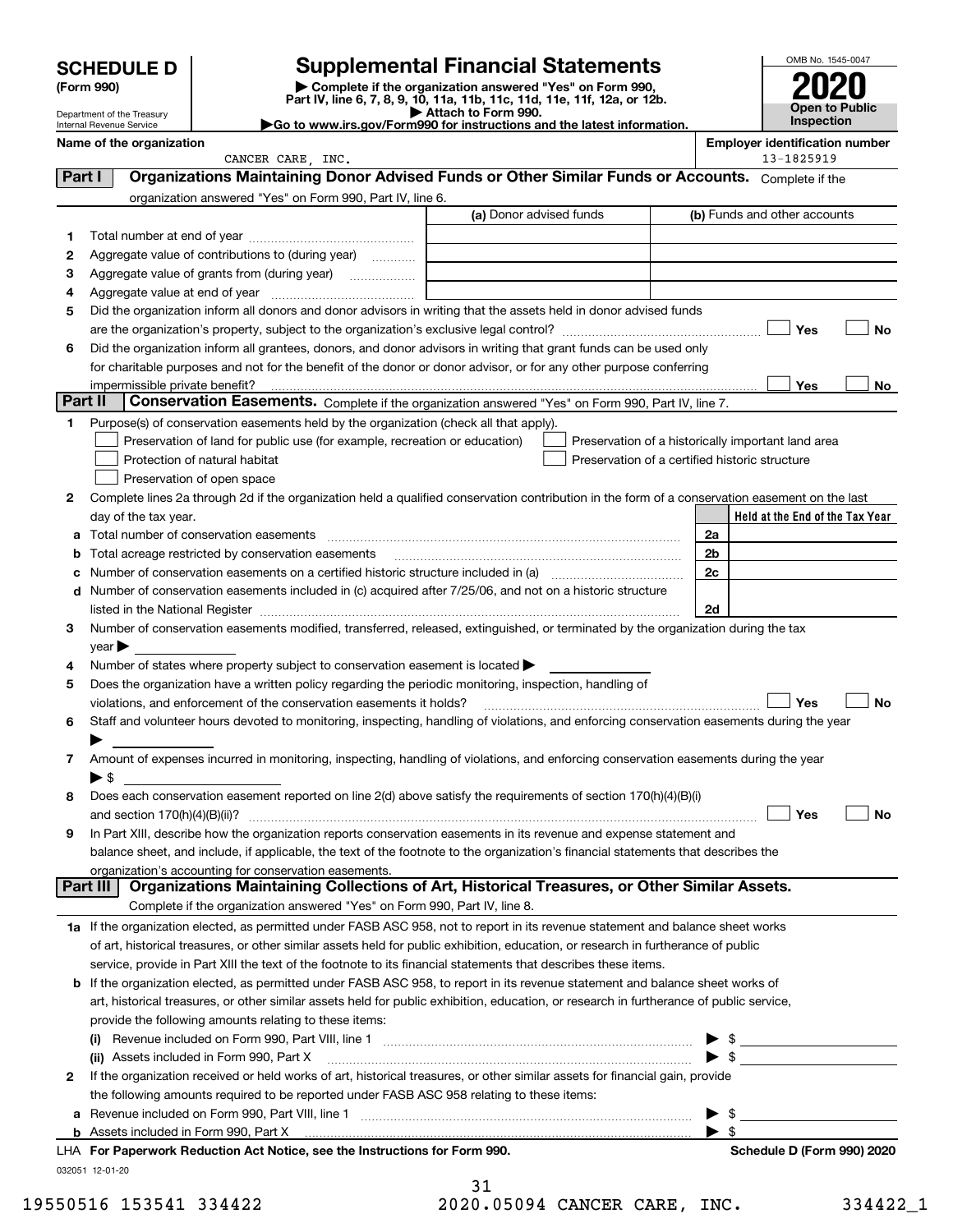|        | CANCER CARE, INC.<br>Schedule D (Form 990) 2020                                                                                                                                                                                |                                         |                |                                                                                                                                                                                                                                |                                 | 13-1825919           |                     |            | $Page$ 2 |
|--------|--------------------------------------------------------------------------------------------------------------------------------------------------------------------------------------------------------------------------------|-----------------------------------------|----------------|--------------------------------------------------------------------------------------------------------------------------------------------------------------------------------------------------------------------------------|---------------------------------|----------------------|---------------------|------------|----------|
|        | Organizations Maintaining Collections of Art, Historical Treasures, or Other Similar Assets<br>Part III                                                                                                                        |                                         |                |                                                                                                                                                                                                                                |                                 |                      | (continued)         |            |          |
| 3      | Using the organization's acquisition, accession, and other records, check any of the following that make significant use of its                                                                                                |                                         |                |                                                                                                                                                                                                                                |                                 |                      |                     |            |          |
|        | collection items (check all that apply):                                                                                                                                                                                       |                                         |                |                                                                                                                                                                                                                                |                                 |                      |                     |            |          |
| а      | Public exhibition                                                                                                                                                                                                              |                                         |                | Loan or exchange program                                                                                                                                                                                                       |                                 |                      |                     |            |          |
| b      | Scholarly research                                                                                                                                                                                                             |                                         |                | Other and the control of the control of the control of the control of the control of the control of the control of the control of the control of the control of the control of the control of the control of the control of th |                                 |                      |                     |            |          |
| с      | Preservation for future generations                                                                                                                                                                                            |                                         |                |                                                                                                                                                                                                                                |                                 |                      |                     |            |          |
| 4      | Provide a description of the organization's collections and explain how they further the organization's exempt purpose in Part XIII.                                                                                           |                                         |                |                                                                                                                                                                                                                                |                                 |                      |                     |            |          |
| 5      | During the year, did the organization solicit or receive donations of art, historical treasures, or other similar assets                                                                                                       |                                         |                |                                                                                                                                                                                                                                |                                 |                      |                     |            |          |
|        |                                                                                                                                                                                                                                |                                         |                |                                                                                                                                                                                                                                |                                 |                      | Yes                 |            | No       |
|        | Part IV<br>Escrow and Custodial Arrangements. Complete if the organization answered "Yes" on Form 990, Part IV, line 9, or                                                                                                     |                                         |                |                                                                                                                                                                                                                                |                                 |                      |                     |            |          |
|        | reported an amount on Form 990, Part X, line 21.                                                                                                                                                                               |                                         |                |                                                                                                                                                                                                                                |                                 |                      |                     |            |          |
|        | 1a Is the organization an agent, trustee, custodian or other intermediary for contributions or other assets not included                                                                                                       |                                         |                |                                                                                                                                                                                                                                |                                 |                      |                     |            |          |
|        | on Form 990, Part X? [11] matter contracts and contracts and contracts are contracted and contracts are contracted and contract and contract of the contract of the contract of the contract of the contract of the contract o |                                         |                |                                                                                                                                                                                                                                |                                 |                      | Yes                 |            | No       |
|        | b If "Yes," explain the arrangement in Part XIII and complete the following table:                                                                                                                                             |                                         |                |                                                                                                                                                                                                                                |                                 |                      |                     |            |          |
|        |                                                                                                                                                                                                                                |                                         |                |                                                                                                                                                                                                                                |                                 |                      | Amount              |            |          |
|        | c Beginning balance measurements and the contract of the contract of the contract of the contract of the contract of the contract of the contract of the contract of the contract of the contract of the contract of the contr |                                         |                |                                                                                                                                                                                                                                |                                 | 1c                   |                     |            |          |
|        |                                                                                                                                                                                                                                |                                         |                |                                                                                                                                                                                                                                |                                 | 1d                   |                     |            |          |
| е      | Distributions during the year manufactured and an account of the year manufactured with the set of the set of the set of the set of the set of the set of the set of the set of the set of the set of the set of the set of th |                                         |                |                                                                                                                                                                                                                                |                                 | 1e                   |                     |            |          |
|        | 2a Did the organization include an amount on Form 990, Part X, line 21, for escrow or custodial account liability?                                                                                                             |                                         |                |                                                                                                                                                                                                                                |                                 | 1f                   | Yes                 |            | No       |
|        | <b>b</b> If "Yes," explain the arrangement in Part XIII. Check here if the explanation has been provided on Part XIII                                                                                                          |                                         |                |                                                                                                                                                                                                                                |                                 |                      |                     |            |          |
| Part V | Endowment Funds. Complete if the organization answered "Yes" on Form 990, Part IV, line 10.                                                                                                                                    |                                         |                |                                                                                                                                                                                                                                |                                 |                      |                     |            |          |
|        |                                                                                                                                                                                                                                | (a) Current year                        | (b) Prior year | (c) Two years back                                                                                                                                                                                                             |                                 | (d) Three years back | (e) Four years back |            |          |
|        | 1a Beginning of year balance                                                                                                                                                                                                   | 10,684,945.                             | 10, 151, 480.  | 8,093,600.                                                                                                                                                                                                                     |                                 | 8,598,910.           |                     | 9,026,087. |          |
| b      |                                                                                                                                                                                                                                |                                         | 259,025.       | 171,071.                                                                                                                                                                                                                       |                                 |                      |                     |            |          |
|        | Net investment earnings, gains, and losses                                                                                                                                                                                     | 2,070,699.                              | 274,440.       | 347,169.                                                                                                                                                                                                                       |                                 | 487,974.             |                     | 862,906.   |          |
|        |                                                                                                                                                                                                                                |                                         |                |                                                                                                                                                                                                                                |                                 |                      |                     |            |          |
|        | e Other expenditures for facilities                                                                                                                                                                                            |                                         |                |                                                                                                                                                                                                                                |                                 |                      |                     |            |          |
|        | and programs                                                                                                                                                                                                                   | 988,762.                                |                |                                                                                                                                                                                                                                |                                 | 993,284.             |                     | 1,290,083. |          |
|        | f Administrative expenses                                                                                                                                                                                                      |                                         |                |                                                                                                                                                                                                                                |                                 |                      |                     |            |          |
|        | <b>g</b> End of year balance $\ldots$                                                                                                                                                                                          | 11,766,882.                             | 10,684,945.    | 8,611,840.                                                                                                                                                                                                                     |                                 | 8,093,600.           |                     | 8,598,910. |          |
| 2      | Provide the estimated percentage of the current year end balance (line 1g, column (a)) held as:                                                                                                                                |                                         |                |                                                                                                                                                                                                                                |                                 |                      |                     |            |          |
|        | Board designated or quasi-endowment                                                                                                                                                                                            | 100                                     | %              |                                                                                                                                                                                                                                |                                 |                      |                     |            |          |
|        | <b>b</b> Permanent endowment $\blacktriangleright$                                                                                                                                                                             | %                                       |                |                                                                                                                                                                                                                                |                                 |                      |                     |            |          |
|        | <b>c</b> Term endowment $\blacktriangleright$                                                                                                                                                                                  | %                                       |                |                                                                                                                                                                                                                                |                                 |                      |                     |            |          |
|        | The percentages on lines 2a, 2b, and 2c should equal 100%.                                                                                                                                                                     |                                         |                |                                                                                                                                                                                                                                |                                 |                      |                     |            |          |
|        | 3a Are there endowment funds not in the possession of the organization that are held and administered for the organization                                                                                                     |                                         |                |                                                                                                                                                                                                                                |                                 |                      |                     |            |          |
|        | by:                                                                                                                                                                                                                            |                                         |                |                                                                                                                                                                                                                                |                                 |                      |                     | Yes        | No       |
|        | (i)                                                                                                                                                                                                                            |                                         |                |                                                                                                                                                                                                                                |                                 |                      | 3a(i)               |            | х        |
|        |                                                                                                                                                                                                                                |                                         |                |                                                                                                                                                                                                                                |                                 |                      | 3a(ii)              |            | х        |
|        |                                                                                                                                                                                                                                |                                         |                |                                                                                                                                                                                                                                |                                 |                      | 3b                  |            |          |
| 4      | Describe in Part XIII the intended uses of the organization's endowment funds.                                                                                                                                                 |                                         |                |                                                                                                                                                                                                                                |                                 |                      |                     |            |          |
|        | Land, Buildings, and Equipment.<br>Part VI                                                                                                                                                                                     |                                         |                |                                                                                                                                                                                                                                |                                 |                      |                     |            |          |
|        | Complete if the organization answered "Yes" on Form 990, Part IV, line 11a. See Form 990, Part X, line 10.                                                                                                                     |                                         |                |                                                                                                                                                                                                                                |                                 |                      |                     |            |          |
|        | Description of property                                                                                                                                                                                                        | (a) Cost or other<br>basis (investment) |                | (b) Cost or other<br>basis (other)                                                                                                                                                                                             | (c) Accumulated<br>depreciation |                      | (d) Book value      |            |          |
|        |                                                                                                                                                                                                                                |                                         |                |                                                                                                                                                                                                                                |                                 |                      |                     |            |          |
| b      |                                                                                                                                                                                                                                |                                         |                |                                                                                                                                                                                                                                |                                 |                      |                     |            |          |
|        |                                                                                                                                                                                                                                |                                         |                | 3,631,416.                                                                                                                                                                                                                     |                                 | 2,633,005.           |                     | 998,411.   |          |
| d      |                                                                                                                                                                                                                                |                                         |                | 533,236.                                                                                                                                                                                                                       |                                 | 359,096.             |                     | 174,140.   |          |
|        |                                                                                                                                                                                                                                |                                         |                | 1,821,466.                                                                                                                                                                                                                     |                                 | 1,752,627.           |                     |            | 68,839.  |
|        |                                                                                                                                                                                                                                |                                         |                |                                                                                                                                                                                                                                |                                 | ▶                    |                     | 1,241,390. |          |

**Schedule D (Form 990) 2020**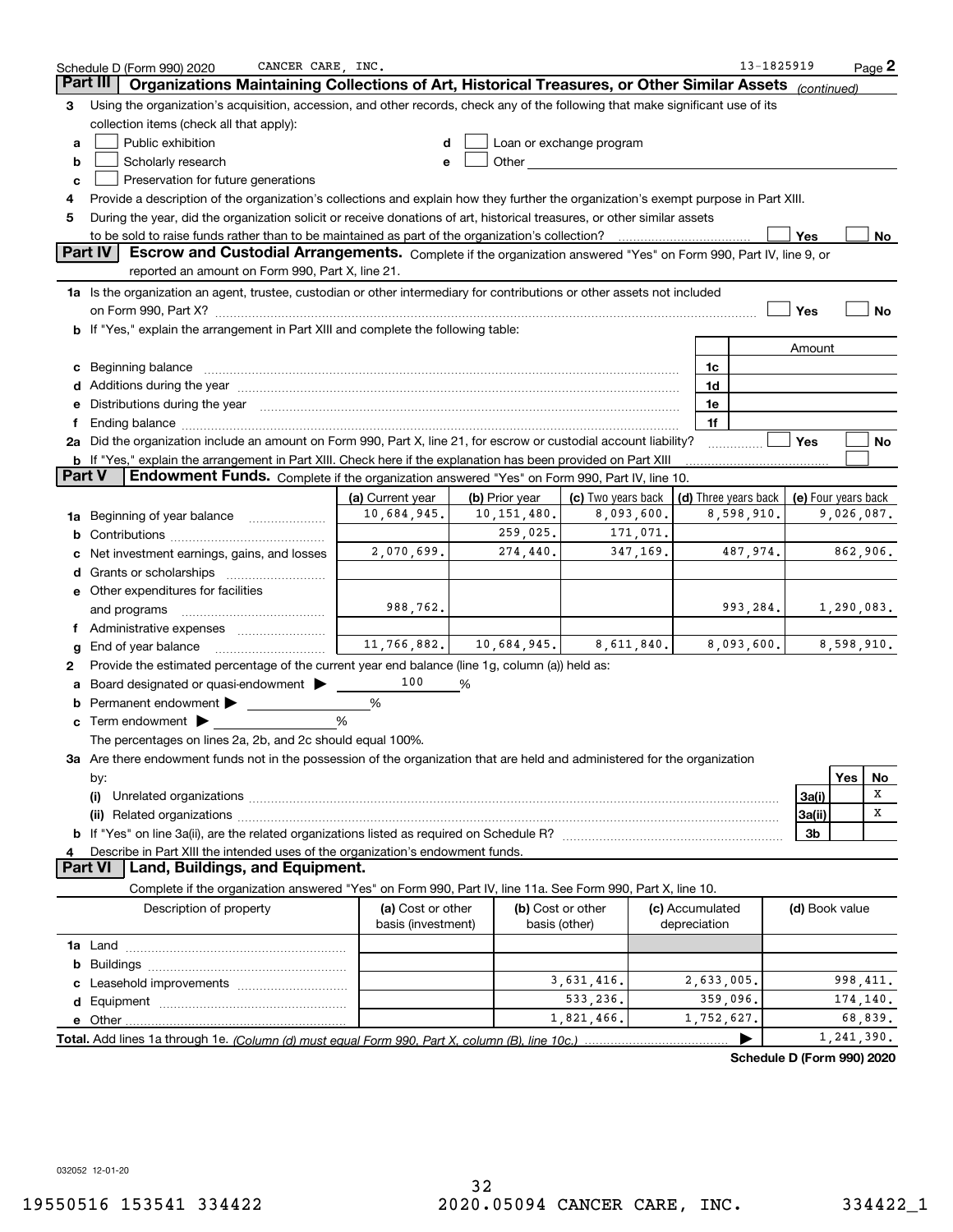|                             | Part VII Investments - Other Securities.                                                                   |                 |                                                                                                                   |                |
|-----------------------------|------------------------------------------------------------------------------------------------------------|-----------------|-------------------------------------------------------------------------------------------------------------------|----------------|
|                             | Complete if the organization answered "Yes" on Form 990, Part IV, line 11b. See Form 990, Part X, line 12. |                 |                                                                                                                   |                |
|                             | (a) Description of security or category (including name of security)                                       | (b) Book value  | (c) Method of valuation: Cost or end-of-year market value                                                         |                |
| (1) Financial derivatives   |                                                                                                            |                 |                                                                                                                   |                |
|                             |                                                                                                            |                 |                                                                                                                   |                |
| $(3)$ Other                 |                                                                                                            |                 |                                                                                                                   |                |
| (A)                         |                                                                                                            |                 |                                                                                                                   |                |
| (B)                         |                                                                                                            |                 |                                                                                                                   |                |
| (C)                         |                                                                                                            |                 |                                                                                                                   |                |
| (D)                         |                                                                                                            |                 |                                                                                                                   |                |
| (E)                         |                                                                                                            |                 |                                                                                                                   |                |
| (F)                         |                                                                                                            |                 |                                                                                                                   |                |
| (G)                         |                                                                                                            |                 |                                                                                                                   |                |
| (H)                         |                                                                                                            |                 |                                                                                                                   |                |
|                             | Total. (Col. (b) must equal Form 990, Part X, col. (B) line 12.) $\blacktriangleright$                     |                 |                                                                                                                   |                |
|                             | Part VIII Investments - Program Related.                                                                   |                 |                                                                                                                   |                |
|                             | Complete if the organization answered "Yes" on Form 990, Part IV, line 11c. See Form 990, Part X, line 13. |                 |                                                                                                                   |                |
|                             | (a) Description of investment                                                                              | (b) Book value  | (c) Method of valuation: Cost or end-of-year market value                                                         |                |
| (1)                         |                                                                                                            |                 |                                                                                                                   |                |
| (2)                         |                                                                                                            |                 |                                                                                                                   |                |
| (3)                         |                                                                                                            |                 |                                                                                                                   |                |
| (4)                         |                                                                                                            |                 |                                                                                                                   |                |
| (5)                         |                                                                                                            |                 |                                                                                                                   |                |
| (6)                         |                                                                                                            |                 |                                                                                                                   |                |
| (7)                         |                                                                                                            |                 |                                                                                                                   |                |
| (8)                         |                                                                                                            |                 |                                                                                                                   |                |
| (9)                         |                                                                                                            |                 |                                                                                                                   |                |
|                             | <b>Total.</b> (Col. (b) must equal Form 990, Part X, col. (B) line $13.$                                   |                 |                                                                                                                   |                |
| Part IX                     | <b>Other Assets.</b>                                                                                       |                 |                                                                                                                   |                |
|                             | Complete if the organization answered "Yes" on Form 990, Part IV, line 11d. See Form 990, Part X, line 15. |                 |                                                                                                                   |                |
|                             |                                                                                                            | (a) Description |                                                                                                                   | (b) Book value |
| (1)                         |                                                                                                            |                 |                                                                                                                   |                |
| (2)                         |                                                                                                            |                 |                                                                                                                   |                |
| (3)                         |                                                                                                            |                 |                                                                                                                   |                |
| (4)                         |                                                                                                            |                 |                                                                                                                   |                |
| (5)                         |                                                                                                            |                 |                                                                                                                   |                |
| (6)                         |                                                                                                            |                 |                                                                                                                   |                |
| (7)                         |                                                                                                            |                 |                                                                                                                   |                |
| (8)                         |                                                                                                            |                 |                                                                                                                   |                |
| (9)                         |                                                                                                            |                 |                                                                                                                   |                |
| Part X                      | <b>Other Liabilities.</b>                                                                                  |                 |                                                                                                                   |                |
|                             |                                                                                                            |                 | Complete if the organization answered "Yes" on Form 990, Part IV, line 11e or 11f. See Form 990, Part X, line 25. |                |
| 1.                          | (a) Description of liability                                                                               |                 |                                                                                                                   | (b) Book value |
| Federal income taxes<br>(1) |                                                                                                            |                 |                                                                                                                   |                |
| LOANS PAYABLE (PPP)<br>(2)  |                                                                                                            |                 |                                                                                                                   | 1,861,575.     |
| DEFERRED RENT<br>(3)        |                                                                                                            |                 |                                                                                                                   | 1,022,957.     |
| (4)                         | ACCRUED POSTRETIREMENT BENEFIT COSTS                                                                       |                 |                                                                                                                   | 122,898.       |
| ANNUITIES PAYABLE<br>(5)    |                                                                                                            |                 |                                                                                                                   | 163,552.       |
| (6)                         |                                                                                                            |                 |                                                                                                                   |                |
| (7)                         |                                                                                                            |                 |                                                                                                                   |                |
| (8)                         |                                                                                                            |                 |                                                                                                                   |                |
| (9)                         |                                                                                                            |                 |                                                                                                                   |                |
|                             |                                                                                                            |                 | ▶                                                                                                                 | 3,170,982.     |

**2.** Liability for uncertain tax positions. In Part XIII, provide the text of the footnote to the organization's financial statements that reports the

032053 12-01-20

organization's liability for uncertain tax positions under FASB ASC 740. Check here if the text of the footnote has been provided in Part XIII  $\boxed{\mathbf{X}}$ 

**Schedule D (Form 990) 2020**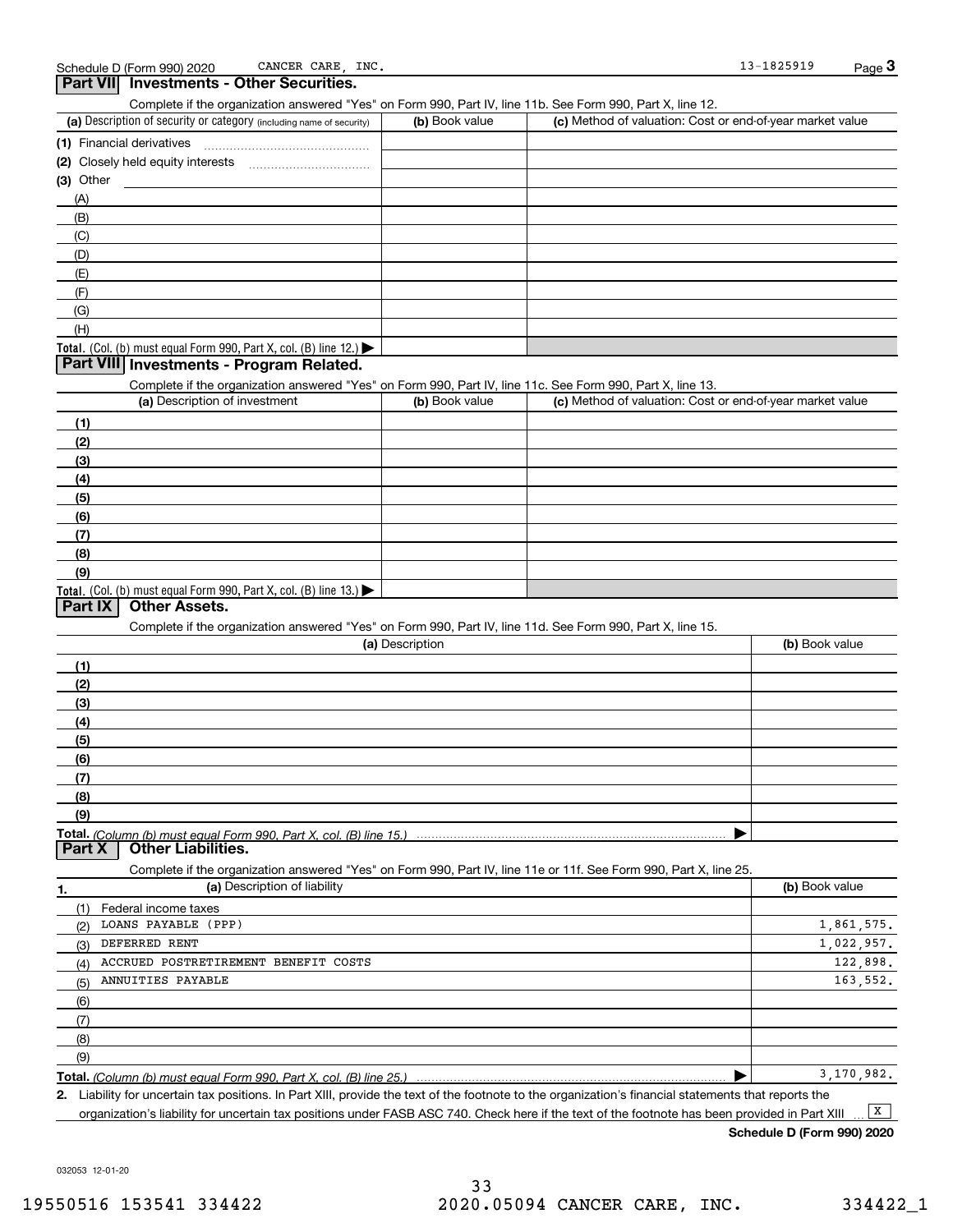|   | CANCER CARE, INC.<br>Schedule D (Form 990) 2020                                                                                                                |                |             | 13-1825919   | Page 4        |
|---|----------------------------------------------------------------------------------------------------------------------------------------------------------------|----------------|-------------|--------------|---------------|
|   | Reconciliation of Revenue per Audited Financial Statements With Revenue per Return.<br>Part XI                                                                 |                |             |              |               |
|   | Complete if the organization answered "Yes" on Form 990, Part IV, line 12a.                                                                                    |                |             |              |               |
| 1 | Total revenue, gains, and other support per audited financial statements                                                                                       |                |             | $\mathbf{1}$ | 93,299,041.   |
| 2 | Amounts included on line 1 but not on Form 990, Part VIII, line 12:                                                                                            |                |             |              |               |
| a | Net unrealized gains (losses) on investments [11] matter contracts and the unrealized gains (losses) on investments                                            | 2a             | 1,692,640.  |              |               |
| b |                                                                                                                                                                | 2 <sub>b</sub> | 1,938,492.  |              |               |
| с |                                                                                                                                                                | 2c             |             |              |               |
| d | Other (Describe in Part XIII.)                                                                                                                                 | 2d             | 74,806,659. |              |               |
| е | Add lines 2a through 2d                                                                                                                                        |                |             | <b>2e</b>    | 78,437,791.   |
| з |                                                                                                                                                                |                |             | 3            | 14,861,250.   |
| 4 | Amounts included on Form 990, Part VIII, line 12, but not on line 1:                                                                                           |                |             |              |               |
| а |                                                                                                                                                                | 4a             | 74,003.     |              |               |
| b | Other (Describe in Part XIII.)                                                                                                                                 | 4b             | 2,500,000.  |              |               |
|   | Add lines 4a and 4b                                                                                                                                            |                |             | 4c           | 2,574,003.    |
| 5 |                                                                                                                                                                |                |             | 5            | 17, 435, 253. |
|   | Part XII   Reconciliation of Expenses per Audited Financial Statements With Expenses per Return.                                                               |                |             |              |               |
|   | Complete if the organization answered "Yes" on Form 990, Part IV, line 12a.                                                                                    |                |             |              |               |
| 1 | Total expenses and losses per audited financial statements                                                                                                     |                |             | $\mathbf{1}$ | 97,049,759.   |
| 2 | Amounts included on line 1 but not on Form 990, Part IX, line 25:                                                                                              |                |             |              |               |
| a |                                                                                                                                                                | 2a             | 1,938,492.  |              |               |
| b |                                                                                                                                                                | 2 <sub>b</sub> |             |              |               |
| с |                                                                                                                                                                | 2c             |             |              |               |
|   |                                                                                                                                                                | 2d             | 76,720,827. |              |               |
| е | Add lines 2a through 2d                                                                                                                                        |                |             | 2e           | 78,659,319.   |
| 3 |                                                                                                                                                                |                |             | 3            | 18,390,440.   |
| 4 | Amounts included on Form 990, Part IX, line 25, but not on line 1:                                                                                             |                |             |              |               |
| a |                                                                                                                                                                | 4а             | 74,003.     |              |               |
| b |                                                                                                                                                                | 4b             |             |              |               |
|   | c Add lines 4a and 4b                                                                                                                                          |                |             | 4с           | 74,003.       |
|   |                                                                                                                                                                |                |             | 5            | 18, 464, 443. |
|   | Part XIII Supplemental Information.                                                                                                                            |                |             |              |               |
|   | Provide the descriptions required for Part II, lines 3, 5, and 9; Part III, lines 1a and 4; Part IV, lines 1b and 2b; Part V, line 4; Part X, line 2; Part XI, |                |             |              |               |
|   | lines 2d and 4b; and Part XII, lines 2d and 4b. Also complete this part to provide any additional information.                                                 |                |             |              |               |
|   |                                                                                                                                                                |                |             |              |               |
|   |                                                                                                                                                                |                |             |              |               |
|   | PART V, LINE 4:                                                                                                                                                |                |             |              |               |
|   |                                                                                                                                                                |                |             |              |               |
|   | INTENDED USE OF ENDOWMENT FUNDS                                                                                                                                |                |             |              |               |

CANCER CARE'S ENDOWMENT FUNDS ARE INTENDED TO SUPPORT PROGRAM SERVICE

ACTIVITIES. THE ORGANIZATION'S INVESTMENT OBJECTIVE IS THE HIGHEST TOTAL

RETURN CONSISTENT WITH PRUDENT INVESTMENT MANAGEMENT AND THE PRESERVATION

OF CAPITAL.

PART X, LINE 2:

INCOME TAX POSITION

CANCER CARE IS A SECTION 501(C)(3) ORGANIZATION EXEMPT FROM FEDERAL INCOME

TAXES UNDER SECTION 501(A) OF THE INTERNAL REVENUE CODE (THE CODE) AND HAS

BEEN CLASSIFIED AS A PUBLICLY SUPPORTED ORGANIZATION AS DEFINED IN SECTION

032054 12-01-20

**Schedule D (Form 990) 2020**

34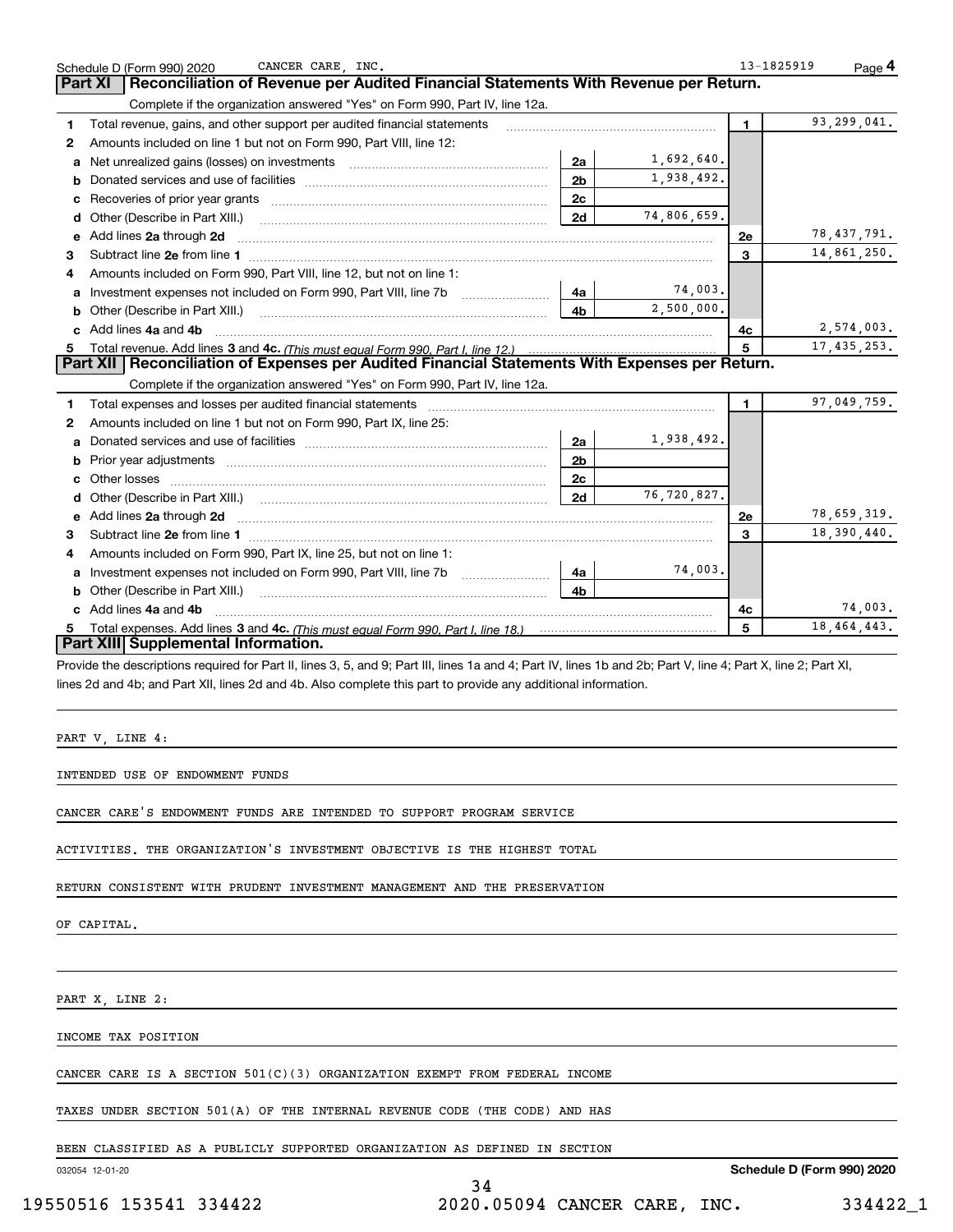*(continued)* **Part XIII Supplemental Information** 

509(A)(1) OF THE CODE. IN ADDITION, CANCER CARE HAS BEEN CLASSIFIED AS

NONPROFIT IN CHARACTER FOR STATE AND LOCAL INCOME TAX PURPOSES.

ACCORDINGLY, THE ORGANIZATION IS NOT SUBJECT TO INCOME TAXES EXCEPT TO THE

EXTENT IT HAS TAXABLE INCOME FROM ACTIVITIES THAT ARE NOT RELATED TO ITS

EXEMPT PURPOSE. THE ORGANIZATION RECOGNIZES THE EFFECTS OF INCOME TAX

POSITIONS ONLY IF THOSE POSITIONS ARE MORE LIKELY THAN NOT OF BEING

SUSTAINED. THE ORGANIZATION HAS NO UNCERTAIN TAX POSITIONS. NO PROVISION

FOR INCOME TAXES WAS REQUIRED FOR FISCAL 2021 OR 2020.

PART XI, LINE 2D - OTHER ADJUSTMENTS:

CANCER CARE CO-PAYMENT ASSISTANCE FOUNDATION REVENUE 74,806,659.

PART XI, LINE 4B - OTHER ADJUSTMENTS:

INTERCOMPANY SUPPORT 2,500,000.

PART XII, LINE 2D - OTHER ADJUSTMENTS:

CANCER CARE CO-PAYMENT ASSISTANCE FOUNDATION EXPENSES 76,720,827.

**Schedule D (Form 990) 2020**

032055 12-01-20

35 19550516 153541 334422 2020.05094 CANCER CARE, INC. 334422\_1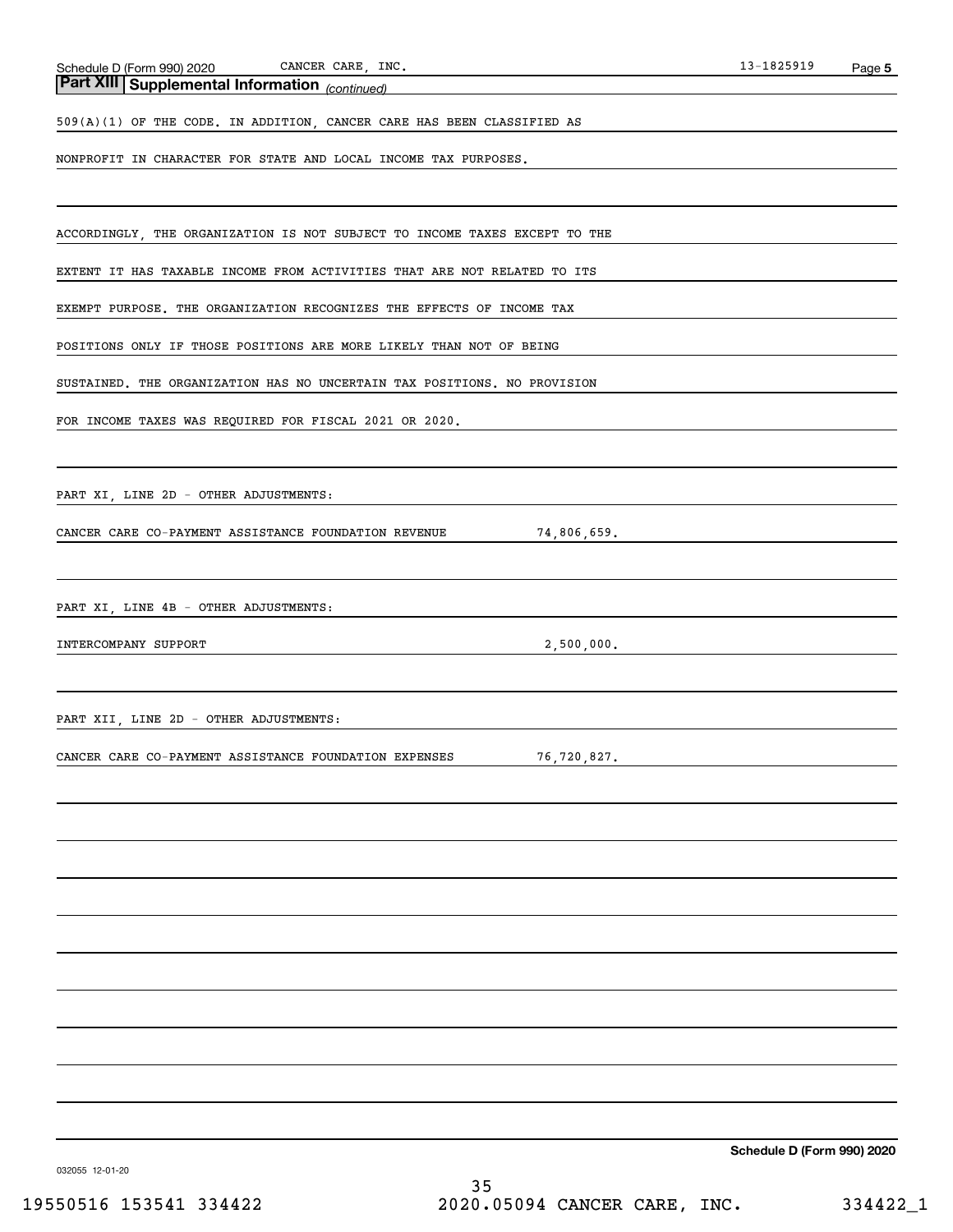| <b>SCHEDULE G</b>                                                                             |                                  | <b>Supplemental Information Regarding Fundraising or Gaming Activities</b>                                                                                                                                                                                                                                                                                                                                                                                                                                                                         |     |                                                                            |                                                                            |                                                                            | OMB No. 1545-0047                                       |
|-----------------------------------------------------------------------------------------------|----------------------------------|----------------------------------------------------------------------------------------------------------------------------------------------------------------------------------------------------------------------------------------------------------------------------------------------------------------------------------------------------------------------------------------------------------------------------------------------------------------------------------------------------------------------------------------------------|-----|----------------------------------------------------------------------------|----------------------------------------------------------------------------|----------------------------------------------------------------------------|---------------------------------------------------------|
| (Form 990 or 990-EZ)                                                                          |                                  | Complete if the organization answered "Yes" on Form 990, Part IV, line 17, 18, or 19, or if the<br>organization entered more than \$15,000 on Form 990-EZ, line 6a.                                                                                                                                                                                                                                                                                                                                                                                |     |                                                                            |                                                                            |                                                                            |                                                         |
| Department of the Treasury                                                                    |                                  | Attach to Form 990 or Form 990-EZ.                                                                                                                                                                                                                                                                                                                                                                                                                                                                                                                 |     |                                                                            |                                                                            |                                                                            | <b>Open to Public</b>                                   |
| Internal Revenue Service<br>Name of the organization                                          |                                  | Go to www.irs.gov/Form990 for instructions and the latest information.                                                                                                                                                                                                                                                                                                                                                                                                                                                                             |     |                                                                            |                                                                            |                                                                            | Inspection<br><b>Employer identification number</b>     |
|                                                                                               | CANCER CARE, INC.                |                                                                                                                                                                                                                                                                                                                                                                                                                                                                                                                                                    |     |                                                                            |                                                                            | 13-1825919                                                                 |                                                         |
| Part I                                                                                        | required to complete this part.  | Fundraising Activities. Complete if the organization answered "Yes" on Form 990, Part IV, line 17. Form 990-EZ filers are not                                                                                                                                                                                                                                                                                                                                                                                                                      |     |                                                                            |                                                                            |                                                                            |                                                         |
| х<br>Mail solicitations<br>a<br>b<br>Phone solicitations<br>c<br>In-person solicitations<br>d | Internet and email solicitations | 1 Indicate whether the organization raised funds through any of the following activities. Check all that apply.<br>e<br>f<br>Special fundraising events<br>g<br>2 a Did the organization have a written or oral agreement with any individual (including officers, directors, trustees, or<br>key employees listed in Form 990, Part VII) or entity in connection with professional fundraising services?<br>b If "Yes," list the 10 highest paid individuals or entities (fundraisers) pursuant to agreements under which the fundraiser is to be |     |                                                                            | Solicitation of non-government grants<br>Solicitation of government grants | x<br>Yes                                                                   | <b>No</b>                                               |
| compensated at least \$5,000 by the organization.                                             |                                  |                                                                                                                                                                                                                                                                                                                                                                                                                                                                                                                                                    |     |                                                                            |                                                                            |                                                                            |                                                         |
| (i) Name and address of individual<br>or entity (fundraiser)                                  |                                  | (ii) Activity                                                                                                                                                                                                                                                                                                                                                                                                                                                                                                                                      |     | (iii) Did<br>fundraiser<br>have custody<br>or control of<br>contributions? | (iv) Gross receipts<br>from activity                                       | (v) Amount paid<br>to (or retained by)<br>fundraiser<br>listed in col. (i) | (vi) Amount paid<br>to (or retained by)<br>organization |
| GABRIEL GROUP - P.O. BOX                                                                      |                                  |                                                                                                                                                                                                                                                                                                                                                                                                                                                                                                                                                    | Yes | No                                                                         |                                                                            |                                                                            |                                                         |
| 1000 SOUTHEASTERN PA                                                                          |                                  | DIRECT MARKETING                                                                                                                                                                                                                                                                                                                                                                                                                                                                                                                                   |     | x                                                                          | 0.                                                                         | 230,958.                                                                   | $-230,958.$                                             |
|                                                                                               |                                  |                                                                                                                                                                                                                                                                                                                                                                                                                                                                                                                                                    |     |                                                                            |                                                                            |                                                                            |                                                         |
|                                                                                               |                                  |                                                                                                                                                                                                                                                                                                                                                                                                                                                                                                                                                    |     |                                                                            |                                                                            |                                                                            |                                                         |
|                                                                                               |                                  |                                                                                                                                                                                                                                                                                                                                                                                                                                                                                                                                                    |     |                                                                            |                                                                            |                                                                            |                                                         |
|                                                                                               |                                  |                                                                                                                                                                                                                                                                                                                                                                                                                                                                                                                                                    |     |                                                                            |                                                                            |                                                                            |                                                         |
|                                                                                               |                                  |                                                                                                                                                                                                                                                                                                                                                                                                                                                                                                                                                    |     |                                                                            |                                                                            |                                                                            |                                                         |
|                                                                                               |                                  |                                                                                                                                                                                                                                                                                                                                                                                                                                                                                                                                                    |     |                                                                            |                                                                            |                                                                            |                                                         |
|                                                                                               |                                  |                                                                                                                                                                                                                                                                                                                                                                                                                                                                                                                                                    |     |                                                                            |                                                                            |                                                                            |                                                         |
|                                                                                               |                                  |                                                                                                                                                                                                                                                                                                                                                                                                                                                                                                                                                    |     |                                                                            |                                                                            |                                                                            |                                                         |
|                                                                                               |                                  |                                                                                                                                                                                                                                                                                                                                                                                                                                                                                                                                                    |     |                                                                            |                                                                            |                                                                            |                                                         |
|                                                                                               |                                  |                                                                                                                                                                                                                                                                                                                                                                                                                                                                                                                                                    |     |                                                                            |                                                                            |                                                                            |                                                         |
| Total                                                                                         |                                  |                                                                                                                                                                                                                                                                                                                                                                                                                                                                                                                                                    |     |                                                                            |                                                                            | 230,958.                                                                   | $-230,958.$                                             |
| or licensing.                                                                                 |                                  | 3 List all states in which the organization is registered or licensed to solicit contributions or has been notified it is exempt from registration                                                                                                                                                                                                                                                                                                                                                                                                 |     |                                                                            |                                                                            |                                                                            |                                                         |

AL,AK,AR,CA,CO,CT,DC,FL,GA,HI,IL,KS,KY,ME,MD,MA,MI,MN,MS,MO,NH,NJ,NM,NY,NC ND,OH,OK,OR,PA,RI,SC,TN,UT,VT,VA,WA,WV,WI

LHA For Paperwork Reduction Act Notice, see the Instructions for Form 990 or 990-EZ. Schedule G (Form 990 or 990-EZ) 2020 SEE PART IV FOR CONTINUATIONS

032081 11-25-20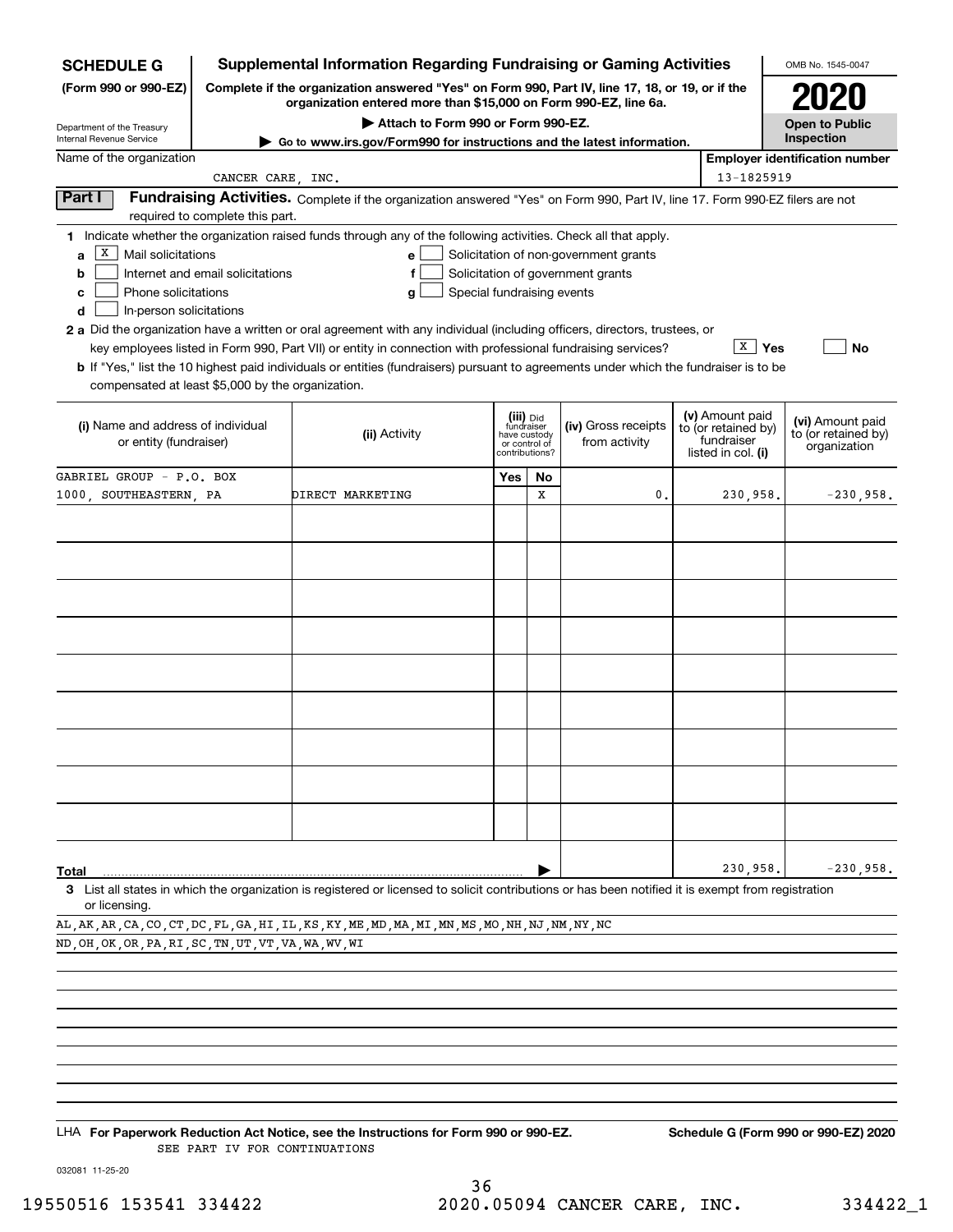#### Schedule G (Form 990 or 990-EZ) 2020 CANCER CARE,INC. 13-1825919 Page

**Part II** | Fundraising Events. Complete if the organization answered "Yes" on Form 990, Part IV, line 18, or reported more than \$15,000

|                 |          | of fundraising event contributions and gross income on Form 990-EZ, lines 1 and 6b. List events with gross receipts greater than \$5,000. |                   |                         |                  |                            |
|-----------------|----------|-------------------------------------------------------------------------------------------------------------------------------------------|-------------------|-------------------------|------------------|----------------------------|
|                 |          |                                                                                                                                           | (a) Event #1      | (b) Event #2            | (c) Other events | (d) Total events           |
|                 |          |                                                                                                                                           | HUMAN SVCS AWARDS |                         |                  | (add col. (a) through      |
|                 |          |                                                                                                                                           | GALA              | NEW JERSEY GALA         | 6                | col. (c)                   |
|                 |          |                                                                                                                                           | (event type)      | (event type)            | (total number)   |                            |
| Revenue         |          |                                                                                                                                           |                   |                         |                  |                            |
|                 |          |                                                                                                                                           | 814,448.          | 146,868.                | 491,516.         | 1,452,832.                 |
|                 |          |                                                                                                                                           |                   |                         |                  |                            |
|                 |          |                                                                                                                                           | 575,032.          | 78,500.                 | 404, 574.        | 1,058,106.                 |
|                 |          |                                                                                                                                           |                   |                         |                  |                            |
|                 | 3        | Gross income (line 1 minus line 2)                                                                                                        | 239,416.          | 68,368.                 | 86,942.          | 394,726.                   |
|                 |          |                                                                                                                                           |                   |                         |                  |                            |
|                 |          |                                                                                                                                           |                   |                         |                  |                            |
|                 |          |                                                                                                                                           |                   |                         |                  |                            |
|                 | 5        |                                                                                                                                           |                   |                         |                  |                            |
| Direct Expenses |          |                                                                                                                                           |                   |                         |                  |                            |
|                 |          |                                                                                                                                           |                   |                         |                  |                            |
|                 |          |                                                                                                                                           |                   |                         |                  |                            |
|                 |          |                                                                                                                                           |                   |                         |                  |                            |
|                 |          |                                                                                                                                           |                   |                         |                  |                            |
|                 | 8<br>9   |                                                                                                                                           | 16, 465.          | 396.                    | 96.579.          | 113,440.                   |
|                 | 10       | Direct expense summary. Add lines 4 through 9 in column (d)                                                                               |                   |                         |                  | 113,440.                   |
|                 | 11       | Net income summary. Subtract line 10 from line 3, column (d)                                                                              |                   |                         |                  | 281,286.                   |
|                 | Part III | Gaming. Complete if the organization answered "Yes" on Form 990, Part IV, line 19, or reported more than                                  |                   |                         |                  |                            |
|                 |          | \$15,000 on Form 990-EZ, line 6a.                                                                                                         |                   |                         |                  |                            |
|                 |          |                                                                                                                                           | (a) Bingo         | (b) Pull tabs/instant   | (c) Other gaming | (d) Total gaming (add      |
| Revenue         |          |                                                                                                                                           |                   | bingo/progressive bingo |                  | col. (a) through col. (c)) |
|                 |          |                                                                                                                                           |                   |                         |                  |                            |
|                 | 1        |                                                                                                                                           |                   |                         |                  |                            |
|                 |          |                                                                                                                                           |                   |                         |                  |                            |
|                 |          |                                                                                                                                           |                   |                         |                  |                            |
| Expenses        |          |                                                                                                                                           |                   |                         |                  |                            |
|                 |          |                                                                                                                                           |                   |                         |                  |                            |
|                 |          |                                                                                                                                           |                   |                         |                  |                            |
| <b>Direct</b>   |          |                                                                                                                                           |                   |                         |                  |                            |
|                 |          |                                                                                                                                           |                   |                         |                  |                            |
|                 |          | Other direct expenses                                                                                                                     |                   |                         |                  |                            |
|                 |          | 6 Volunteer labor                                                                                                                         | Yes<br>$\%$<br>No | Yes<br>%<br>No          | Yes<br>%<br>No   |                            |
|                 |          |                                                                                                                                           |                   |                         |                  |                            |
|                 |          | 7 Direct expense summary. Add lines 2 through 5 in column (d)                                                                             |                   |                         |                  |                            |
|                 |          |                                                                                                                                           |                   |                         |                  |                            |
|                 | 8        |                                                                                                                                           |                   |                         |                  |                            |
|                 |          |                                                                                                                                           |                   |                         |                  |                            |
|                 |          |                                                                                                                                           |                   |                         |                  |                            |
|                 |          |                                                                                                                                           |                   |                         |                  | Yes<br>No                  |
|                 |          |                                                                                                                                           |                   |                         |                  |                            |
|                 |          |                                                                                                                                           |                   |                         |                  |                            |
|                 |          |                                                                                                                                           |                   |                         |                  |                            |
|                 |          |                                                                                                                                           |                   |                         |                  | Yes<br>No                  |
|                 |          |                                                                                                                                           |                   |                         |                  |                            |
|                 |          |                                                                                                                                           |                   |                         |                  |                            |
|                 |          |                                                                                                                                           |                   |                         |                  |                            |

032082 11-25-20

**Schedule G (Form 990 or 990-EZ) 2020**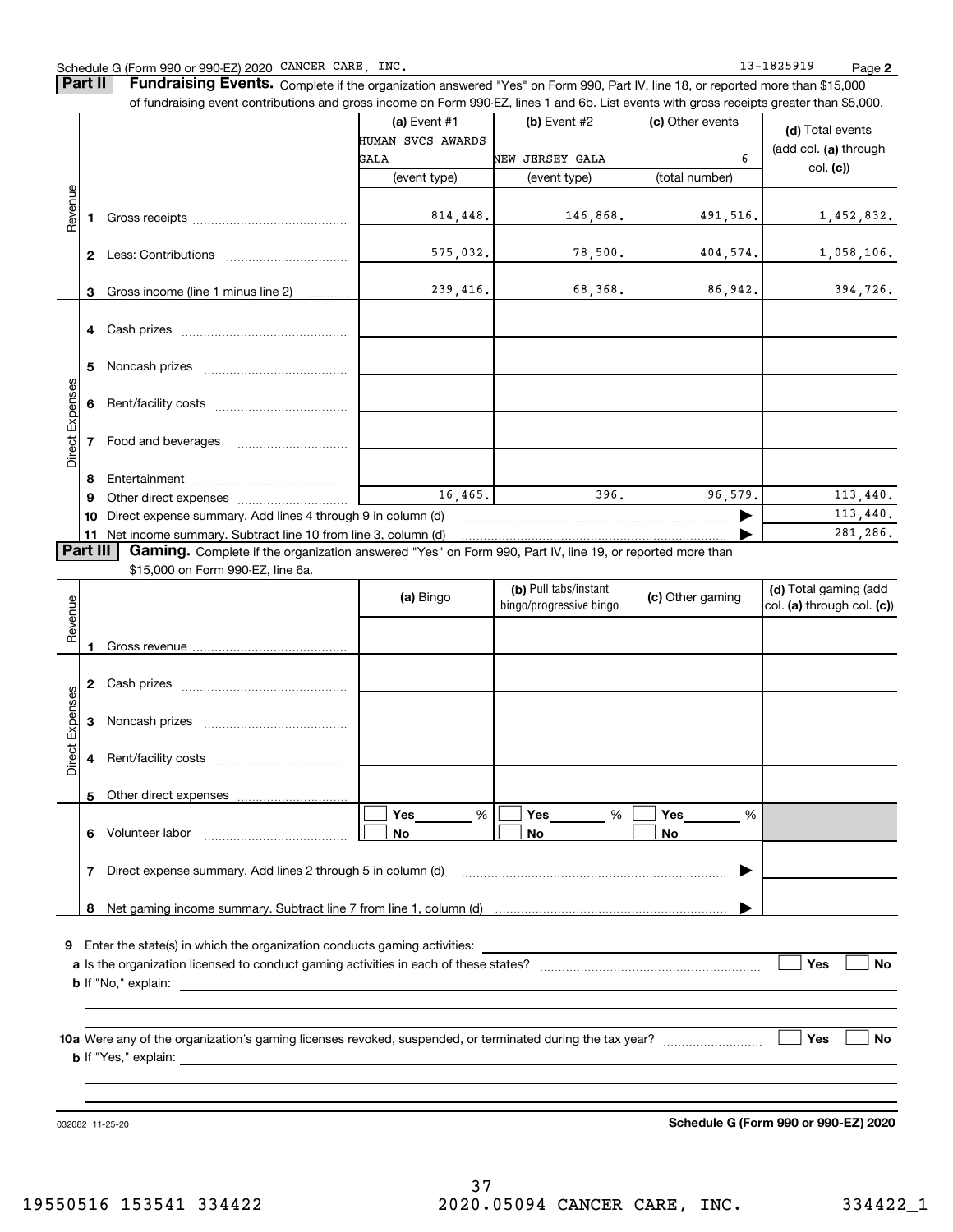|    | Schedule G (Form 990 or 990-EZ) 2020 CANCER CARE, INC.                                                                                                                                                                             | 13-1825919      |     | Page 3                                             |
|----|------------------------------------------------------------------------------------------------------------------------------------------------------------------------------------------------------------------------------------|-----------------|-----|----------------------------------------------------|
|    |                                                                                                                                                                                                                                    |                 | Yes | No                                                 |
|    | 12 Is the organization a grantor, beneficiary or trustee of a trust, or a member of a partnership or other entity formed                                                                                                           |                 | Yes | No                                                 |
|    | 13 Indicate the percentage of gaming activity conducted in:                                                                                                                                                                        |                 |     |                                                    |
|    |                                                                                                                                                                                                                                    | 13а             |     | %                                                  |
|    | <b>b</b> An outside facility <i>www.communicality www.communicality.communicality www.communicality www.communicality.communicality www.communicality.com</i>                                                                      | 13 <sub>b</sub> |     | %                                                  |
|    | 14 Enter the name and address of the person who prepares the organization's gaming/special events books and records:                                                                                                               |                 |     |                                                    |
|    | Name $\blacktriangleright$<br><u> 1989 - Johann Stein, marwolaethau a bhann an t-Amhainn an t-Amhainn an t-Amhainn an t-Amhainn an t-Amhainn an</u>                                                                                |                 |     |                                                    |
|    |                                                                                                                                                                                                                                    |                 |     |                                                    |
|    |                                                                                                                                                                                                                                    |                 | Yes | No                                                 |
|    |                                                                                                                                                                                                                                    |                 |     |                                                    |
|    |                                                                                                                                                                                                                                    |                 |     |                                                    |
|    | c If "Yes," enter name and address of the third party:                                                                                                                                                                             |                 |     |                                                    |
|    | Name $\blacktriangleright$ $\bot$                                                                                                                                                                                                  |                 |     |                                                    |
|    |                                                                                                                                                                                                                                    |                 |     |                                                    |
| 16 | Gaming manager information:                                                                                                                                                                                                        |                 |     |                                                    |
|    |                                                                                                                                                                                                                                    |                 |     |                                                    |
|    | $Name \rightarrow$                                                                                                                                                                                                                 |                 |     |                                                    |
|    | Gaming manager compensation > \$                                                                                                                                                                                                   |                 |     |                                                    |
|    | $\blacksquare$ Description of services provided $\blacktriangleright$                                                                                                                                                              |                 |     |                                                    |
|    |                                                                                                                                                                                                                                    |                 |     |                                                    |
|    |                                                                                                                                                                                                                                    |                 |     |                                                    |
|    | Director/officer<br>Employee<br>Independent contractor                                                                                                                                                                             |                 |     |                                                    |
|    | <b>17</b> Mandatory distributions:                                                                                                                                                                                                 |                 |     |                                                    |
|    | a Is the organization required under state law to make charitable distributions from the gaming proceeds to                                                                                                                        |                 |     |                                                    |
|    | retain the state gaming license?                                                                                                                                                                                                   |                 |     | $\boxed{\phantom{1}}$ Yes $\boxed{\phantom{1}}$ No |
|    | <b>b</b> Enter the amount of distributions required under state law to be distributed to other exempt organizations or spent in the                                                                                                |                 |     |                                                    |
|    | organization's own exempt activities during the tax year $\triangleright$ \$<br> Part IV<br>Supplemental Information. Provide the explanations required by Part I, line 2b, columns (iii) and (v); and Part III, lines 9, 9b, 10b, |                 |     |                                                    |
|    | 15b, 15c, 16, and 17b, as applicable. Also provide any additional information. See instructions.                                                                                                                                   |                 |     |                                                    |
|    |                                                                                                                                                                                                                                    |                 |     |                                                    |
|    | SCHEDULE G, PART I, LINE 2B, LIST OF TEN HIGHEST PAID FUNDRAISERS:                                                                                                                                                                 |                 |     |                                                    |
|    |                                                                                                                                                                                                                                    |                 |     |                                                    |
|    | (I) NAME OF FUNDRAISER: GABRIEL GROUP                                                                                                                                                                                              |                 |     |                                                    |
|    | (I) ADDRESS OF FUNDRAISER: P.O. BOX 1000, SOUTHEASTERN, PA 19398-1000                                                                                                                                                              |                 |     |                                                    |
|    |                                                                                                                                                                                                                                    |                 |     |                                                    |
|    |                                                                                                                                                                                                                                    |                 |     |                                                    |
|    |                                                                                                                                                                                                                                    |                 |     |                                                    |
|    |                                                                                                                                                                                                                                    |                 |     |                                                    |
|    |                                                                                                                                                                                                                                    |                 |     |                                                    |
|    | Schedule G (Form 990 or 990-EZ) 2020<br>032083 11-25-20<br>38                                                                                                                                                                      |                 |     |                                                    |

| 334422                       |
|------------------------------|
| 2020.05094 CANCER CARE, INC. |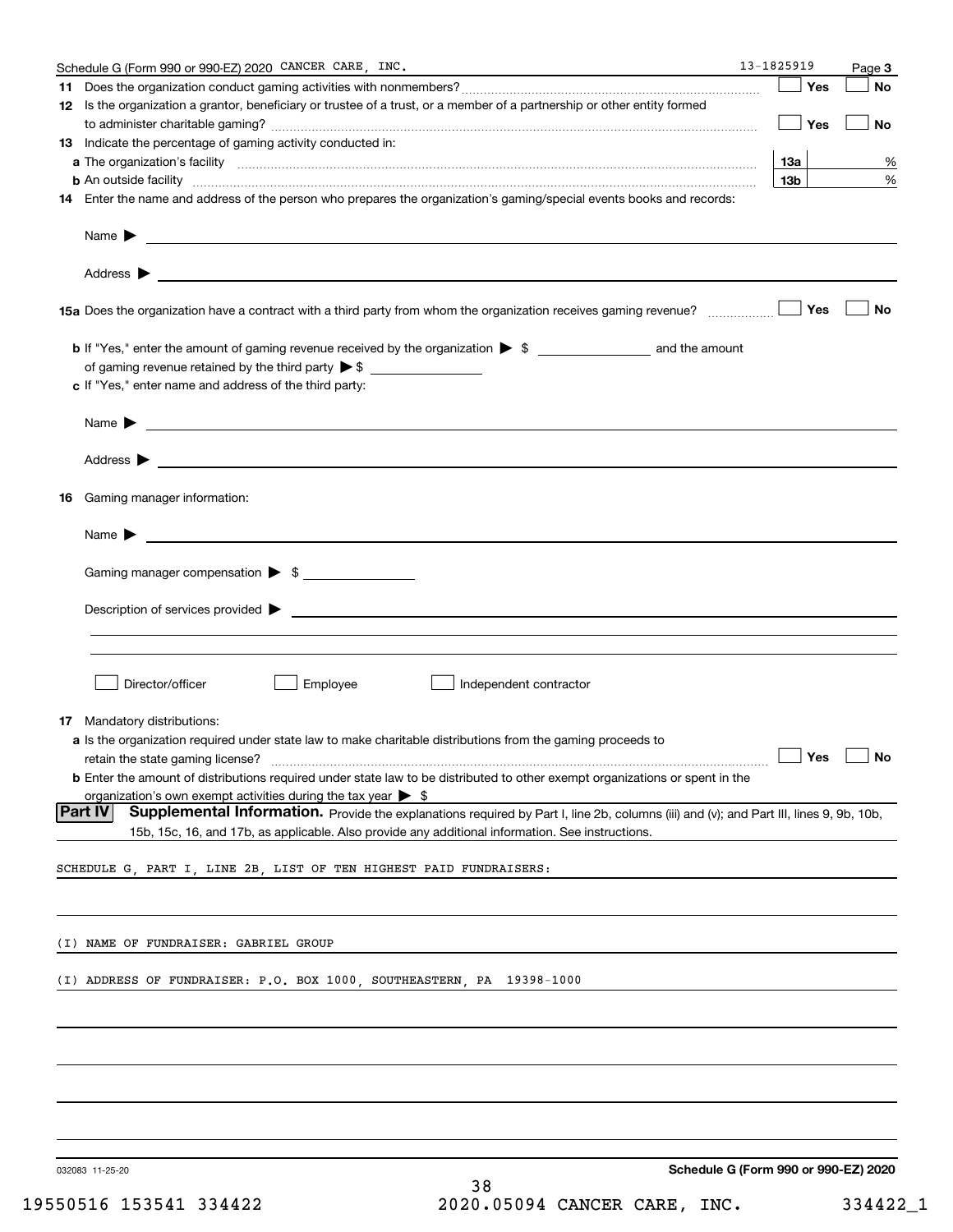*(continued)*

| Schedule G (Form 990 or 990-EZ) |
|---------------------------------|

032084 04-01-20

**Schedule G (Form 990 or 990-EZ)**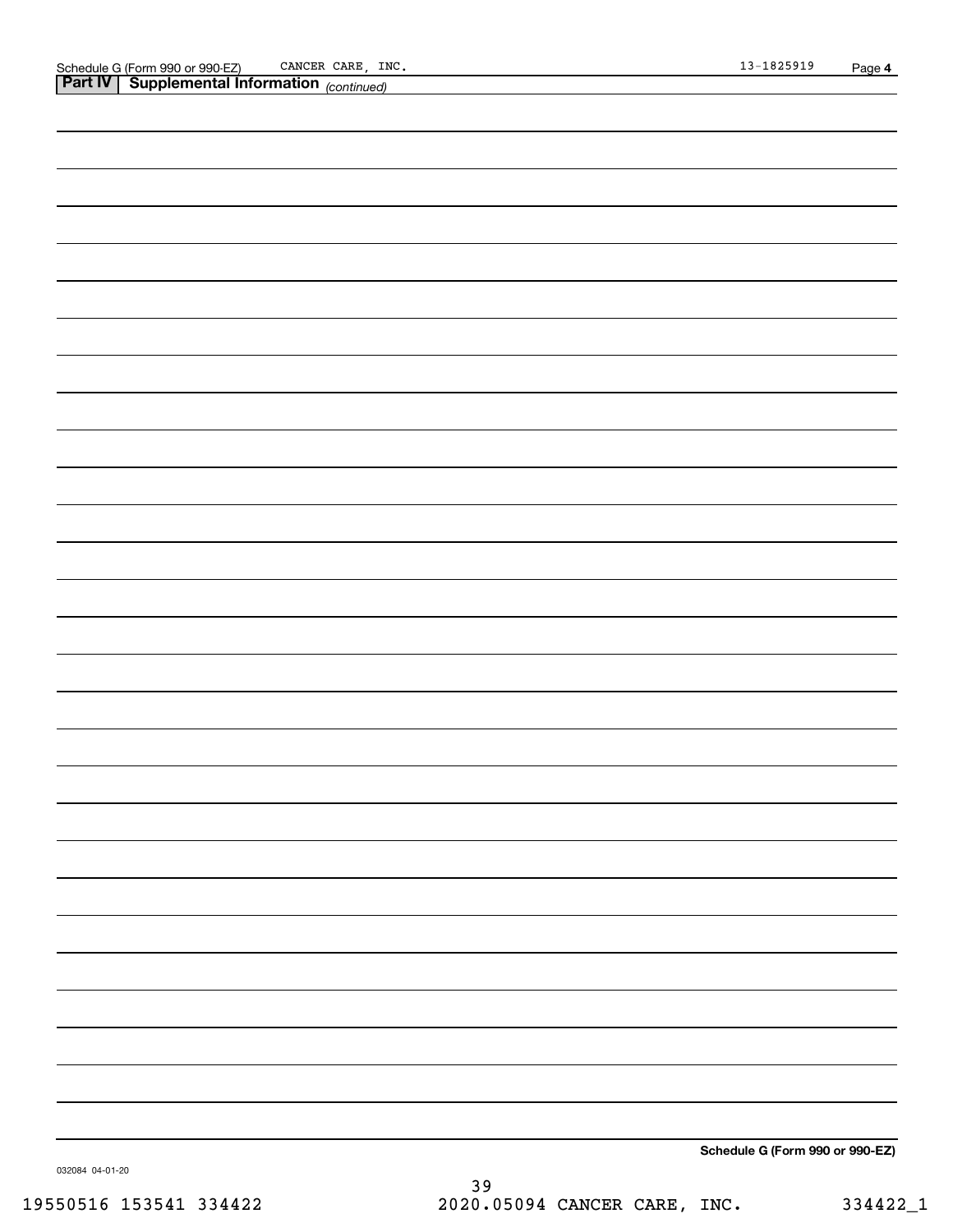| <b>SCHEDULE I</b><br>(Form 990)                        | <b>Grants and Other Assistance to Organizations,</b><br>Governments, and Individuals in the United States<br>Complete if the organization answered "Yes" on Form 990, Part IV, line 21 or 22. |           |                                    |                                                       |                                         |                                               |                                          |                                       |
|--------------------------------------------------------|-----------------------------------------------------------------------------------------------------------------------------------------------------------------------------------------------|-----------|------------------------------------|-------------------------------------------------------|-----------------------------------------|-----------------------------------------------|------------------------------------------|---------------------------------------|
| Department of the Treasury<br>Internal Revenue Service |                                                                                                                                                                                               |           |                                    | Attach to Form 990.                                   |                                         |                                               |                                          | <b>Open to Public</b><br>Inspection   |
| Name of the organization                               |                                                                                                                                                                                               |           |                                    | Go to www.irs.gov/Form990 for the latest information. |                                         |                                               |                                          | <b>Employer identification number</b> |
|                                                        | CANCER CARE, INC.                                                                                                                                                                             |           |                                    |                                                       |                                         |                                               |                                          | 13-1825919                            |
| Part I                                                 | <b>General Information on Grants and Assistance</b>                                                                                                                                           |           |                                    |                                                       |                                         |                                               |                                          |                                       |
| 1.                                                     | Does the organization maintain records to substantiate the amount of the grants or assistance, the grantees' eligibility for the grants or assistance, and the selection                      |           |                                    |                                                       |                                         |                                               |                                          | $\sqrt{X}$ Yes<br>No.                 |
| $\mathbf{2}$                                           | Describe in Part IV the organization's procedures for monitoring the use of grant funds in the United States.                                                                                 |           |                                    |                                                       |                                         |                                               |                                          |                                       |
| Part II                                                | Grants and Other Assistance to Domestic Organizations and Domestic Governments. Complete if the organization answered "Yes" on Form 990, Part IV, line 21, for any                            |           |                                    |                                                       |                                         |                                               |                                          |                                       |
|                                                        | recipient that received more than \$5,000. Part II can be duplicated if additional space is needed.                                                                                           |           |                                    |                                                       |                                         | (f) Method of                                 |                                          |                                       |
|                                                        | 1 (a) Name and address of organization<br>or government                                                                                                                                       | $(b)$ EIN | (c) IRC section<br>(if applicable) | (d) Amount of<br>cash grant                           | (e) Amount of<br>non-cash<br>assistance | valuation (book,<br>FMV, appraisal,<br>other) | (g) Description of<br>noncash assistance | (h) Purpose of grant<br>or assistance |
|                                                        |                                                                                                                                                                                               |           |                                    |                                                       |                                         |                                               |                                          |                                       |
|                                                        |                                                                                                                                                                                               |           |                                    |                                                       |                                         |                                               |                                          |                                       |
|                                                        |                                                                                                                                                                                               |           |                                    |                                                       |                                         |                                               |                                          |                                       |
|                                                        |                                                                                                                                                                                               |           |                                    |                                                       |                                         |                                               |                                          |                                       |
|                                                        |                                                                                                                                                                                               |           |                                    |                                                       |                                         |                                               |                                          |                                       |
|                                                        |                                                                                                                                                                                               |           |                                    |                                                       |                                         |                                               |                                          |                                       |
|                                                        |                                                                                                                                                                                               |           |                                    |                                                       |                                         |                                               |                                          |                                       |
|                                                        |                                                                                                                                                                                               |           |                                    |                                                       |                                         |                                               |                                          |                                       |
|                                                        |                                                                                                                                                                                               |           |                                    |                                                       |                                         |                                               |                                          |                                       |
|                                                        |                                                                                                                                                                                               |           |                                    |                                                       |                                         |                                               |                                          |                                       |
|                                                        |                                                                                                                                                                                               |           |                                    |                                                       |                                         |                                               |                                          |                                       |
|                                                        |                                                                                                                                                                                               |           |                                    |                                                       |                                         |                                               |                                          |                                       |
| $\mathbf{2}$                                           | Enter total number of section 501(c)(3) and government organizations listed in the line 1 table                                                                                               |           |                                    |                                                       |                                         |                                               |                                          |                                       |
| 3                                                      | Enter total number of other organizations listed in the line 1 table                                                                                                                          |           |                                    |                                                       |                                         |                                               |                                          |                                       |
| LHA.                                                   | For Paperwork Reduction Act Notice, see the Instructions for Form 990.                                                                                                                        |           |                                    |                                                       |                                         |                                               |                                          | Schedule I (Form 990) 2020            |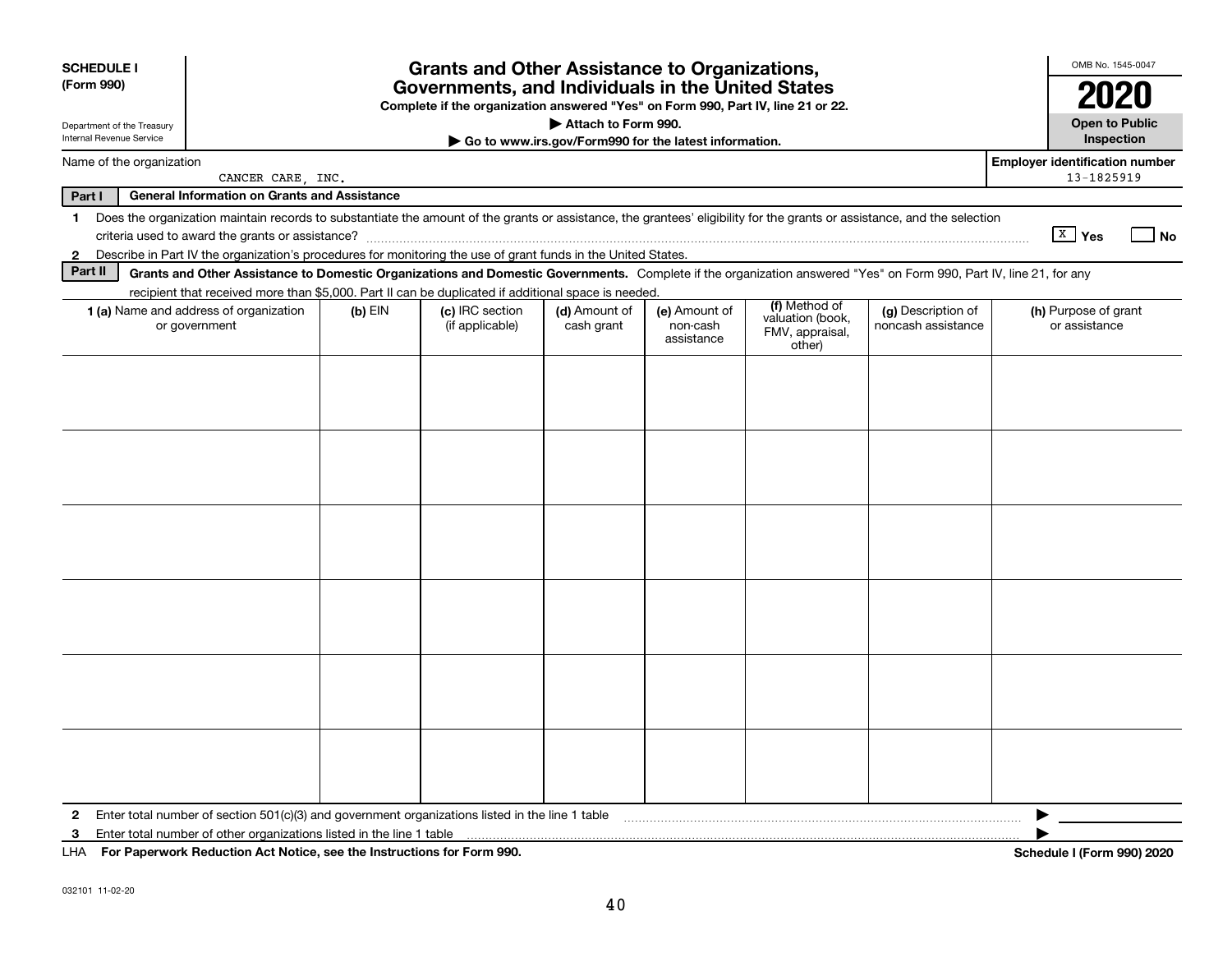Schedule I (Form 990) 2020 Page CANCER CARE, INC.

**2**

**Part III | Grants and Other Assistance to Domestic Individuals. Complete if the organization answered "Yes" on Form 990, Part IV, line 22.** Part III can be duplicated if additional space is needed.

| (a) Type of grant or assistance                                                                                                                      | (b) Number of<br>recipients | (c) Amount of<br>cash grant | (d) Amount of non-<br>cash assistance | (e) Method of valuation<br>(book, FMV, appraisal, other) | (f) Description of noncash assistance |
|------------------------------------------------------------------------------------------------------------------------------------------------------|-----------------------------|-----------------------------|---------------------------------------|----------------------------------------------------------|---------------------------------------|
|                                                                                                                                                      |                             |                             |                                       |                                                          |                                       |
| TRANSPORTATION, CHILDCARE & GENERAL                                                                                                                  | 7534                        | 1,835,218.                  | 0.                                    |                                                          |                                       |
|                                                                                                                                                      |                             |                             |                                       |                                                          |                                       |
| COVID TRANSPORTATION PROGRAM                                                                                                                         | 4878                        | 1,219,557.                  | 0.                                    |                                                          |                                       |
|                                                                                                                                                      |                             |                             |                                       |                                                          |                                       |
|                                                                                                                                                      |                             |                             |                                       |                                                          |                                       |
|                                                                                                                                                      |                             |                             |                                       |                                                          |                                       |
|                                                                                                                                                      |                             |                             |                                       |                                                          |                                       |
|                                                                                                                                                      |                             |                             |                                       |                                                          |                                       |
|                                                                                                                                                      |                             |                             |                                       |                                                          |                                       |
| Supplemental Information. Provide the information required in Part I, line 2; Part III, column (b); and any other additional information.<br>Part IV |                             |                             |                                       |                                                          |                                       |
| GRANT ELIGIBILITY RECORDS                                                                                                                            |                             |                             |                                       |                                                          |                                       |
| SCHEDULE I, PART I, LINE 2                                                                                                                           |                             |                             |                                       |                                                          |                                       |
| CANCER CARE'S FINANCIAL ASSISTANCE PROGRAM PROVIDES GRANTS TO                                                                                        |                             |                             |                                       |                                                          |                                       |

INDIVIDUALS WITH CANCER TO PROVIDE SUPPORT FOR PRACTICAL NEEDS SUCH AS

TRANSPORTATION TO TREATMENT, CHILD CARE, HOME CARE, SUPPORTIVE

MEDICATIONS AND MEDICAL SUPPLIES. REGARDING ELIGIBILITY FOR ASSISTANCE,

THERE IS AN APPLICATION IN WHICH THE PHYSICIAN'S OFFICE ATTESTS THAT

THE PERSON IS IN ACTIVE TREATMENT (CANCER CARE'S REQUIREMENT). CANCER

CARE ALSO REQUIRES A COPY OF THE TAX RETURN TO MATCH THEIR INCOME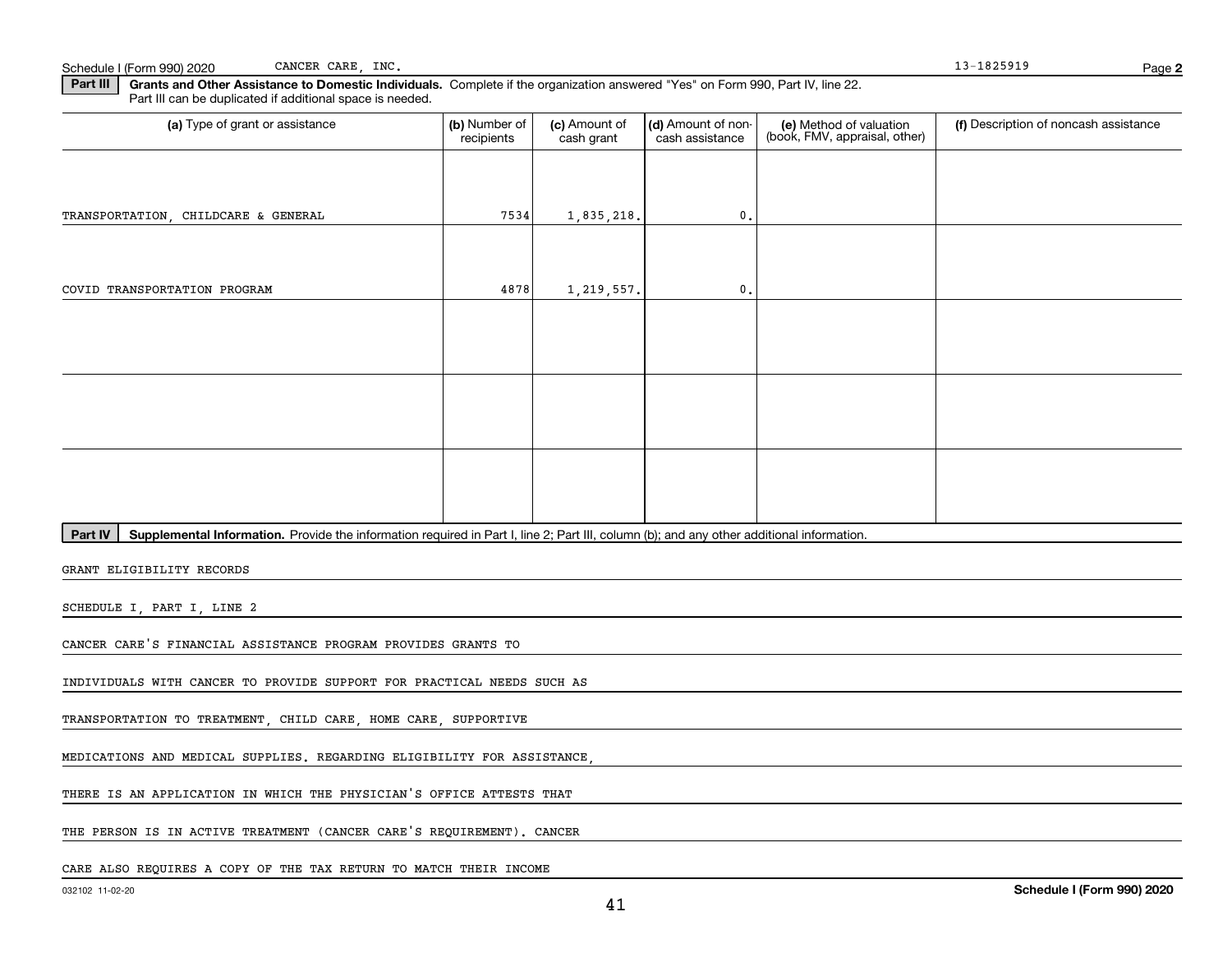CANCER CARE, INC.

AGAINST THE STATED INCOME ON THE APPLICATION AND THAT IT IS UNDER

CANCER CARE'S THRESHOLDS. CANCER CARE'S FINANCIAL ASSISTANCE PROGRAM IS

SUPPORTED BY APPROXIMATELY 20 DIFFERENT FUNDING STREAMS AND GRANTS VARY

BASED ON DIAGNOSIS AND GEOGRAPHY. IN ADDITION TO RECEIVING FINANCIAL

SUPPORT, EACH CLIENT RECEIVES A FULL PSYCHOSOCIAL ASSESSMENT BY A

MASTERS-PREPARED SOCIAL WORKER AND IS ELIGIBLE TO PARTICIPATE IN ALL OF

CANCER CARE'S FREE SUPPORT AND EDUCATIONAL SERVICES. CANCER CARE MAKES

INFREQUENT ORGANIZATIONAL GRANTS. HOWEVER, WHEN A GRANT IS MADE, EACH

REQUIRES REGULAR REPORTING REGARDING THE EXPENDITURE OF FUNDS, IN

ADDITION TO PROGRAMMATIC STATISTICS AND A SUMMARY OF ACCOMPLISHMENTS

UNTIL THE EXPENDITURE OF FUNDS OR THE PROJECT IS COMPLETE.

**Schedule I (Form 990)**

032291 04-01-20

42 19550516 153541 334422 2020.05094 CANCER CARE, INC. 334422\_1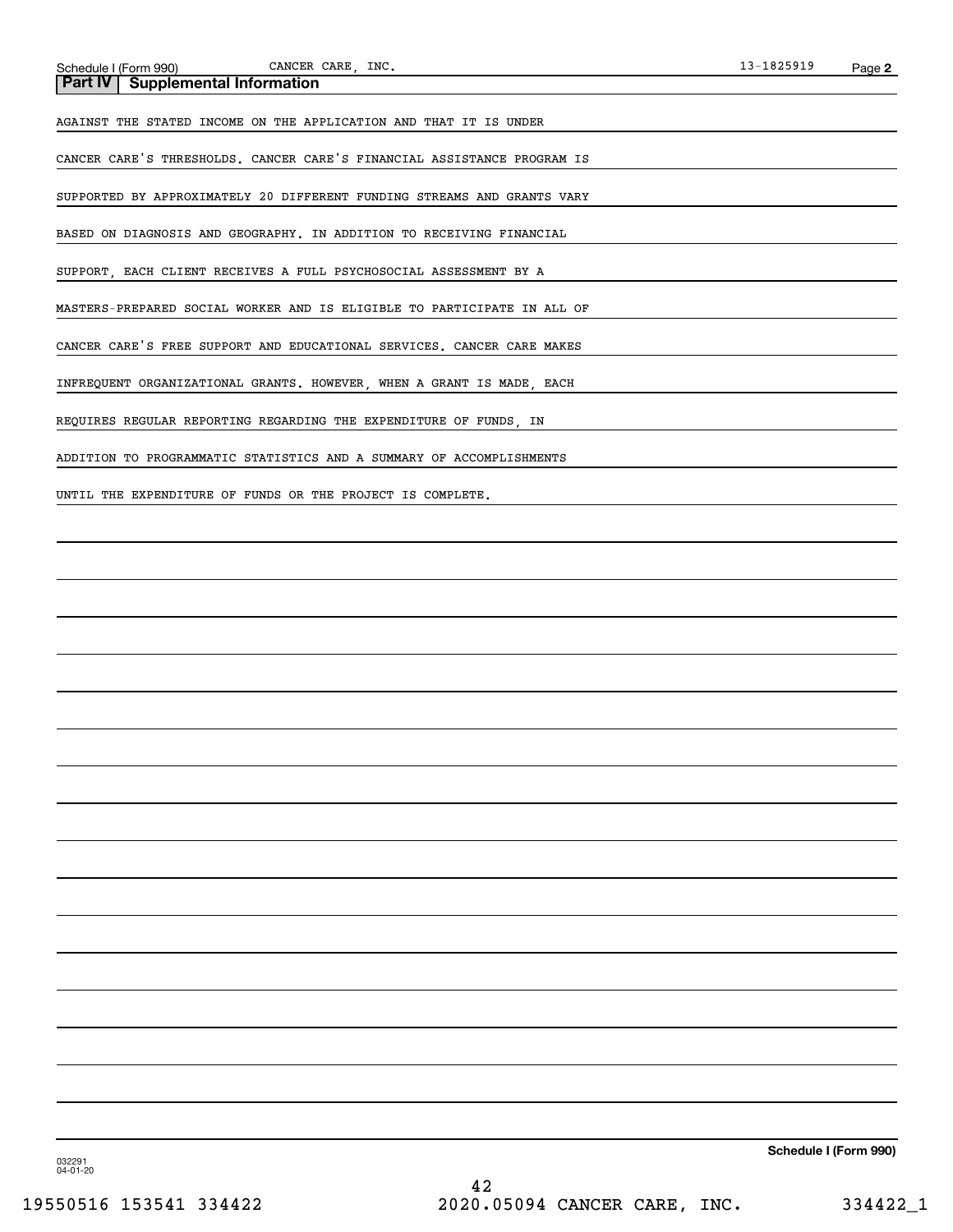| <b>Compensation Information</b><br><b>SCHEDULE J</b> |                                                                                                                                                                                                                                    |                                                   |                                       | OMB No. 1545-0047     |           |  |
|------------------------------------------------------|------------------------------------------------------------------------------------------------------------------------------------------------------------------------------------------------------------------------------------|---------------------------------------------------|---------------------------------------|-----------------------|-----------|--|
| (Form 990)                                           | For certain Officers, Directors, Trustees, Key Employees, and Highest                                                                                                                                                              |                                                   |                                       |                       |           |  |
|                                                      | <b>Compensated Employees</b>                                                                                                                                                                                                       |                                                   |                                       | 2020                  |           |  |
| Department of the Treasury                           | Complete if the organization answered "Yes" on Form 990, Part IV, line 23.<br>Attach to Form 990.                                                                                                                                  |                                                   |                                       | <b>Open to Public</b> |           |  |
| Internal Revenue Service                             | ► Go to www.irs.gov/Form990 for instructions and the latest information.                                                                                                                                                           |                                                   |                                       | Inspection            |           |  |
| Name of the organization                             |                                                                                                                                                                                                                                    |                                                   | <b>Employer identification number</b> |                       |           |  |
|                                                      | CANCER CARE, INC.                                                                                                                                                                                                                  |                                                   | 13-1825919                            |                       |           |  |
| Part I                                               | <b>Questions Regarding Compensation</b>                                                                                                                                                                                            |                                                   |                                       |                       |           |  |
|                                                      |                                                                                                                                                                                                                                    |                                                   |                                       |                       | Yes<br>No |  |
|                                                      | <b>1a</b> Check the appropriate box(es) if the organization provided any of the following to or for a person listed on Form 990,                                                                                                   |                                                   |                                       |                       |           |  |
|                                                      | Part VII, Section A, line 1a. Complete Part III to provide any relevant information regarding these items.                                                                                                                         |                                                   |                                       |                       |           |  |
|                                                      | First-class or charter travel                                                                                                                                                                                                      | Housing allowance or residence for personal use   |                                       |                       |           |  |
|                                                      | Travel for companions                                                                                                                                                                                                              | Payments for business use of personal residence   |                                       |                       |           |  |
|                                                      | Tax indemnification and gross-up payments                                                                                                                                                                                          | Health or social club dues or initiation fees     |                                       |                       |           |  |
|                                                      | Discretionary spending account                                                                                                                                                                                                     | Personal services (such as maid, chauffeur, chef) |                                       |                       |           |  |
|                                                      |                                                                                                                                                                                                                                    |                                                   |                                       |                       |           |  |
|                                                      | <b>b</b> If any of the boxes on line 1a are checked, did the organization follow a written policy regarding payment or<br>reimbursement or provision of all of the expenses described above? If "No," complete Part III to explain |                                                   |                                       | 1b                    |           |  |
|                                                      |                                                                                                                                                                                                                                    |                                                   |                                       |                       |           |  |
| 2                                                    | Did the organization require substantiation prior to reimbursing or allowing expenses incurred by all directors,<br>trustees, and officers, including the CEO/Executive Director, regarding the items checked on line 1a?          |                                                   |                                       | $\mathbf 2$           |           |  |
|                                                      |                                                                                                                                                                                                                                    |                                                   |                                       |                       |           |  |
| З                                                    | Indicate which, if any, of the following the organization used to establish the compensation of the organization's                                                                                                                 |                                                   |                                       |                       |           |  |
|                                                      | CEO/Executive Director. Check all that apply. Do not check any boxes for methods used by a related organization to                                                                                                                 |                                                   |                                       |                       |           |  |
|                                                      | establish compensation of the CEO/Executive Director, but explain in Part III.                                                                                                                                                     |                                                   |                                       |                       |           |  |
|                                                      | X Compensation committee<br>Written employment contract                                                                                                                                                                            |                                                   |                                       |                       |           |  |
|                                                      | X.<br>Compensation survey or study<br>Independent compensation consultant                                                                                                                                                          |                                                   |                                       |                       |           |  |
|                                                      | $X$ Form 990 of other organizations<br>X                                                                                                                                                                                           | Approval by the board or compensation committee   |                                       |                       |           |  |
|                                                      |                                                                                                                                                                                                                                    |                                                   |                                       |                       |           |  |
| 4                                                    | During the year, did any person listed on Form 990, Part VII, Section A, line 1a, with respect to the filing                                                                                                                       |                                                   |                                       |                       |           |  |
|                                                      | organization or a related organization:                                                                                                                                                                                            |                                                   |                                       |                       |           |  |
| а                                                    | Receive a severance payment or change-of-control payment?                                                                                                                                                                          |                                                   |                                       | 4a                    | х         |  |
| b                                                    | Participate in or receive payment from a supplemental nonqualified retirement plan?                                                                                                                                                |                                                   |                                       | 4b                    | х         |  |
|                                                      | c Participate in or receive payment from an equity-based compensation arrangement?                                                                                                                                                 |                                                   |                                       | 4с                    | x         |  |
|                                                      | If "Yes" to any of lines 4a-c, list the persons and provide the applicable amounts for each item in Part III.                                                                                                                      |                                                   |                                       |                       |           |  |
|                                                      |                                                                                                                                                                                                                                    |                                                   |                                       |                       |           |  |
|                                                      | Only section 501(c)(3), 501(c)(4), and 501(c)(29) organizations must complete lines 5-9.                                                                                                                                           |                                                   |                                       |                       |           |  |
|                                                      | For persons listed on Form 990, Part VII, Section A, line 1a, did the organization pay or accrue any compensation                                                                                                                  |                                                   |                                       |                       |           |  |
|                                                      | contingent on the revenues of:                                                                                                                                                                                                     |                                                   |                                       |                       |           |  |
|                                                      |                                                                                                                                                                                                                                    |                                                   |                                       | 5a                    | х         |  |
|                                                      |                                                                                                                                                                                                                                    |                                                   |                                       | 5b                    | х         |  |
|                                                      | If "Yes" on line 5a or 5b, describe in Part III.                                                                                                                                                                                   |                                                   |                                       |                       |           |  |
|                                                      | 6 For persons listed on Form 990, Part VII, Section A, line 1a, did the organization pay or accrue any compensation                                                                                                                |                                                   |                                       |                       |           |  |
|                                                      | contingent on the net earnings of:                                                                                                                                                                                                 |                                                   |                                       |                       |           |  |
|                                                      | a The organization? <b>Manual Community Community</b> Community Community Community Community Community Community Community                                                                                                        |                                                   |                                       | 6a                    | х         |  |
|                                                      |                                                                                                                                                                                                                                    |                                                   |                                       | 6b                    | х         |  |
|                                                      | If "Yes" on line 6a or 6b, describe in Part III.                                                                                                                                                                                   |                                                   |                                       |                       |           |  |
|                                                      | 7 For persons listed on Form 990, Part VII, Section A, line 1a, did the organization provide any nonfixed payments                                                                                                                 |                                                   |                                       |                       |           |  |
|                                                      |                                                                                                                                                                                                                                    |                                                   |                                       | х<br>7                |           |  |
|                                                      | 8 Were any amounts reported on Form 990, Part VII, paid or accrued pursuant to a contract that was subject to the                                                                                                                  |                                                   |                                       |                       |           |  |
|                                                      | initial contract exception described in Regulations section 53.4958-4(a)(3)? If "Yes," describe in Part III                                                                                                                        |                                                   |                                       | 8                     | х         |  |
| 9                                                    | If "Yes" on line 8, did the organization also follow the rebuttable presumption procedure described in                                                                                                                             |                                                   |                                       |                       |           |  |
|                                                      |                                                                                                                                                                                                                                    |                                                   |                                       | 9                     |           |  |
|                                                      | LHA For Paperwork Reduction Act Notice, see the Instructions for Form 990.                                                                                                                                                         |                                                   | Schedule J (Form 990) 2020            |                       |           |  |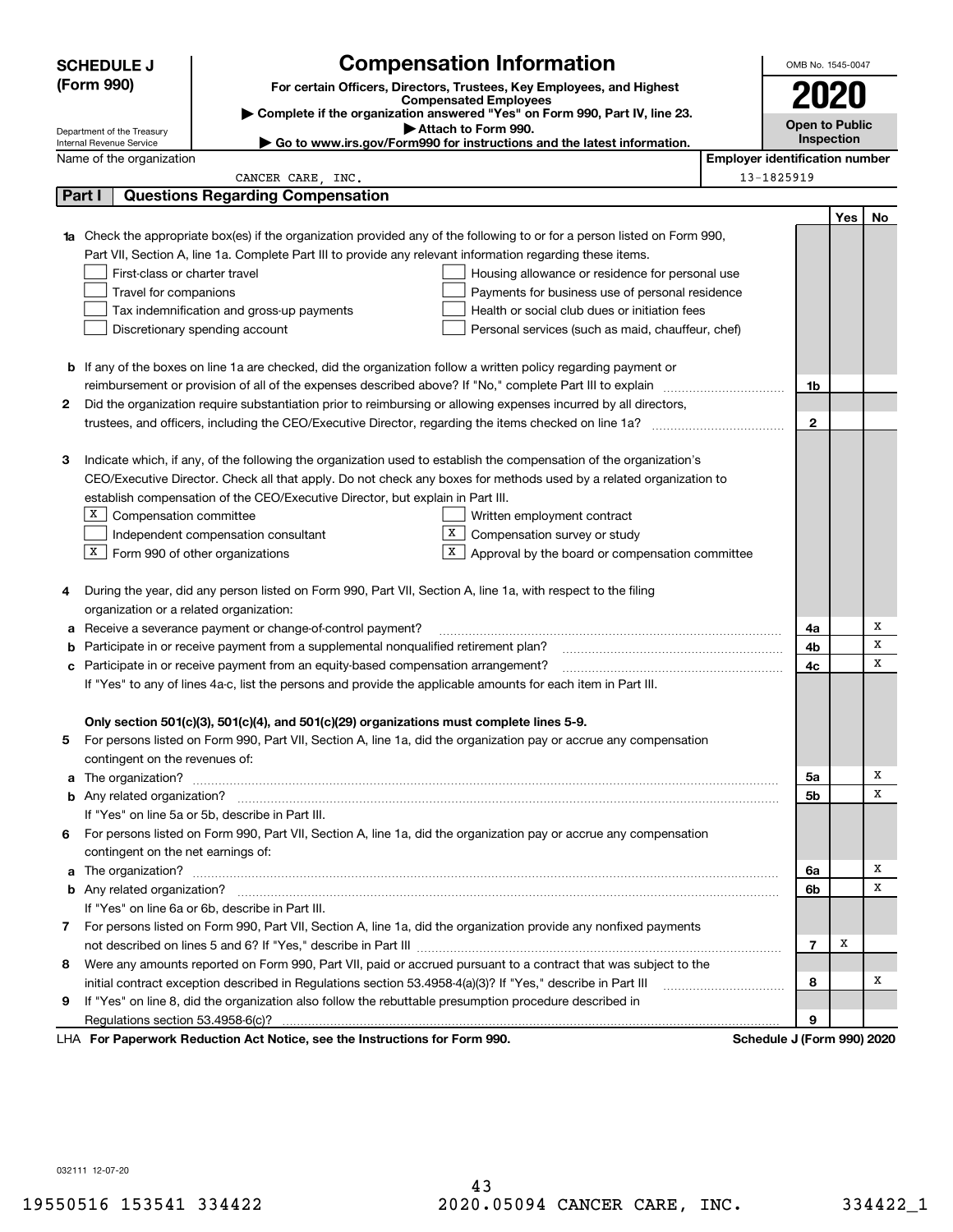13-1825919

# **Part II Officers, Directors, Trustees, Key Employees, and Highest Compensated Employees.**  Schedule J (Form 990) 2020 Page Use duplicate copies if additional space is needed.

For each individual whose compensation must be reported on Schedule J, report compensation from the organization on row (i) and from related organizations, described in the instructions, on row (ii). Do not list any individuals that aren't listed on Form 990, Part VII.

**Note:**  The sum of columns (B)(i)-(iii) for each listed individual must equal the total amount of Form 990, Part VII, Section A, line 1a, applicable column (D) and (E) amounts for that individual.

| (A) Name and Title                  |      |                          | (B) Breakdown of W-2 and/or 1099-MISC compensation |                                           | (C) Retirement and             | (D) Nontaxable | (E) Total of columns | (F) Compensation                                           |
|-------------------------------------|------|--------------------------|----------------------------------------------------|-------------------------------------------|--------------------------------|----------------|----------------------|------------------------------------------------------------|
|                                     |      | (i) Base<br>compensation | (ii) Bonus &<br>incentive<br>compensation          | (iii) Other<br>reportable<br>compensation | other deferred<br>compensation | benefits       | $(B)(i)-(D)$         | in column (B)<br>reported as deferred<br>on prior Form 990 |
| PATRICIA GOLDSMITH<br>(1)           | (i)  | 315,613.                 | 65,000                                             | 2,056.                                    | 31,701                         | 44,052.        | 458,422              | $\mathbf 0$ .                                              |
| CHIEF EXECUTIVE OFFICER             | (ii) | $\mathbf{0}$ .           | $\mathbf{0}$                                       | 0.                                        | 0                              | $\mathbf{0}$   | 0.                   | $\mathbf 0$ .                                              |
| CHRISTINE VERINI<br>(2)             | (i)  | 301,499.                 | 40,250                                             | 717.                                      | 28,137                         | 26, 117.       | 396,720              | $\mathfrak o$ .                                            |
| CHIEF OPERATING OFFICER             | (ii) | $\mathbf{0}$ .           | $\Omega$                                           | $\mathbf{0}$ .                            | $\mathbf{0}$                   | $\Omega$       | $\mathbf{0}$         | $\mathbf 0$ .                                              |
| JOHN RUTIGLIANO<br>(3)              | (i)  | 260,525.                 | 20,000                                             | 1,340.                                    | 23,538                         | 42,825         | 348,228              | $\mathfrak o$ .                                            |
| CHIEF FINANCIAL AND COMPLIANCE OFCR | (ii) | $\mathbf{0}$ .           | $\Omega$                                           | $\mathbf{0}$ .                            | $\mathbf{0}$                   | $\Omega$       | $\mathbf{0}$         | $\mathfrak o$ .                                            |
| LISA KIMBRO<br>(4)                  | (i)  | 274,566.                 | 2,500                                              | 1,340                                     | 13,978                         | 3,325          | 295,709              | $\mathbf 0$ .                                              |
| CHIEF BUS DEV AND ALLIANCE OFCR     | (ii) | $\mathbf{0}$ .           | 0.                                                 | $\mathbf{0}$ .                            | $\mathbf{0}$                   | $\mathbf{0}$   | $\mathbf{0}$ .       | $\mathbf 0$ .                                              |
| ELLEN MILLER-SONET<br>(5)           | (i)  | 194,216.                 | 0.                                                 | 7,087.                                    | 10,739                         | 43,939.        | 255,981              | $\mathbf 0$ .                                              |
| CHIEF STRATEGY AND POLICY OFFICER   | (ii) | $\mathbf{0}$ .           | $\mathbf 0$ .                                      | 0.                                        | $\mathbf{0}$ .                 | $\mathbf{0}$   | $\mathbf{0}$ .       | $\mathbf{0}$ .                                             |
| FERNANDO MORALEDA<br>(6)            | (i)  | 212,867.                 | 5,250                                              | 717.                                      | 11,022                         | 3,771          | 233,627              | 0.                                                         |
| CHIEF INFORMATION OFFICER           | (ii) | $\mathbf 0$ .            | $\mathbf{0}$ .                                     | 0.                                        | $\mathbf{0}$ .                 | $\mathbf{0}$ . | $\mathbf{0}$ .       | $\mathbf 0$ .                                              |
| SUE LEE<br>(7)                      | (i)  | 178,535                  | 1,000                                              | 717.                                      | 9,458                          | 19,824         | 209,534              | $\mathbf 0$ .                                              |
| SR DIR DEV AND EXT ADVANCEMENT      | (ii) | $\mathbf 0$ .            | $\mathbf{0}$                                       | 0.                                        | $\mathbf{0}$ .                 | $\mathbf{0}$ . | $\mathbf{0}$ .       | $\mathbf 0$ .                                              |
| KEITH MICHON<br>(8)                 | (i)  | 118,216.                 | 0.                                                 | 4,823.                                    | 6,732.                         | 42,055         | 171,826              | $\mathbf{0}$ .                                             |
| DIRECTOR OF CORPORATE RELATIONS     | (ii) | $\mathbf{0}$ .           | $\mathbf 0$ .                                      | $\mathbf{0}$ .                            | $\mathbf{0}$ .                 | 0.             | 0.                   | $\mathbf 0$ .                                              |
|                                     | (i)  |                          |                                                    |                                           |                                |                |                      |                                                            |
|                                     | (ii) |                          |                                                    |                                           |                                |                |                      |                                                            |
|                                     | (i)  |                          |                                                    |                                           |                                |                |                      |                                                            |
|                                     | (ii) |                          |                                                    |                                           |                                |                |                      |                                                            |
|                                     | (i)  |                          |                                                    |                                           |                                |                |                      |                                                            |
|                                     | (ii) |                          |                                                    |                                           |                                |                |                      |                                                            |
|                                     | (i)  |                          |                                                    |                                           |                                |                |                      |                                                            |
|                                     | (ii) |                          |                                                    |                                           |                                |                |                      |                                                            |
|                                     | (i)  |                          |                                                    |                                           |                                |                |                      |                                                            |
|                                     | (ii) |                          |                                                    |                                           |                                |                |                      |                                                            |
|                                     | (i)  |                          |                                                    |                                           |                                |                |                      |                                                            |
|                                     | (ii) |                          |                                                    |                                           |                                |                |                      |                                                            |
|                                     | (i)  |                          |                                                    |                                           |                                |                |                      |                                                            |
|                                     | (ii) |                          |                                                    |                                           |                                |                |                      |                                                            |
|                                     | (i)  |                          |                                                    |                                           |                                |                |                      |                                                            |
|                                     | (ii) |                          |                                                    |                                           |                                |                |                      |                                                            |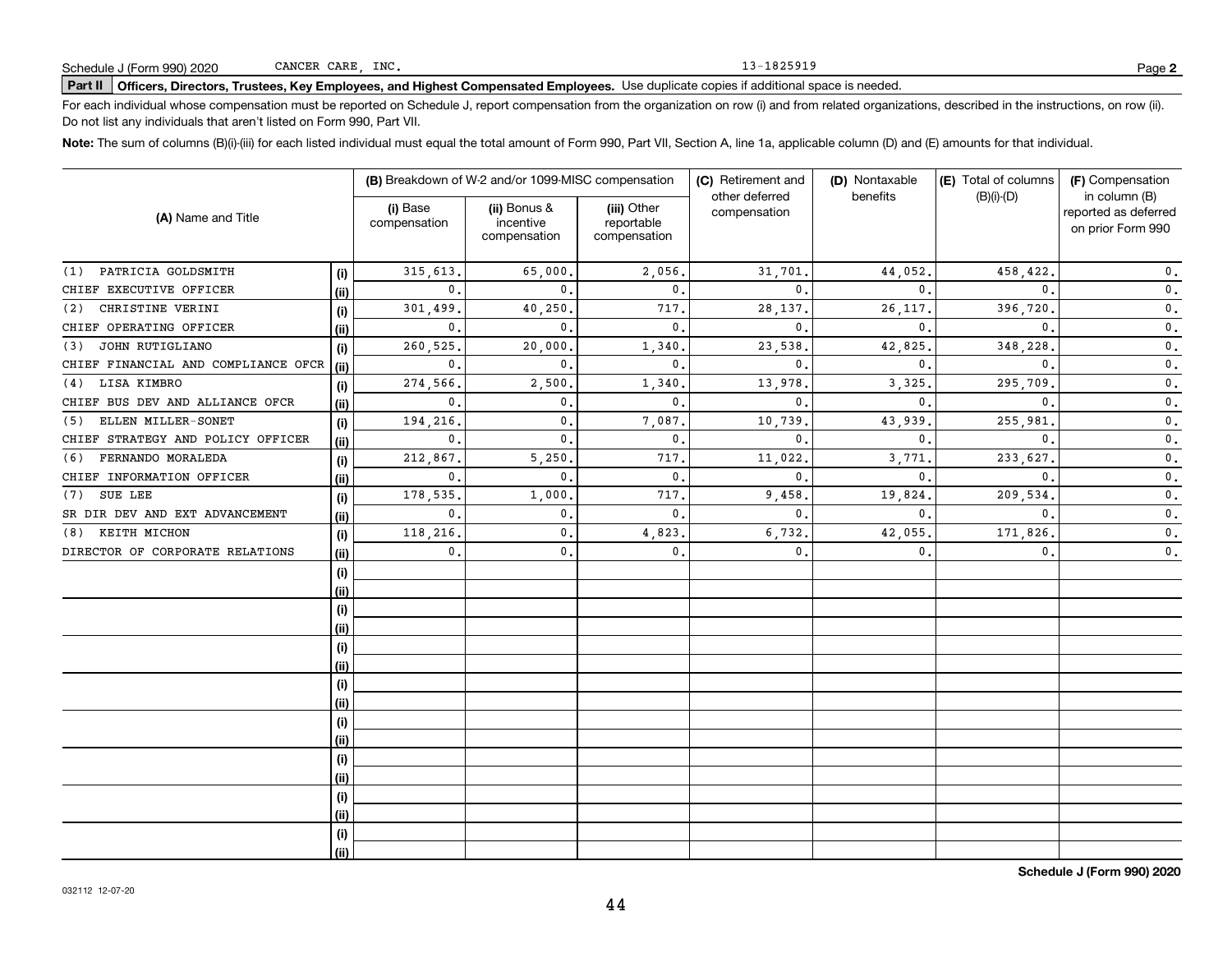**3**

#### **Part III Supplemental Information**

Schedule J (Form 990) 2020 CANCER CARE, INC.<br>Part III Supplemental Information<br>Provide the information, explanation, or descriptions required for Part I, lines 1a, 1b, 3, 4a, 4b, 4c, 5a, 5b, 6a, 6b, 7, and 8, and for Part

SCHEDULE J, PART I, LINE 7

THE ORGANIZATION FROM TIME-TO-TIME WILL MAKE PERFORMANCE-BASED BONUS

PAYMENTS. FOR KEY EMPLOYEES THOSE AMOUNTS ARE DETERMINED IN CONJUNCTION

WITH THE PRESIDENT OF THE BOARD AND EXECUTIVE COMMITTEE. KEY EMPLOYEES

MAY AWARD BONUSES, WITHIN THE PARAMETERS OF THE ORGANIZATION'S HUMAN

RESOURCES COMPENSATION PROGRAM, TO STAFF. IN LIMITED AMOUNTS ALL

EMPLOYEES ARE ELIGIBLE FOR YEARS OF SERVICE BONUSES WHEN REACHING

SERVICE LEVELS IN 5-YEAR INCREMENTS.

**Schedule J (Form 990) 2020**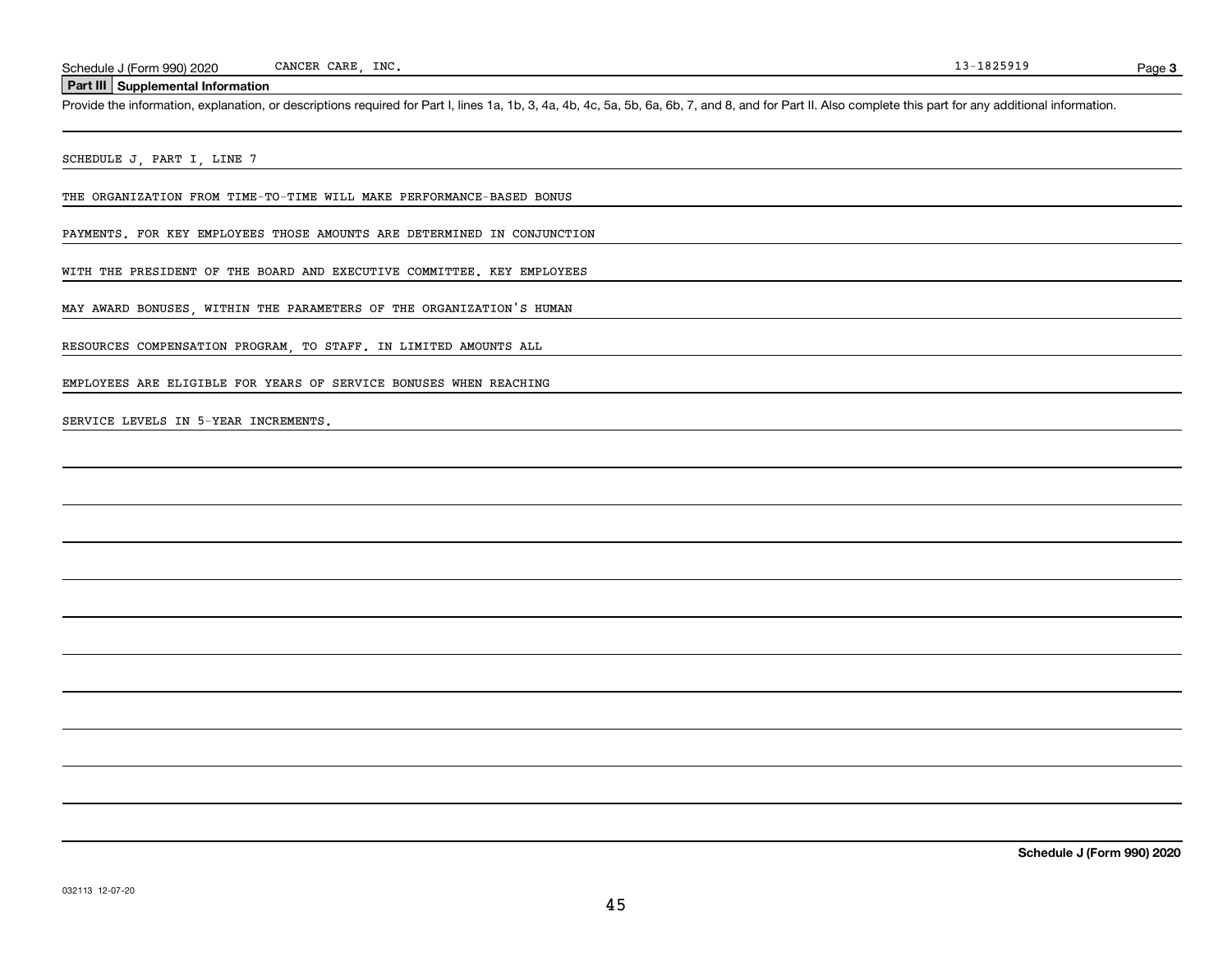#### **SCHEDULE M (Form 990)**

## **Noncash Contributions**

OMB No. 1545-0047

| Department of the Treasury |
|----------------------------|
| Internal Revenue Service   |

**Complete if the organizations answered "Yes" on Form 990, Part IV, lines 29 or 30.** <sup>J</sup>**2020 Attach to Form 990.** J

 **Go to www.irs.gov/Form990 for instructions and the latest information.** J

**Open to Public Inspection**

|  | Name of the organization |
|--|--------------------------|
|--|--------------------------|

| <b>Employer identification number</b> |
|---------------------------------------|
| $13 - 1825919$                        |

CANCER CARE, INC.

| Part I   |                                                                                                                      | <b>Types of Property</b>                                                                                                       |                               |                                      |                                                                                                       |                                                              |     |     |    |
|----------|----------------------------------------------------------------------------------------------------------------------|--------------------------------------------------------------------------------------------------------------------------------|-------------------------------|--------------------------------------|-------------------------------------------------------------------------------------------------------|--------------------------------------------------------------|-----|-----|----|
|          |                                                                                                                      |                                                                                                                                | (a)<br>Check if<br>applicable | (b)<br>Number of<br>contributions or | (c)<br>Noncash contribution<br>amounts reported on<br>items contributed  Form 990, Part VIII, line 1g | (d)<br>Method of determining<br>noncash contribution amounts |     |     |    |
| 1        |                                                                                                                      |                                                                                                                                |                               |                                      |                                                                                                       |                                                              |     |     |    |
| 2        |                                                                                                                      | Art - Historical treasures                                                                                                     |                               |                                      |                                                                                                       |                                                              |     |     |    |
| з        |                                                                                                                      |                                                                                                                                |                               |                                      |                                                                                                       |                                                              |     |     |    |
| 4        |                                                                                                                      | Books and publications                                                                                                         |                               |                                      |                                                                                                       |                                                              |     |     |    |
| 5        |                                                                                                                      | Clothing and household goods                                                                                                   |                               |                                      |                                                                                                       |                                                              |     |     |    |
| 6        |                                                                                                                      |                                                                                                                                |                               |                                      |                                                                                                       |                                                              |     |     |    |
| 7        |                                                                                                                      |                                                                                                                                |                               |                                      |                                                                                                       |                                                              |     |     |    |
| 8        |                                                                                                                      | Intellectual property                                                                                                          |                               |                                      |                                                                                                       |                                                              |     |     |    |
| 9        |                                                                                                                      | Securities - Publicly traded                                                                                                   | X                             | 9                                    | 61,684.                                                                                               |                                                              |     |     |    |
|          |                                                                                                                      | Securities - Closely held stock                                                                                                |                               |                                      |                                                                                                       |                                                              |     |     |    |
| 10<br>11 |                                                                                                                      | Securities - Partnership, LLC, or                                                                                              |                               |                                      |                                                                                                       |                                                              |     |     |    |
|          | trust interests                                                                                                      |                                                                                                                                |                               |                                      |                                                                                                       |                                                              |     |     |    |
| 12       |                                                                                                                      | Securities - Miscellaneous                                                                                                     |                               |                                      |                                                                                                       |                                                              |     |     |    |
| 13       |                                                                                                                      | Qualified conservation contribution -                                                                                          |                               |                                      |                                                                                                       |                                                              |     |     |    |
|          |                                                                                                                      | Historic structures                                                                                                            |                               |                                      |                                                                                                       |                                                              |     |     |    |
| 14       |                                                                                                                      | Qualified conservation contribution - Other                                                                                    |                               |                                      |                                                                                                       |                                                              |     |     |    |
| 15       |                                                                                                                      | Real estate - Residential                                                                                                      |                               |                                      |                                                                                                       |                                                              |     |     |    |
| 16       |                                                                                                                      | Real estate - Commercial                                                                                                       |                               |                                      |                                                                                                       |                                                              |     |     |    |
| 17       |                                                                                                                      |                                                                                                                                |                               |                                      |                                                                                                       |                                                              |     |     |    |
| 18       |                                                                                                                      |                                                                                                                                |                               |                                      |                                                                                                       |                                                              |     |     |    |
| 19       |                                                                                                                      |                                                                                                                                |                               |                                      |                                                                                                       |                                                              |     |     |    |
| 20       |                                                                                                                      | Drugs and medical supplies                                                                                                     |                               |                                      |                                                                                                       |                                                              |     |     |    |
| 21       |                                                                                                                      |                                                                                                                                |                               |                                      |                                                                                                       |                                                              |     |     |    |
| 22       |                                                                                                                      |                                                                                                                                |                               |                                      |                                                                                                       |                                                              |     |     |    |
| 23       |                                                                                                                      |                                                                                                                                |                               |                                      |                                                                                                       |                                                              |     |     |    |
| 24       |                                                                                                                      |                                                                                                                                |                               |                                      |                                                                                                       |                                                              |     |     |    |
| 25       | Other                                                                                                                | $\overline{\phantom{a}}$                                                                                                       |                               |                                      |                                                                                                       |                                                              |     |     |    |
| 26       | Other                                                                                                                |                                                                                                                                |                               |                                      |                                                                                                       |                                                              |     |     |    |
| 27       | Other                                                                                                                |                                                                                                                                |                               |                                      |                                                                                                       |                                                              |     |     |    |
| 28       | Other                                                                                                                |                                                                                                                                |                               |                                      |                                                                                                       |                                                              |     |     |    |
| 29       |                                                                                                                      | Number of Forms 8283 received by the organization during the tax year for contributions                                        |                               |                                      |                                                                                                       |                                                              |     |     |    |
|          |                                                                                                                      | for which the organization completed Form 8283, Part V, Donee Acknowledgement                                                  |                               |                                      | 29                                                                                                    |                                                              |     |     |    |
|          |                                                                                                                      |                                                                                                                                |                               |                                      |                                                                                                       |                                                              |     | Yes | No |
|          |                                                                                                                      | 30a During the year, did the organization receive by contribution any property reported in Part I, lines 1 through 28, that it |                               |                                      |                                                                                                       |                                                              |     |     |    |
|          |                                                                                                                      | must hold for at least three years from the date of the initial contribution, and which isn't required to be used for          |                               |                                      |                                                                                                       |                                                              |     |     |    |
|          | exempt purposes for the entire holding period?<br>30a                                                                |                                                                                                                                |                               |                                      |                                                                                                       |                                                              |     |     | х  |
|          | <b>b</b> If "Yes," describe the arrangement in Part II.                                                              |                                                                                                                                |                               |                                      |                                                                                                       |                                                              |     |     |    |
| 31       | Does the organization have a gift acceptance policy that requires the review of any nonstandard contributions?<br>31 |                                                                                                                                |                               |                                      |                                                                                                       |                                                              |     | X   |    |
|          |                                                                                                                      | 32a Does the organization hire or use third parties or related organizations to solicit, process, or sell noncash              |                               |                                      |                                                                                                       |                                                              |     |     |    |
|          | contributions?                                                                                                       |                                                                                                                                |                               |                                      |                                                                                                       |                                                              | 32a |     | х  |
|          |                                                                                                                      | <b>b</b> If "Yes," describe in Part II.                                                                                        |                               |                                      |                                                                                                       |                                                              |     |     |    |
| 33       |                                                                                                                      | If the organization didn't report an amount in column (c) for a type of property for which column (a) is checked,              |                               |                                      |                                                                                                       |                                                              |     |     |    |
|          |                                                                                                                      | describe in Part II.                                                                                                           |                               |                                      |                                                                                                       |                                                              |     |     |    |

**For Paperwork Reduction Act Notice, see the Instructions for Form 990. Schedule M (Form 990) 2020** LHA

032141 11-23-20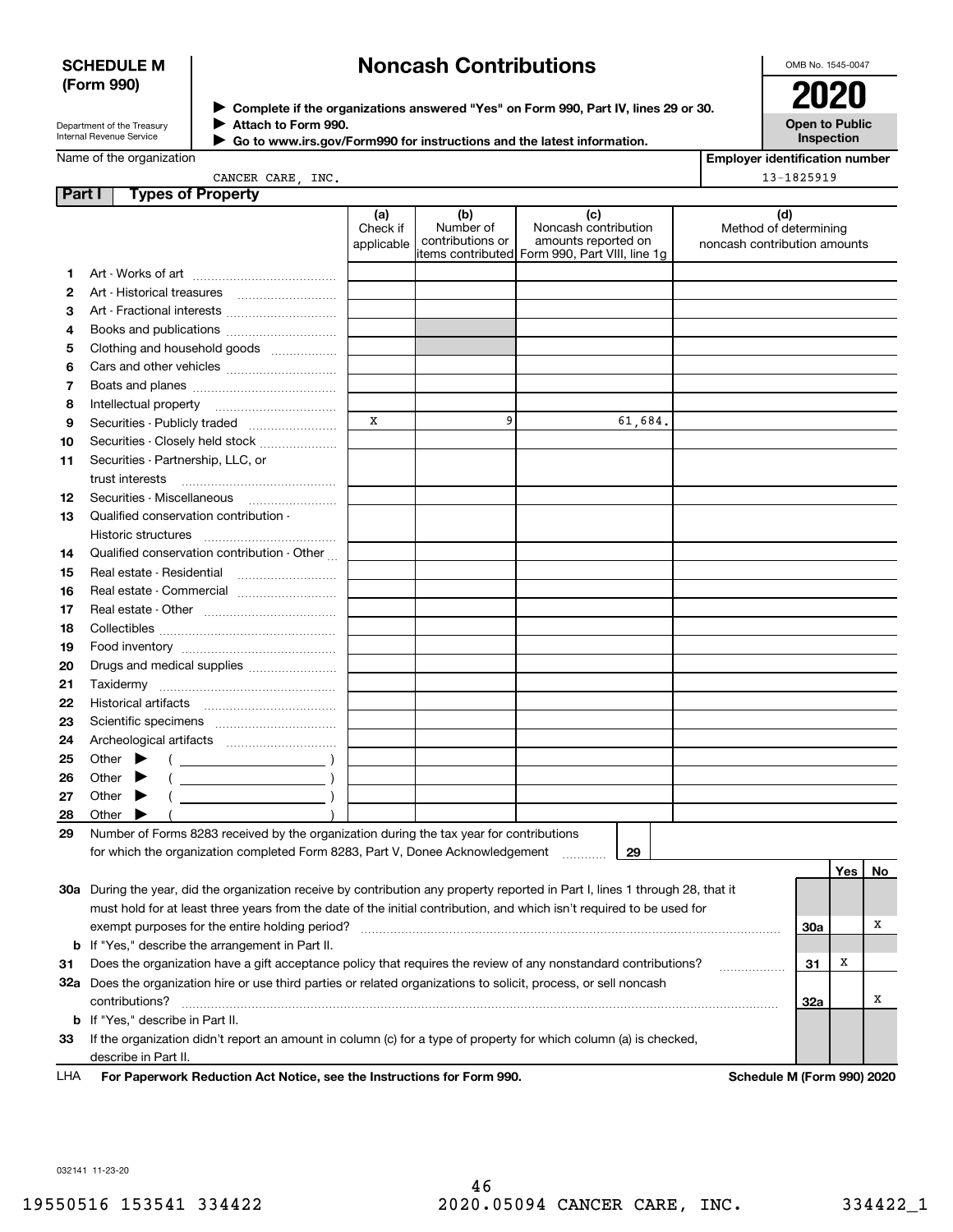Schedule M (Form 990) 2020 CANCER CARE, INC.<br>**Part II** Supplemental Information. Provide the information required by Part I. lines 30b. 32b. and 33. and whether the c Part II | Supplemental Information. Provide the information required by Part I, lines 30b, 32b, and 33, and whether the organization is reporting in Part I, column (b), the number of contributions, the number of items received, or a combination of both. Also complete this part for any additional information.

SCHEDULE M, LINE 32B:

THE NUMBER IN COLUMN B REPRESENTS THE NUMBER OF CONTRIBUTORS.

**Schedule M (Form 990) 2020**

032142 11-23-20

**2**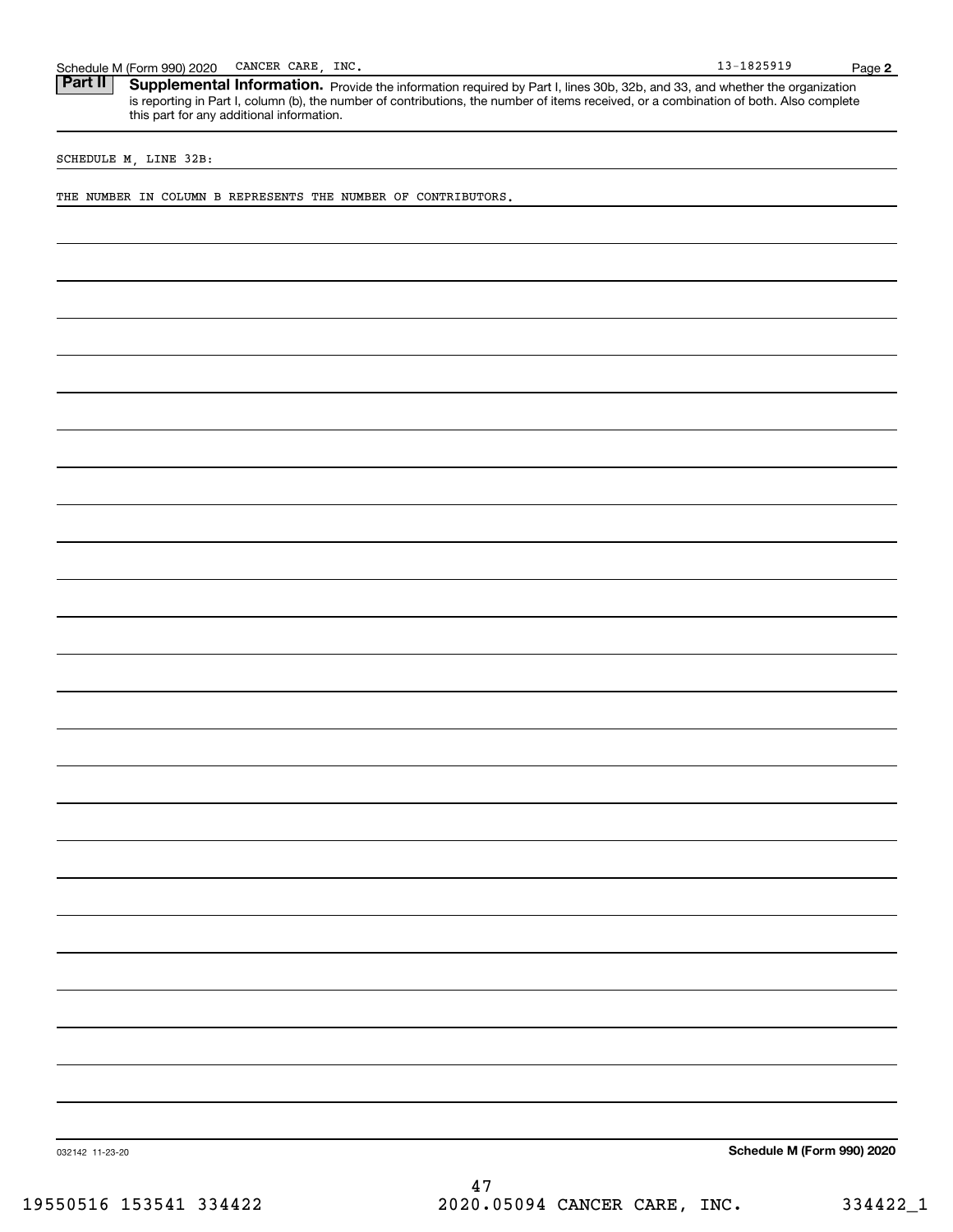Internal Revenue Service

Department of the Treasury **(Form 990 or 990-EZ)**

Name of the organization

## **SCHEDULE O Supplemental Information to Form 990 or 990-EZ**

**Complete to provide information for responses to specific questions on Form 990 or 990-EZ or to provide any additional information. | Attach to Form 990 or 990-EZ. | Go to www.irs.gov/Form990 for the latest information.**



**Employer identification number**

CANCER CARE, INC. 13-1825919

FORM 990, PART I, LINE 1, DESCRIPTION OF ORGANIZATION MISSION:

TO IMPROVE LIVES BY HELPING PEOPLE COPE WITH, AND MANAGE, THE EMOTIONAL

AND PRACTICAL CHALLENGES OF CANCER.

FORM 990, PART III, LINE 1, DESCRIPTION OF ORGANIZATION MISSION:

FOUNDED IN 1944, CANCER CARE IS THE LEADING NATIONAL ORGANIZATION

DEDICATED TO HELPING PEOPLE COPE WITH, AND MANAGE, THE EMOTIONAL AND

PRACTICAL CHALLENGES OF CANCER. CANCER CARE IS THE LEADING NATIONAL

ORGANIZATION DEDICATED TO PROVIDING FREE, PROFESSIONAL SUPPORT SERVICES

INCLUDING COUNSELING, SUPPORT GROUPS, EDUCATIONAL WORKSHOPS,

PUBLICATIONS AND FINANCIAL ASSISTANCE TO ANYONE AFFECTED BY CANCER. ALL

CANCER CARE SERVICES ARE PROVIDED BY ONCOLOGY SOCIAL WORKERS AND

WORLD-LEADING CANCER EXPERTS.

IN FISCAL YEAR 2021:

|  |  |  | - CANCER CARE PROVIDED 186 614 SERVICES TO PEOPLE AFFECTED BY CANCER |  |  |  |
|--|--|--|----------------------------------------------------------------------|--|--|--|
|  |  |  |                                                                      |  |  |  |

SERVING CLIENTS WITH 102 DIFFERENT TYPES OF CANCER IN ALL 50 STATES.

OUR STAFF PROVIDED 45,063 HOURS OF SUPPORT THROUGH OUR HOPELINE

INDIVIDUAL COUNSELING SUPPORT GROUPS COMMUNITY PROGRAMS AND MORE.

CANCER CARE PROVIDED \$3.1 MILLION IN FINANCIAL ASSISTANCE TO 12,412

PEOPLE FOR COSTS INCLUDING TRANSPORTATION AND PRACTICAL NEEDS.

CANCER CARE WELCOMED 1.85 MILLION VISITS TO OUR WEBSITES, AND USERS

COMPLETED 55,812 SEARCHES IN OUR ONLINE HELPING HAND TO FIND PRACTICAL

AND FINANCIAL ASSISTANCE.

WE DISTRIBUTED 807,344 PRINT AND DIGITAL PUBLICATIONS TO PEOPLE

LIVING WITH CANCER, CAREGIVERS, LOVED ONES AND HEALTH CARE

032211 11-20-20 LHA For Paperwork Reduction Act Notice, see the Instructions for Form 990 or 990-EZ. Schedule O (Form 990 or 990-EZ) 2020 48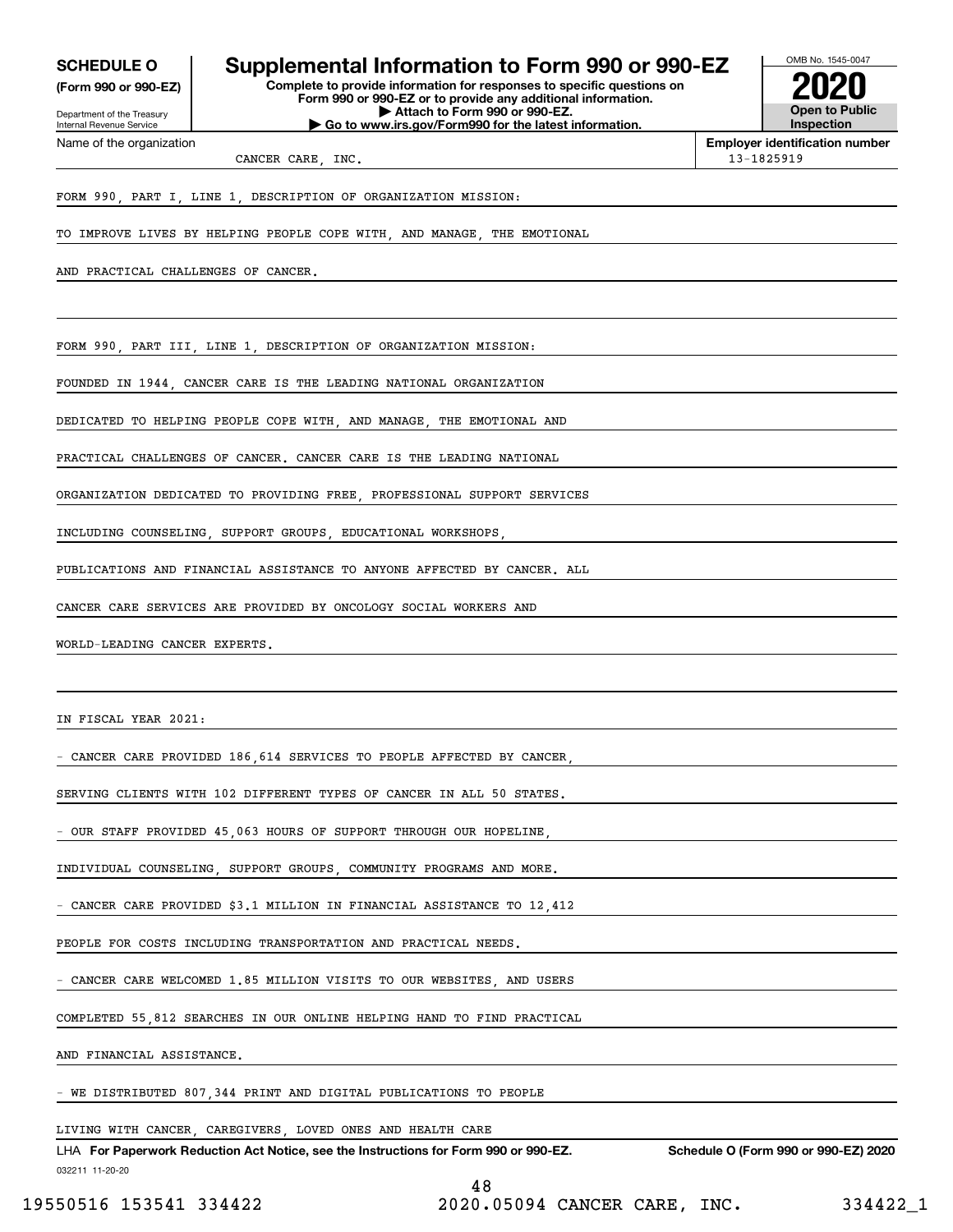| Schedule O (Form 990 or 990-EZ) 2020                                       | Page 2                                              |
|----------------------------------------------------------------------------|-----------------------------------------------------|
| Name of the organization<br>CANCER CARE, INC.                              | <b>Employer identification number</b><br>13-1825919 |
| PROFESSIONALS.                                                             |                                                     |
| - LEADING EXPERTS IN ONCOLOGY LED 74 CANCER CARE CONNECT EDUCATION         |                                                     |
| WORKSHOPS, FEATURING 115 PRESENTATIONS FROM 136 FACULTY MEMBERS AND 98     |                                                     |
| PARTNER ORGANIZATIONS, DRAWING 49,166 PARTICIPANTS.                        |                                                     |
| - THE PET ASSISTANCE & WELLNESS (PAW) PROGRAM HELPED 466 CLIENTS KEEP      |                                                     |
| THEIR PET IN THE HOME.                                                     |                                                     |
| - MY CANCER CIRCLE SERVED 40,916 ACTIVE USERS IN 2,012 ACTIVE CAREGIVER    |                                                     |
| COMMUNITIES.                                                               |                                                     |
|                                                                            |                                                     |
| THE SIZE AND SCOPE OF CANCER CARE HAS GROWN TREMENDOUSLY SINCE 1944,       |                                                     |
| BUT THE MISSION REMAINS THE SAME: TO PROVIDE HELP AND HOPE TO ANYONE       |                                                     |
| AFFECTED BY CANCER. TO LEARN MORE, VISIT WWW.CANCERCARE.ORG OR CALL        |                                                     |
| $800 - 813 - HOPE$ (4673).                                                 |                                                     |
|                                                                            |                                                     |
| FORM 990, PART III, LINE 4D, OTHER PROGRAM SERVICES:                       |                                                     |
| <b>EDUCATION</b>                                                           |                                                     |
| CANCER CARE CONNECT EDUCATION WORKSHOPS OFFER THE LATEST INFORMATION       |                                                     |
| FROM LEADING ONCOLOGY EXPERTS OVER THE PHONE OR ONLINE AS A WEBCAST.       |                                                     |
| OUR EASY-TO-READ PUBLICATIONS ARE WRITTEN BY EXPERTS AND PROVIDE           |                                                     |
| RELIABLE INFORMATION ON COPING WITH CANCER AND TREATMENT UPDATES.          |                                                     |
| EXPENSES \$ 843,816. INCLUDING GRANTS OF \$ 0. REVENUE \$ 0.               |                                                     |
|                                                                            |                                                     |
| FORM 990, PART VI, SECTION A, LINE 2:                                      |                                                     |
| FLAVIO AND RENATA FIGUEIREDO HAVE A FAMILY RELATIONSHIP.                   |                                                     |
|                                                                            |                                                     |
| FORM 990, PART VI, SECTION B, LINE 11B:                                    |                                                     |
| THE IRS FORM 990 IS PREPARED BY THE ORGANIZATION'S OUTSIDE ACCOUNTING FIRM |                                                     |

AND REVIEWED BY THE ORGANIZATION'S CHIEF FINANCIAL OFFICER. THE 990 IS

032212 11-20-20

**Schedule O (Form 990 or 990-EZ) 2020**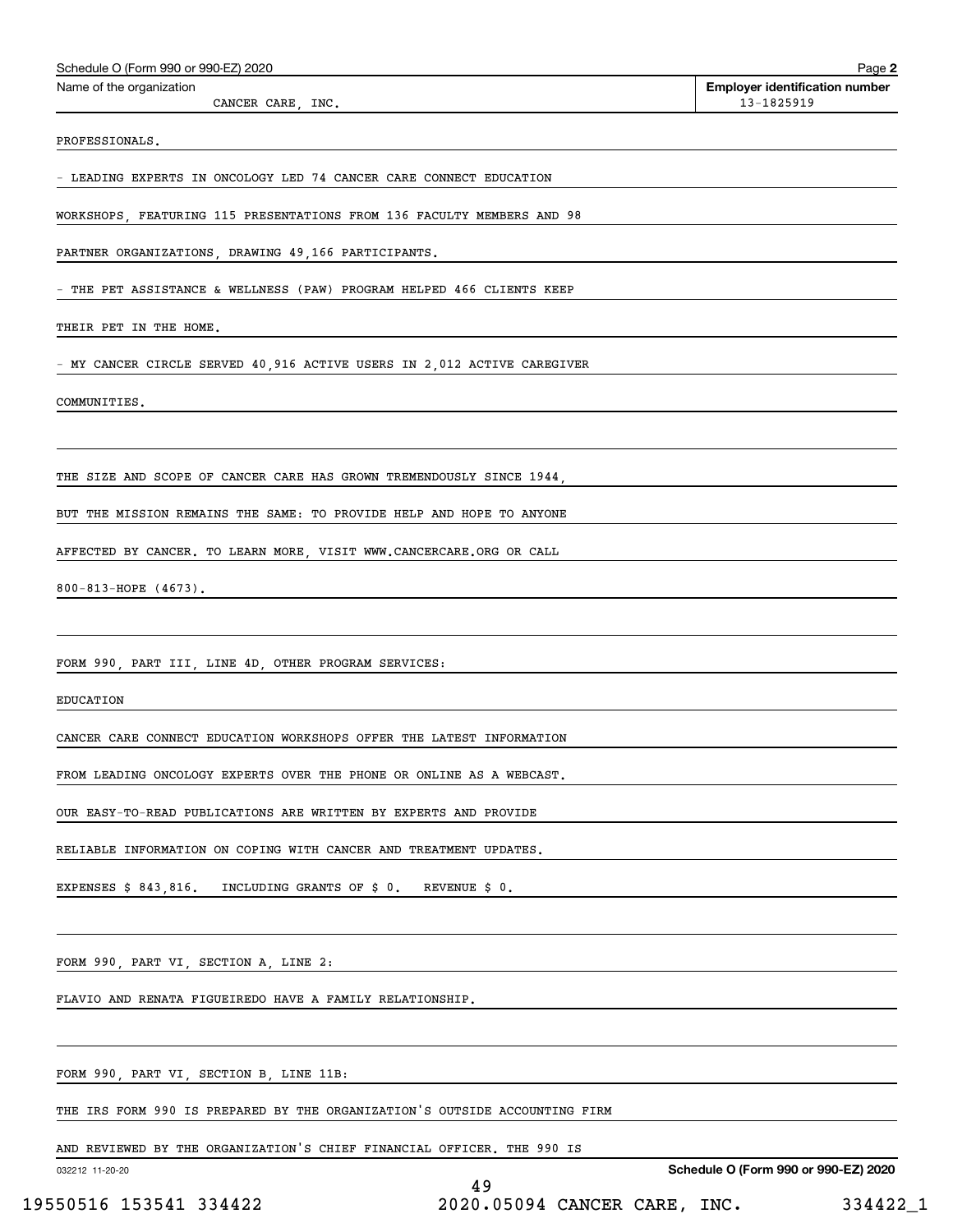| Schedule O (Form 990 or 990-EZ) 2020 |  |  |
|--------------------------------------|--|--|
|                                      |  |  |

CANCER CARE, INC. 13-1825919

Echedule O (Form 990 or 990-EZ) 2020<br>Name of the organization **number** Name of the organization **number** 

**2**

FILED WITH THE IRS AFTER A REVIEW BY THE FULL BOARD.

FORM 990, PART VI, SECTION B, LINE 12C:

EACH TRUSTEE IS PROVIDED WITH A BOARD MANUAL ANNUALLY WHICH, IN ADDITION TO

OUTLINING THE BOARD'S RESPONSIBILITIES AND STRUCTURE, PROVIDES A COPY OF

THE ORGANIZATION'S CONFLICT OF INTEREST POLICY. BOARD MEMBERS ARE REQUIRED

TO REVIEW THE CONFLICT OF INTEREST POLICY AND COMPLETE A

CONFLICT OF INTEREST FORM ANNUALLY. ALL CONFLICT OF INTEREST FORMS ARE

REVIEWED BY THE ORGANIZATION'S EXECUTIVE COMMITTEE ANNUALLY OR UPON THE

ADDITION OF NEW BOARD MEMBERS. ADDITIONALLY, ALL VENDOR RELATIONSHIPS ARE

REQUIRED TO BE APPROVED BY THE CHIEF OPERATING OFFICER WHO MONITORS

CONTRACTS, AGREEMENTS AND VENDOR RELATIONSHIPS FOR POTENTIAL CONFLICTS

FOR TRUSTEES, KEY EMPLOYEES AND STAFF. CORPORATE OFFICERS AND KEY EMPLOYEES

ALSO ANNUALLY REVIEW POTENTIAL CONFLICTS OF INTEREST. IN THE EVENT OF A

POTENTIAL OR ACTUAL CONFLICT OF INTEREST, TRUSTEES, CORPORATE OFFICERS, AND

KEY EMPLOYEES ARE REQUIRED TO REMOVE THEMSELVES FROM ANY

RELATED DISCUSSION OR DECISION.

FORM 990, PART VI, LINE 14

THE ORGANIZATION MAINTAINS A CLINICAL SYSTEM OF ALL OF ITS PATIENT RECORDS,

A FUNDRAISING SYSTEM OF ALL OF ITS DONOR RECORDS AND AN ACCOUNTING SYSTEM

OF ITS FINANCIAL RECORDS. THESE SECURE WEB-BASED SYSTEM ARE ALL HOSTED

OFF-SITE AND IN A CO-LOCATION. AS THE COST OF ELECTRONIC STORAGE IS

MINIMAL, MANAGEMENT RETAINS RECORDS IN THE ACTIVE DATABASE FILES UNTIL A

MAJOR SYSTEM CONVERSION, IN WHICH CASE CERTAIN RECORDS MAY BE ARCHIVED.

MANY CORPORATE AND ADMINISTRATIVE DOCUMENTS ARE ALSO DIGITIZED AND STORED

IN A SECURE HOSTED ENVIRONMENT. ANY REMAINING PHYSICAL GENERAL AND

ACCOUNTING RECORDS ARE RETAINED FOR A MINIMUM OF SEVEN YEARS. ORGANIZING

032212 11-20-20

50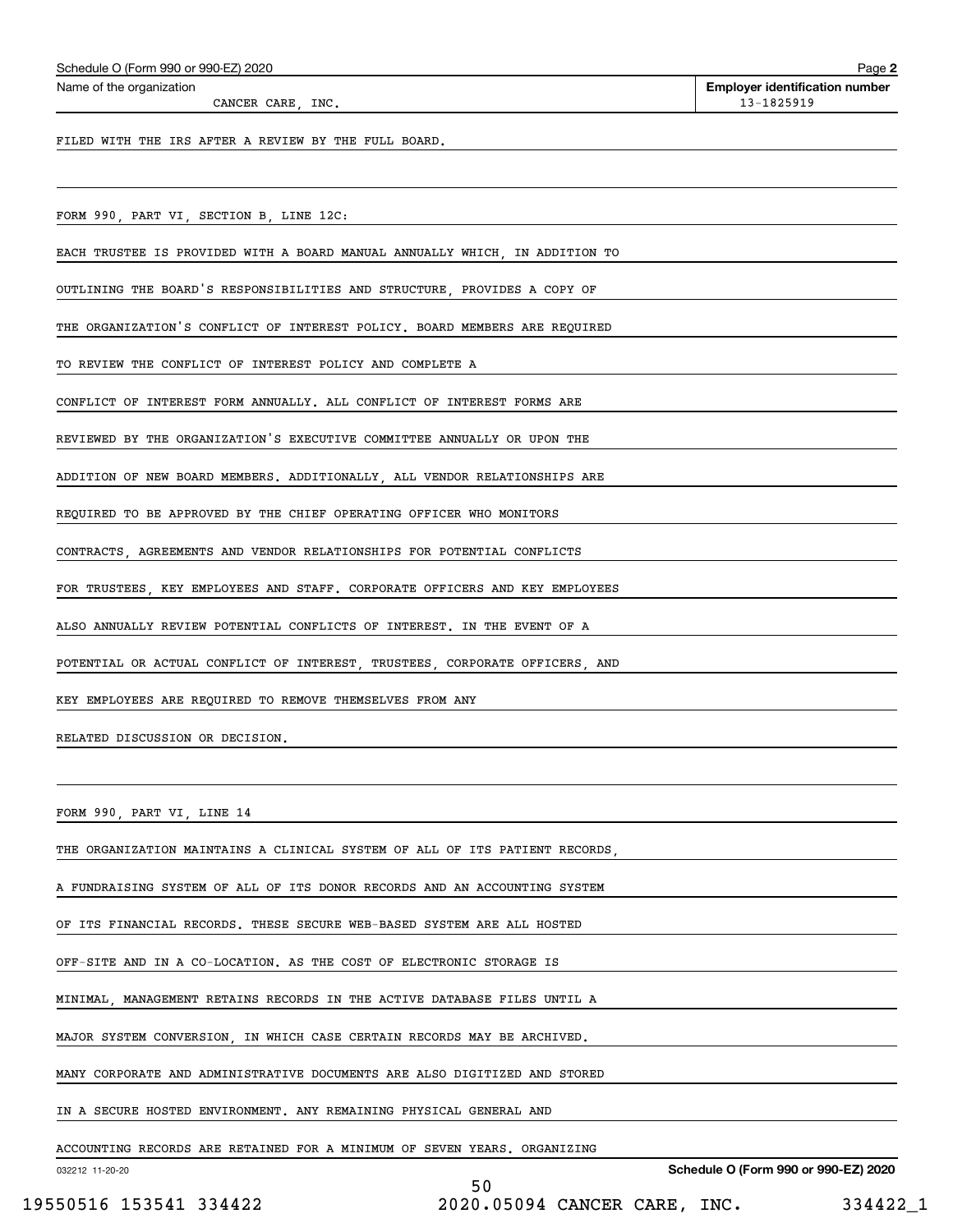| Schedule O (Form 990 or 990-EZ) 2020 |
|--------------------------------------|
|--------------------------------------|

CANCER CARE, INC. 13-1825919

AND HISTORICAL CORPORATE DOCUMENTS ARE MAINTAINED IN PERPETUITY. MANAGEMENT

HAS NOT YET DETERMINED A PURGING SCHEDULE.

FORM 990, PART VI, SECTION B, LINE 15:

THE ORGANIZATION'S EXECUTIVE COMMITTEE REVIEWS THE COMPENSATION OF ALL PAID

OFFICERS AND KEY EMPLOYEES ANNUALLY DURING THE PERFORMANCE EVALUATION OR

BUDGET PROCESS. ADDITIONALLY, THE ORGANIZATION'S EXECUTIVE COMMITTEE

REVIEWS THE COMPENSATION OF ANY NEWLY HIRED KEY EMPLOYEE. THE EXECUTIVE

COMMITTEE IS COMPRISED OF INDEPENDENT INDIVIDUALS SELECTED BY THE BOARD OF

TRUSTEES. AS REQUESTED THE DIRECTOR OF HUMAN RESOURCES WILL PREPARE

BENCHMARKING STUDIES FOR ALL KEY POSITIONS. SUCH BENCHMARKING UTILIZES DATA

FROM GUIDESTAR AND OTHER COMPENSATION SURVEYS AND ATTEMPTS TO IDENTIFY THE

MOST PERTINENT COMPARABLES BY TYPE OF NOT-FOR-PROFIT,

BUDGET SIZE AND GEOGRAPHY. THE COMMITTEE MEMBERS REVIEW AND ANALYZE THE

INFORMATION PRESENTED, INCORPORATE ANY VARIANCES OF ACTUAL JOB

RESPONSIBILITIES AS COMPARED TO THE BENCHMARKED POSITIONS AND MAKE A

DETERMINATION AS TO THE APPROPRIATENESS OF CURRENT COMPENSATION AND ANNUAL

COMPENSATION ADJUSTMENTS. THE DETERMINATION IS SUBSTANTIATED IN A

CONTEMPORANEOUS MEMORANDUM TO THE HUMAN RESOURCES DEPARTMENT.

FORM 990, PART VI, LINE 17, LIST OF STATES RECEIVING COPY OF FORM 990:

AL,AK,AR,CA,CO,CT,DC,FL,GA,HI,IL,KS,KY,ME,MD,MA,MI,MN,MS,MO,NH,NJ,NM,NY,NC

OH,OK,OR,PA,RI,SC,TN,UT,VA,WA,WV,WI

FORM 990, PART VI, SECTION C, LINE 19:

CANCER CARE'S FINANCIAL STATEMENTS FOR THE MOST RECENT THREE YEARS ARE

DISCLOSED ON ITS WEB SITE, WWW.CANCERCARE.ORG, AND ARE MADE AVAILABLE UPON

REQUEST. THE ORGANIZATION DOES NOT MAKE ITS GOVERNING DOCUMENTS NOR ITS

032212 11-20-20

**Schedule O (Form 990 or 990-EZ) 2020**

51 19550516 153541 334422 2020.05094 CANCER CARE, INC. 334422\_1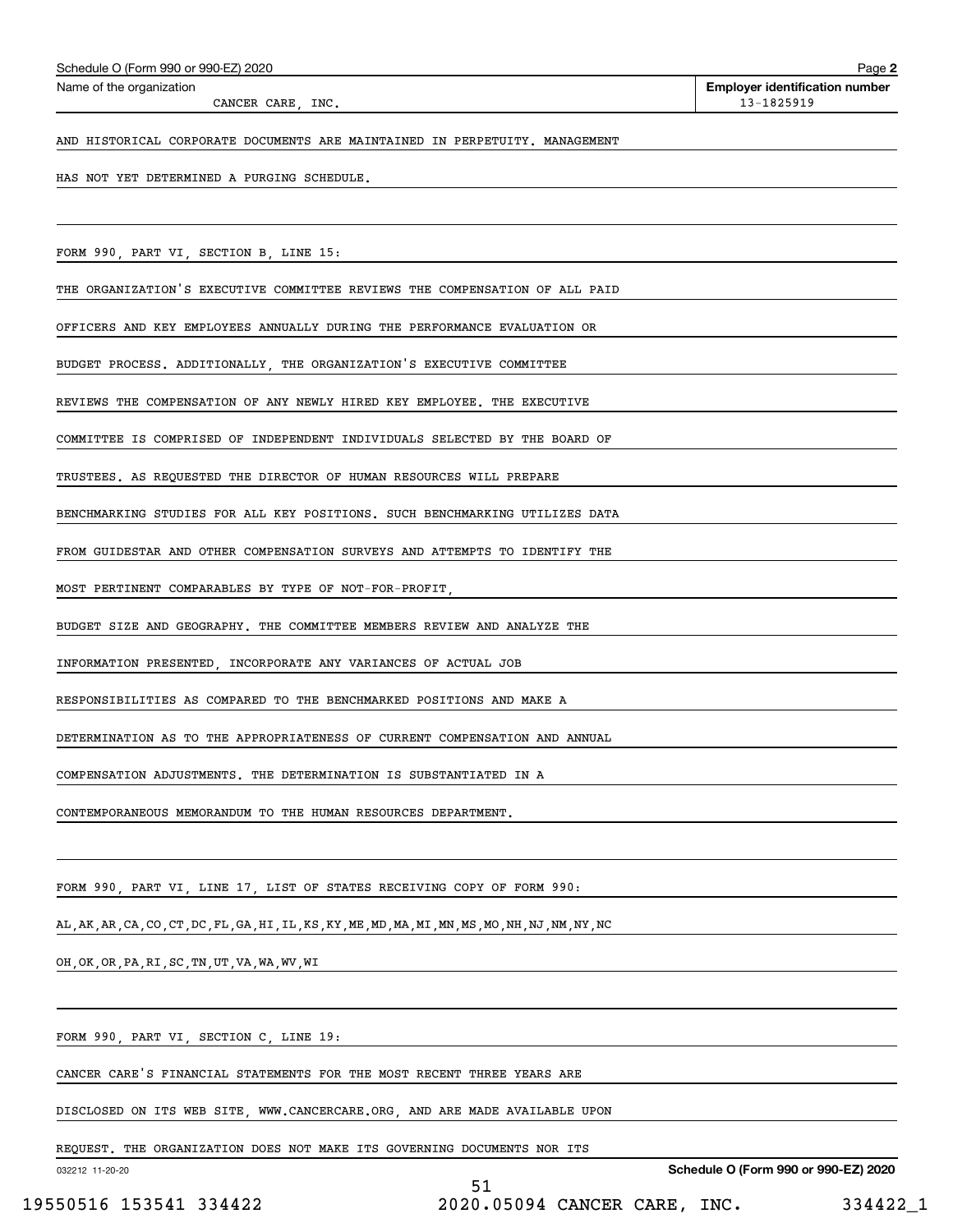| Schedule O (Form 990 or 990-EZ) 2020                                |    | Page 2                                              |
|---------------------------------------------------------------------|----|-----------------------------------------------------|
| Name of the organization<br>CANCER CARE, INC.                       |    | <b>Employer identification number</b><br>13-1825919 |
| CONFLICT OF INTEREST POLICY PUBLICLY AVAILABLE BUT PROVIDES IT UPON |    |                                                     |
| REQUEST TO DONORS AND CORPORATE GRANTORS.                           |    |                                                     |
|                                                                     |    |                                                     |
| FORM 990, PART IX, LINE 11G, OTHER FEES:                            |    |                                                     |
| CONTRACT SERVICES:                                                  |    |                                                     |
| PROGRAM SERVICE EXPENSES                                            |    | 1,551,801.                                          |
| MANAGEMENT AND GENERAL EXPENSES                                     |    | 237,129.                                            |
| FUNDRAISING EXPENSES                                                |    |                                                     |
| TOTAL EXPENSES                                                      |    | 2,069,396.                                          |
| TOTAL OTHER FEES ON FORM 990, PART IX, LINE 11G, COL A              |    | 2,069,396.                                          |
|                                                                     |    |                                                     |
|                                                                     |    |                                                     |
|                                                                     |    |                                                     |
|                                                                     |    |                                                     |
|                                                                     |    |                                                     |
|                                                                     |    |                                                     |
|                                                                     |    |                                                     |
|                                                                     |    |                                                     |
|                                                                     |    |                                                     |
|                                                                     |    |                                                     |
|                                                                     |    |                                                     |
|                                                                     |    |                                                     |
|                                                                     |    |                                                     |
|                                                                     |    |                                                     |
|                                                                     |    |                                                     |
|                                                                     |    |                                                     |
|                                                                     |    |                                                     |
|                                                                     |    |                                                     |
| 032212 11-20-20                                                     | го | Schedule O (Form 990 or 990-EZ) 2020                |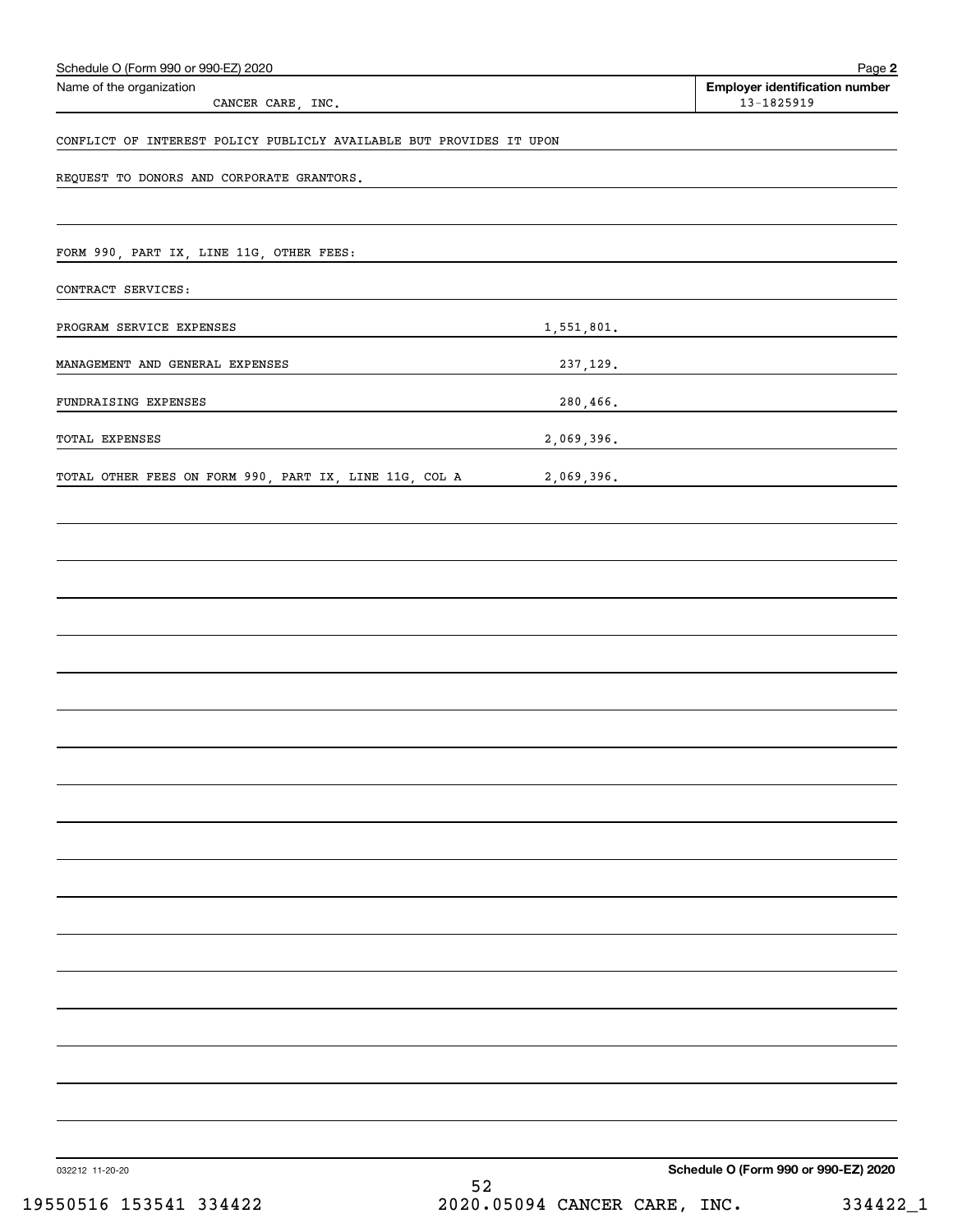| 032161 10-28-20 | LHA |
|-----------------|-----|

## **Related Organizations and Unrelated Partnerships**

**Complete if the organization answered "Yes" on Form 990, Part IV, line 33, 34, 35b, 36, or 37.** |

**Attach to Form 990.**  |

#### Name of the organization

Department of the Treasury Internal Revenue Service

**SCHEDULE R (Form 990)**

CANCER CARE, INC.

**Part I Identification of Disregarded Entities.**  Complete if the organization answered "Yes" on Form 990, Part IV, line 33.

| (a)<br>Name, address, and EIN (if applicable)<br>of disregarded entity | (b)<br>Primary activity | (c)<br>Legal domicile (state or<br>foreign country) | (d)<br>Total income | (e)<br>End-of-year assets | (f)<br>Direct controlling<br>entity |
|------------------------------------------------------------------------|-------------------------|-----------------------------------------------------|---------------------|---------------------------|-------------------------------------|
|                                                                        |                         |                                                     |                     |                           |                                     |
|                                                                        |                         |                                                     |                     |                           |                                     |
|                                                                        |                         |                                                     |                     |                           |                                     |
|                                                                        |                         |                                                     |                     |                           |                                     |

#### **Identification of Related Tax-Exempt Organizations.** Complete if the organization answered "Yes" on Form 990, Part IV, line 34, because it had one or more related tax-exempt **Part II** organizations during the tax year.

| (a)<br>Name, address, and EIN<br>of related organization | (b)<br>Primary activity | (c)<br>Legal domicile (state or<br>foreign country) | (d)<br><b>Exempt Code</b><br>section | (e)<br>Public charity<br>status (if section | (f)<br>Direct controlling<br>entity | $(g)$<br>Section 512(b)(13) | controlled<br>entity? |
|----------------------------------------------------------|-------------------------|-----------------------------------------------------|--------------------------------------|---------------------------------------------|-------------------------------------|-----------------------------|-----------------------|
|                                                          |                         |                                                     |                                      | 501(c)(3))                                  |                                     | Yes                         | No                    |
| CANCER CARE CO-PAYMENT ASSISTANCE FND -                  |                         |                                                     |                                      |                                             |                                     |                             |                       |
| 26-1196709, 275 SEVENTH AVENUE, NEW YORK, NY             |                         |                                                     |                                      |                                             |                                     |                             |                       |
| 10001                                                    | CO-PAY ASSISTANCE       | NEW YORK                                            | 501(C)(3)                            | 12A TYPE I                                  | CANCER CARE                         |                             | x                     |
|                                                          |                         |                                                     |                                      |                                             |                                     |                             |                       |
|                                                          |                         |                                                     |                                      |                                             |                                     |                             |                       |
|                                                          |                         |                                                     |                                      |                                             |                                     |                             |                       |
|                                                          |                         |                                                     |                                      |                                             |                                     |                             |                       |
|                                                          |                         |                                                     |                                      |                                             |                                     |                             |                       |
|                                                          |                         |                                                     |                                      |                                             |                                     |                             |                       |
|                                                          |                         |                                                     |                                      |                                             |                                     |                             |                       |

**For Paperwork Reduction Act Notice, see the Instructions for Form 990. Schedule R (Form 990) 2020**

**Open to Public**

**Employer identification number**

13-1825919

OMB No. 1545-0047 **2020**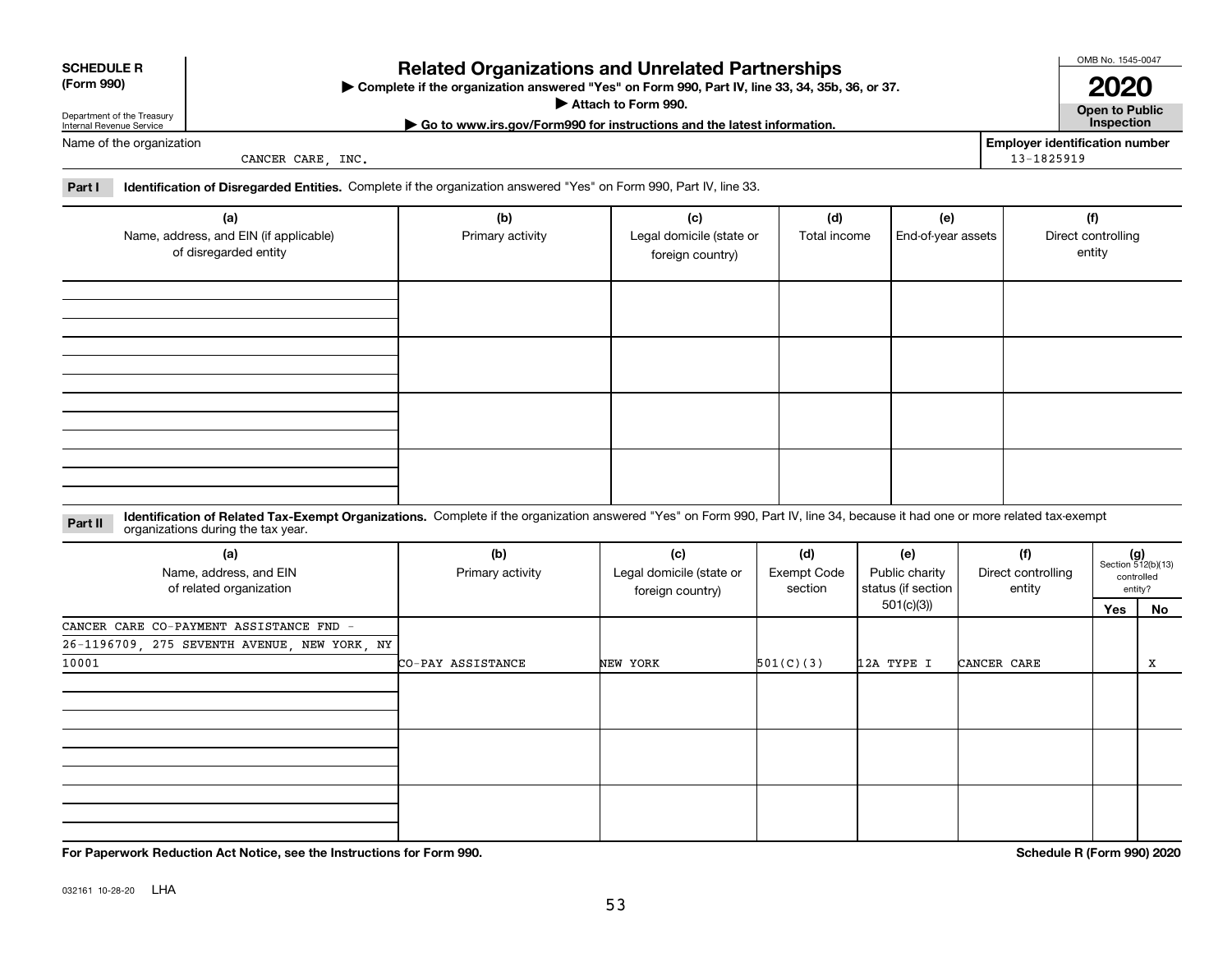#### **Identification of Related Organizations Taxable as a Partnership.** Complete if the organization answered "Yes" on Form 990, Part IV, line 34, because it had one or more related **Part III** organizations treated as a partnership during the tax year.

| ◡<br>ັ<br>$\overline{\phantom{a}}$                |                  |                      |                    |                    |                                                                      |          |                       |                  |                        |                                 |                                                         |  |
|---------------------------------------------------|------------------|----------------------|--------------------|--------------------|----------------------------------------------------------------------|----------|-----------------------|------------------|------------------------|---------------------------------|---------------------------------------------------------|--|
| (a)                                               | (b)              | (c)                  | (d)                | (e)                | (f)                                                                  | (g)      |                       | (h)              | (i)                    | (i)                             | (k)                                                     |  |
| Name, address, and EIN<br>of related organization | Primary activity | Legal<br>domicile    | Direct controlling | Predominant income | Share of total                                                       | Share of |                       | Disproportionate | Code V-UBI             |                                 | General or Percentage<br>managing ownership<br>partner? |  |
|                                                   |                  | (state or<br>foreign | entity             |                    | (related, unrelated,<br>excluded from tax under<br>sections 512-514) | income   | end-of-year<br>assets | allocations?     |                        | amount in box<br>20 of Schedule |                                                         |  |
|                                                   |                  | country)             |                    |                    |                                                                      |          | $Yes \mid$            | No               | K-1 (Form 1065) Yes No |                                 |                                                         |  |
|                                                   |                  |                      |                    |                    |                                                                      |          |                       |                  |                        |                                 |                                                         |  |
|                                                   |                  |                      |                    |                    |                                                                      |          |                       |                  |                        |                                 |                                                         |  |
|                                                   |                  |                      |                    |                    |                                                                      |          |                       |                  |                        |                                 |                                                         |  |
|                                                   |                  |                      |                    |                    |                                                                      |          |                       |                  |                        |                                 |                                                         |  |
|                                                   |                  |                      |                    |                    |                                                                      |          |                       |                  |                        |                                 |                                                         |  |
|                                                   |                  |                      |                    |                    |                                                                      |          |                       |                  |                        |                                 |                                                         |  |
|                                                   |                  |                      |                    |                    |                                                                      |          |                       |                  |                        |                                 |                                                         |  |
|                                                   |                  |                      |                    |                    |                                                                      |          |                       |                  |                        |                                 |                                                         |  |
|                                                   |                  |                      |                    |                    |                                                                      |          |                       |                  |                        |                                 |                                                         |  |
|                                                   |                  |                      |                    |                    |                                                                      |          |                       |                  |                        |                                 |                                                         |  |
|                                                   |                  |                      |                    |                    |                                                                      |          |                       |                  |                        |                                 |                                                         |  |
|                                                   |                  |                      |                    |                    |                                                                      |          |                       |                  |                        |                                 |                                                         |  |
|                                                   |                  |                      |                    |                    |                                                                      |          |                       |                  |                        |                                 |                                                         |  |
|                                                   |                  |                      |                    |                    |                                                                      |          |                       |                  |                        |                                 |                                                         |  |
|                                                   |                  |                      |                    |                    |                                                                      |          |                       |                  |                        |                                 |                                                         |  |
|                                                   |                  |                      |                    |                    |                                                                      |          |                       |                  |                        |                                 |                                                         |  |
|                                                   |                  |                      |                    |                    |                                                                      |          |                       |                  |                        |                                 |                                                         |  |

**Identification of Related Organizations Taxable as a Corporation or Trust.** Complete if the organization answered "Yes" on Form 990, Part IV, line 34, because it had one or more related **Part IV** organizations treated as a corporation or trust during the tax year.

| (a)<br>Name, address, and EIN<br>of related organization | (b)<br>Primary activity | (c)<br>Legal domicile<br>(state or<br>foreign | (d)<br>Direct controlling<br>entity | (e)<br>Type of entity<br>(C corp, S corp,<br>or trust) | (f)<br>Share of total<br>income | (g)<br>Share of<br>end-of-year<br>assets | (h)<br>Percentage<br>ownership | $\begin{array}{c} \textbf{(i)}\\ \text{Section}\\ 512 \text{(b)} \text{(13)}\\ \text{controlled}\\ \text{entity?} \end{array}$ |  |
|----------------------------------------------------------|-------------------------|-----------------------------------------------|-------------------------------------|--------------------------------------------------------|---------------------------------|------------------------------------------|--------------------------------|--------------------------------------------------------------------------------------------------------------------------------|--|
|                                                          |                         | country)                                      |                                     |                                                        |                                 |                                          |                                | Yes No                                                                                                                         |  |
|                                                          |                         |                                               |                                     |                                                        |                                 |                                          |                                |                                                                                                                                |  |
|                                                          |                         |                                               |                                     |                                                        |                                 |                                          |                                |                                                                                                                                |  |
|                                                          |                         |                                               |                                     |                                                        |                                 |                                          |                                |                                                                                                                                |  |
|                                                          |                         |                                               |                                     |                                                        |                                 |                                          |                                |                                                                                                                                |  |
|                                                          |                         |                                               |                                     |                                                        |                                 |                                          |                                |                                                                                                                                |  |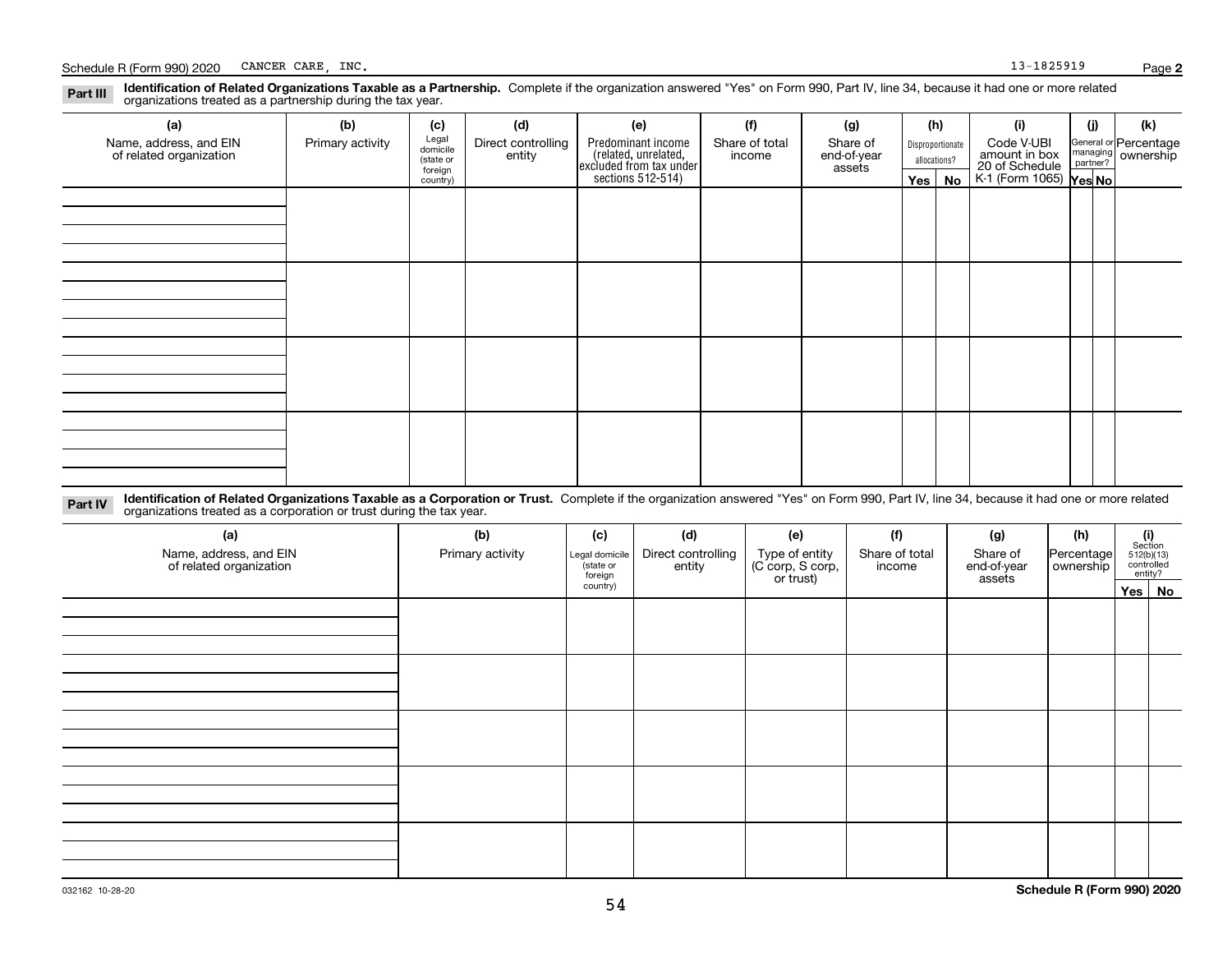$\overline{\phantom{0}}$ 

**Part V** T**ransactions With Related Organizations.** Complete if the organization answered "Yes" on Form 990, Part IV, line 34, 35b, or 36.

| Note: Complete line 1 if any entity is listed in Parts II, III, or IV of this schedule. |                                                                                                                                                                                                                                |                 |   |   |  |
|-----------------------------------------------------------------------------------------|--------------------------------------------------------------------------------------------------------------------------------------------------------------------------------------------------------------------------------|-----------------|---|---|--|
|                                                                                         | During the tax year, did the organization engage in any of the following transactions with one or more related organizations listed in Parts II-IV?                                                                            |                 |   |   |  |
|                                                                                         |                                                                                                                                                                                                                                | 1a              |   | x |  |
|                                                                                         |                                                                                                                                                                                                                                | 1 <sub>b</sub>  |   | X |  |
|                                                                                         |                                                                                                                                                                                                                                | 1c              | X |   |  |
|                                                                                         |                                                                                                                                                                                                                                | 1 <sub>d</sub>  |   | X |  |
|                                                                                         |                                                                                                                                                                                                                                | 1e              |   | X |  |
|                                                                                         |                                                                                                                                                                                                                                |                 |   |   |  |
|                                                                                         | f Dividends from related organization(s) manufactured contains and contained and contained contained and contained and contained and contained and contained and contained and contained and contained and contained and conta | 1f              |   | X |  |
|                                                                                         | g Sale of assets to related organization(s) www.assettion.com/www.assettion.com/www.assettion.com/www.assettion.com/www.assettion.com/www.assettion.com/www.assettion.com/www.assettion.com/www.assettion.com/www.assettion.co | 1a              |   | X |  |
|                                                                                         |                                                                                                                                                                                                                                | 1h              |   | x |  |
|                                                                                         | i Exchange of assets with related organization(s) www.andromanachiochemical contractional contract and announces                                                                                                               | 1i.             |   | x |  |
|                                                                                         |                                                                                                                                                                                                                                | 1i.             |   | X |  |
|                                                                                         |                                                                                                                                                                                                                                |                 |   |   |  |
|                                                                                         | k Lease of facilities, equipment, or other assets from related organization(s) manufaction content and content to the assets from related organization(s) manufaction content and content and content and content and content  | 1k.             |   | x |  |
|                                                                                         | I Performance of services or membership or fundraising solicitations for related organization(s)                                                                                                                               | 11              |   | X |  |
|                                                                                         | m Performance of services or membership or fundraising solicitations by related organization(s)                                                                                                                                | 1 <sub>m</sub>  |   | X |  |
|                                                                                         |                                                                                                                                                                                                                                | 1n              | X |   |  |
|                                                                                         |                                                                                                                                                                                                                                | 10 <sub>o</sub> | x |   |  |
|                                                                                         |                                                                                                                                                                                                                                |                 |   |   |  |
|                                                                                         | p Reimbursement paid to related organization(s) for expenses [1111] and manufactured manufactured manufactured manufactured manufactured manufactured manufactured manufactured manufactured manufactured manufactured manufac | 1p              |   | x |  |
|                                                                                         |                                                                                                                                                                                                                                | 1a              |   | X |  |
|                                                                                         |                                                                                                                                                                                                                                |                 |   |   |  |
|                                                                                         | r Other transfer of cash or property to related organization(s)                                                                                                                                                                | 1r              |   | х |  |
|                                                                                         |                                                                                                                                                                                                                                | 1s              |   | x |  |

**2**If the answer to any of the above is "Yes," see the instructions for information on who must complete this line, including covered relationships and transaction thresholds.

| (a)<br>Name of related organization   | (b)<br>Transaction<br>type (a-s) | (c)<br>Amount involved | (d)<br>Method of determining amount involved |
|---------------------------------------|----------------------------------|------------------------|----------------------------------------------|
| (1) CANCER CARE CO-PAYMENT ASSISTANCE | N                                | 681,635.COST           |                                              |
| (2) CANCER CARE CO-PAYMENT ASSISTANCE | O                                | 391,646. COST          |                                              |
| (3) CANCER CARE CO-PAYMENT ASSISTANCE | $\mathsf{C}$                     | 2,500,000. COST        |                                              |
| (4)                                   |                                  |                        |                                              |
| (5)                                   |                                  |                        |                                              |
| (6)                                   |                                  |                        |                                              |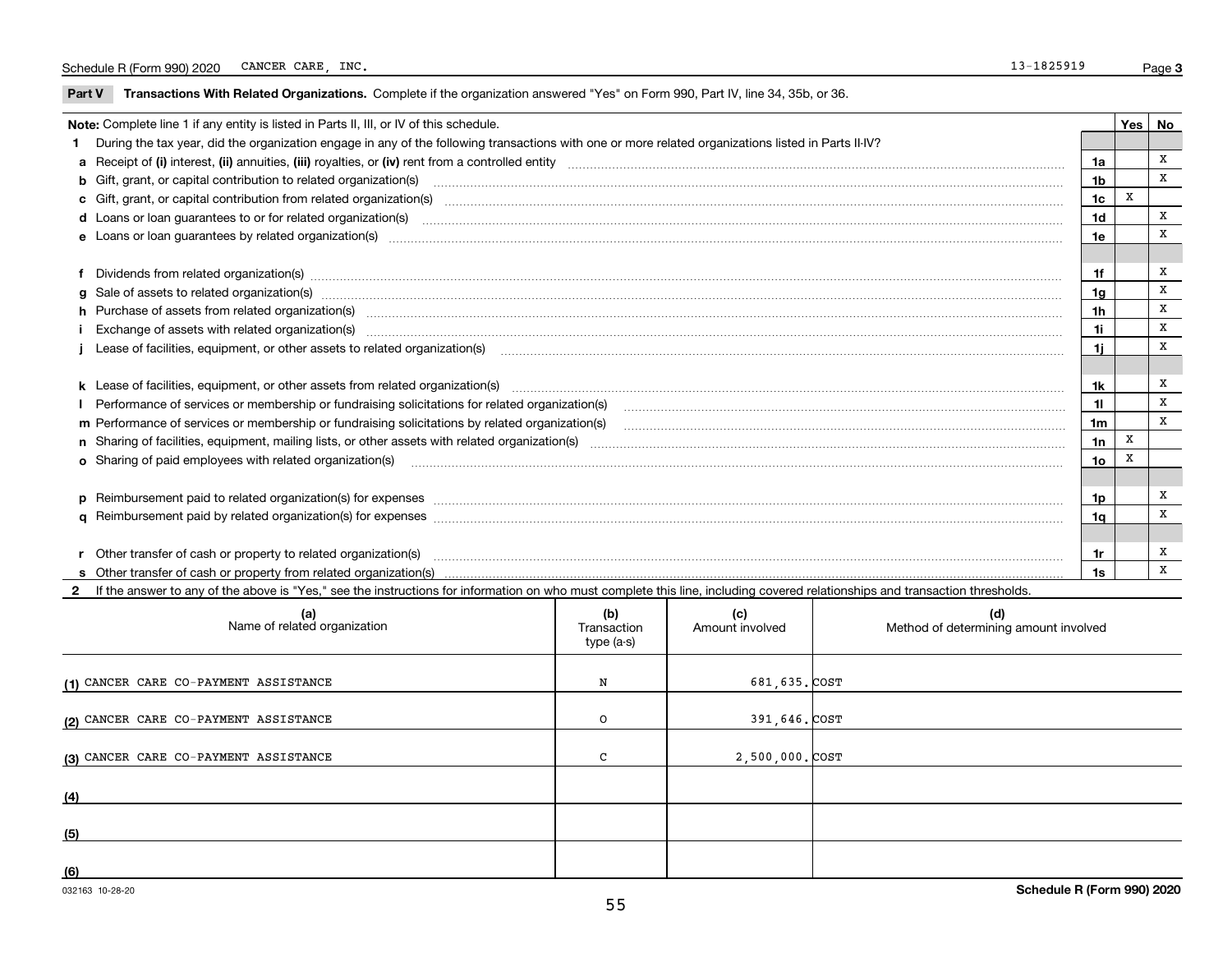#### Schedule R (Form 990) 2020 Page CANCER CARE, INC. 13-1825919

**Part VI Unrelated Organizations Taxable as a Partnership. Complete if the organization answered "Yes" on Form 990, Part IV, line 37.** 

Provide the following information for each entity taxed as a partnership through which the organization conducted more than five percent of its activities (measured by total assets or gross revenue) that was not a related organization. See instructions regarding exclusion for certain investment partnerships.

| (a)<br>Name, address, and EIN<br>of entity | (b)<br>Primary activity | (c)<br>Legal domicile<br>(state or foreign<br>country) | (d)<br>Predominant income<br>(related, unrelated,<br>excluded from tax under<br>sections 512-514) | $\begin{array}{c} \textbf{(e)}\\ \text{Are all} \\ \text{partners sec.}\\ 501(c)(3)\\ \text{orgs.?} \end{array}$<br>$Yes$ No | (f)<br>Share of<br>total<br>income | (g)<br>Share of<br>end-of-year<br>assets | (h)<br>Dispropor-<br>tionate<br>allocations?<br>Yes No | (i)<br>Code V-UBI<br>amount in box 20 managing<br>of Schedule K-1 partner? ownership<br>(Form 1065)<br>ves No | (i)<br>Yes No | (k) |
|--------------------------------------------|-------------------------|--------------------------------------------------------|---------------------------------------------------------------------------------------------------|------------------------------------------------------------------------------------------------------------------------------|------------------------------------|------------------------------------------|--------------------------------------------------------|---------------------------------------------------------------------------------------------------------------|---------------|-----|
|                                            |                         |                                                        |                                                                                                   |                                                                                                                              |                                    |                                          |                                                        |                                                                                                               |               |     |
|                                            |                         |                                                        |                                                                                                   |                                                                                                                              |                                    |                                          |                                                        |                                                                                                               |               |     |
|                                            |                         |                                                        |                                                                                                   |                                                                                                                              |                                    |                                          |                                                        |                                                                                                               |               |     |
|                                            |                         |                                                        |                                                                                                   |                                                                                                                              |                                    |                                          |                                                        |                                                                                                               |               |     |
|                                            |                         |                                                        |                                                                                                   |                                                                                                                              |                                    |                                          |                                                        |                                                                                                               |               |     |
|                                            |                         |                                                        |                                                                                                   |                                                                                                                              |                                    |                                          |                                                        |                                                                                                               |               |     |
|                                            |                         |                                                        |                                                                                                   |                                                                                                                              |                                    |                                          |                                                        |                                                                                                               |               |     |
|                                            |                         |                                                        |                                                                                                   |                                                                                                                              |                                    |                                          |                                                        |                                                                                                               |               |     |

**Schedule R (Form 990) 2020**